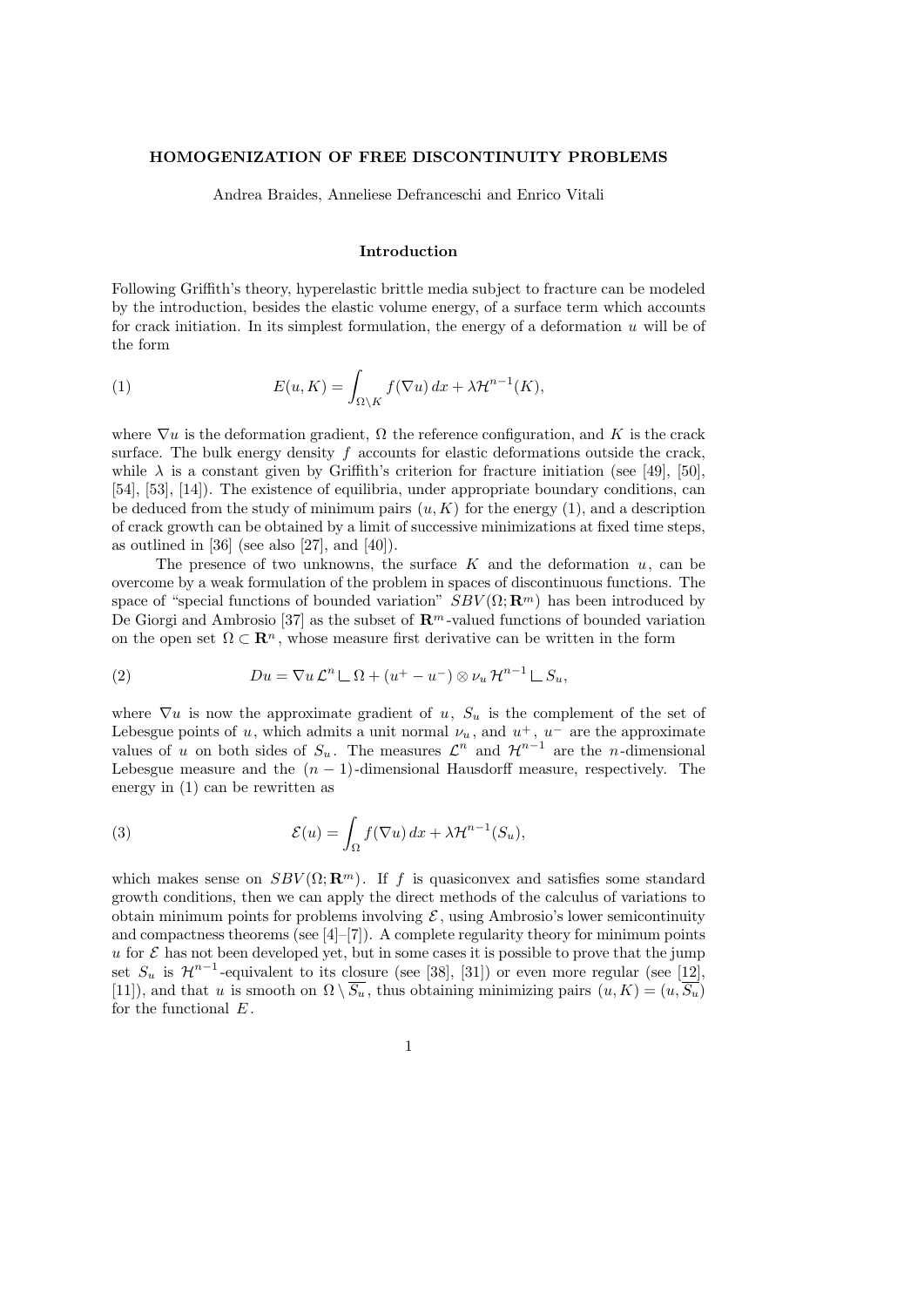The functionals  $\mathcal F$  on  $SBV(\Omega;\mathbf{R}^m)$  which have bulk and surface parts, and satisfy the translation invariance condition  $\mathcal{F}(u) = \mathcal{F}(u+c)$  for all constant vectors c, can be written in the form

(4) 
$$
\mathcal{F}(u) = \int_{\Omega} f(x, \nabla u) dx + \int_{S_u} g(x, (u^+ - u^-) \otimes \nu_u) d\mathcal{H}^{n-1}
$$

(we will adopt the equivalent notation  $q(x, u^+ - u^-, \nu_u)$  in the course of the paper). Necessary and sufficient conditions for the lower semicontinuity of such functionals  $\mathcal F$ are described in [6], [9], [7]. In the formulation (4) are included non-isotropic, nonhomogeneous Griffith materials, when

(5) 
$$
g(x, a \otimes \nu) = \widetilde{g}(x, \nu),
$$

where the condition  $\tilde{q}(x, \nu) = \tilde{q}(x, -\nu)$  must be imposed to have a good definition of the surface integral. We can also include in this setting fracture problems in the framework of Barenblatt's models, taking

(6) 
$$
g(x, a \otimes \nu) = \widetilde{g}(|a|).
$$

We shall not treat directly Barenblatt materials, but we remark that their study can be carried on by a singular perturbation approach from the study of models of the type (5) (see [24]). Many other problems in Mathematical Physics and Computer Vision involve minimum pairs with a "free discontinuity set"  $K$  and an unknown function  $u$  as above (see, e.g., [52], [13], [2], [25], [8], [9], [32], [33]). We shall be content to interpret our results in the framework of nonlinear fracture mechanics.

In this paper we study the asymptotic behaviour of functionals of the type (4) modeling cellular elastic materials with fine microstructure. The study of this kind of nonlinear media, but without considering the possibility of fracture (i.e., in the framework of Sobolev functions), has been carried on by S. Müller  $[51]$  and A. Braides  $[16]$  (see also [17], [18], [19], [21], [26], [47]; a wide literature exists for the linear case, or when u is scalar-valued; we refer the interested reader to the rich bibliography of [35]). Here we consider functionals

(7) 
$$
\mathcal{F}_{\varepsilon}(u) = \int_{\Omega} f(\frac{x}{\varepsilon}, \nabla u) dx + \int_{S_u} g(\frac{x}{\varepsilon}, (u^+ - u^-) \otimes \nu_u) d\mathcal{H}^{n-1},
$$

where  $f$  and  $g$  are Borel functions, periodic in the first variable, which model the response of the material to elastic deformation, and to fracture, respectively, at a microscopical scale (which is given by the small parameter  $\varepsilon$ ). The behaviour of sequences of minima for problems involving  $\mathcal{F}_{\varepsilon}$ , and of the corresponding minimizers, can be deduced from the  $\Gamma$ -convergence of this sequence (see [39], [35]). This analysis is usually referred to as homogenization. The main result of this paper is showing that, under the growth conditions  $(p > 1, \alpha, \beta > 0)$ 

(8) 
$$
\alpha |\xi|^p \le f(x,\xi) \le \beta (1+|\xi|^p) \quad \text{for all } x \in \mathbf{R}^n, \xi \in M^{m \times n},
$$

$$
\alpha \le g(x,\xi) \le \beta
$$

we obtain, in the limit when  $\varepsilon \to 0$ , a minimum problem for the functional

(9) 
$$
\mathcal{F}_{\text{hom}}(u) = \int_{\Omega} f_{\text{hom}}(\nabla u) dx + \int_{S_u} g_{\text{hom}}((u^+ - u^-) \otimes \nu_u) d\mathcal{H}^{n-1}.
$$

2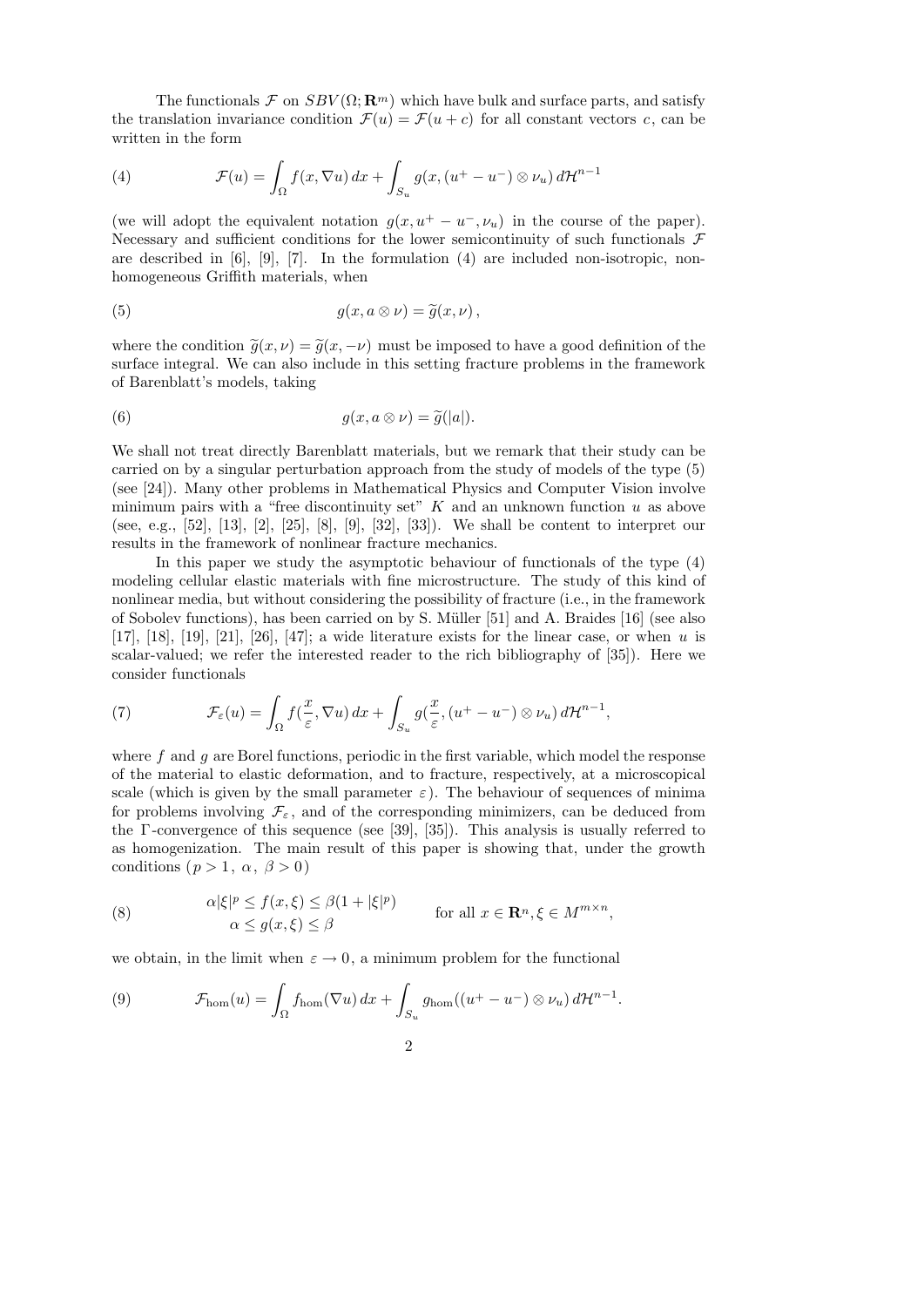The integrands fhom and ghom can be characterized by some asymptotic formulas. The homogenized bulk energy density is the same integrand as obtained in [16] in the case without fracture:

(10) 
$$
f_{\text{hom}}(\xi) = \lim_{T \to +\infty} \inf \left\{ \frac{1}{T^n} \int_{]0,T[^n} f(x, \nabla u + \xi) dx : u \in W_0^{1,p}([0,T[^n; \mathbf{R}^m]) \right\},
$$

while the function  $g_{\text{hom}}$  is given on rank-one matrices by

(11) 
$$
g_{\text{hom}}(z \otimes \nu) = \lim_{T \to +\infty} \frac{1}{T^{n-1}} \inf \{ \int_{TQ_{\nu} \cap S_u} g(x, (u^+ - u^-) \otimes \nu_u) d\mathcal{H}^{n-1} : u \in SBV(TQ_{\nu}; \mathbf{R}^m), \nabla u = 0 \text{ a.e., } u = u_{z,\nu} \text{ on } \partial(TQ_{\nu}) \},
$$

where  $Q_{\nu}$  is any unit cube in  $\mathbb{R}^n$  with centre in the origin and one face orthogonal to  $\nu$ , and

(12) 
$$
u_{z,\nu}(x) = \begin{cases} z & \text{if } \langle x,\nu \rangle \geq 0 \\ 0 & \text{if } \langle x,\nu \rangle < 0. \end{cases}
$$

Note that by (9) it is sufficient to define  $g_{\text{hom}}$  on rank-one matrices. From (9)–(11) we obtain that the overall behaviour of the medium described by (7) at the scale  $\varepsilon$  is the one of a homogeneous material whose bulk elastic response is given by the study of  $\mathcal{F}_{\varepsilon}$  only on elastic deformations without cracks, and whose response to fracture can be derived by the examination of 'stiff deformations' (i.e., where  $\nabla u = 0$ ). In particular, note that the homogenized surface energy density is not influenced by  $f$ ; this phenomenon is particular of the process of homogenization, since in general we do have an interaction (see [3] Theorem 4.1). We mention also that the homogenization under SBV-growth conditions (8) gives rise to a different type of phenomena than when a growth of order one is allowed; i.e.,

(13) 
$$
f(x,\xi) \le \gamma |\xi|
$$
 or  $g(x,\xi) \le \gamma |\xi|$ 

(e.g., if  $q(x, \cdot)$  is positively homogeneous of degree one), in which case the homogenized functional is defined and finite on the whole  $BV(\Omega; \mathbb{R}^m)$  (see [19]).

The paper is organized as follows. In Section 1 we recall the main definitions and preliminaries on SBV functions, and we introduce the space  $SBV^p(\Omega; \mathbf{R}^m)$  of SBVfunctions whose approximate gradient is p-summable and whose jump set is  $\mathcal{H}^{n-1}$ -finite. Section 2 is devoted to the statement of the homogenization result. In Sections 2–7 we deal with functionals as in  $(7)$ , with g satisfying the technical assumption

(14) 
$$
\alpha(1+|\xi|) \le g(x,\xi) \le \beta(1+|\xi|),
$$

which allows us to limit our analysis to  $SBV^p(\Omega;\mathbf{R}^m)$ . The treatment of the case with g satisfying the growth condition (8) is carried on in Section 8 by a singular perturbation approach. The proof of the homogenization theorem relies on several technical results. In Section 3 we give a compactness theorem with respect to  $\Gamma$ -convergence for functionals defined in  $SBV^p(\Omega;\mathbf{R}^m)$ . Its proof is based on a "fundamental estimate" (Proposition 3.1), which allows the application of the localization techniques of Γ -convergence (see [35]). We also prove a truncation lemma (Lemma 3.5), which, in several cases, permits to deal with equibounded sequences. In Section 4 we apply the techniques of Buttazzo and Dal Maso [29] and of Ambrosio and Braides [8] to give an integral representation on

3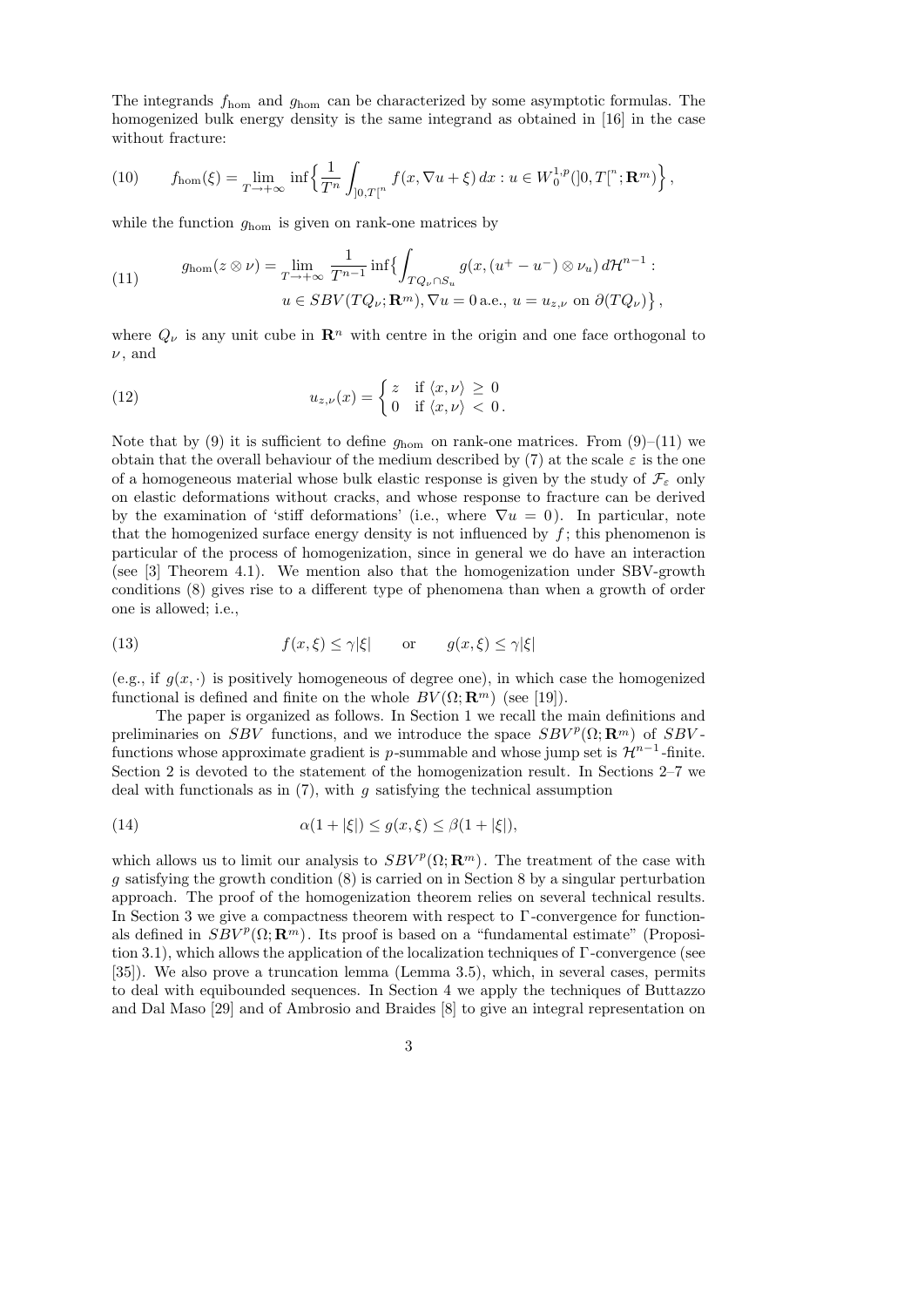$W^{1,p}(\Omega;\mathbf{R}^m)$  and on spaces of "partitions"  $BV(\Omega;T)$  ( $T \subset \mathbf{R}^m$  is any fixed finite set) of the functionals given by the compactness argument of Section 3. The characterization by formula (10) of the volume energy density which describes the integral representation on  $W^{1,p}(\Omega; \mathbf{R}^m)$  is obtained in Section 5. In order to use the homogenization results of [16] and [51], we apply a technique introduced by Ambrosio (see [7]), which allows to pass from sequences of SBV -functions with vanishing surface energy to sequences of Lipschitz functions in the description of the process of  $\Gamma$ -limit. The construction of minimizing sequences with surface energy tending to 0 is obtained by a scaling argument, which is based on the periodic structure of the problem. A similar procedure leads in Section 6 to the characterization by formula (11) of the homogenized surface energy density: after a scaling argument, which again is possible by the periodicity assumptions, we can pass from sequences in  $SBV^p(\Omega; \mathbf{R}^m)$  with vanishing bulk energy to sequences with  $\nabla u = 0$ . This passage is carried on by a careful use of the coarea formula. In Section 7 we prove the integral representation (9) on  $SBV^p(\Omega; \mathbf{R}^m) \cap L^{\infty}(\Omega; \mathbf{R}^m)$ , from which the general result follows by approximation. The two key points are the application of the strong convergence results in  $SBV^p(\Omega;\mathbf{R}^m)$  of piecewise smooth functions proven by Braides and Chiadò Piat  $[23]$ , which gives an inequality in  $(9)$  (Proposition 7.1), and, for the opposite inequality, a blow-up argument which locally reduces the problem to the case of linear or piecewise constant functions. The characterization of the Γ -limits through formulas (10) and (11), together with the compactness argument of Section 2 conclude the proof. Finally in Section 8 we describe the applications of the homogenization theorem to problems in fracture mechanics.

#### 1. Notation and preliminaries

Let  $m \geq 1$  and  $n \geq 1$  be fixed integers. If  $\Omega$  is an open subset of  $\mathbb{R}^n$  we denote by  $\mathcal{A}(\Omega)$  and  $\mathcal{B}(\Omega)$  the families of the open and Borel subsets of  $\Omega$ , respectively; moreover, we set  $\mathcal{A} = \mathcal{A}(\mathbf{R}^n)$  and  $\mathcal{B} = \mathcal{B}(\mathbf{R}^n)$ , while  $\mathcal{A}_0$  stands for the family of the bounded open subsets of  $\mathbf{R}^n$ . If  $x, y \in \mathbf{R}^n$  then  $\langle x, y \rangle$  denotes their scalar product;  $B_\rho(x)$  is the open ball with centre x and radius  $\rho$ , and  $S^{n-1}$  the surface of the unit ball  $B_1(0)$ ;  $M^{m \times n}$  is the space of the  $m \times n$  real matrices. The usual product of a matrix  $\xi \in M^{m \times n}$  and a vector  $x \in \mathbf{R}^n$  is denoted by  $\xi \cdot x$ .

The Lebesgue measure and the  $(n - 1)$ -dimensional Hausdorff measure in  $\mathbb{R}^n$ are denoted by  $\mathcal{L}^n$  and  $\mathcal{H}^{n-1}$ , respectively, but we also write |E| in place of  $\mathcal{L}^n(E)$ . Moreover,  $\omega_n = |B_1(0)|$ .

If  $\Omega \in \mathcal{A}$ , we use standard notation for the Lebesgue and Sobolev spaces  $L^p(\Omega; \mathbf{R}^m)$  and  $W^{1,p}(\Omega; \mathbf{R}^m)$ .

Functions of bounded variation. For the general theory of the functions of bounded variation we refer to [43], [48], [42] and [56]; here we just recall some definitions and results we shall use in the sequel.

Let  $\Omega$  be an open subset of  $\mathbb{R}^n$  and  $u: \Omega \to \mathbb{R}^m$  be a Borel function. We say that  $z \in \mathbb{R}^m$  is the approximate limit of u in x and we write  $z = ap$ -  $\lim_{y \to x} u(y)$  if for every ε > 0

$$
\lim_{\rho \to 0} \rho^{-n} |\{ y \in B_{\rho}(x) \cap \Omega : |u(y) - z| > \varepsilon \}| = 0.
$$

We define  $S_u$  as the subset of  $\Omega$  where the approximate limit of u does not exist. It turns out that  $S_u$  is a Borel set,  $|S_u| = 0$  and u is approximately continuous a.e. in  $\Omega$ ; more precisely,  $u(x) = ap$ -  $\lim_{y\to x} u(y)$  for a.e.  $x \in \Omega \setminus S_u$ .

$$
4\phantom{.0}
$$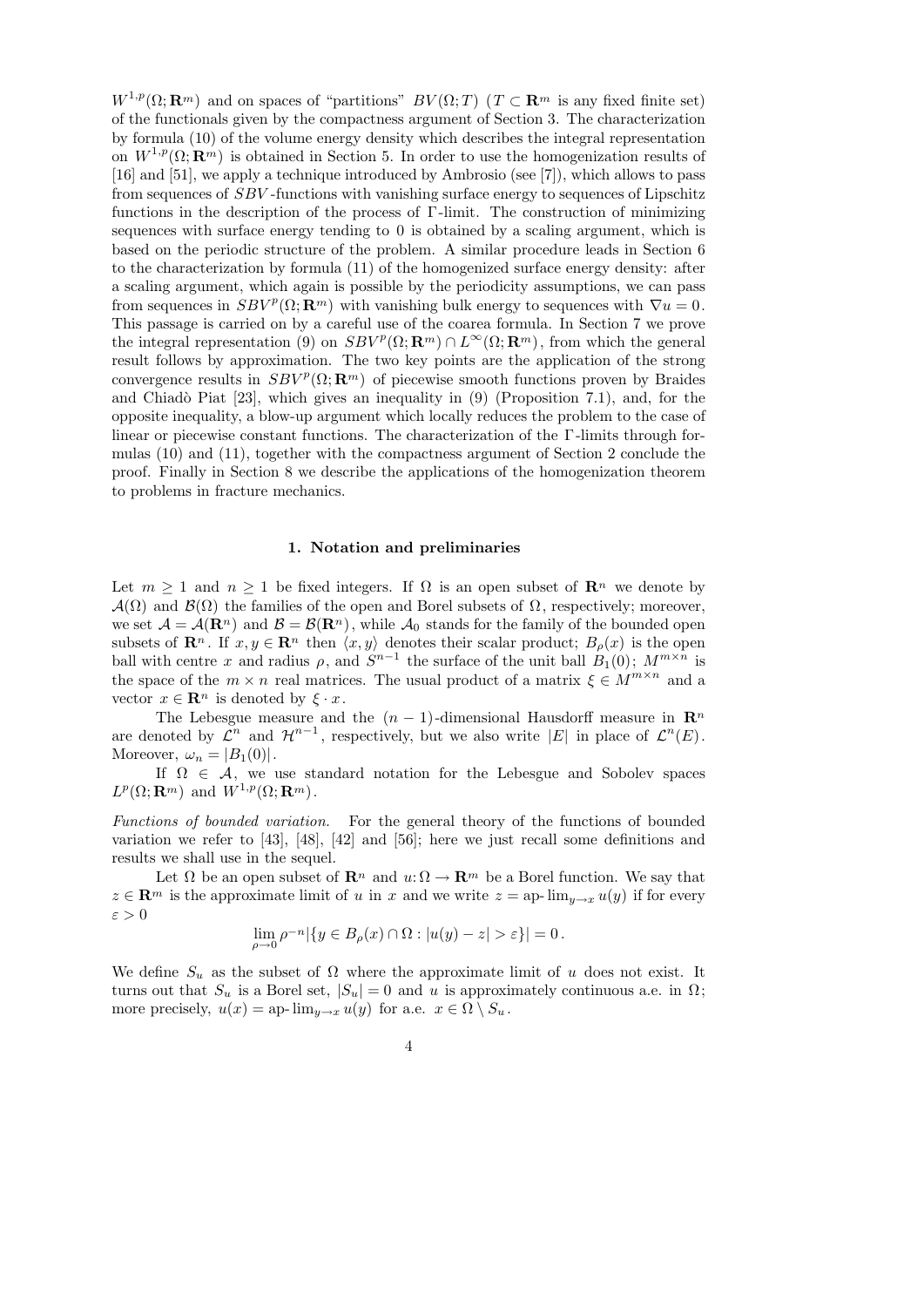We say that  $u = (u^1, \ldots, u^m) \in L^1(\Omega; \mathbf{R}^m)$  is a function of bounded variation if its distributional first derivatives  $D_i u^j$  are (Radon) measures with finite total variation in  $\Omega$ . This space will be denoted by  $BV(\Omega;\mathbf{R}^m)$ . We shall use  $Du$  to indicate the matrix-valued measure whose entries are  $D_i u^j$ .

If  $u \in BV(\Omega; \mathbf{R}^m)$ , then  $S_u$  is countably  $(n-1)$ -rectifiable, i.e.

(1.1) 
$$
S_u = N \cup \left(\bigcup_{i \in \mathbf{N}} K_i\right),
$$

where  $\mathcal{H}^{n-1}(N) = 0$  and  $(K_i)$  is a sequence of compact sets, each contained in a  $C^1$ hypersurface  $\Gamma_i$ . Moreover, there exist Borel functions  $\nu_u: S_u \to S^{n-1}$  and  $u^+, u^-: S_u \to$  $\mathbf{R}^m$  such that for  $\mathcal{H}^{n-1}$ -a.e.  $x \in S_u$ 

$$
\lim_{\rho \to 0} \rho^{-n} \int_{B^+_{\rho}(x) \cap \Omega} |u(y) - u^+(x)| \, dy = 0, \qquad \lim_{\rho \to 0} \rho^{-n} \int_{B^-_{\rho}(x) \cap \Omega} |u(y) - u^-(x)| \, dy = 0,
$$

where  $B_{\rho}^+(x) = \{y \in B_{\rho}(x) : \langle y - x, \nu_u(x) \rangle > 0\}$  and  $B_{\rho}^-(x) = \{y \in B_{\rho}(x) : \langle y - x, \nu_u(x) \rangle > 0\}$  $\langle x,\nu_u(x)\rangle < 0$ . Hence, for  $\mathcal{H}^{n-1}$ -a.e.  $x \in S_u$ 

$$
\lim_{\rho \to 0} \rho^{-n} |\{ y \in B_{\rho}(x) \cap \Omega : \langle y - x, \pm \nu_u(x) \rangle > 0 , |u(y) - u^{\pm}(x)| > \varepsilon \}| = 0
$$

for every  $\varepsilon > 0$ . The triplet  $(u^+(x), u^-(x), \nu_u(x))$  is uniquely determined up to a change of sign of  $\nu_u(x)$  and an interchange between  $u^+(x)$  and  $u^-(x)$ . The vector  $\nu_u$  is normal to  $S_u$ , in the sense that, if  $S_u$  is represented as in (1.1) then  $\nu_u(x)$  is normal to  $\Gamma_i$  for  $\mathcal{H}^{n-1}$ -a.e.  $x \in K_i$ . In particular, it follows that  $\nu_u(x) = \pm \nu_v(x)$  for  $\mathcal{H}^{n-1}$ -a.e.  $x \in$  $S_u \cap S_v$  and  $u, v \in BV(\Omega; \mathbf{R}^m)$ . If  $x \notin S_u$  we define  $u^+(x) = u^-(x) = \text{ap-}\lim_{y \to x} u(y)$ .

We denote by  $\nabla u$  the density of the absolutely continuous part of Du with respect to the Lebesgue measure.  $\nabla u(x)$  turns out to be the approximate differential of u at x for a.e.  $x \in \Omega$ , in the sense that

$$
\lim_{\rho \to 0} \rho^{-n} \int_{B_{\rho}(x) \cap \Omega} \frac{|u(y) - u(x) - \nabla u(x) \cdot (y - x)|}{|y - x|} dy = 0.
$$

We point out that if  $u, v \in BV(\Omega; \mathbf{R}^m)$  then  $\nabla u(x) = \nabla v(x)$  for a.e.  $x \in \Omega$  such that  $u(x) = v(x)$ .

It is easy to verify that if  $u, v \in BV(\Omega; \mathbb{R}^m)$  and  $\varphi$  is a smooth real function on  $\Omega$ , then  $(u + v)^{\pm} = u^{\pm} + v^{\pm}$ ,  $(\varphi u)^{\pm} = \varphi u^{\pm}$ ,  $|u^{\pm} - v^{\pm}| \leq ||u - v||_{L^{\infty}(\Omega; \mathbf{R}^m)}$  and  $\nabla(\varphi u) = u \otimes \nabla \varphi + \varphi \nabla u.$ 

We say that a function  $u \in BV(\Omega; \mathbf{R}^m)$  is a special function of bounded variation if the singular part of Du is given by  $(u^+ - u^-) \otimes \nu_u \mathcal{H}^{n-1} \sqcup S_u$ , i.e.

$$
Du = \nabla u \mathcal{L}^n + (u^+ - u^-) \otimes \nu_u \mathcal{H}^{n-1} \sqcup S_u.
$$

We denote the space of the special functions of bounded variation by  $SBV(\Omega;\mathbf{R}^m)$ . The introduction of this space is due to De Giorgi & Ambrosio [37]. For the properties of the functions  $u \in SBV(\Omega; \mathbf{R}^m)$  we refer to [5] and [6]. Here we mention the following result (see [10]): if  $u \in SBV(\Omega; \mathbf{R}^m)$  and  $\varphi: \mathbf{R}^m \to \mathbf{R}^m$  is a Lipschitz function with Lipschitz constant L, then  $\varphi(u) \in SBV(\Omega; \mathbf{R}^m)$ ,  $S_{\varphi(u)} \subseteq S_u$ ,  $(\varphi(u))^{\pm} = \varphi(u^{\pm})$ , and  $|\nabla \varphi(u)| \leq L|\nabla u|$  a.e. in  $\Omega$ .

5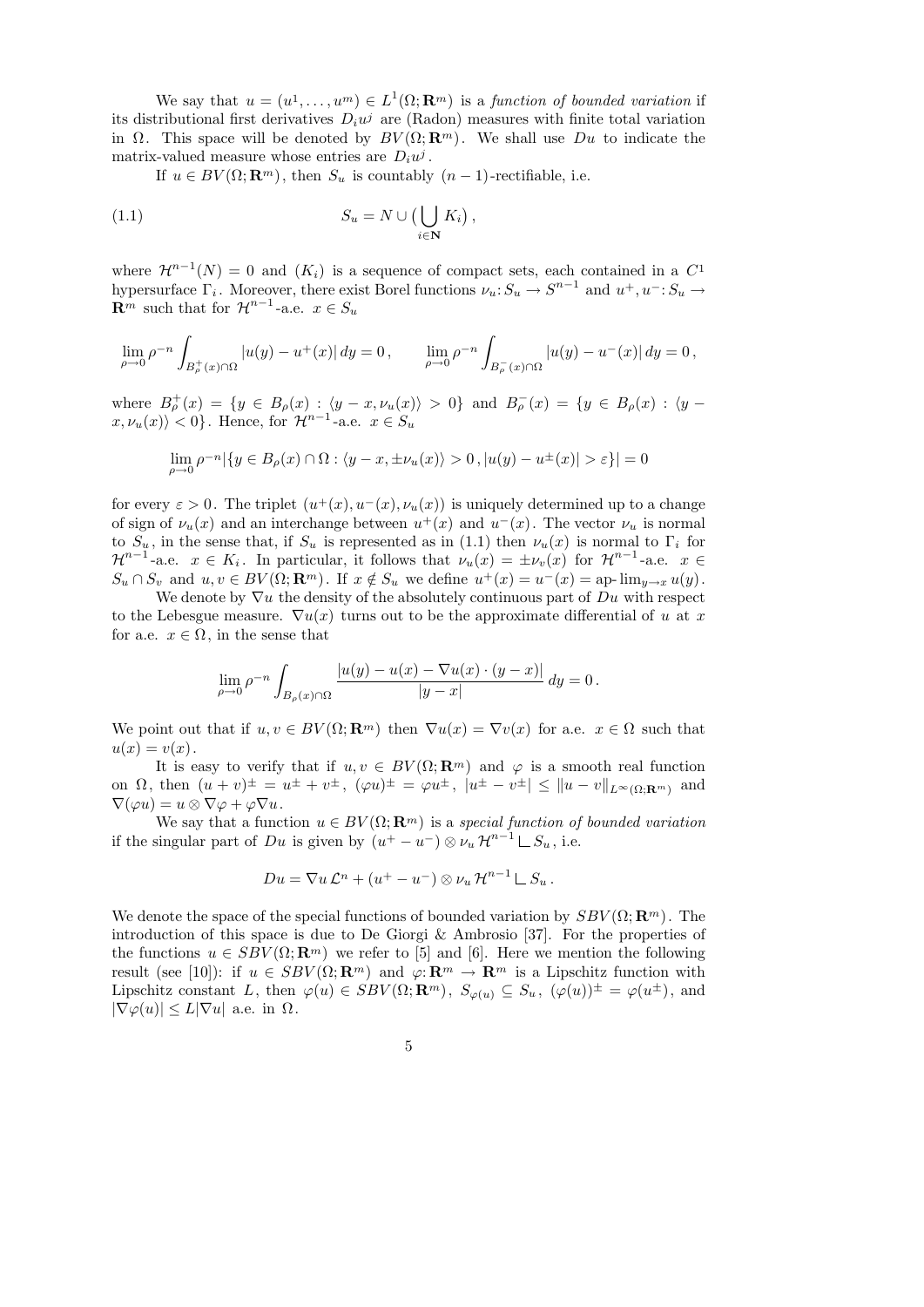Let  $p > 1$ ; the space  $SBV^p(\Omega; \mathbf{R}^m)$  is defined as the space of the functions  $u\in SBV(\Omega;\mathbf{R}^m)$  such that

$$
\mathcal{H}^{n-1}(S_u \cap \Omega) < +\infty \quad \text{and} \quad \nabla u \in L^p(\Omega; M^{m \times n}).
$$

Sets of finite perimeter. Let  $\Omega \in \mathcal{A}$  and  $E \in \mathcal{B}$ . We say that E has finite perimeter in  $\Omega$  if the characteristic function  $\chi_E$  of E belongs to  $BV(\Omega;\mathbf{R})$ . Define the *essential* boundary of  $E$  as

$$
\partial^* E = \{ x \in \mathbf{R}^n : \limsup_{\rho \to 0} \rho^{-n} |B_{\rho}(x) \cap E| > 0 \text{ and } \limsup_{\rho \to 0} \rho^{-n} |B_{\rho}(x) \setminus E| > 0 \}.
$$

If E is a set of finite perimeter in  $\Omega$ , then

$$
\int_{\Omega} |D\chi_E| = \mathcal{H}^{n-1}(\Omega \cap \partial^* E);
$$

this value is the perimeter of E in  $\Omega$ . If  $u \in BV(\Omega; \mathbf{R})$ , then  $\{x \in \Omega : u(x) > t\}$  has finite perimeter in  $\Omega$  for a.e.  $t \in \mathbb{R}$ , and the following Fleming & Rishel coarea formula holds:

(1.2) 
$$
\int_B |Du| = \int_{-\infty}^{+\infty} \mathcal{H}^{n-1}(B \cap \partial^* \{x \in \Omega : u(x) > t\}) dt
$$

for every  $B \in \mathcal{B}(\Omega)$ . For an exposition of the theory of sets of finite perimeter see the books quoted above for the functions of bounded variation.

Approximation of BV functions by Lipschitz functions. Let  $\mu$  be a non-negative finite Radon measure on  $Y = ]0,1[^n$ . For every  $x \in Y$  let us define

$$
M(\mu)(x) = \sup \left\{ \frac{\mu(B_{\rho}(x))}{|B_{\rho}(x)|} : \rho > 0 \text{ such that } B_{\rho}(x) \subseteq Y \right\}.
$$

 $M(\mu)$  is called the (local) maximal function of  $\mu$ . If  $\mu$  is absolutely continuous with respect to the Lebesgue measure and h is its density, we also set  $M(h) = M(\mu)$ . In [7]  $M(\mu)$  is defined with respect to the unit ball  $B_1(0)$  instead of Y. However, it is easy to see that the analogous of Proposition 2.2 and Theorem 2.3 in [7] still hold, as in the following two statements.

**Proposition 1.1.** Let  $\mu$  be as above. Then there exists a constant  $c(n) > 0$  such that

$$
|\{x \in Y : M(\mu)(x) > \lambda\}| \le \frac{c(n)\,\mu(Y)}{\lambda}
$$

for every  $\lambda > 0$ . Moreover, if  $\mu$  is absolutely continuous with respect to the Lebesgue measure and its density h belongs to  $L^p(Y)$  for some  $p > 1$ , then

$$
\int_Y (M(\mu)(x))^p dx \le C(n,p) \int_Y (h(x))^p dx,
$$

with  $C(n, p) = p \, 2^p c(n) / (p - 1)$ .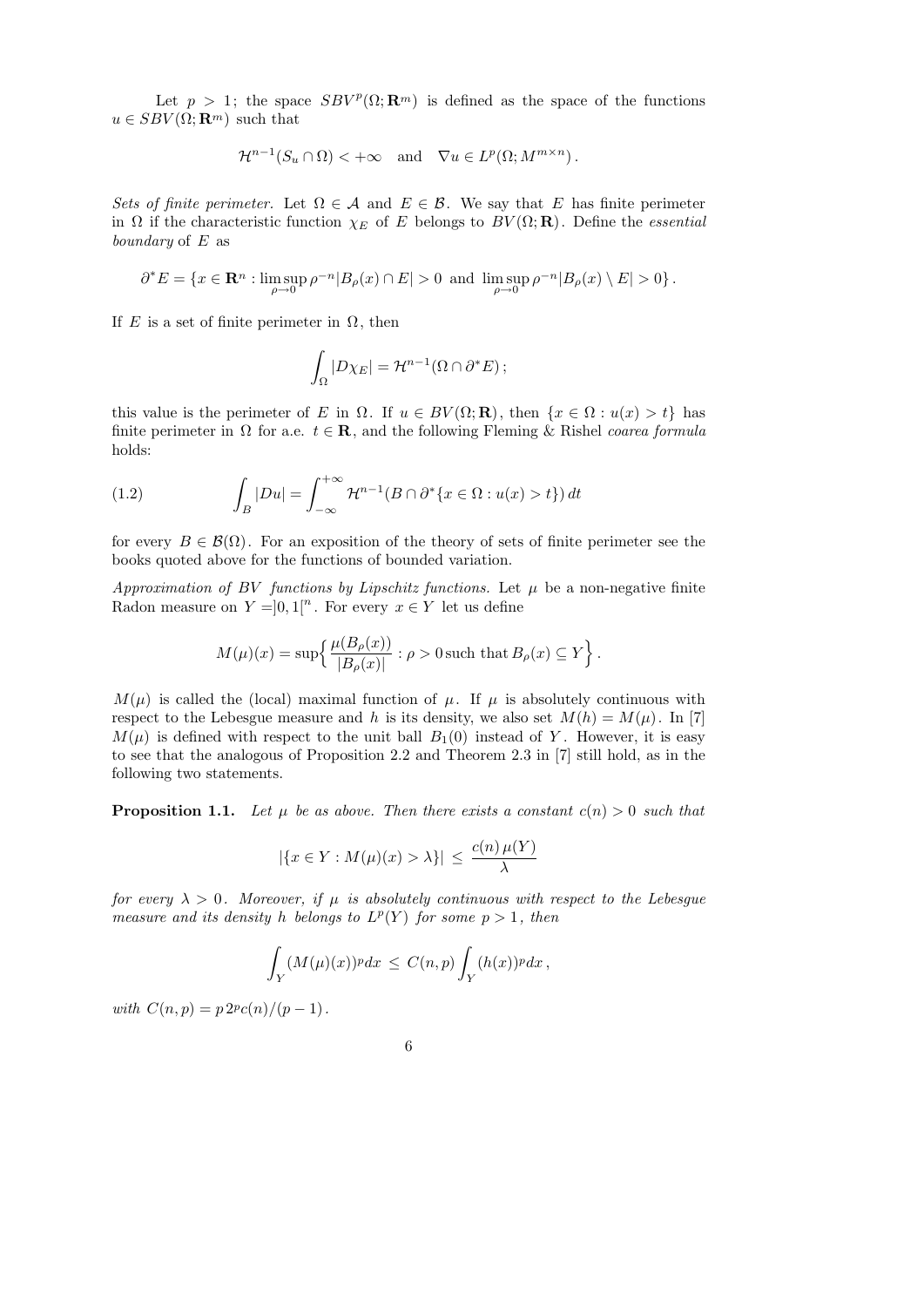**Theorem 1.2.** Let  $\lambda > 0$ ,  $u \in BV(Y; \mathbf{R}^m) \cap L^{\infty}(Y; \mathbf{R}^m)$ , and let

$$
E = \{x \in Y : M(|Du|)(x) > \lambda\}.
$$

Then, for every  $0 < \varepsilon < 1$  we can find a Lipschitz function  $v : Y_{\varepsilon} \to \mathbb{R}^m$ , where  $Y_{\varepsilon} = \varepsilon, 1 - \varepsilon[^n$ , such that  $u = v$  a.e. on  $Y_{\varepsilon} \setminus E$ , and the Lipschitz constant  $\text{Lip}(v, Y_{\varepsilon})$  of v on  $Y_{\varepsilon}$  satisfies the inequality

$$
\mathrm{Lip}(v,Y_{\varepsilon}) \, \leq \, m\Big(c'(n)\lambda + \frac{2}{\varepsilon}||u||_{L^{\infty}(Y;\mathbf{R}^m)}\Big)\,,
$$

for a suitable positive constant  $c'(n)$ .

Γ-convergence. We recall briefly the notion of Γ-convergence ([39]). Let  $(X, d)$  be a metric space and let  $F_h: X \to \overline{\mathbf{R}}$  be a sequence of functionals on X, and let  $F: X \to \overline{\mathbf{R}}$ . We say that  $(F_h)$  Γ-converges to F at the point  $x \in X$  with respect to the

- topology induced by  $d$ , if the following conditions are satisfied:
	- (i) for every sequence  $(x_h)$  in X such that  $d(x_h, x) \rightarrow 0$ , we have  $F(x) \leq$  $\liminf_{h\to+\infty}F_h(x_h);$
	- (ii) there exists a sequence  $(x_h)$  in X such that  $d(x_h, x) \rightarrow 0$  and  $F(x) =$  $\lim_{h\to+\infty}F_h(x_h).$

We say that  $(F_h)$  Γ-converges to F on the space X with respect to the topology induced by d if (i) and (ii) hold for every  $x \in X$ . In this case F is called the Γ-limit of  $(F_h)$ , and we write  $F = \Gamma \cdot \lim_{h \to +\infty} F_h$ .

For a complete treatment of the subject we refer to [35]. Here we only recall the following facts. If  $(F_h)$  Γ-converges to F then F is lower semicontinuous. If  $(F_h)$  is a constant sequence, i.e. if  $F_h$  is equal to the same functional G for every  $h \in \mathbb{N}$ , then the Γ -limit exists and coincides with the lower semicontinuous envelope (or relaxed functional)  $\overline{G}$  of G on the space X with respect to the topology induced by d (see [28]). Under suitable coercivity conditions, Γ -convergence guarantees the convergence of the minimum values of the functionals  $F_h$  to the minimum value of their  $\Gamma$ -limit.

Quasiconvexity. We finally recall that a continuous function  $f: M^{m \times n} \to \mathbf{R}$  is quasiconvex if for every open set  $\Omega$  and  $\xi \in M^{m \times n}$  we have  $|\Omega| f(\xi) \leq \int_{\Omega} f(\xi + Du) dx$  for all  $u \in C_0^1(\Omega; \mathbf{R}^m)$ . Quasiconvexity is a well-known necessary and sufficient condition for the weak lower semicontinuity of integral functionals defined on Sobolev spaces (see [15],  $[1], [34], [28]$ .

# 2. Statement of the main result

Let  $f: \mathbf{R}^n \times M^{m \times n} \to [0, +\infty[$  and  $g: \mathbf{R}^n \times \mathbf{R}^m \times S^{n-1} \to [0, +\infty[$  be two Borel functions. We suppose that  $f$  satisfies

- i) for every  $\xi \in M^{m \times n}$  the function  $f(\cdot, \xi)$  is 1-periodic, i.e.,  $f(x + e_i, \xi) = f(x, \xi)$ for every  $i = 1, ..., n$  and  $x \in \mathbb{R}^n$ ;
- ii) there exist two constants  $c_1 > 0$  and  $c_2 > 0$  such that

$$
c_1|\xi|^p \le f(x,\xi) \le c_2(1+|\xi|^p)
$$

for a.e.  $x \in \mathbb{R}^n$  and for every  $\xi \in M^{m \times n}$ , and g satisfies

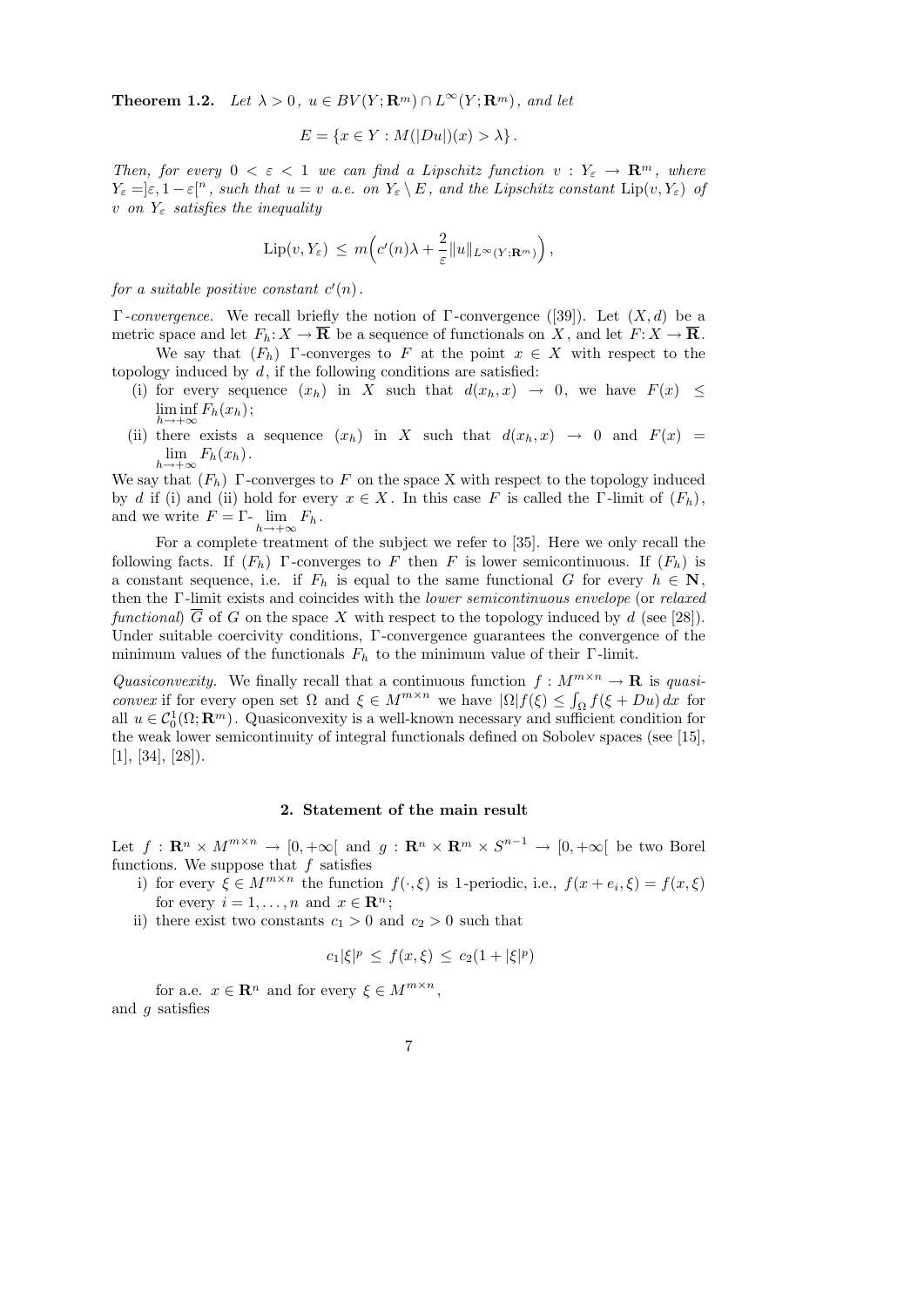- i)  $g(x, s, \nu) = g(x, -s, -\nu)$  for every  $(x, s, \nu) \in \mathbb{R}^n \times \mathbb{R}^m \times S^{n-1}$ ;
- ii)  $g(\cdot, s, \nu)$  is 1-periodic for every  $(s, \nu) \in \mathbb{R}^m \times S^{n-1}$ ;
- iii) there exist a function  $\omega : [0, +\infty[ \to [0, +\infty[$ , continuous and non decreasing with  $\omega(0) = 0$ , and a constant  $L > 0$ , such that  $\omega(t) \leq Lt$  for  $t \geq 1$  and

$$
|g(x, s, \nu) - g(x, t, \nu)| \le \omega(|s - t|) \quad \text{for every } x \in \mathbf{R}^n, \ s, t \in \mathbf{R}^m, \ \nu \in S^{n-1};
$$

iv) there exist two constants  $c_3 > 0$  and  $c_4 > 0$  such that

$$
c_3(1+|s|) \le g(x,s,\nu) \le c_4(1+|s|)
$$

for every  $(x, s, \nu) \in \mathbf{R}^n \times \mathbf{R}^m \times S^{n-1}$ .

For every  $\varepsilon > 0$ ,  $A \in \mathcal{A}$ ,  $u \in SBV_{loc}(A; \mathbf{R}^m)$  and  $B \in \mathcal{B}(A)$  we define

(2.1) 
$$
F_{\varepsilon}(u,B) = \int_{B} f(\frac{x}{\varepsilon}, \nabla u) dx + \int_{S_u \cap B} g(\frac{x}{\varepsilon}, u^+ - u^-, \nu_u) d\mathcal{H}^{n-1}.
$$

We remark that there exists a one-to-one correspondence between  $(\mathbb{R}^m \setminus \{0\}) \times$  $S^{n-1}$  modulo the equivalence relation  $(s, \nu) \sim (-s, -\nu)$  and the space of matrices of rank equal to 1. Hence we could as well write the functional in (2.1) in the form

$$
F_{\varepsilon}(u,B) = \int_{B} f(\frac{x}{\varepsilon}, \nabla u) dx + \int_{S_u \cap B} g(\frac{x}{\varepsilon}, (u^+ - u^-) \otimes \nu_u) d\mathcal{H}^{n-1},
$$

with the identification  $g(x, s \otimes \nu) = g(x, s, \nu)$ , to have a symmetric notation in the two integrals. However, in the sequel we shall always use the notation  $(2.1)$  to highlight the different behaviour of the surface integral with respect to  $u^+ - u^-$  and  $\nu_u$ .

The following propositions introduce the functions  $f_{\text{hom}}$  and  $g_{\text{hom}}$  which will appear in the integral representation of the limit functional of the family  $(F_{\varepsilon})_{\varepsilon>0}$ .

**Proposition 2.1.** For every  $\xi \in M^{m \times n}$  there exists

$$
f_{\text{hom}}(\xi) = \lim_{\varepsilon \to 0} \inf \left\{ \int_{]0,1[^n} f(\frac{x}{\varepsilon}, \nabla u + \xi) dx : u \in W_0^{1,p}([0,1[^n; \mathbf{R}^m) \right\}.
$$

The function  $f_{\text{hom}}$  is quasiconvex, and for every  $\xi \in \mathbf{R}^m$ 

$$
c_1|\xi|^p \le f_{\text{hom}}(\xi) \le c_2(1+|\xi|^p).
$$

Moreover, for every infinitesimal sequence  $(\varepsilon_h)$  of positive numbers and for every  $\Omega \in \mathcal{A}_0$ the sequence  $u \mapsto \int_{\Omega} f(\frac{x}{\varepsilon_h})$  $(\frac{x}{\varepsilon_h}, \nabla u) dx$  Γ-converges to the functional  $u \mapsto \int_{\Omega} f_{\text{hom}}(\nabla u) dx$ on  $W^{1,p}(\Omega; \mathbf{R}^m)$  with respect to the  $L^p$ -topology.

Proof. For the proof see [16] and [17] (Theorem 2.3 and the subsequent remark, Proposition 1.8 and Remark 1.7).  $\square$ 

**Proposition 2.2.** For every  $(z, \nu) \in \mathbb{R}^m \times S^{n-1}$  there exists

$$
g_{\text{hom}}(z,\nu) = \lim_{\varepsilon \to 0} \inf \{ \int_{S_u \cap Q_{\nu}} g(\frac{x}{\varepsilon}, u^+ - u^-, \nu_u) d\mathcal{H}^{n-1} :
$$
  

$$
u \in SBV(Q_{\nu}; \mathbf{R}^m), \nabla u = 0 \text{ a.e., } u = u_{z,\nu} \text{ on } \partial Q_{\nu} \},
$$

$$
8 \\
$$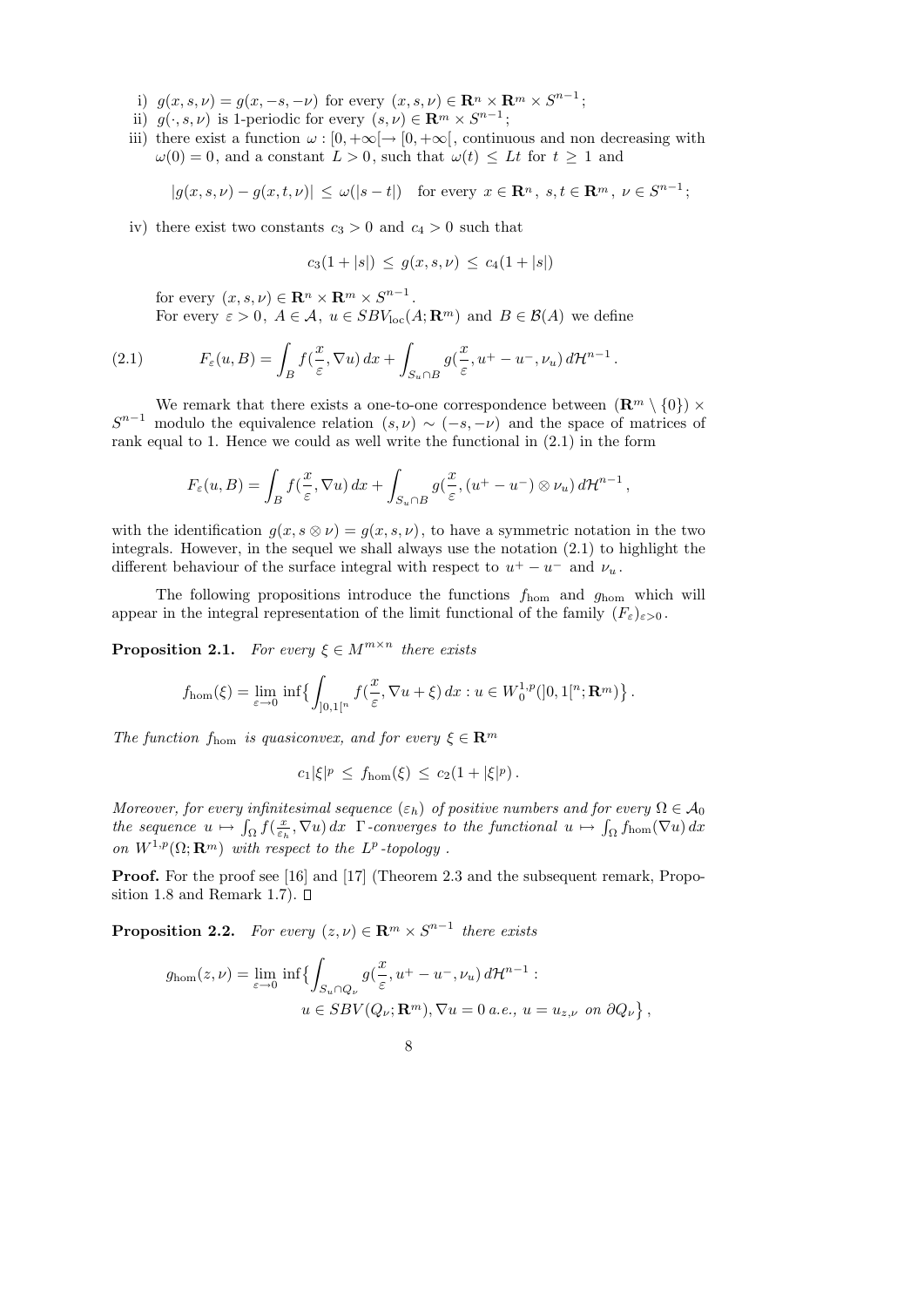where  $Q_{\nu}$  is any unit cube in  $\mathbb{R}^n$  with centre in the origin and one face orthogonal to  $\nu$ (the limit being independent of such a choice), and

$$
u_{z,\nu}(x) = \begin{cases} z & \text{if } \langle x, \nu \rangle \geq 0 \\ 0 & \text{if } \langle x, \nu \rangle < 0. \end{cases}
$$

The function  $g_{\text{hom}}$  is continuous on  $(\mathbb{R}^m \setminus \{0\}) \times S^{n-1}$ , and

$$
c_3(1+|z|) \le g_{\text{hom}}(z,\nu) \le c_4(1+|z|).
$$

for every  $(z, \nu) \in (\mathbf{R}^m \setminus \{0\}) \times S^{n-1}$ 

The proof of Proposition 2.2 is postponed to Section 6. For every  $A \in \mathcal{A}$ ,  $u \in SBV_{loc}(A; \mathbf{R}^m)$  and  $B \in \mathcal{B}(A)$  we define

$$
F_{\rm hom}(u, B) = \int_B f_{\rm hom}(\nabla u) dx + \int_{S_u \cap B} g_{\rm hom}(u^+ - u^-, \nu_u) d\mathcal{H}^{n-1}.
$$

The main result of the paper is the following homogenization theorem.

**Theorem 2.3.** Let  $(F_{\varepsilon})_{\varepsilon>0}$  and  $F_{\text{hom}}$  be as above. Let  $(\varepsilon_h)$  be an infinitesimal sequence of positive real numbers. Then for every  $A \in \mathcal{A}_0$ 

$$
F_{\rm hom}(\cdot,A)=\Gamma\text{-}\lim_{h\to+\infty}F_{\varepsilon_h}(\cdot,A)
$$

on the space  $SBV^p(A; \mathbf{R}^m)$  with respect to the  $L^1(A; \mathbf{R}^m)$ -topology, and on the space  $SBV^p(A; \mathbf{R}^m) \cap L^p(A; \mathbf{R}^m)$  with respect to the  $L^p(A; \mathbf{R}^m)$ -topology.

In the case when  $f$  and  $g$  are constant with respect to the first variable, we immediately obtain the following relaxation result (see also [44]).

Corollary 2.4. Let  $\Omega \in \mathcal{A}_0$  and

$$
F(u) = \int_{\Omega} f(\nabla u) dx + \int_{S_u \cap \Omega} g(u^+ - u^-, \nu_u) \mathcal{H}^{n-1}
$$

for  $u \in SBV^p(\Omega; \mathbf{R}^m)$ . Then the lower semicontinuous envelope of F on  $SBV^p(\Omega; \mathbf{R}^m)$ with respect to the  $L^1(\Omega;\mathbf{R}^m)$ -topology (or on  $SBV^p(\Omega;\mathbf{R}^m) \cap L^p(\Omega;\mathbf{R}^m)$  with respect to the  $L^p(\Omega; \mathbf{R}^m)$ -topology) is given by

$$
\overline{F}(u) = \int_{\Omega} \overline{f}(\nabla u) dx + \int_{S_u \cap \Omega} \overline{g}(u^+ - u^-, \nu_u) \mathcal{H}^{n-1},
$$

where

$$
\overline{f}(\xi) = \inf \{ \int_{]0,1[^n} f(\nabla u + \xi) \, dx : u \in W_0^{1,p}([0,1[^n; \mathbf{R}^m) \},
$$

*i.e.*,  $\overline{f}$  *is the quasiconvex envelope of f* (*see* [34]), and

$$
\overline{g}(z,\nu) = \inf \{ \int_{S_u \cap Q_{\nu}} g(u^+ - u^-, \nu_u) d\mathcal{H}^{n-1} :
$$
  
 
$$
u \in SBV(Q_{\nu}; \mathbf{R}^m), \nabla u = 0 \ a.e., \ u = u_{z,\nu} \ on \ \partial Q_{\nu} \},
$$

for every  $\xi \in M^{m \times n}$  and  $(z, \nu) \in \mathbf{R}^m \times S^{n-1}$ , with  $Q_{\nu}$  and  $u_{z, \nu}$  as in Proposition 2.2.

9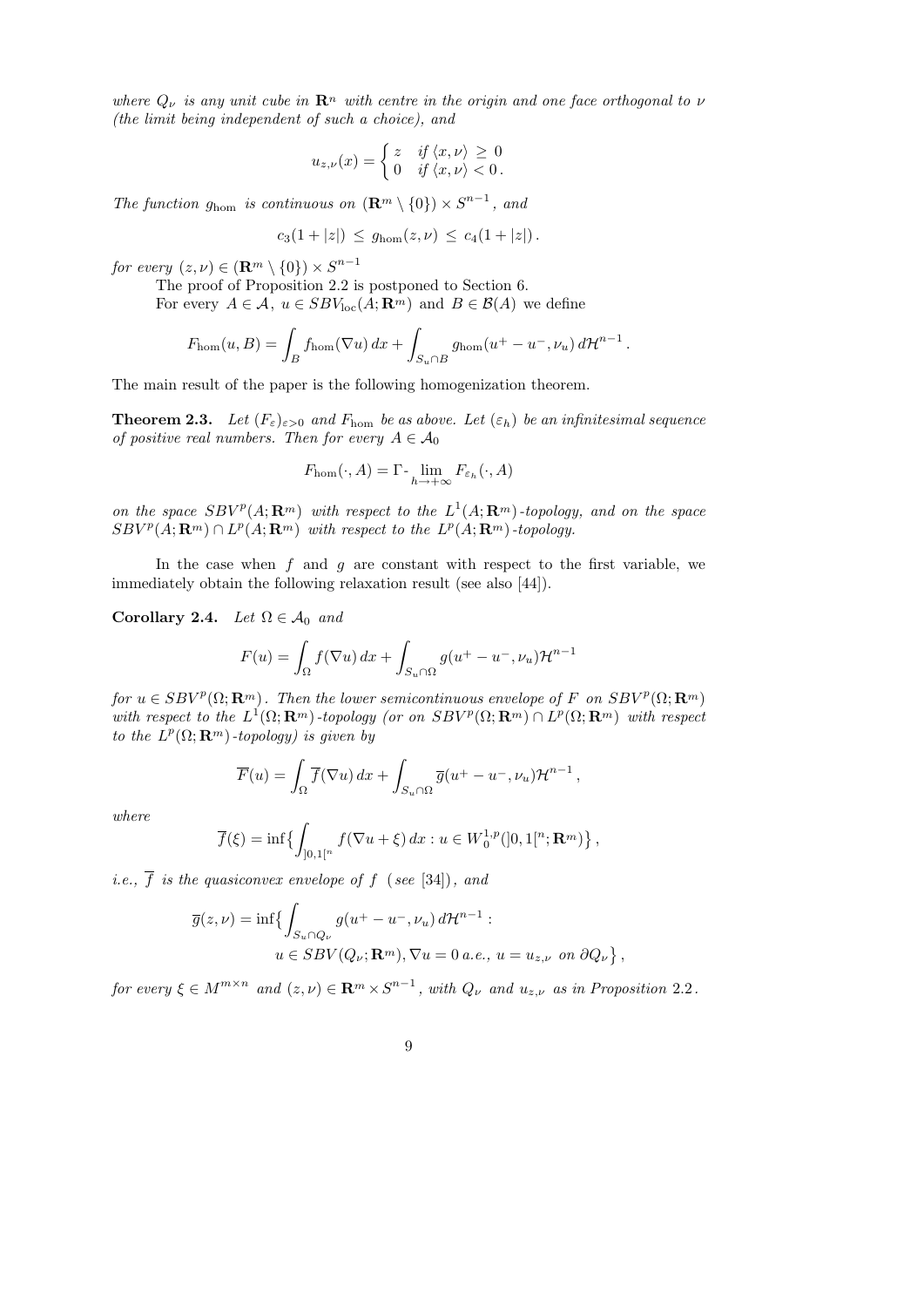# 3. A compactness result on  $SBV^p(\Omega; \mathbf{R}^m)$

In this section we prove some general properties for functionals of the form

$$
F_{\varepsilon}(u, A) = \int_{A} f_{\varepsilon}(x, \nabla u) dx + \int_{S_u \cap A} g_{\varepsilon}(x, u^+ - u^-, \nu_u) d\mathcal{H}^{n-1},
$$

where  $f_{\varepsilon}: \mathbf{R}^n \times M^{m \times n} \to [0, +\infty[$  and  $g_{\varepsilon}: \mathbf{R}^n \times \mathbf{R}^m \times S^{n-1} \to [0, +\infty[$  are Borel functions satisfying

$$
c_1|\xi|^p \le f_{\varepsilon}(x,\xi) \le c_2(1+|\xi|^p), \quad \text{for a.e. } x \in \mathbf{R}^n \text{ and for every } \xi \in M^{m \times n}
$$
  

$$
c_3(1+|s|) \le g_{\varepsilon}(x,s,\nu) \le c_4(1+|s|), \quad \text{for every } (x,s,\nu) \in \mathbf{R}^n \times \mathbf{R}^m \times S^{n-1}
$$

for suitable positive constants  $c_i$ . Moreover, we suppose that  $g_{\varepsilon}(x, s, \nu) = g_{\varepsilon}(x, -s, -\nu)$ for every  $(x, s, \nu) \in \mathbf{R}^n \times \mathbf{R}^m \times S^{n-1}$ . In particular we can have  $f_{\varepsilon}(x, \xi) = f(\frac{x}{\varepsilon})$  $(\frac{x}{\varepsilon}, \xi)$  and  $g_{\varepsilon}(x, s, \nu) = g(\frac{x}{\varepsilon})$  $(\frac{x}{\varepsilon}, s, \nu)$ , where f and g are the functions introduced in Section 2.

For every  $A \in \mathcal{A}$ ,  $u \in SBV_{loc}(A; \mathbf{R}^m)$ , and  $B \in \mathcal{B}(A)$  let

(3.1) 
$$
H(u, B) = \int_{B} |\nabla u|^p dx + \int_{S_u \cap B} (1 + |u^+ - u^-|) d\mathcal{H}^{n-1}.
$$

The functional  $H(\cdot, A)$  is lower semicontinuous on  $SBV_{loc}(A; \mathbf{R}^m)$  with respect to the  $L_{\text{loc}}^1(A; \mathbf{R}^m)$ -topology: see [6] Theorems 2.2 and 3.7 or [7] Theorem 4.5 and Remark 4.6.

In view of the growth conditions satisfied by  $f_{\varepsilon}$  and  $g_{\varepsilon}$ , there exist  $\gamma_1, \gamma_2 > 0$ such that for every  $\varepsilon > 0$ ,

(3.2) 
$$
\gamma_1 H(u, A) \leq F_{\varepsilon}(u, A) \leq \gamma_2(H(u, A) + |A|).
$$

Hence, for every  $A \in \mathcal{A}_0$  the  $\Gamma$ -limit of any sequence  $(F_{\varepsilon_h}(\cdot, A))$   $(\varepsilon_h \to 0)$  on a subspace of  $SBV_{\text{loc}}(A; \mathbf{R}^m)$  with respect to a topology stronger than  $L^1_{\text{loc}}(A; \mathbf{R}^m)$  is finite exactly on  $SBV^p(A; \mathbf{R}^m)$ . Thus in the sequel we shall restrict ourselves to the space  $SBV^p(A; \mathbf{R}^m)$ . The crucial properties of the Γ-limit are based on the so-called fundamental estimate  $([35])$ , of which we give now an  $SBV$ -version.

**Proposition 3.1.** (fundamental estimate) Let  $(F_{\varepsilon})$  be the family of functionals defined in (2.1). For every  $\eta > 0$  and for every A', A'', B  $\in$  A, with A'  $\subset \subset A''$ , there exists a constant  $M > 0$  with the following property: for every  $\varepsilon > 0$  and for every  $u \in SBV^p(A'';\mathbf{R}^m), v \in SBV^p(B;\mathbf{R}^m)$  there exists a function  $\varphi \in C_0^{\infty}(A'')$  with  $\varphi = 1$  in a neighbourhood of  $\overline{A'}$  and  $0 \leq \varphi \leq 1$  such that

$$
F_{\varepsilon}(\varphi u+(1-\varphi)v, A' \cup B) \leq (1+\eta)\big[F_{\varepsilon}(u, A'') + F_{\varepsilon}(v, B)\big]+M\|u-v\|_{L^{p}(S; \mathbf{R}^{m})}^{p} + \eta\,,
$$

where  $S = (A'' \setminus A') \cap B$ .

Remark 3.2. From the proof it follows that the cut-off function  $\varphi$  can be chosen in a finite family depending only on  $\eta$ , A', and A''.

**Proof.** Let  $\eta > 0$ , A', A'' and B be fixed as in the statement. Let  $k \in \mathbb{N}$  satisfy

(3.3) 
$$
\frac{1}{k} \max(2^{p-1} \frac{c_2}{c_1}, \frac{c_4}{c_3}, c_2 | (A'' \setminus A') \cap B|) \leq \eta.
$$

10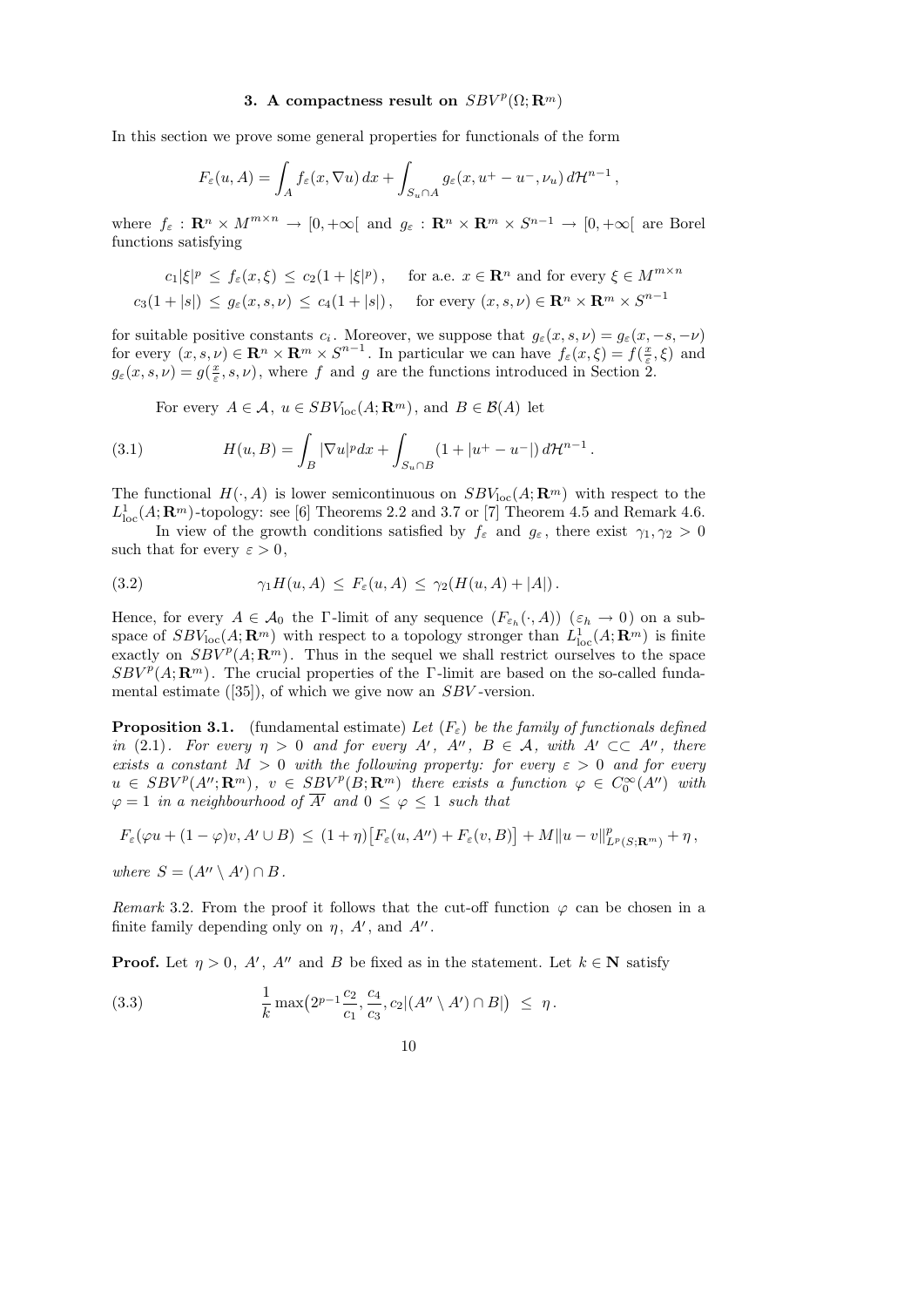Let  $A_1, \ldots, A_{k+1}$  be open subsets of  $\mathbb{R}^n$  such that  $A' \subset\subset A_1 \subset\subset A_2 \subset\subset \cdots \subset\subset$  $A_{k+1} \subset \subset A''$ . For every  $i = 1, ..., k$  let  $\varphi_i$  be a function in  $C_0^{\infty}(A_{i+1})$  with  $\varphi_i = 1$  on a neighbourhood  $V_i$  of  $A_i$ . Define

$$
M = 2^{p-1} \frac{c_2}{k} \max_{1 \le i \le k} \|\nabla \varphi_i\|_{L^\infty}^p.
$$

Fixed  $\varepsilon > 0$ ,  $u \in SBV^p(A'')$ , and  $v \in SBV^p(B)$ , define on  $A' \cup B$  the function  $w_i = \varphi_i u + (1 - \varphi_i)v$  (where u and v are extended arbitrarily outside A'' and B, respectively). Then for  $i = 1, \ldots, k$ 

(3.4)  
\n
$$
F_{\varepsilon}(w_i, A' \cup B) \leq F_{\varepsilon}(u, (A' \cup B) \cap V_i) + F_{\varepsilon}(v, B \setminus \text{spt}\varphi_i) + F_{\varepsilon}(w_i, B \cap (A_{i+1} \setminus \overline{A_i}))
$$
\n
$$
\leq F_{\varepsilon}(u, A'') + F_{\varepsilon}(v, B) + F_{\varepsilon}(w_i, B \cap (A_{i+1} \setminus \overline{A_i})).
$$

Set  $T_i = B \cap (A_{i+1} \setminus \overline{A_i})$ , we estimate the last term:

$$
F_{\varepsilon}(w_{i},T_{i}) \leq c_{2} \int_{T_{i}} (1+|\nabla w_{i}|^{p}) dx + c_{4} \int_{S_{w_{i}} \cap T_{i}} (1+|w_{i}^{+}-w_{i}^{-}|) d\mathcal{H}^{n-1}
$$
  
\n
$$
\leq c_{2} (|T_{i}| + \int_{T_{i}} |\varphi_{i} \nabla u + (1-\varphi_{i}) \nabla v + (\nabla \varphi_{i})(u-v)|^{p} dx)
$$
  
\n
$$
+ c_{4} (\int_{(S_{u} \setminus S_{v}) \cap T_{i}} (1+|u^{+}-u^{-}|) d\mathcal{H}^{n-1} + \int_{(S_{v} \setminus S_{u}) \cap T_{i}} (1+|v^{+}-v^{-}|) d\mathcal{H}^{n-1}
$$
  
\n
$$
+ \int_{S_{u} \cap S_{v} \cap T_{i}} (1+|\varphi_{i}(u^{+}-u^{-}) + (1-\varphi_{i})(v^{+}-v^{-})|) d\mathcal{H}^{n-1})
$$
  
\n
$$
\leq c_{2} (|T_{i}| + 2^{p-1} \int_{T_{i}} (|\nabla u|^{p} + |\nabla v|^{p} + |\nabla \varphi_{i}|^{p} |u-v|^{p}) dx)
$$
  
\n
$$
+ c_{4} (\int_{S_{u} \cap T_{i}} (1+|u^{+}-u^{-}|) d\mathcal{H}^{n-1} + \int_{S_{v} \cap T_{i}} (1+|v^{+}-v^{-}|) d\mathcal{H}^{n-1})
$$
  
\n
$$
\leq 2^{p-1} \frac{c_{2}}{c_{1}} (\int_{T_{i}} f(\frac{x}{\varepsilon}, \nabla u) dx + \int_{T_{i}} f(\frac{x}{\varepsilon}, \nabla v) dx)
$$
  
\n
$$
+ \frac{c_{4}}{c_{3}} (\int_{S_{u} \cap T_{i}} g(\frac{x}{\varepsilon}, u^{+}-u^{-}, \nu_{u}) d\mathcal{H}^{n-1} + \int_{S_{v} \cap T_{i}} g(\frac{x}{\varepsilon}, v^{+}-v^{-}, \nu_{v}) d\mathcal{H}^{n-1})
$$
  
\n
$$
+ c_{2} (|T_{i}| + 2^{p-1}
$$

where  $\gamma = \max(2^{p-1}\frac{c_2}{c_1}, \frac{c_4}{c_3})$  $\frac{c_4}{c_3}$ ). Hence there exists  $i_0 \in \{1, ..., k\}$  such that

$$
F_{\varepsilon}(w_{i_0}, T_{i_0}) \leq \frac{1}{k} \sum_{i=0}^{k} F_{\varepsilon}(w_i, T_i)
$$
  
 
$$
\leq \frac{\gamma}{k} (F_{\varepsilon}(u, A'') + F_{\varepsilon}(v, B)) + \frac{c_2}{k} |S| + M ||u - v||_{L^p(S; \mathbf{R}^m)}^p
$$

where  $S = (A'' \setminus A') \cap B$ . From (3.4) it follows that

$$
F_{\varepsilon}(w_{i_0}, A' \cup B) \leq (1 + \frac{\gamma}{k}) \big( F_{\varepsilon}(u, A'') + F_{\varepsilon}(v, B) \big) + \frac{c_2}{k} |S| + M ||u - v||_{L^p(S; \mathbf{R}^m)}^p.
$$

11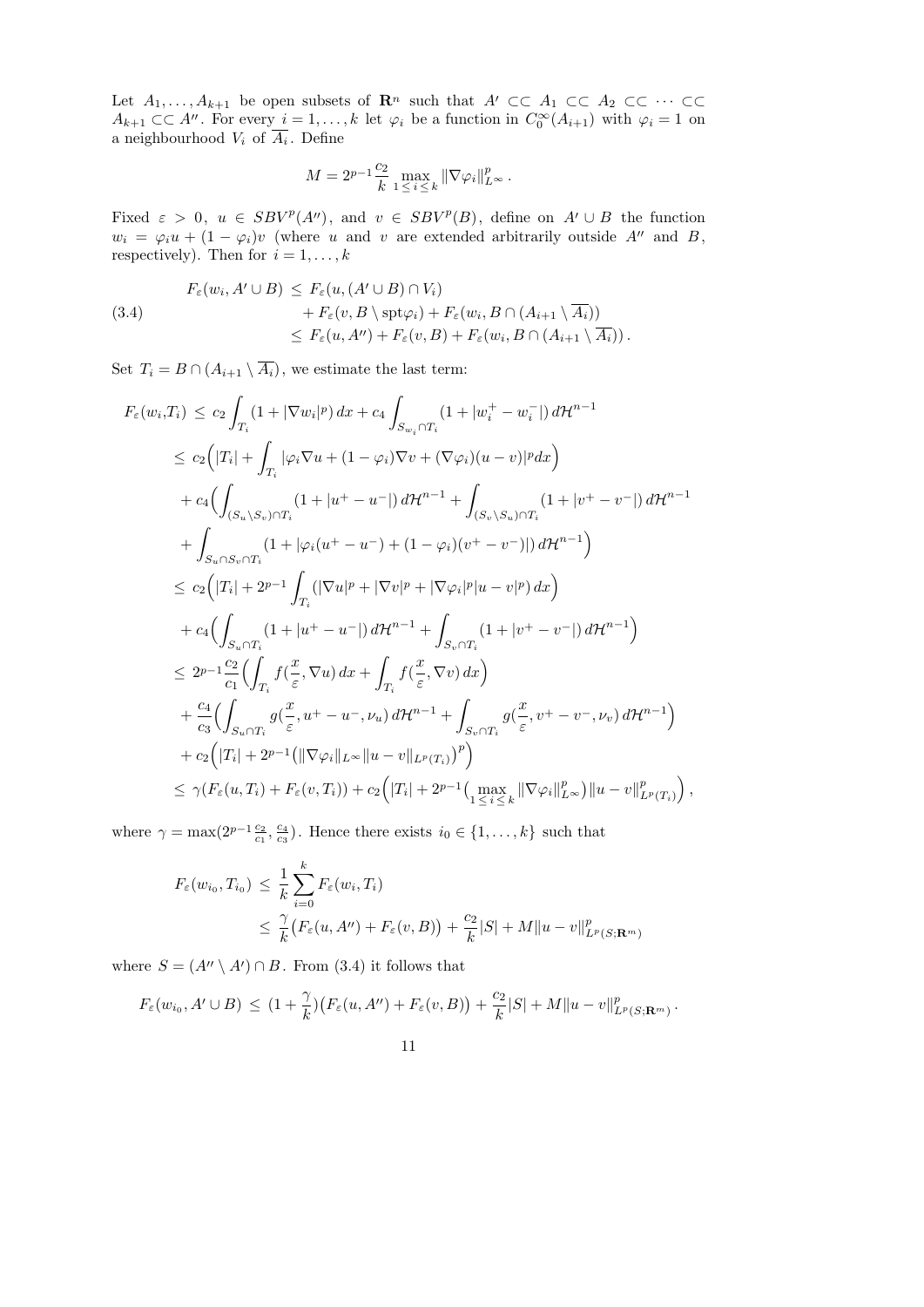By  $(3.3)$  the proof of Proposition 3.1 is accomplished.  $\Box$ 

**Proposition 3.3.** Let  $(\varepsilon_h)$  be an infinitesimal sequence of positive numbers. Then there exist a subsequence  $(\varepsilon_{\sigma(h)})$  of  $(\varepsilon_h)$  and a functional  $F_0$  defined on the set  $\{(u, A) :$  $A \in \mathcal{A}, u \in SBV^p(A; \mathbf{R}^m) \cap L^p(A; \mathbf{R}^m) \}$  and with values in  $[0, +\infty]$  such that for every  $A \in \mathcal{A}_0$ 

$$
F_0(\cdot, A) = \Gamma \cdot \lim_{h \to +\infty} F_{\varepsilon_{\sigma(h)}}(\cdot, A)
$$

on the space  $SBV^p(A; \mathbf{R}^m) \cap L^p(A; \mathbf{R}^m)$  endowed with the  $L^p(A; \mathbf{R}^m)$ -topology. Moreover, for every  $\Omega \in \mathcal{A}_0$  and  $u \in SBV^p(\Omega; \mathbf{R}^m) \cap L^p(\Omega; \mathbf{R}^m)$  the set function  $F_0(u, \cdot)$  is the restriction to  $\mathcal{A}(\Omega)$  of a Borel measure on  $\Omega$ .

**Proof.** For every  $\varepsilon > 0$  let  $G_{\varepsilon}: L^p(\mathbf{R}^n; \mathbf{R}^m) \times \mathcal{A} \to [0, +\infty]$  be defined by

$$
G_{\varepsilon}(u, A) = \begin{cases} F_{\varepsilon}(u, A), & \text{if } u|_{A} \in SBV^{p}(A; \mathbf{R}^{m}) \\ +\infty, & \text{otherwise.} \end{cases}
$$

By Theorem 16.9 in [35] there exist a subsequence  $(\varepsilon_{\sigma(h)})$  of  $(\varepsilon_h)$  and a functional  $G_0$ :  $L^p(\mathbf{R}^n;\mathbf{R}^m)\times\mathcal{A}\to[0,+\infty]$  such that  $G_0=\overline{\Gamma}(L^p(\mathbf{R}^n;\mathbf{R}^m))$ -  $\lim_{h\to+\infty}G_{\varepsilon_{\sigma(h)}}$ . Adopting the the notation of [35], whom we refer to for details and precise definitions, this means that  $G_0$  is the inner regular envelope of both the Γ-lower and the Γ-upper limit of the sequence  $(G_{\varepsilon_{\sigma(h)}})$ . By  $(3.2)$ 

$$
\gamma_1 H(u, A) \le G_{\varepsilon}(u, A) \le \gamma_2 \big( H(u, A) + |A| \big)
$$

for every  $\varepsilon > 0$ ,  $A \in \mathcal{A}$  and  $u \in L^p(\mathbf{R}^n; \mathbf{R}^m)$  with  $u|_A \in SBV^p(A; \mathbf{R}^m)$ . Taking into account Proposition 3.1 we can apply the same method of proof as in Theorem 18.7 in [35]. Thus we obtain that for every  $A \in \mathcal{A}_0$  the sequence  $(G_{\varepsilon_{\sigma(h)}}(\cdot, A))$  of functionals on  $L^p(\mathbf{R}^n;\mathbf{R}^m)$  Γ-converges to  $G_0(\cdot,A)$  with respect to the  $L^p(\mathbf{R}^n;\mathbf{R}^m)$ -topology at all points  $u \in L^p(\mathbf{R}^n; \mathbf{R}^m)$  with  $u|_A \in SBV^p(A; \mathbf{R}^m)$ .

For every  $A \in \mathcal{A}$  and  $u \in SBV^p(A; \mathbf{R}^m) \cap L^p(A; \mathbf{R}^m)$  define  $F_0(u, A) = G_0(\tilde{u}, A)$ ,<br>  $\tilde{u}$  is any  $L^p$  extension of u to  $\mathbf{R}^n$ . This definition is well posed since from the  $\overline{\Gamma}$ where  $\tilde{u}$  is any  $L^p$ -extension of u to  $\mathbb{R}^n$ . This definition is well posed since from the  $\overline{\Gamma}$ -<br>convergence of  $(G)$  to  $G_2$  it follows that for every  $u, u \in L^p(\mathbb{R}^n, \mathbb{R}^m)$  if  $u |_{L} = v |_{L}$ convergence of  $(G_{\varepsilon_{\sigma(h)}})$  to  $G_0$  it follows that for every  $u, v \in L^p(\mathbf{R}^n; \mathbf{R}^m)$ , if  $u|_A = v|_A$ then  $G_0(u, A) = G_0(v, A)$ . Now the stated convergence of  $F_{\varepsilon_{\sigma(h)}}(\cdot, A)$  is easily proved. Observe now that  $G_{\varepsilon}(u, \cdot)$  is the restriction to A of a Borel measure on  $\mathbb{R}^n$  for every u. Then, by Proposition 3.1 and by Theorem 18.5 in  $[35]$  (which holds with the same proof also for vector valued  $L^p$ -functions), for every  $u \in L^p(\mathbf{R}^n;\mathbf{R}^m)$  the set function  $G_0(u, \cdot)$  is the restriction to A of a Borel measure on  $\mathbb{R}^n$ . From that we obtain the stated measure property of  $F_0$ .  $\Box$ 

We prove now some further properties of the  $\Gamma$ -limit  $F_0$ .

**Proposition 3.4.** Let  $(\varepsilon_h)$  be an infinitesimal sequence of positive numbers, and  $A \in$  $\mathcal{A}_0$  such that the limit  $F_0(\cdot, A) = \Gamma$ -  $\lim_{h \to +\infty} F_{\varepsilon_h}(\cdot, A)$  exists on the space  $SBV^p(A; \mathbf{R}^m) \cap$  $L^p(A; \mathbf{R}^m)$  endowed with the  $L^p(A; \mathbf{R}^m)$ -topology. Then for every sequence  $(u_h)$  in  $SBV^p(A; \mathbf{R}^m)$  converging in  $L^1(A; \mathbf{R}^m)$  to a function  $u \in SBV^p(A; \mathbf{R}^m) \cap L^{\infty}(A; \mathbf{R}^m)$ we have  $F_0(u, A) \leq \liminf_{h \to +\infty} F_{\varepsilon_h}(u_h, A)$ .

For the proof we need a technical lemma (see also [30]).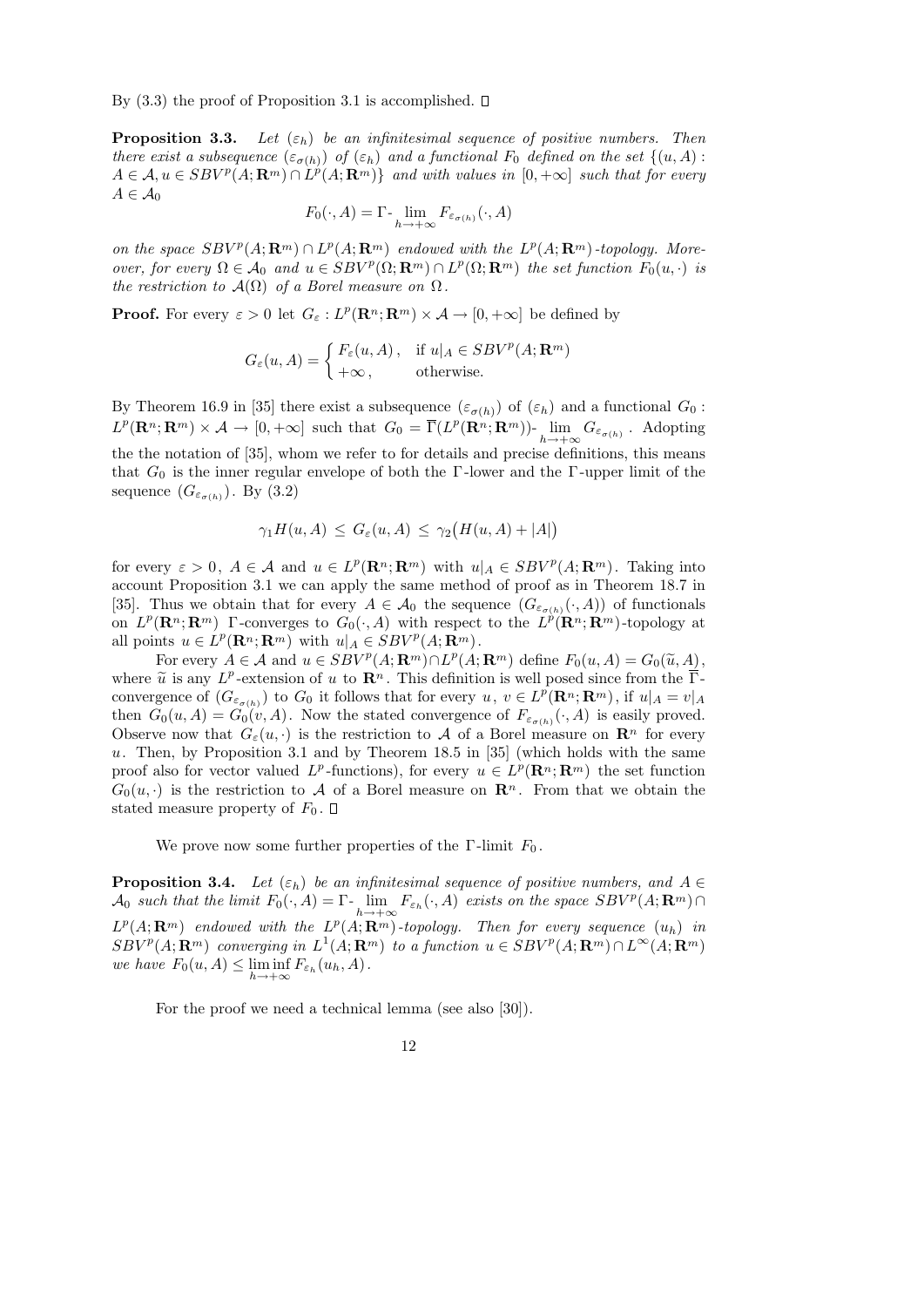**Lemma 3.5.** Let  $A \in \mathcal{A}_0$  and let  $(u_h)$  be a sequence in  $SBV^p(A; \mathbf{R}^m)$  which is bounded in  $L^1(A; \mathbf{R}^m)$  and such that  $(H(u_h, A))$  is bounded. Then for every  $\eta > 0$ ,  $M_0 > 0$  and  $h \in \mathbb{N}$  there exists a Lipschitz function  $\varphi_h : \mathbb{R}^m \to \mathbb{R}^m$  with Lipschitz constant less than or equal to 1 satisfying the property

$$
\varphi_h(y) = \begin{cases} y & \text{if } |y| \le a_h \\ 0 & \text{if } |y| > b_h \end{cases}.
$$

for suitable constants  $a_h$ ,  $b_h \in \mathbf{R}$  with  $M_0 \le a_h < b_h$ , such that

$$
F_{\varepsilon_h}(\varphi_h(u_h), A) \leq F_{\varepsilon_h}(u_h, A) + \eta
$$

for every  $h \in \mathbb{N}$ . The function  $\varphi_h$  can be chosen in a finite family independent of h.

**Proof.** Fix  $\eta > 0$ ,  $M_0 > 0$ . Let  $(a_j)$  be a strictly increasing sequence of positive real numbers such that for every  $j \in \mathbb{N}$  there exists a Lipschitz function  $\varphi_j : \mathbb{R}^m \to \mathbb{R}^m$ with Lipschitz constant less than or equal to 1 satisfying

$$
\varphi_j(y) = \begin{cases} y & \text{if } |y| \leq a_j \\ 0 & \text{if } |y| > a_{j+1} \end{cases}.
$$

The sequence  $(a_i)$  will be determined subsequently in a suitable way (see (3.6)) and will depend only on  $\eta$  and  $M_0$ . For every  $h \in \mathbb{N}$  and  $j \in \mathbb{N}$  let  $w_h^j = \varphi_j(u_h)$ . Consider the volume part of  $F_{\varepsilon_h}(w_h^j)$  $_h^j$ , A); we have

$$
\int_{A} f_{\varepsilon_{h}}(x, \nabla w_{h}^{j}) dx = \int_{A \cap \{|u_{h}| \leq a_{j}\}} f_{\varepsilon_{h}}(x, \nabla u_{h}) dx + \int_{A \cap \{|u_{h}| > a_{j+1}\}} f_{\varepsilon_{h}}(x, 0) dx \n+ \int_{A \cap \{a_{j} < |u_{h}| \leq a_{j+1}\}} f_{\varepsilon_{h}}(x, \nabla w_{h}^{j}) dx \n\leq \int_{A} f_{\varepsilon_{h}}(x, \nabla u_{h}) dx + c_{2} |A \cap \{|u_{h}| > a_{j+1}\}| \n+ c_{2} \int_{A \cap \{a_{j} < |u_{h}| \leq a_{j+1}\}} (1 + |\nabla u_{h}|^{p}) dx.
$$

As for the surface part, it is not restrictive to assume that  $|u_h|$  $|_{h}^{-}|\leq |u_{h}^{+}|$  $\uparrow_h^+$  |  $\mathcal{H}^{n-1}$ -a.e. on  $S_{u_h}$ . Since  $(w_h^j)$  $\phi_h^j)^{\pm} = \varphi_j(u_h^{\pm})$  $\frac{1}{h}$  we have

$$
\int_{S_{w_h^j} \cap A} g_{\varepsilon_h}(x, (w_h^j)^+ - (w_h^j)^-, \nu_{w_h^j}) d\mathcal{H}^{n-1}
$$
\n
$$
\leq \int_{(S_{u_h} \setminus \{a_{j+1} \leq |u_h^-|\}) \cap A} g_{\varepsilon_h}(x, \varphi_j(u_h^+) - \varphi_j(u_h^-), \nu_{u_h}) d\mathcal{H}^{n-1}.
$$

The set  $S_{u_h} \setminus \{a_{j+1} \leq |u_h^ \binom{-}{h}$  can be decomposed as  $\bigcup$ 5  $i=1$  $S_i^j$  $\binom{J}{i}$ , where

$$
S_1^j = \{ |u_h^+| < a_j \}, \qquad S_2^j = \{ |u_h^-| < a_j, a_{j+1} \le |u_h^+| \},
$$
\n
$$
S_3^j = \{ |u_h^-| < a_j \le |u_h^+| < a_{j+1} \}, \qquad S_4^j = \{ a_j \le |u_h^-|, |u_h^+| < a_{j+1} \},
$$
\n
$$
S_5^j = \{ a_j \le |u_h^-| < a_{j+1} \le |u_h^+| \}.
$$

13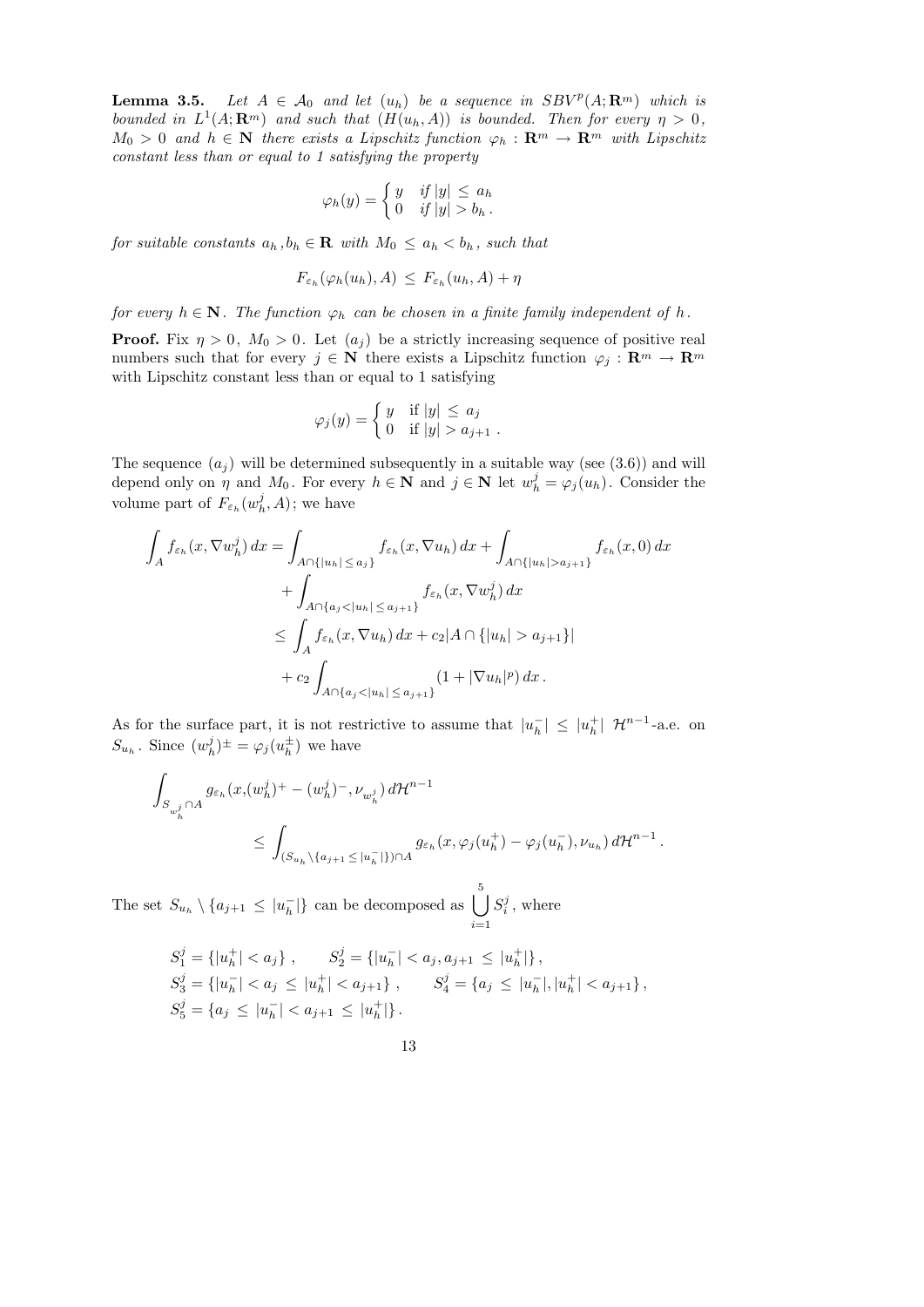Hence, taking into account the Lipschitz continuity of  $\varphi_j$ , we have

$$
\int_{S_{w_h^j} \cap A} g_{\varepsilon_h}(x, (w_h^j)^+ - (w_h^j)^-, \nu_{w_h^j}) d\mathcal{H}^{n-1}
$$
\n
$$
\leq \int_{S_1^j \cap A} g_{\varepsilon_h}(x, u_h^+ - u_h^-, \nu_{u_h}) d\mathcal{H}^{n-1} + c_4 \int_{S_2^j \cap A} (1 + |u_h^-|) d\mathcal{H}^{n-1}
$$
\n
$$
+ \sum_{i=3}^5 c_4 \int_{S_i^j \cap A} (1 + |u_h^+ - u_h^-|) d\mathcal{H}^{n-1}.
$$

We now use these inequalities to estimate  $\frac{1}{N} \sum_{j=1}^{N} F_{\varepsilon_h}(w_h^j)$  $h_h^j$ , A), for every fixed  $h \in \mathbf{N}$  and  $N \in \mathbf{N}$ . Note that each of the families  $({a_j} < |u_h| \le a_{j+1})_{j \in \mathbf{N}}$ ,  $(S_i^j)$  $j_j^{(j)}_{i,j\in \mathbf{N}} (i=3,4,5)$ consists of pairwise disjoint sets. Then

$$
\frac{1}{N} \sum_{j=1}^{N} F_{\varepsilon_h}(w_h^j, A) \leq F_{\varepsilon_h}(u_h, A)
$$
\n
$$
+ \frac{1}{N} \sum_{j=1}^{N} (c_2 |A \cap \{|u_h| > a_{j+1}\}| + c_4 \int_{S_2^j \cap A} (1 + |u_h^-|) d\mathcal{H}^{n-1})
$$
\n
$$
+ \frac{1}{N} (c_2 \int_A (1 + |\nabla u_h|^p) dx + 3c_4 \int_{S_{u_h} \cap A} (1 + |u_h^+ - u_h^-|) d\mathcal{H}^{n-1}).
$$

By assumption there exists a constant  $c > 0$  such that

$$
c_2 \int_A (1+|\nabla u_h|^p) \, dx + 3c_4 \int_{S_{u_h} \cap A} (1+|u_h^+ - u_h^-|) \, d\mathcal{H}^{n-1} \leq c
$$

for every  $h \in \mathbf{N}$ . Choose  $N \in \mathbf{N}$  such that  $c/N \leq \eta/3$ . Moreover, we have (we can suppose  $c_4 \geq 1$ )

$$
c \ge \int_{S_2^j \cap A} |u_h^+ - u_h^-| d\mathcal{H}^{n-1} \ge \int_{S_2^j \cap A} (|u_h^+| - |u_h^-|) d\mathcal{H}^{n-1}
$$
  

$$
\ge (a_{j+1} - a_j) \mathcal{H}^{n-1}(S_2^j \cap A),
$$

whence

$$
\int_{S_2^j \cap A} (1+|u_h^-|) d\mathcal{H}^{n-1} \leq c \frac{1+a_j}{a_{j+1}-a_j}.
$$

The sequence  $(a_j)$  is now defined recursively by the following conditions

(3.6) 
$$
c_2|A \cap \{|u_h| > a_1\}| \leq \eta/3 \quad \text{for every } h \in \mathbf{N}, \qquad a_1 \geq M_0
$$

$$
c_4c \frac{1+a_j}{a_{j+1}-a_j} \leq \eta/3 \qquad \text{for every } j \in \mathbf{N},
$$

which is possible by the assumed boundedness of  $(u_h)$  in  $L^1(A; \mathbf{R}^m)$ . From (3.5) we now obtain

$$
\frac{1}{N}\sum_{j=1}^N F_{\varepsilon_h}(w_h^j, A) \leq F_{\varepsilon_h}(u_h, A) + \eta.
$$

14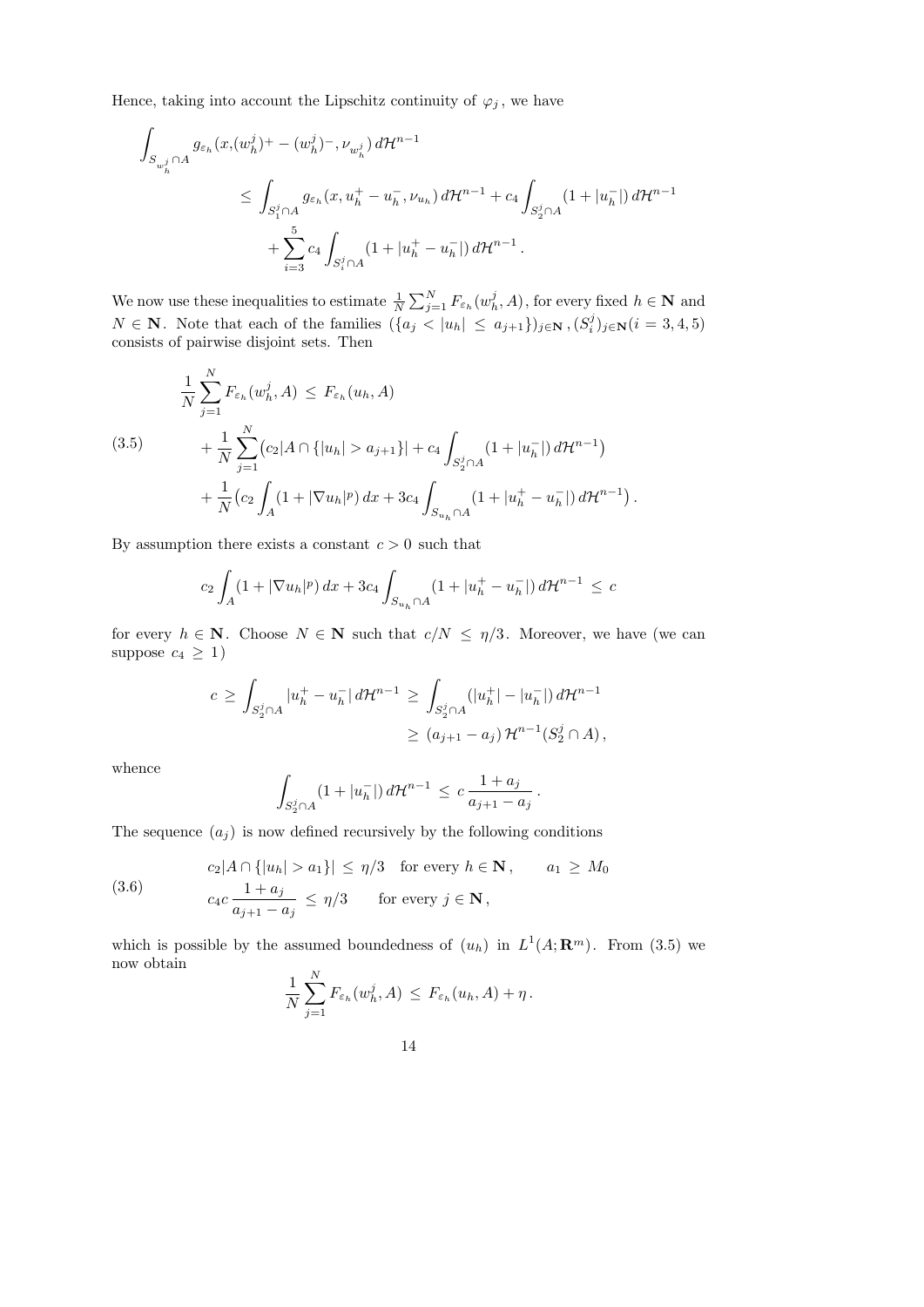Therefore for every  $h \in \mathbf{N}$  there exists  $j(h) \in \{1, ..., N\}$  such that  $F_{\varepsilon_h}(w_h^{j(h)})$  $h^{J^{(n)}},A) \leq$  $F_{\varepsilon_h}(u_h, A) + \eta$ . The function  $\varphi_h = \varphi_{j(h)}$  is the Lipschitz function we were looking for. Note that N is independent of  $h$ .  $\Box$ 

Remark 3.6. From its proof it follows immediately that the previous lemma still holds for the functionals of the type  $F_{\varepsilon_h}(u, A) = \int_A f_{\varepsilon_h}(x, \nabla u) dx$  or  $F_{\varepsilon_h}(u, A) =$  $\int_{S_u \cap A} g_{\varepsilon_h}(x, u^+ - u^-, \nu_u) d\mathcal{H}^{n-1}$ , with  $f_{\varepsilon_h}$  and  $g_{\varepsilon_h}$  as above.

**Proof of Proposition 3.4.** We can assume that  $(F_{\varepsilon_h}(u_h, A))$  converges to a finite value. Fix  $\eta > 0$ . By applying Lemma 3.5 to the sequence  $(u_h)$  with  $M_0 = ||u||_{\infty}$ , we obtain a sequence  $(v_h)$  in  $SBV^p(A; \mathbf{R}^m) \cap L^{\infty}(A; \mathbf{R}^m)$ , bounded in  $L^{\infty}(A; \mathbf{R}^m)$ , such that  $v_h \to u$  in  $L^p(A; \mathbf{R}^m)$  and  $\liminf_{h \to +\infty} F_{\varepsilon_h}(v_h, A) \leq \liminf_{h \to +\infty} F_{\varepsilon_h}(u_h, A) + \eta$ . By the Γ-convergence of  $(F_{\varepsilon_h})$  we have  $F_0(u, A) \le \liminf_{h \to +\infty} F_{\varepsilon_{\tau(h)}}(v_h, A)$ . The arbitrariness of  $η$ concludes the proof.

In the following lemma we assume  $f_{\varepsilon_h}(x,\xi) = f(\frac{x}{\varepsilon_h})$  $(\frac{x}{\varepsilon_h}, \xi)$  and  $g_{\varepsilon_h}(x, s, \nu)$  =  $g(\frac{x}{\varepsilon})$  $(\frac{x}{\varepsilon_h}, s, \nu)$  where f and g are the functions introduced in Section 2.

**Lemma 3.7.** Let  $(\varepsilon_h)$  be an infinitesimal sequence of positive numbers such that for every  $A \in \mathcal{A}_0$  the limit  $F_0(\cdot, A) = \Gamma \cdot \lim_{h \to +\infty} F_{\varepsilon_h}(\cdot, A)$  exists on  $SBV^p(A; \mathbf{R}^m) \cap L^p(A; \mathbf{R}^m)$ with respect to the  $L^p(A; \mathbf{R}^m)$ -topology. Then for every  $u \in SBV^p(A; \mathbf{R}^m) \cap L^p(A; \mathbf{R}^m)$ ,  $a \in \mathbb{R}^m$  and  $y \in \mathbb{R}^n$  we have

(i) 
$$
F_0(u + a, A) = F_0(u, A)
$$
, (ii)  $F_0(\tau_y u, \tau_y A) = F_0(u, A)$ ,

where  $(\tau_y u)(x) = u(x - y)$  and  $\tau_y A = A + y$ .

**Proof.** First we prove (i). Let  $(u_h)$  in  $SBV^p(A; \mathbf{R}^m) \cap L^p(A; \mathbf{R}^m)$  be a sequence converging to u in  $L^p(A; \mathbf{R}^m)$  and such that  $(F_{\varepsilon_h}(u_h, A))$  converges to  $F_0(u, A)$ . Then  $(u_h + a)$  converges to  $u + a$  in  $L^p(A; \mathbb{R}^m)$  and

$$
F_0(u+a,A) \leq \liminf_{h \to +\infty} F_{\varepsilon_h}(u_h+a,A) = \liminf_{h \to +\infty} F_{\varepsilon_h}(u_h,A) = F_0(u,A).
$$

On the other hand,  $F_0(u, A) = F_0((u+a)+(-a), A) \leq F_0(u+a, A)$ .

We prove now (ii). There exists a sequence  $(z_h)$  in  $\mathbb{Z}^n$  such that  $y_h = \varepsilon_h z_h$ converges to y. Let  $(u_h)$  be a sequence as in the proof of (i). Set  $v_h = \tau_{y_h} u_h : A + y_h \to \infty$  $\mathbf{R}^m$ ; by taking the periodicity assumptions on f and g into account we get

$$
F_{\varepsilon_h}(u_h, A) = \int_A f\left(\frac{x+y_h}{\varepsilon_h}, \nabla u_h\right) dx + \int_{S_{u_h} \cap A} g\left(\frac{x+y_h}{\varepsilon_h}, u_h^+ - u_h^-, \nu_{u_h}\right) d\mathcal{H}^{n-1}
$$
  
= 
$$
\int_{A+y_h} f\left(\frac{x}{\varepsilon_h}, \nabla v_h\right) dx + \int_{S_{v_h} \cap (A+y_h)} g\left(\frac{x}{\varepsilon_h}, v_h^+ - v_h^-, \nu_{v_h}\right) d\mathcal{H}^{n-1}.
$$

Let  $B \subset\subset A$ ; for h sufficiently large we may assume  $A + y_h \supseteq B + y$ ; hence

$$
F_{\varepsilon_h}(u_h, A) \geq \int_{B+y} f(\frac{x}{\varepsilon_h}, \nabla v_h) dx + \int_{S_{v_h} \cap (B+y)} g(\frac{x}{\varepsilon_h}, v_h^+ - v_h^-, \nu_{v_h}) d\mathcal{H}^{n-1},
$$

which yields  $F_0(u, A) > F_0(\tau_u u, B+y)$ , since  $(v_h)$  converges to  $\tau_u u$ , By the arbitrariness of  $B \subset\subset A$  we have also  $F_0(u, A) \geq F_0(\tau_y u, \tau_y A)$ . We conclude the proof of (ii) by noticing that  $F_0(\tau_y u, \tau_y A) \geq F_0(\tau_{-y}(\tau_y u), \tau_{-y}(\tau_y A)) = F_0(u, A)$ .  $\Box$ 

15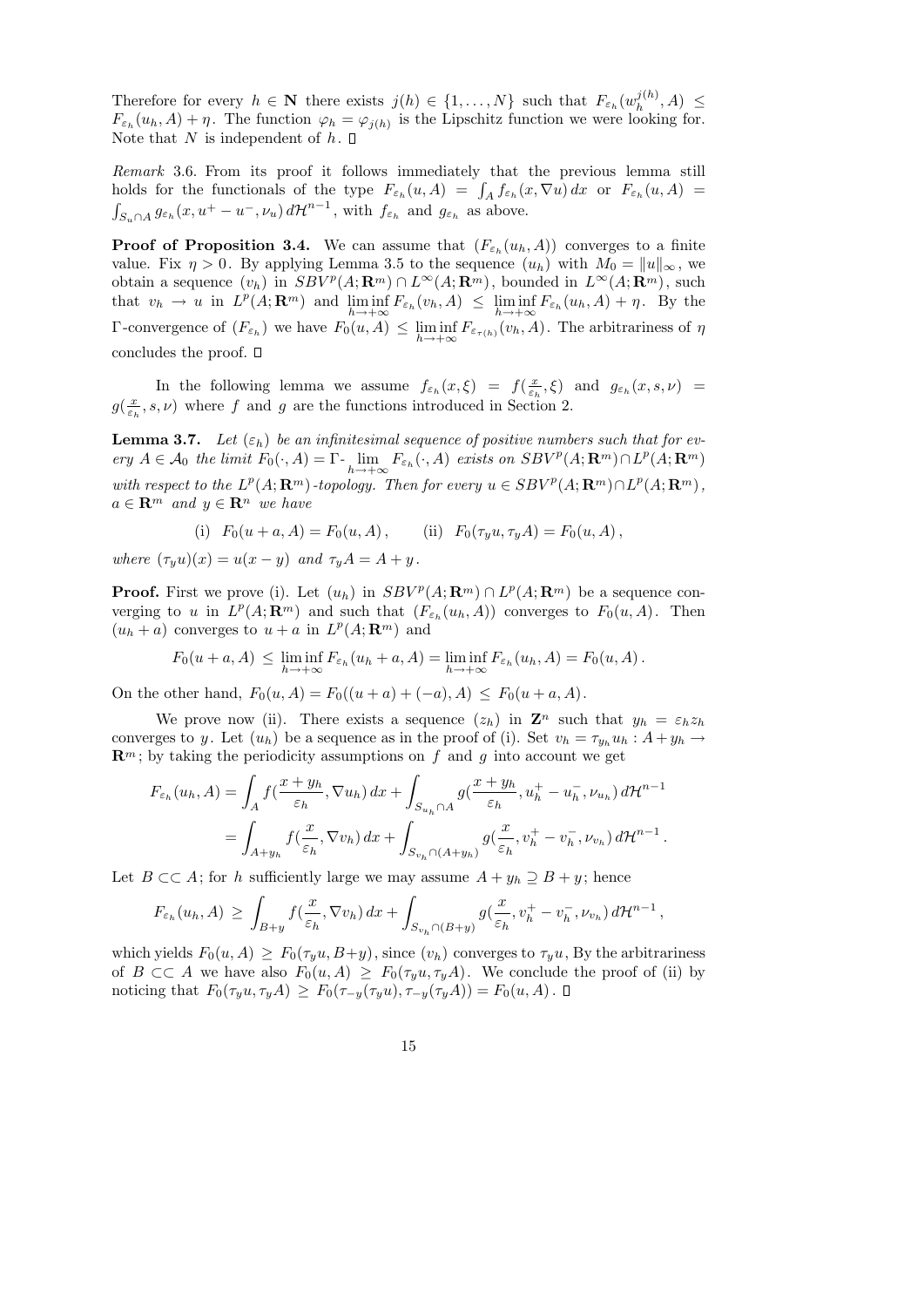# 4. Integral representation on  $W^{1,p}(\Omega;\mathbf{R}^m)$  and on partitions

On account of Proposition 3.3 we shall try to identify the Γ -limits of convergent sequences of functionals  $F_{\varepsilon}$ . Therefore, up to Section 7 we shall assume that an infinitesimal sequence  $(\varepsilon_h)$  of positive numbers is given, such that for every  $A \in \mathcal{A}_0$  the limit

(4.1) 
$$
F_0(\cdot, A) = \Gamma \cdot \lim_{h \to +\infty} F_{\varepsilon_h}(\cdot, A)
$$

exists on the space  $SBV^p(A; \mathbf{R}^m) \cap L^p(A; \mathbf{R}^m)$  endowed with the  $L^p(A; \mathbf{R}^m)$ -topology. In particular  $F_0(\cdot, A)$  is lower semicontinuous with respect to the  $L^p(A; \mathbf{R}^m)$ -topology. As we have seen, for every  $\Omega \in \mathcal{A}_0$  and  $u \in SBV^p(\Omega; \mathbf{R}^m) \cap L^p(\Omega; \mathbf{R}^m)$  the set function  $F_0(u, \cdot)$  can be extended to a Borel measure on  $\Omega$ . Such a measure is given by (see [35] Theorem 14.23)

(4.2) 
$$
F_0(u, B) = \inf \{ F_0(u, A) : A \in \mathcal{A}(\Omega), B \subseteq A \}
$$

for every  $B \in \mathcal{B}(\Omega)$ . Moreover, from the considerations at the beginning of Section 3 it follows that there exist two constants  $\gamma_1, \gamma_2 > 0$  such that for every  $u \in SBV^p(A; \mathbf{R}^m) \cap$  $L^p(A; \mathbf{R}^m)$  we have  $\gamma_1 H(u, A) \leq F_0(u, A) \leq \gamma_2 \big( H(u, A) + |A| \big)$ , where H is defined in (3.1). By (4.2) we obtain immediately

(4.3) 
$$
\gamma_1 H(u, B) \leq F_0(u, B) \leq \gamma_2 (H(u, B) + |B|)
$$

for every  $B \in \mathcal{B}(\Omega)$ .

**Proposition 4.1.** There exists a unique quasiconvex function  $\tilde{f}: M^{m \times n} \to [0, +\infty[$ with the following properties:

(i) there exist  $\gamma_1$ ,  $\gamma_2 > 0$  such that  $\gamma_1|\xi|^p \leq f(\xi) \leq \gamma_2(1 + |\xi|^p)$  for every  $\xi \in M^{m \times n}$ ;

(ii) for every 
$$
A \in \mathcal{A}_0
$$
 and  $u \in W^{1,p}(A; \mathbf{R}^m)$  we have  $F_0(u, A) = \int_A \widetilde{f}(\nabla u) dx$ .

**Proof.** Let  $\Omega \in \mathcal{A}_0$  and consider  $F_0: W^{1,p}(\Omega; \mathbf{R}^m) \times \mathcal{A}(\Omega) \to [0, +\infty]$ . This functional satisfies the assumptions of Theorem 1.1 in [29], i.e., for every  $u, v \in W^{1,p}(\Omega; \mathbb{R}^m)$  and  $A \in \mathcal{A}(\Omega)$ :

a)  $F_0(u, A) = F_0(v, A)$  whenever  $u|_A = v|_A$ ;

- b) the set function  $F_0(u, \cdot)$  is the restriction to  $\mathcal{A}(\Omega)$  of a Borel measure on  $\Omega$ ;
- c)  $F_0(u, A) \leq c \int_A (1 + |Du|^p) dx$ , with c a positive constant;
- d)  $F_0(u+a, A) = F_0(u, A)$  for every  $a \in \mathbf{R}^m$ ;

e)  $F_0(\cdot, A)$  is sequentially weakly lower semicontinuous on  $W^{1,p}(\Omega; \mathbf{R}^m)$ .

In fact, properties b), c), and d) follow from Proposition 3.3, estimate (4.3) and Lemma 3.7, respectively, while a) and e) can be obtained immediately from the fact that  $F_0(\cdot, A)$ is the  $\Gamma$ -limit (4.1).

By [29] Theorem 1.1, the Caratheodory function  $\tilde{f}$ :  $\mathbf{R}^n \times M^{m \times n} \to [0, +\infty]$ defined by

(4.4) 
$$
\widetilde{f}(x,\xi) = \limsup_{\rho \to 0} \frac{F_0(u_\xi, B_\rho(x))}{|B_\rho(x)|}
$$

16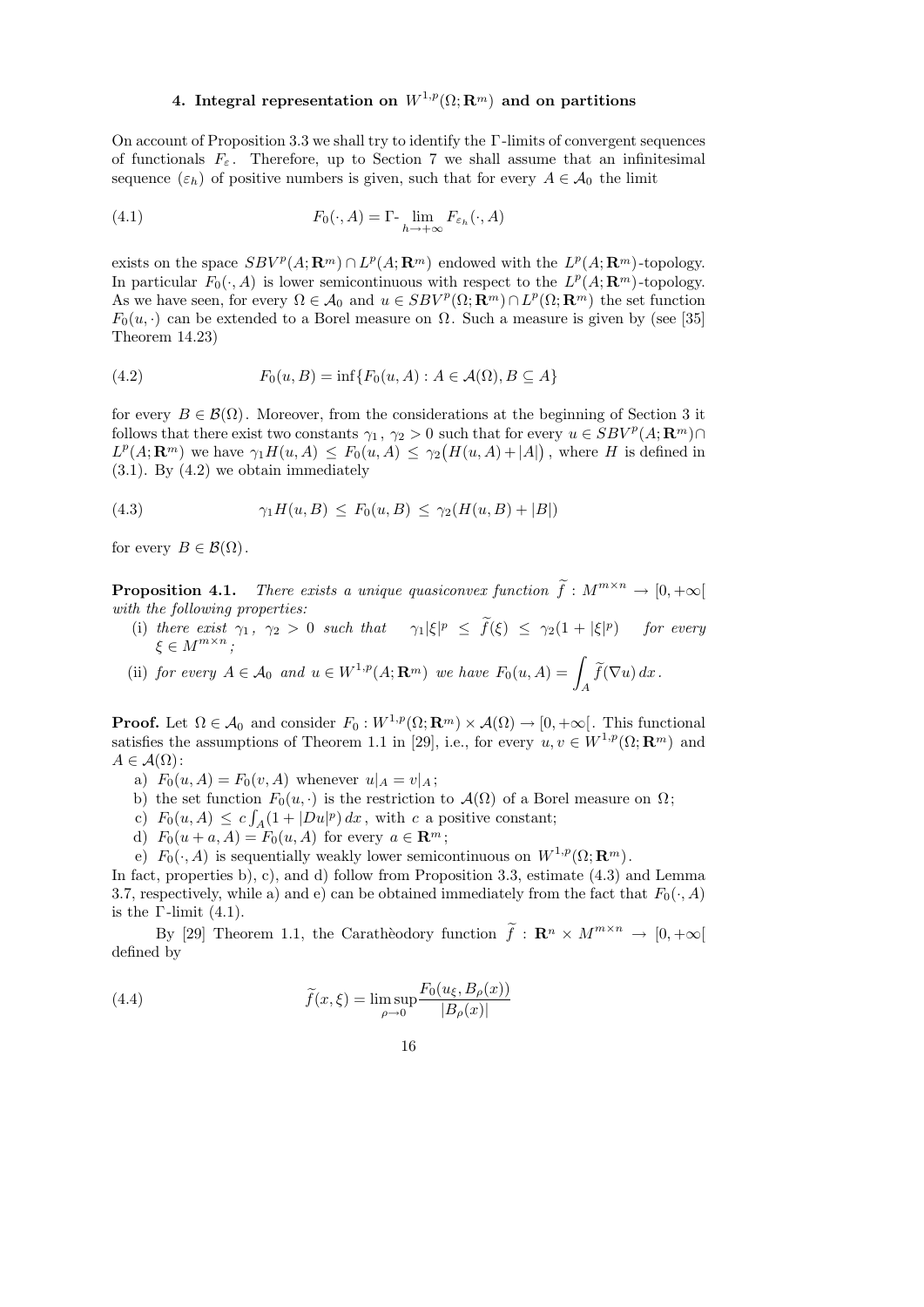( $u_{\xi}$  is the linear function defined by  $u_{\xi}(x) = \xi \cdot x$ ) gives the integral representation

$$
F_0(u,\Omega) = \int_{\Omega} \widetilde{f}(x, Du) \, dx
$$

for every  $u \in W^{1,p}(\Omega; \mathbf{R}^m)$ . The function  $\widetilde{f}(x, \cdot)$  is quasiconvex for a.e.  $x \in \mathbf{R}^n$ , and, from (4.4) and Lemma 3.7, we obtain that  $f(x,\xi)$  is constant with respect to  $x \in \mathbb{R}^n$ . Consequently we can drop the dependence on x. Finally, the uniqueness of f follows from  $(4.4)$ , while (i) follows from b) and  $(4.3)$ .  $\Box$ 

The next step is to obtain an integral representation formula for  $F_0$  on finite partitions, i.e., on those BV functions which take only a finite set of values. It will be achieved by applying a theorem due to Ambrosio and Braides. Given  $\Omega \in \mathcal{A}_0$  and a finite subset T of  $\mathbf{R}^m$  we denote by  $BV(\Omega; T)$  the set of functions  $u : \Omega \to T$  which belong to  $BV(\Omega; \mathbf{R}^m)$ . It turns out that  $BV(\Omega; T) \subseteq SBV^p(\Omega; \mathbf{R}^m) \cap L^{\infty}(\Omega; \mathbf{R}^m)$ .

**Proposition 4.2.** There exists a unique function  $\tilde{g}: \mathbb{R}^m \times S^{n-1} \to [0, +\infty[$  continuous<br>in the second variable and such that in the second variable and such that

- (i)  $\widetilde{g}(-s, -\nu) = \widetilde{g}(s, \nu)$  for every  $(s, \nu) \in \mathbf{R}^m \times S^{n-1}$ ;<br>(ii) for every finite system  $T$  of  $\mathbf{R}^m$ 
	- (ii) for every finite subset T of  $\mathbf{R}^m$

$$
F_0(u, S) = \int_S \widetilde{g}(u^+ - u^-, \nu_u) d\mathcal{H}^{n-1}
$$

for every  $A \in \mathcal{A}_0$ ,  $u \in BV(A;T)$  and S Borel subset of  $S_u \cap A$ .

**Proof.** Let T be a finite subset of  $\mathbb{R}^m$  and let  $\Omega \in \mathcal{A}_0$ . For every  $A \in \mathcal{A}(\Omega)$  and  $u \in BV(\Omega; T)$  we define  $G_T(u, A) = F_0(u, S_u \cap A)$ , where  $F_0(u, S_u \cap A)$  is defined in (4.2). Let us show that the assumptions of Theorem 3.1 in [8] are satisfied by  $G_T$ :  $BV(\Omega; T) \times \mathcal{A}(\Omega) \to [0, +\infty]$  in the following form:

- (i)  $0 \leq G_T(u, A) \leq \Lambda \mathcal{H}^{n-1}(A \cap S_u)$  with  $\Lambda \in \mathbf{R}$  fixed;
- (ii)  $G_T(u, \cdot)$  is the restriction to  $\mathcal{A}(\Omega)$  of a Borel measure on  $\Omega$ ;
- (iii)  $G_T(u, A) = G_T(v, A)$  whenever  $u = v$  a.e. in A;
- (iv) if  $u_h \to u$  a.e. in A, then  $G_T(u, A) \leq \liminf_{h \to +\infty} G_T(u_h, A)$ ;
- (v) for every  $y \in \mathbb{R}^n$   $G_T(\tau_y u, \tau_y A) = G_T(u, A)$  (where  $(\tau_y u)(x) = u(x y)$  and  $\tau_y A = A + y$ ) whenever  $\tau_y A \subseteq \Omega$ .

Property (i) follows immediately from the definition of  $G_T$  and from estimate (4.3).

As to (ii) the Borel measure  $F_0(u, \cdot)$  on  $\Omega$  (see (4.2)), restricted to  $S_u$ , is an extension of  $G_T(u, \cdot)$ . The proof of (iii) follows immediately from (4.1) and the definition (4.2) of  $F_0(u, \cdot)$  on Borel sets.

Let us come to (iv). If  $u_h \to u$  a.e. on A, by the equiboundedness of  $(u_h)$  it turns out that  $u_h \to u$  in  $L^p(A; \mathbf{R}^m)$ . For every E open subset of A with  $S_u \cap A \subseteq E$ we have

$$
F_0(u, E) \leq \liminf_{h \to +\infty} F_0(u_h, E).
$$

Furthermore, by (4.3)

$$
F_0(u_h, E) = F_0(u_h, S_{u_h} \cap E) + F_0(u_h, E \setminus S_{u_h}) \leq F_0(u_h, S_{u_h} \cap A) + \gamma_2 |E|.
$$

Thus,

$$
F_0(u, E) \leq \liminf_{h \to +\infty} F_0(u_h, S_{u_h} \cap A) + \gamma_2 |E|.
$$

17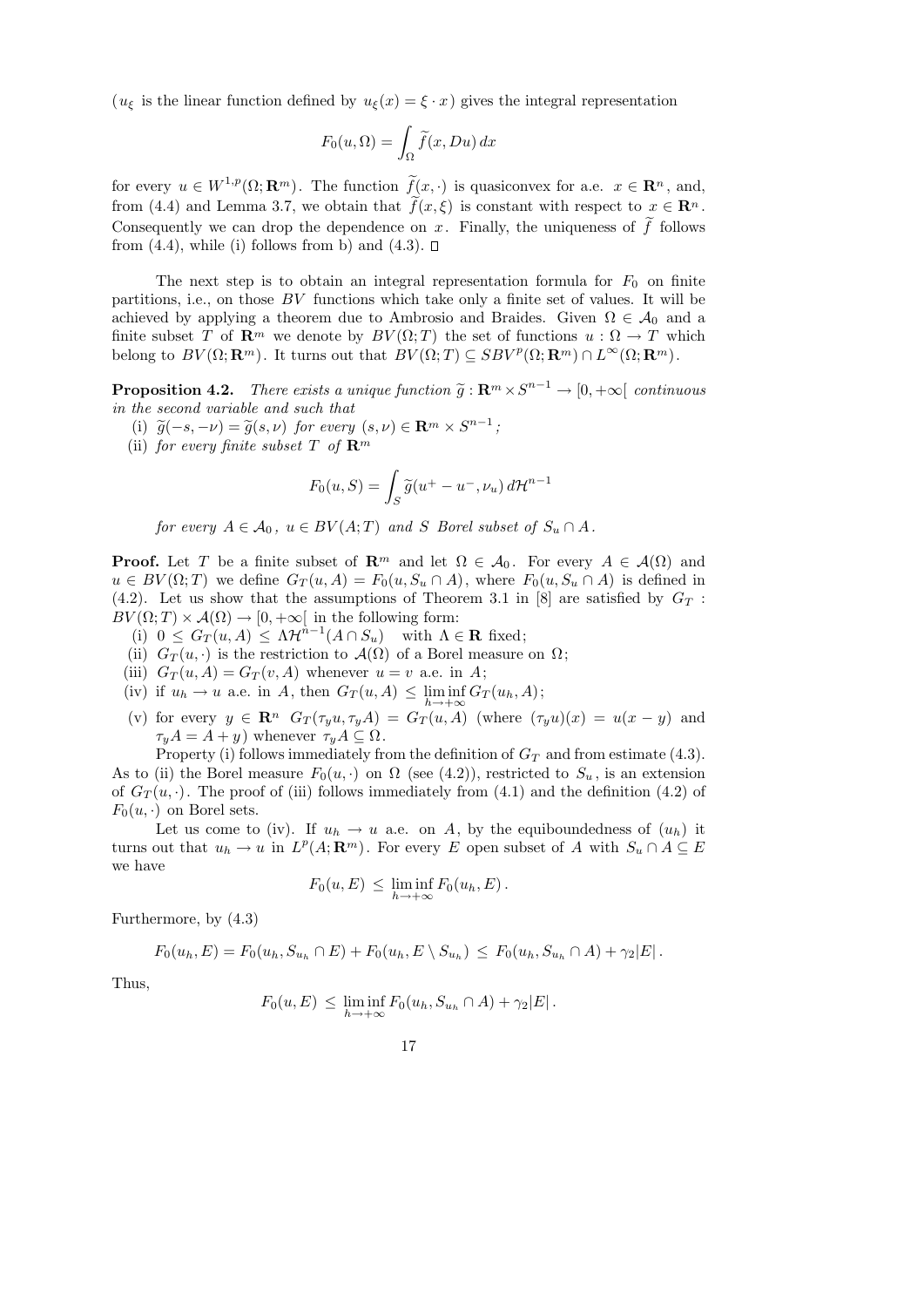By passing to the infimum over all open sets  $E \supseteq S_u \cap A$ , we get

$$
F_0(u, S_u \cap A) \leq \liminf_{h \to +\infty} F_0(u_h, S_{u_h} \cap A).
$$

Finally, for the proof of (v) it is enough to refer to the property of translation invariance shown for  $F_0$  in Lemma 3.7.

At this point we can apply Theorem 3.1 in [8], which yields the existence of a unique continuous function  $g_T^{\Omega} : \Omega \times T \times T \times S^{n-1} \to [0, +\infty[$  such that  $g_T^{\Omega}(x, a, b, \nu) =$  $g_T^{\Omega}(x, b, a, -\nu)$  and

(4.5) 
$$
F_0(u, S_u \cap A) = G_T(u, A) = \int_{S_u \cap A} g_T^{\Omega}(x, u^+, u^-, \nu_u) d\mathcal{H}^{n-1}
$$

for every  $u \in BV(\Omega; T)$  and  $A \in \mathcal{A}(\Omega)$ . Define

$$
u_{x_0,\nu}^{a,b}(x) = \begin{cases} a & \text{if } \langle x - x_0, \nu \rangle \ge 0 \\ b & \text{if } \langle x - x_0, \nu \rangle < 0 \end{cases}, \quad \Pi_{x_0,\nu} = \{ y \in \mathbf{R}^n : \langle y - x_0, \nu \rangle = 0 \}
$$

whenever  $x, x_0 \in \mathbb{R}^n$ ,  $a, b \in \mathbb{R}^m$  and  $\nu \in S^{n-1}$ . The continuity of  $g_T^{\Omega}(\cdot, a, b, \nu)$  yields that

(4.6) 
$$
g_T^{\Omega}(x_0, a, b, \nu) = \lim_{\rho \to 0} \frac{F_0(u_{x_0, \nu}^{a, b}, \Pi_{x_0, \nu} \cap B_{\rho}(x_0))}{\mathcal{H}^{n-1}(\Pi_{x_0, \nu} \cap B_{\rho}(x_0))}
$$

for every  $(x_0, a, b, \nu) \in \Omega \times T \times T \times S^{n-1}$ . This allows us to replace the integrand function in (4.5) by a function  $\tilde{g}(x, a, b, \nu)$ , valid for all  $\Omega$  and T, defined on  $\mathbf{R}^n \times \mathbf{R}^m \times \mathbf{R}^m \times S^{n-1}$ .<br>From (4.6) and Lemma 3.7 we also obtain that  $\tilde{g}$  is independent of x and depends on From (4.6) and Lemma 3.7 we also obtain that  $\tilde{g}$  is independent of x and depends on  $(a, b)$  through the difference  $a - b$ . Therefore we can write

$$
F_0(u, S_u \cap A) = \int_{S_u \cap A} \widetilde{g}(u^+ - u^-, \nu_u) d\mathcal{H}^{n-1}
$$

for every finite subset T of  $\mathbf{R}^m$ ,  $A \in \mathcal{A}_0$  and  $u \in BV(A;T)$ . Since  $F_0(u, \cdot) \cup S_u$  is a regular Borel measure, this immediately yields the integral representation on the Borel subsets of  $S_u$  stated in the proposition.  $\square$ 

# 5. Characterization of the homogenized bulk energy density

The goal of this section is to prove that the function  $f$  given in Proposition 4.1 is precisely the function  $f_{\text{hom}}$  introduced in Proposition 2.1. This will be achieved in the next two propositions. We shall use the notation  $Y = ]0,1[^n$ .

**Proposition 5.1.** For every  $\xi \in M^{m \times n}$  we have  $\widetilde{f}(\xi) \leq f_{\text{hom}}(\xi)$ .

**Proof.** Fix  $\xi \in M^{m \times n}$ . From the definition of  $f_{\text{hom}}$ , for every  $\sigma > 0$  there exists  $\varepsilon = \varepsilon(\sigma) > 0$  and a function  $v \in W_0^{1,p}$  $_{0}^{1,p}(Y;\mathbf{R}^m)$  such that

$$
\int_Y f(\frac{x}{\varepsilon}, \xi + \nabla v(x)) dx \le f_{\text{hom}}(\xi) + \sigma.
$$

18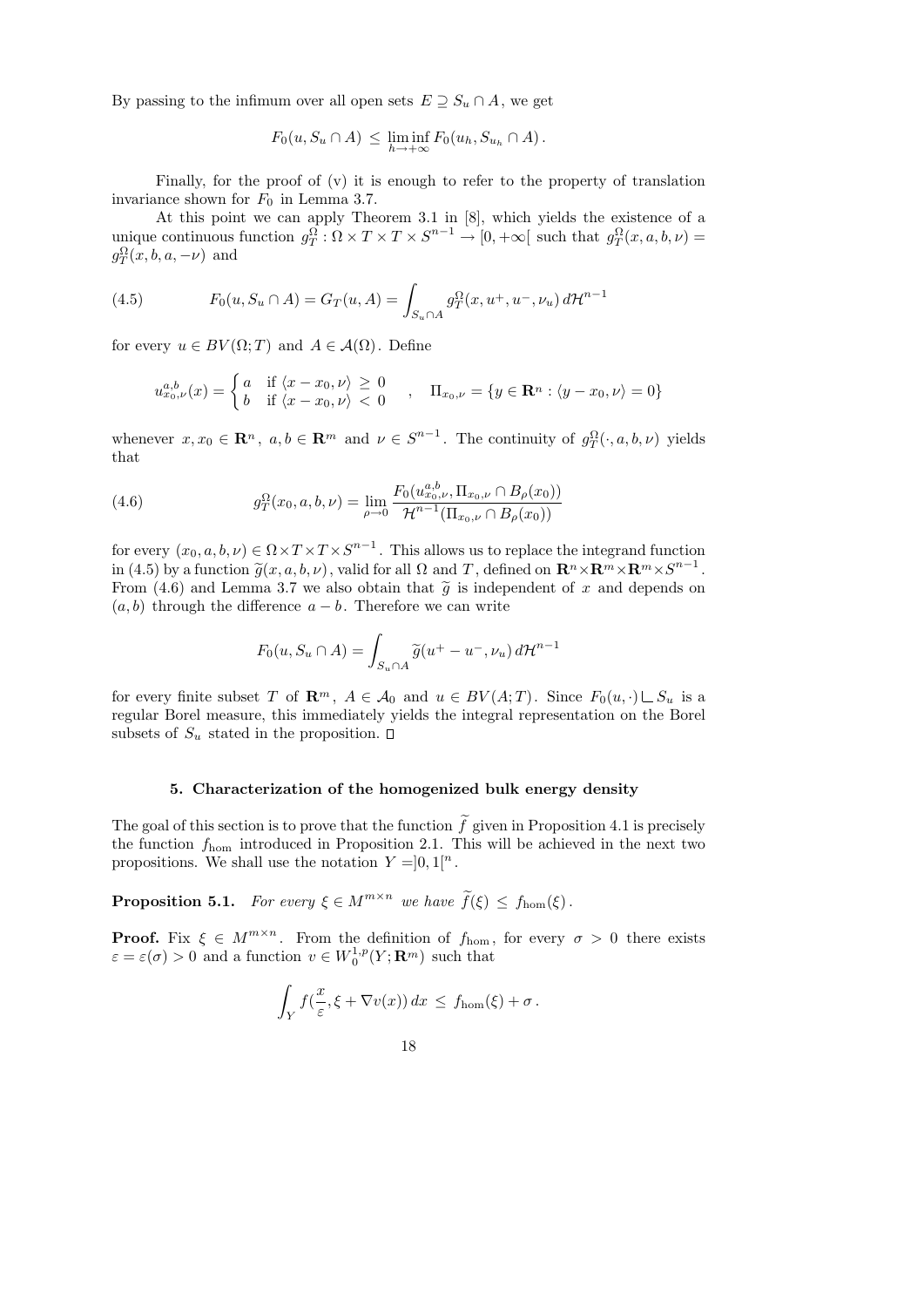We still denote by v the 1-periodic extension of v to  $\mathbb{R}^n$ . For every  $h \in \mathbb{N}$  define  $u_h(x) = \xi \cdot x + \frac{\varepsilon_h}{\varepsilon_h}$ ε  $v($ ε  $\varepsilon_h$ x) for  $x \in \mathbf{R}^n$ . Since  $(v(\frac{\varepsilon}{\varepsilon})$  $(\frac{\varepsilon}{\varepsilon_h}x))_h$  is bounded in  $L^p(Y; \mathbf{R}^m)$ , we have that  $(u_h)$  converges to  $\xi \cdot x$  in  $L^p(Y; \mathbf{R}^m)$ . We may assume that  $\varepsilon = 1/k$  for a suitable  $k \in \mathbb{N}$ , so that the function  $x \mapsto f(\frac{x}{\varepsilon})$  $(\frac{x}{\varepsilon}, \eta)$  is Y-periodic for every  $\eta$ . Hence, by the definition of  $F_0$ :

$$
F_0(\xi \cdot x, Y) \le \liminf_{h \to +\infty} \int_Y f\left(\frac{x}{\varepsilon_h}, \xi + (\nabla v)\left(\frac{\varepsilon}{\varepsilon_h}x\right)\right) dx
$$
  

$$
\le \liminf_{h \to +\infty} \left(\frac{\varepsilon_h}{\varepsilon}\right)^n \int_{\left([\varepsilon/\varepsilon_h]+1\right)Y} f\left(\frac{x}{\varepsilon}, \xi + \nabla v(x)\right) dx
$$
  

$$
= \liminf_{h \to +\infty} \left(\frac{\varepsilon_h}{\varepsilon}\right)^n \left(\left[\frac{\varepsilon}{\varepsilon_h}\right] + 1\right)^n \int_Y f\left(\frac{x}{\varepsilon}, \xi + \nabla v(x)\right) dx.
$$

Therefore  $F_0(\xi \cdot x, Y) \le f_{\text{hom}}(\xi) + \sigma$ . The conclusion follows from Proposition 4.1 and the arbitrariness of  $\sigma > 0$ .  $\Box$ 

**Proposition 5.2.** For every  $\xi \in M^{m \times n}$  we have  $\widetilde{f}(\xi) \ge f_{\text{hom}}(\xi)$ .

**Proof.** For the sake of clarity, the proof will be divided in three steps. Fix  $\xi \in M^{m \times n}$ .

Step 1. There exist a sequence of positive real numbers  $(\alpha_h)$  converging to 0 and a sequence of functions  $(w_h)$  in  $SBV^p(Y; \mathbf{R}^m) \cap L^p(Y; \mathbf{R}^m)$  such that

(5.1) (i) 
$$
w_h \to \xi \cdot x \quad \text{in } L^p(Y; \mathbf{R}^m)
$$

$$
\text{(ii)} \quad \lim_{h \to +\infty} \mathcal{H}^{n-1}(S_{w_h} \cap Y) = 0
$$

(iii) 
$$
\limsup_{h \to +\infty} \int_Y f(\frac{x}{\alpha_h}, \nabla w_h(x)) dx \leq \tilde{f}(\xi).
$$

**Proof.** By assumption there exists a sequence  $(v_h)$  in  $SBV^p(Y; \mathbf{R}^m) \cap L^p(Y; \mathbf{R}^m)$  such that  $v_h \to 0$  in  $L^p(Y; \mathbf{R}^m)$  and

$$
\lim_{h \to +\infty} F_{\varepsilon_h}(\xi \cdot x + v_h, Y) = F_0(\xi \cdot x, Y) = \widetilde{f}(\xi).
$$

Set  $u_h(x) = \xi \cdot x + v_h(x)$ ,  $||v_h||_{L^p(Y; \mathbf{R}^m)} = \sigma_h^{(n/p)+1}$  $\int_{h}^{(n/p)+1}$ . It is easy to see that there exists a divergent sequence  $(k_h)$  of natural numbers such that, setting  $\beta_h = k_h \varepsilon_h$ , one has

$$
\beta_h \to 0\,, \qquad \frac{\sigma_h}{\beta_h} \to 0\,.
$$

Now, in order to be able to introduce the sequence  $(w_h)$ , let us consider for every  $h \in \mathbb{N}$ and  $\lambda \in \mathbb{N}^n$  the set  $Q_{h,\lambda} = \beta_h(\lambda + Y)$ . Let  $\lambda(h) \in \mathbb{N}^n$  be the index of a "minimal" cube", i.e.,

$$
F_{\varepsilon_h}(u_h, Q_{h,\lambda(h)}) \leq F_{\varepsilon_h}(u_h, Q_{h,\lambda})
$$

for every  $\lambda \in \mathbf{N}^n$  with  $Q_{h,\lambda} \subseteq Y$ , and set

$$
Q_h = Q_{h,\lambda(h)},
$$
  $x_h = \beta_h \lambda(h),$   $w_h(x) = \xi \cdot x + \frac{1}{\beta_h} v_h(x_h + \beta_h x),$   $x \in Y.$ 

$$
19\quad
$$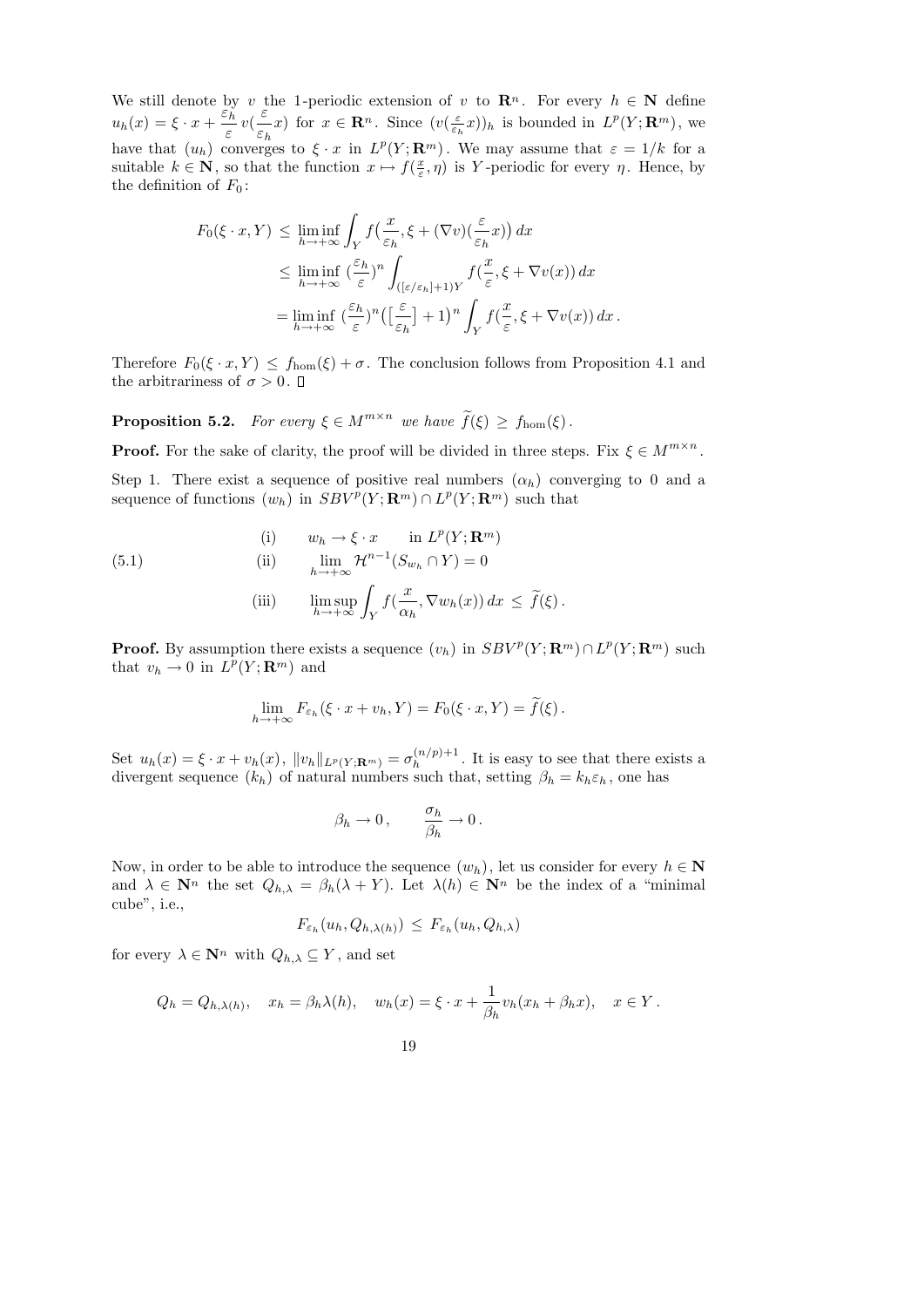Let us prove  $(5.1)(i)$ . Easy computations show that

$$
||w_h - \xi \cdot x||_{L^p(Y; \mathbf{R}^m)} = \frac{1}{(\beta_h)^{(n/p)+1}} \left( \int_{Q_h} |v_h(y)|^p \, dy \right)^{1/p}
$$
  
 
$$
\leq \frac{1}{(\beta_h)^{(n/p)+1}} ||v_h||_{L^p(Y; \mathbf{R}^m)} = \left( \frac{\sigma_h}{\beta_h} \right)^{(n/p)+1}.
$$

The conclusion is now immediate by our assumptions on  $\sigma_h/\beta_h$ .

Let us prove  $(5.1)(ii)$ . For every  $h \in \mathbb{N}$ 

$$
F_{\varepsilon_h}(u_h, Y) \geq \left[\frac{1}{\beta_h}\right]^n F_{\varepsilon_h}(u_h, Q_h) \geq \left[\frac{1}{\beta_h}\right]^n c_3 \mathcal{H}^{n-1}(S_{u_h} \cap Q_h).
$$

Therefore, since the sequence  $(F_{\varepsilon_h}(u_h, Y))$  is bounded, there exists a constant  $C > 0$ such that for every  $h \in \mathbb{N}$ 

$$
\mathcal{H}^{n-1}(S_{u_h} \cap Q_h) \, \leq \, \frac{C}{[1/b_h]^n} \, .
$$

On the other hand  $S_{w_h} \cap Y = \frac{1}{\beta_h}$  $\frac{1}{\beta_h}((S_{v_h} \cap Q_h) - x_h) = \frac{1}{\beta_h}((S_{u_h} \cap Q_h) - x_h)$ , which implies

$$
\mathcal{H}^{n-1}(S_{w_h} \cap Y) = \frac{1}{(\beta_h)^{n-1}} \mathcal{H}^{n-1}(S_{u_h} \cap Q_h) \leq C \left( \frac{1/\beta_h}{[1/\beta_h]} \right)^{n-1} \cdot \frac{1}{[1/\beta_h]}.
$$

Since  $(\beta_h)$  converges to 0 as h tends to  $+\infty$ , the proof of  $(5.1)(ii)$  is accomplished.

Let us now define  $\alpha_h = \varepsilon_h/\beta_h$ . Then  $\alpha_h \to 0$  as  $h \to +\infty$ . We now prove  $(5.1)(iii)$ . By taking into account the periodicity assumption on f and the fact that  $\beta_h/\varepsilon_h \in \mathbf{N}$ , we have

$$
\int_{Y} f\left(\frac{x}{\alpha_{h}}, \nabla w_{h}(x)\right) dx = \int_{Y} f\left(\frac{x}{\alpha_{h}}, \xi + (\nabla v_{h})(x_{h} + \beta_{h}x)\right) dx
$$
\n
$$
= \frac{1}{(\beta_{h})^{n}} \int_{Q_{h}} f\left(\frac{y - x_{h}}{\varepsilon_{h}}, \xi + \nabla v_{h}(y)\right) dy = \frac{1}{(\beta_{h})^{n}} \int_{Q_{h}} f\left(\frac{y}{\varepsilon_{h}}, \xi + \nabla v_{h}(y)\right) dy
$$
\n
$$
\leq \left(\frac{1/\beta_{h}}{[1/\beta_{h}]}\right)^{n} \left[\frac{1}{\beta_{h}}\right]^{n} F_{\varepsilon_{h}}(u_{h}, Q_{h}) \leq \left(\frac{1/\beta_{h}}{[1/\beta_{h}]}\right)^{n} F_{\varepsilon_{h}}(u_{h}, Y).
$$

Hence,  $\limsup_{h\to+\infty}$ Z Y  $f($  $\boldsymbol{x}$  $\alpha_h$  $,\nabla w_h(x)) dx \leq \lim_{h \to +\infty} F_{\varepsilon_h}(u_h, Y) = f(\xi),$  which proves (5.1)(iii).

Step 2. For every fixed  $\eta > 0$  the sequence  $(w_h)$  can be chosen in such a way that

(i) 
$$
\exists \Lambda > 0 \quad \forall h \in \mathbf{N} \quad ||w_h||_{L^{\infty}(Y; \mathbf{R}^m)} \leq \Lambda
$$
  
\n(ii)  $w_h \to \xi \cdot x$  in  $L^p(Y; \mathbf{R}^m)$   
\n(iii)  $\lim_{h \to +\infty} \mathcal{H}^{n-1}(S_{w_h} \cap Y) = 0$   
\n(iv)  $\limsup_{h \to +\infty} \int_Y f(\frac{x}{\alpha_h}, \nabla w_h(x)) dx \leq \tilde{f}(\xi) + \eta$ .

(5.2)

**Proof.** Apply Remark 3.6 to the sequence of functionals  $u \mapsto \int_Y f(\frac{x}{\alpha_i})$  $\frac{x}{\alpha_h}, \nabla u(x)$  dx. Thus, Lemma 3.5 applied to  $(w_h)$ , with  $M_0 = ||\xi \cdot x||_{L^\infty(Y; \mathbf{R}^m)}$ , furnishes a sequence  $\varphi_h(w_h)$ 

$$
20\quad
$$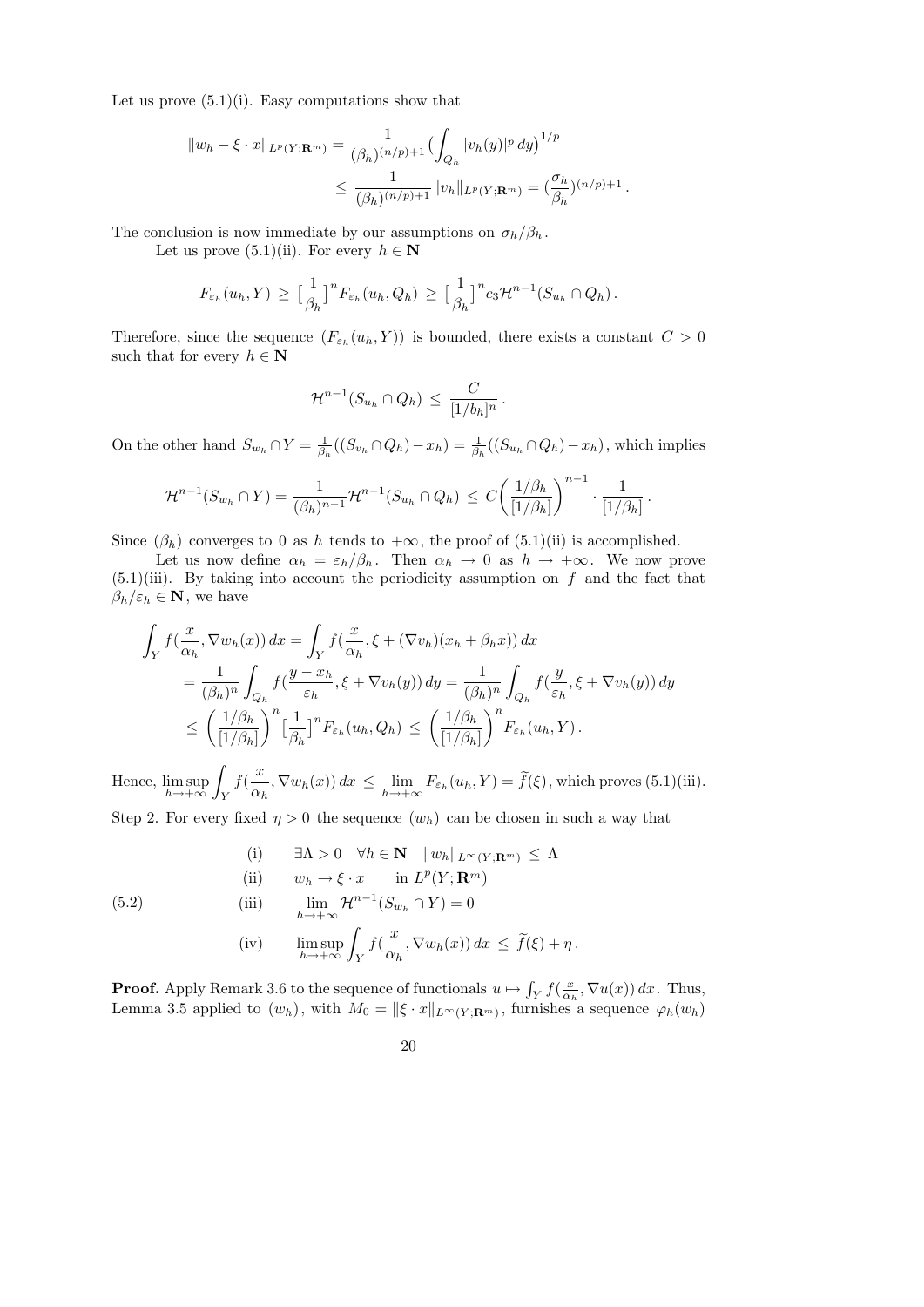which satisfies properties  $(5.2)$ , as one can easily check on account of properties  $(5.1)$  and the fact that  $S_{\varphi_h(w_h)} \subseteq S_{w_h}$ . Now the functions  $\varphi_h(w_h)$  are renamed  $w_h$ .

Step 3. We replace the sequence  $(w_h)$  with a suitable sequence in  $W^{1,p}$  (actually Lipschitz functions), still satisfying properties similar to  $(5.2)(ii)$  and  $(5.2)(iv)$ , and apply the homogenization results in  $W^{1,p}$ .

**Proof.** We first need a preliminary remark. By Proposition 1.1 for every  $h \in \mathbb{N}$  we have

$$
\int_Y M^p(|\nabla w_h|) dx \leq C(p,n) \int_Y |\nabla w_h|^p dx \leq \frac{C(p,n)}{c_1} \int_Y f(\frac{x}{\alpha_h}, \nabla w_h) dx.
$$

Then the sequence  $(M^p(|\nabla w_h|))$  is bounded on  $L^1(Y)$ . This ensures, as proved in [1] Lemma I.7, a weak equi-integrability property for  $(M^p(|\nabla w_h|))$ . More precisely, for any  $\varepsilon > 0$  there exist a Borel set  $C_{\varepsilon} \subseteq Y$ ,  $\delta > 0$  and an infinite set  $S \subseteq \mathbb{N}$  such that  $|C_{\varepsilon}| < \varepsilon$ and for all  $C \in \mathcal{B}(Y)$ 

if 
$$
C \cap C_{\varepsilon} = \emptyset
$$
, and  $|C| < \delta$ , then  $\int_{C} M^{p}(|\nabla w_{h}|) dx < \varepsilon$  for all  $h \in S$ .

Fix  $\varepsilon > 0$  and let  $C_{\varepsilon}$  and  $\delta$  enjoy this property. It will not be restrictive to assume  $S = \mathbf{N}$ . Since  $(M^p(|\nabla w_h|))$  is bounded in  $L^1(Y)$  we can choose  $\lambda_{\varepsilon} \geq 1$  such that for every  $\lambda \geq \lambda_{\varepsilon}$  and  $h \in \mathbb{N}$ 

$$
|\{x \in Y : M(|\nabla w_h|) > \lambda\}| < \delta \text{ and } \frac{\Lambda}{\varepsilon} < \lambda,
$$

where  $\Lambda$  is given in  $(5.2)(i)$ .

By Theorem 1.2 for every  $h \in \mathbb{N}$  and  $\lambda \geq \lambda_{\varepsilon}$  fixed, there exists a Lipschitz function  $w_{h,\lambda}: Y_{\varepsilon} \to \mathbf{R}^m$  whose Lipschitz constant does not exceed  $2m(c'(n) + 1)\lambda$ , such that  $w_{h,\lambda} = w_h$  a.e. on  $Y_{\varepsilon} \setminus E_{h,\lambda}$ , where

$$
E_{h,\lambda} = \{x \in Y : M(|Dw_h|) > 2\lambda\}.
$$

Since  $M(|Dw_h|) \leq M(|\nabla w_h|) + M(|D^s w_h|)$ , by Proposition 1.1 we have

$$
|E_{h,\lambda} \setminus C_{\varepsilon}| \leq |\{x \in Y \setminus C_{\varepsilon} : M(|\nabla w_h|)(x) > \lambda\}| + |\{x \in Y : M(|D^s w_h|)(x) > \lambda\}|
$$
  
\n
$$
\leq |\{x \in Y \setminus C_{\varepsilon} : M^p(|\nabla w_h|)(x) > \lambda^p\}| + \lambda^{-1} c(n)|D^s w_h|(Y)
$$
  
\n
$$
\leq \lambda^{-p} \int_{\{M(|\nabla w_h|) > \lambda\} \setminus C_{\varepsilon}} M^p(|\nabla w_h|) dx + 2\lambda^{-1} c(n) \|w_h\|_{L^{\infty}(Y; \mathbf{R}^m)} \mathcal{H}^{n-1}(S_{w_h} \cap Y)
$$
  
\n
$$
\leq \varepsilon \lambda^{-p} + 2\lambda^{-1} c(n) \Lambda \mathcal{H}^{n-1}(S_{w_h} \cap Y).
$$

This implies by  $(5.2)(iii)$  that

(5.3) 
$$
\limsup_{h \to +\infty} \lambda^p |E_{h,\lambda} \setminus C_{\varepsilon}| \leq \varepsilon.
$$

Moreover, for a suitable constant  $K = K(n, m) > 0$  we have

(5.4) 
$$
0 \leq f(\frac{x}{\alpha_h}, \nabla w_{h,\lambda}) \leq K\lambda^p \quad \text{on } Y_{\varepsilon}.
$$

21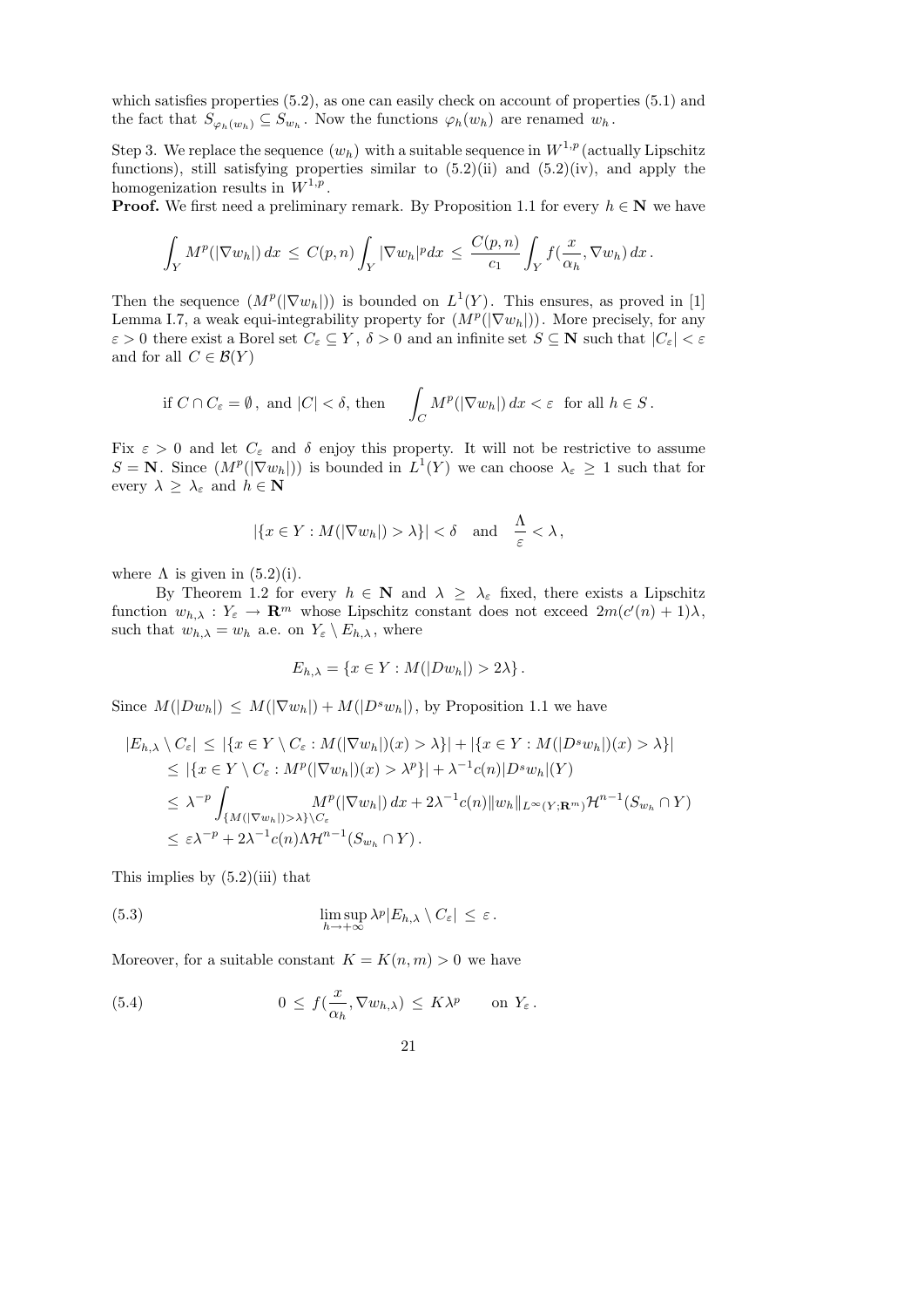Thus, since  $\nabla w_{h,\lambda} = \nabla w_h$  on  $Y_{\varepsilon} \setminus E_{h,\lambda}$  we get

$$
\int_{Y_{\varepsilon}\backslash C_{\varepsilon}} f\left(\frac{x}{\alpha_{h}}, \nabla w_{h,\lambda}\right) dx \leq \int_{(Y_{\varepsilon}\backslash C_{\varepsilon})\backslash E_{h,\lambda}} f\left(\frac{x}{\alpha_{h}}, \nabla w_{h}\right) dx + K\lambda^{p} |E_{h,\lambda}\setminus C_{\varepsilon}|
$$
\n
$$
\leq \int_{Y} f\left(\frac{x}{\alpha_{h}}, \nabla w_{h}\right) dx + K\lambda^{p} |E_{h,\lambda}\setminus C_{\varepsilon}|.
$$

By taking into account  $(5.2)(iv)$  and  $(5.3)$  the previous inequality yields

$$
\limsup_{h \to +\infty} \int_{Y_{\varepsilon} \setminus C_{\varepsilon}} f(\frac{x}{\alpha_h}, \nabla w_{h,\lambda}) dx \le \limsup_{h \to +\infty} \int_Y f(\frac{x}{\alpha_h}, \nabla w_h) dx + K\varepsilon
$$
\n(5.5)\n
$$
\le \tilde{f}(\xi) + K\varepsilon + \eta.
$$

From (5.4) we also deduce that for every  $\lambda \geq \lambda_{\varepsilon}$  there exist an increasing sequence  $(\sigma(h))$ of natural numbers and a function  $\varphi \in L^{\infty}(Y_{\varepsilon})$  such that  $f(x/\alpha_{\sigma(h)}, \nabla w_{\sigma(h),\lambda}) \longrightarrow \varphi$ in  $w^*$ - $L^{\infty}(Y_{\varepsilon})$ . In particular, for all  $B \in \mathcal{B}(Y_{\varepsilon})$ 

(5.6) 
$$
\int_B \varphi(x) dx = \lim_{h \to +\infty} \int_B f(\frac{x}{\alpha_{\sigma(h)}}, \nabla w_{\sigma(h),\lambda}) dx.
$$

On the other hand, by passing, if necessary, to a further subsequence (still depending on  $\lambda$ ) we can assume with no loss of generality that there exists  $w_{\lambda} \in W^{1,\infty}(Y_{\varepsilon})$  such that  $w_{\sigma(h),\lambda} \to w_{\lambda}$  in  $w^*$ - $W^{1,\infty}(Y_{\varepsilon})$ . By Proposition 2.1

$$
\int_A f_{\text{hom}}(\nabla w_\lambda) dx \le \liminf_{h \to +\infty} \int_A f(\frac{x}{\alpha_{\sigma(h)}}, \nabla w_{\sigma(h),\lambda}) dx = \int_A \varphi(x) dx.
$$

for all  $A \in \mathcal{A}(Y_{\varepsilon})$ . It follows that  $f_{\text{hom}}(\nabla w_{\lambda}(x)) \leq \varphi(x)$  for a.e.  $x \in Y_{\varepsilon}$ . Then (5.5) and (5.6) with  $B = Y_{\varepsilon} \setminus C_{\varepsilon}$  imply

$$
\int_{Y_{\varepsilon}\setminus C_{\varepsilon}} f_{\rm hom}(\nabla w_{\lambda}) dx \leq \limsup_{h\to+\infty} \int_{Y_{\varepsilon}\setminus C_{\varepsilon}} f(\frac{x}{\alpha_h}, \nabla w_{h,\lambda}) dx \leq \tilde{f}(\xi) + K\varepsilon + \eta.
$$

Therefore,

(5.7) 
$$
f_{\text{hom}}(\xi)|Y_{\varepsilon}\setminus C_{\varepsilon,\lambda}|=\int_{Y_{\varepsilon}\setminus C_{\varepsilon,\lambda}}f_{\text{hom}}(\xi)\,dx\,\leq\,\widetilde{f}(\xi)+K\varepsilon+\eta\,,
$$

where  $C_{\varepsilon,\lambda} = C_{\varepsilon} \cup \{x \in Y_{\varepsilon} : w_{\lambda} \neq \xi \cdot x\}$ , and  $\lambda \geq \lambda_{\varepsilon}$ .

Since  $(|Dw_h|(Y))$  is a bounded sequence, by Proposition 1.1 there exists a constant  $C > 0$  such that

$$
|\{x \in Y_{\varepsilon} : w_{\sigma(h),\lambda} \neq w_{\sigma(h)}\}| \leq |E_{\sigma(h),\lambda}| \leq \frac{C}{\lambda}.
$$

By the lower semicontinuity of the functional  $w \mapsto |\{x \in Y_{\varepsilon} : w(x) \neq 0\}|$  with respect to the convergence in measure we infer

$$
|\{x \in Y_{\varepsilon} : w_{\lambda}(x) \neq \xi \cdot x\}| \leq \frac{C}{\lambda}.
$$

Hence, from (5.7),  $f_{\text{hom}}(\xi)((1-\varepsilon)^n-\varepsilon-\frac{C}{\lambda})$ λ  $\big) \leq f(\xi) + K\varepsilon + \eta$ . The conclusion now follows if we consider successively the limits as  $\lambda \to +\infty$ ,  $\varepsilon \to 0^+$ , and  $\eta \to 0^+$ .

22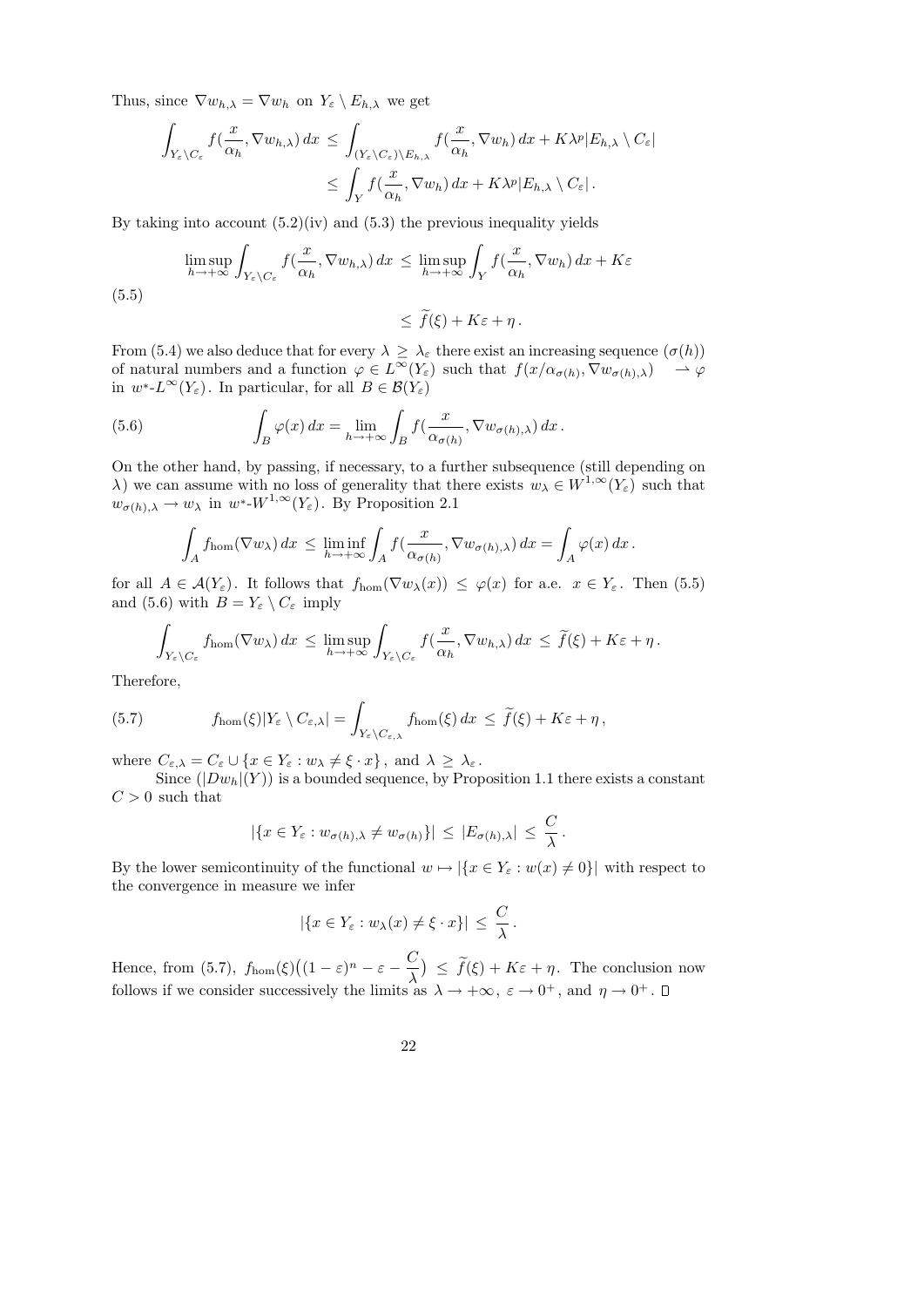## 6. Characterization of the homogenized surface energy density

Here we first prove Proposition 2.2, where the function  $g_{\text{hom}}$  is introduced. Then, as we did in the previous section for the volume part, we prove that the function  $\tilde{g}$ , which represents  $F_0$  on finite partitions according to Proposition 4.2, is actually the function ghom .

**Proof of Proposition 2.2.** For every orthonormal basis  $\nu = (\nu_0, \nu_1, \dots, \nu_{n-1})$  of  $\mathbb{R}^n$ , set

$$
Q_{\nu} = \left\{ \alpha_0 \nu_0 + \dots + \alpha_{n-1} \nu_{n-1} : \alpha_0, \dots, \alpha_{n-1} \in \,] - \frac{1}{2}, \frac{1}{2} [ \right\},\,
$$

and for every  $z \in \mathbb{R}^m$  and  $\varepsilon > 0$ 

(6.1) 
$$
I_{\varepsilon}(\nu) = \inf \left\{ \int_{S_u \cap Q_{\nu}} g(\frac{x}{\varepsilon}, u^+ - u^-, \nu_u) d\mathcal{H}^{n-1} : u \in SBV(Q_{\nu}; \mathbf{R}^m), \nabla u = 0 \text{ a.e., } u = u_{z, \nu_0} \text{ on } \partial Q_{\nu} \right\}.
$$

For the following four steps we consider  $z \in \mathbb{R}^m$  fixed.

Step 1. Let  $\nu = (\nu_0, \nu_1, \dots, \nu_{n-1})$  and  $\nu' = (\nu_0, \nu'_1, \dots, \nu'_{n-1})$  be two orthonormal bases of  $\mathbb{R}^n$  with equal first vector. Suppose  $\nu$  is an orthonormal "rational basis", i.e., for all  $i \in \{0, ..., n-1\}$  there exists  $r_i \in \mathbf{R} \setminus \{0\}$  such that  $r_i \nu_i \in \mathbf{Z}^n$ . Then  $\limsup_{\varepsilon\to 0} I_{\varepsilon}(\nu') \leq \liminf_{\varepsilon\to 0} I_{\varepsilon}(\nu).$ 

**Proof.** For every  $i = 1, ..., n - 1$  let  $\gamma_i > 0$  be such that  $v_i = \gamma_i v_i \in \mathbb{Z}^n$ . If we set

$$
P = \{ \alpha_1 v_1 + \ldots + \alpha_{n-1} v_{n-1} : \alpha_1, \ldots, \alpha_{n-1} \in [-\frac{1}{2}, \frac{1}{2}[\},\
$$

then the function g is P-periodic in the first variable, in the sense that  $g(x+l_1v_1 + \cdots +$  $l_{n-1}v_{n-1}, w, \mu$  =  $g(x, w, \mu)$  whenever  $(x, w, \mu) \in \mathbb{R}^n \times \mathbb{R}^m \times S^{n-1}$  and  $l_1, l_2, \ldots, l_{n-1} \in$ Z.

Let  $\varepsilon > 0$ ,  $\eta > 0$  and  $\sigma > 0$  be fixed. Let  $u_{\varepsilon} \in SBV(Q_{\nu}; \mathbf{R}^m)$  with  $\nabla u_{\varepsilon} = 0$  a.e. and  $u_{\varepsilon} = u_{z,\nu_0}$  on  $\partial Q_{\nu}$  be such that

(6.2) 
$$
\int_{S_{u_{\varepsilon}} \cap Q_{\nu}} g(\frac{x}{\varepsilon}, u_{\varepsilon}^+ - u_{\varepsilon}^-, \nu_{u_{\varepsilon}}) d\mathcal{H}^{n-1} \leq I_{\varepsilon}(\nu) + \sigma.
$$

For every  $\lambda = (\lambda_1, \ldots, \lambda_{n-1}) \in \mathbb{Z}^{n-1}$  set

$$
x_{\lambda} = \eta(\lambda_1 v_1 + \dots + \lambda_{n-1} v_{n-1}), \quad Q_{\lambda} = x_{\lambda} + \frac{\eta}{\varepsilon} Q_{\nu}.
$$

We have to choose properly the centres  $x_{\lambda}$ . Let

$$
\Lambda = \Lambda(\eta, \varepsilon) = \{ \lambda \in \mathbf{Z}^{n-1} : Q_{\lambda} \subseteq Q_{\nu'}, \text{ and } \exists l = (l_1, \dots, l_{n-1}) \in \mathbf{Z}^{n-1},
$$

$$
x_{\lambda} \in \sum_{i=1}^{n-1} l_i \left( \frac{\eta}{\varepsilon} + \eta \gamma_i \right) \nu_i + \eta P \}.
$$

It is easy to see that

i) the cubes of the family  $(Q_{\lambda})_{\lambda}$  are pairwise disjoint;

23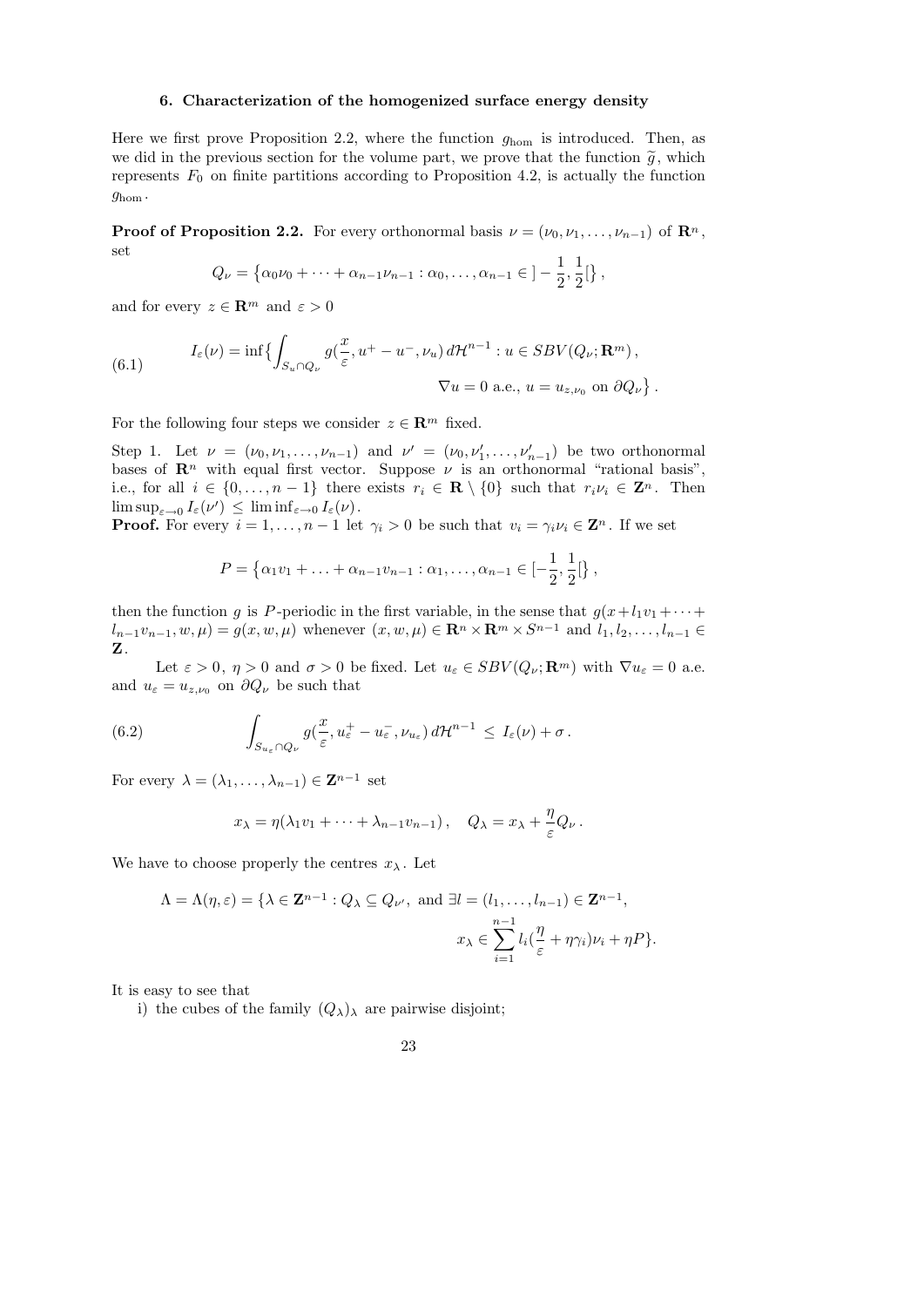ii) denoting by  $S = S_{u_{z,\nu_0}}$  the hyperplane  $\langle x, \nu_0 \rangle = 0$ , we have

$$
\lim_{\eta \to 0} \mathcal{H}^{n-1}(S \cap (Q_{\nu'} \setminus \bigcup_{\lambda \in \Lambda} Q_{\lambda})) = 0
$$

(i.e.  $\lim_{\eta \to 0}$ ) η ε  $)^{n-1} \# \Lambda(\eta, \varepsilon) = 1$ . Define  $u_{\eta}: Q_{\nu'} \to \mathbf{R}^m$  by

$$
u_{\eta}(x) = \begin{cases} u_{\varepsilon}(\frac{\varepsilon}{\eta}(x - x_{\lambda})) & \text{if } x \in Q_{\lambda}, \lambda \in \Lambda \\ u_{z, \nu_0}(x) & \text{otherwise.} \end{cases}
$$

It turns out that  $S_{u_{\eta}} \subseteq S \cup \bigcup_{\lambda \in \Lambda} Q_{\lambda}$ , and clearly

$$
I_{\eta}(\nu') \leq \int_{S_{u_{\eta}} \cap Q_{\nu'}} g\left(\frac{x}{\eta}, u_{\eta}^+ - u_{\eta}^-, \nu_{u_{\eta}}\right) d\mathcal{H}^{n-1}.
$$

We can estimate this integral. We have

$$
I_1 \equiv \int_{S_{u_\eta} \cap \bigcup_{\lambda \in \Lambda} Q_\lambda} g(\frac{x}{\eta}, u_\eta^+ - u_\eta^-,\nu_{u_\eta}) d\mathcal{H}^{n-1}
$$
  
= 
$$
\sum_{\lambda} \left(\frac{\eta}{\varepsilon}\right)^{n-1} \int_{S_{u_\varepsilon} \cap Q_\nu} g(\frac{y}{\varepsilon} + \lambda_1 v_1 + \dots + \lambda_{n-1} v_{n-1}, u_\varepsilon^+ - u_\varepsilon^-,\nu_{u_\varepsilon}) d\mathcal{H}^{n-1},
$$

where the change of variable  $x \mapsto \frac{\varepsilon}{\eta}(x - x_\lambda)$  has been applied on  $Q_\lambda$ . Then, by the P-periodicity of  $g$  and by  $(6.2)$ 

$$
I_1 \leq \left(\frac{\eta}{\varepsilon}\right)^{n-1} \#\Lambda(\eta,\varepsilon)(I_{\varepsilon}(\nu)+\sigma).
$$

Let us come to  $S_{u_\eta} \cap (S \setminus \bigcup_{\lambda \in \Lambda} Q_{\lambda})$ :

$$
I_2 \equiv \int_{S_{u_\eta} \cap (S \setminus \bigcup_{\lambda \in \Lambda} Q_\lambda)} g(\frac{x}{\eta}, u_\eta^+ - u_\eta^-, \nu_{u_\eta}) d\mathcal{H}^{n-}
$$
  

$$
\leq c_4 (1+|z|) \mathcal{H}^{n-1}(S \cap (Q_{\nu'} \setminus \bigcup_{\lambda \in \Lambda} Q_\lambda)).
$$

n−1

The estimates now obtained for  $I_1$  and  $I_2$ , together with property ii) satisfied by  $\Lambda$ , yield

$$
\limsup_{\eta\to 0} I_{\eta}(\nu') \leq I_{\varepsilon}(\nu) + \sigma.
$$

We conclude by taking the lower limit for  $\varepsilon \to 0$  and by considering the arbitrariness of  $\sigma>0$  .

Step 2. Let  $\nu = (\nu_0, \nu_1, \dots, \nu_{n-1})$  and  $\nu' = (\nu_0, \nu'_1, \dots, \nu'_{n-1})$  be two orthonormal rational bases of  $\mathbf{R}^n$  with equal first vector. Then the limits  $\lim_{\varepsilon\to 0} I_{\varepsilon}(\nu)$  and  $\lim_{\varepsilon\to 0} I_{\varepsilon}(\nu')$ exist and are equal.

**Proof.** By applying Step 1 with  $\nu = \nu'$  we obtain the existence of the limits. By exchanging the roles of  $\nu$  and  $\nu'$  we obtain that they are equal.

24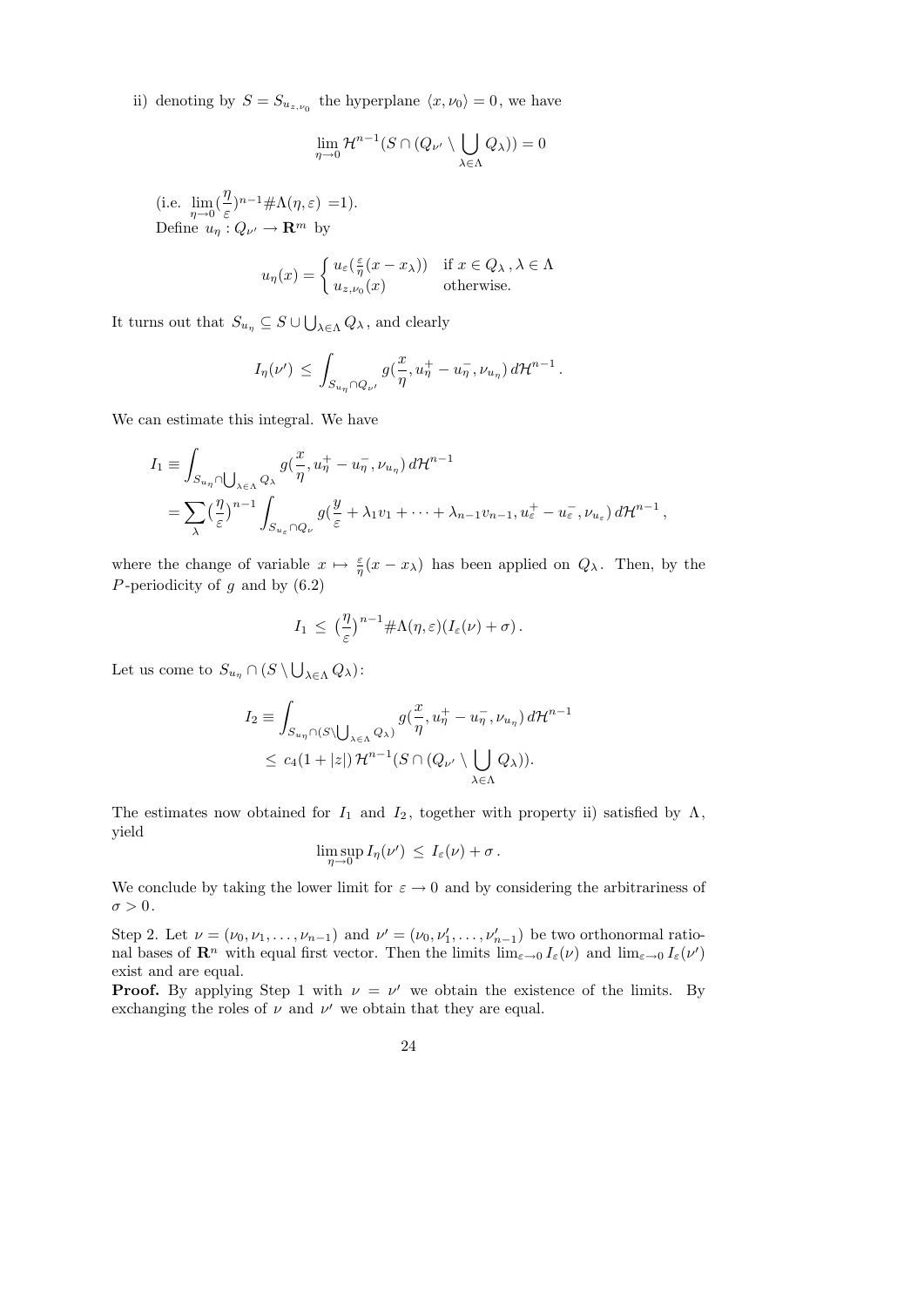Step 3. For every  $\sigma > 0$  there exists  $\delta > 0$  (independent of  $z \in \mathbb{R}^m$ ) such that if  $\nu = (\nu_0, \nu_1, \dots, \nu_{n-1})$  and  $\nu' = (\nu'_0, \nu'_1, \dots, \nu'_{n-1})$  are two orthonormal bases of  $\mathbb{R}^n$  with  $|\nu_i - \nu'_i| < \delta$  for every  $i = 0, \dots, n - 1$ , then

$$
\liminf_{\varepsilon\to 0} I_{\varepsilon}(\nu) - K\sigma \le \liminf_{\varepsilon\to 0} I_{\varepsilon}(\nu') \le \limsup_{\varepsilon\to 0} I_{\varepsilon}(\nu') \le \limsup_{\varepsilon\to 0} I_{\varepsilon}(\nu) + K\sigma.
$$

where  $K = 1 + 2c_4(1 + |z|)$ . Proof. We shall use the notation

 $Q_{\nu,\eta} = (1 - \eta)Q_{\nu}$  (*v* orthonormal basis of  $\mathbb{R}^n$ ,  $0 < \eta < 1$ ).

Let  $\sigma > 0$  be fixed and let  $0 < \eta < 1$  be such that

(6.3) 
$$
2(1 - (1 - 2\eta)^{n-1}) < \sigma.
$$

It is easy to see that there exists  $\delta > 0$  with the property that for every pair  $\nu =$  $(\nu_0, \nu_1, \dots, \nu_{n-1})$  and  $\nu' = (\nu'_0, \nu'_1, \dots, \nu'_{n-1})$  of orthonormal bases of  $\mathbb{R}^n$ , if  $|\nu_i - \nu'_i| < \delta$  $(i = 0, \ldots, n - 1)$ , then

(i) 
$$
\partial Q_{\nu',\eta} \subseteq Q_{\nu} \setminus \overline{Q}_{\nu,2\eta}
$$
  
\n(ii)  $\mathcal{H}^{n-1}((\partial Q_{\nu',\eta}) \cap (H \triangle H')) < \sigma$ ,

where H and H<sup>t</sup> denote the halfspaces  $\langle x, \nu_0 \rangle > 0$  and  $\langle x, \nu'_0 \rangle > 0$ , respectively. Fix v and v' with this property. Given  $\varepsilon > 0$  there exists  $u \in SBV(Q_\nu; \mathbf{R}^m)$  such that  $\nabla u = 0$  a.e.,  $u = u_{z,\nu_0}$  on  $\partial Q_{\nu}$  and

$$
\int_{S_u \cap Q_{\nu}} g(\frac{x}{\varepsilon}, u^+ - u^-, \nu_u) d\mathcal{H}^{n-1} \leq I_{\varepsilon}(\nu) + \sigma.
$$

We consider u extended with value  $u_{z,\nu_0}$  on the whole  $\mathbf{R}^n$ . Then we can define

$$
v: \mathbf{R}^n \to \mathbf{R}^m \quad , \qquad v(x) = u(x/(1-2\eta)) \, .
$$

We have  $S_v \cap Q_v = ((1 - 2\eta)S_u) \cap Q_v$ , and

$$
\int_{S_v \cap Q_{\nu}} g(\frac{x}{\varepsilon(1-2\eta)}, v^+ - v^-, \nu_v) d\mathcal{H}^{n-1}
$$
\n
$$
= (1 - 2\eta)^{n-1} \int_{S_u \cap (\frac{1}{1-2\eta}, Q_{\nu})} g(\frac{y}{\varepsilon}, u^+ - u^-, \nu_u) d\mathcal{H}^{n-1}
$$
\n
$$
\leq \int_{S_u \cap Q_{\nu}} g(\frac{y}{\varepsilon}, u^+ - u^-, \nu_u) d\mathcal{H}^{n-1} + c_4 (1 + |z|)[1 - (1 - 2\eta)^{n-1}];
$$

hence

$$
(6.4) \ \int_{S_v \cap Q_{\nu}} g(\frac{x}{\varepsilon(1-2\eta)}, v^+ - v^-, \nu_v) d\mathcal{H}^{n-1} \leq I_{\varepsilon}(\nu) + \sigma + c_4(1+|z|)[1-(1-2\eta)^{n-1}].
$$

Define  $w: Q_{\nu'} \to \mathbf{R}^m$  by

$$
w(x) = \begin{cases} v & \text{on } Q_{\nu',\eta} \\ u_{z,\nu'_0} & \text{on } Q_{\nu'} \setminus Q_{\nu',\eta} \end{cases}.
$$

25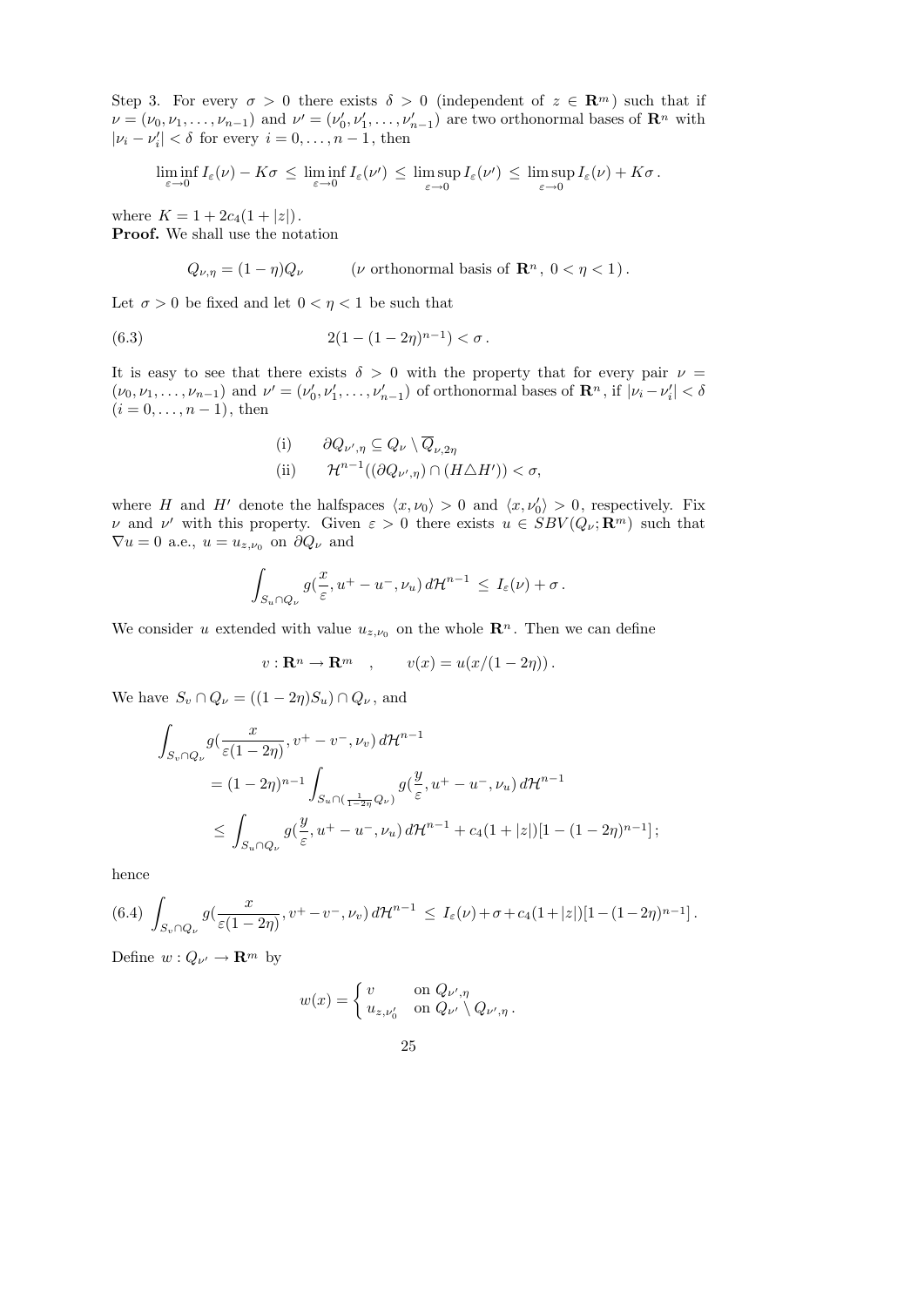Clearly

(6.5) 
$$
I_{\varepsilon(1-2\eta)}(\nu') \leq \int_{S_w \cap Q_{\nu'}} g(\frac{x}{\varepsilon(1-2\eta)}, w^+ - w^-, \nu_w) d\mathcal{H}^{n-1}.
$$

We estimate the integral. We have

$$
S_w \cap Q_{\nu'} \subseteq (S_v \cap Q_{\nu',\eta}) \cup (S_w \cap \partial Q_{\nu',\eta}) \cup (S_{u_{z,\nu'_0}} \cap (Q_{\nu'} \setminus Q_{\nu',\eta})).
$$

Note that  $(\partial Q_{\nu',\eta}) \cap (H \cap H')$  is contained in the open set  $(Q_{\nu} \setminus Q_{\nu,2\eta}) \cap H \cap H'$ (property i)); since on this open set the function  $v$  takes the value  $z$ , we conclude that  $S_w \cap (\partial Q_{\nu',\eta}) \cap H \cap H' = \emptyset$ . In the same way we obtain that  $S_w \cap ((\partial Q_{\nu',\eta}) \setminus (\overline{H} \cup \overline{H}')) = \emptyset$ . Therefore, up to a  $\mathcal{H}^{n-1}$ -negligible set,

$$
S_w \cap (\partial Q_{\nu',\eta}) \subseteq (\partial Q_{\nu',\eta}) \cap (H \triangle H') .
$$

Moreover,  $|w^+ - w^-| \leq |z|$  on  $(\partial Q_{\nu',\eta}) \cap (H \cap H')$  (v takes the values 0 or z on the open set  $Q_{\nu} \setminus Q_{\nu,2\eta} \supseteq \partial Q_{\nu',\eta}$ . Thus, in view of property (ii) above,

$$
\int_{S_w \cap Q_{\nu'}} g(\frac{x}{\varepsilon(1-2\eta)}, w^+ - w^-, \nu_w) d\mathcal{H}^{n-1} \leq \int_{S_v \cap Q_{\nu}} g(\frac{x}{\varepsilon(1-2\eta)}, v^+ - v^-, \nu_v) d\mathcal{H}^{n-1} + c_4(1+|z|) \Big( \sigma + 1 - (1-\eta)^{n-1} \Big),
$$

and, by (6.4) and (6.5)

$$
I_{\varepsilon(1-2\eta)}(\nu') \leq I_{\varepsilon}(\nu) + \sigma + c_4(1+|z|)\big(\sigma + 2(1-(1-2\eta)^{1-n})\big).
$$

In view of our choice of  $\eta$ 

$$
I_{\varepsilon(1-2\eta)}(\nu') \leq I_{\varepsilon}(\nu) + K\sigma
$$

(with  $K = 1 + 2c_4(1 + |z|)$ ). Finally, by letting  $\varepsilon$  tend to 0 we have

$$
\liminf_{\varepsilon \to 0} I_{\varepsilon}(\nu') \le \liminf_{\varepsilon \to 0} I_{\varepsilon}(\nu) + K\sigma
$$
  

$$
\limsup_{\varepsilon \to 0} I_{\varepsilon}(\nu') \le \limsup_{\varepsilon \to 0} I_{\varepsilon}(\nu) + K\sigma.
$$

The symmetry of the roles of  $\nu$  and  $\nu'$  allow us to exchange them, thus concluding the proof of Step 3.

Step 4. Let  $\nu = (\nu_0, \nu_1, \dots, \nu_{n-1})$  and  $\nu' = (\nu_0, \nu'_1, \dots, \nu'_{n-1})$  be two orthonormal bases of  $\mathbf{R}^n$  with equal first vector. Then the limits  $\lim_{\varepsilon \to 0} I_{\varepsilon}(\nu)$  and  $\lim_{\varepsilon \to 0} I_{\varepsilon}(\nu')$  exist and are equal. For this reason and our purposes we will take the freedom to denote by  $\nu$ both a vector of  $S^{n-1}$  and any orthonormal basis of  $\mathbb{R}^n$  with  $\nu$  as first element.

**Proof.** Let  $\sigma > 0$  be fixed, and  $\delta > 0$  as in Step 3. Let  $\mu = (\mu_0, \mu_1, \dots, \mu_{n-1})$  and  $\mu' = (\mu_0, \mu'_1, \dots, \mu'_{n-1})$  be two rational orthonormal bases of  $\mathbb{R}^n$  and

 $|\mu_0 - \nu_0| < \delta \quad , \qquad |\mu_i - \nu_i| < \delta \quad , \qquad |\mu'_i - \nu'_i| < \delta \qquad (i = 1, \ldots, n-1)$ .

 $I_{\varepsilon}(\mu)$  and  $I_{\varepsilon}(\mu')$  converge to the same limit l when  $\varepsilon \to 0$ . Then it is enough to observe that Step 3 yields

$$
l - K\sigma \leq \liminf_{\varepsilon \to 0} I_{\varepsilon}(\nu) \leq \limsup_{\varepsilon \to 0} I_{\varepsilon}(\nu) \leq l + K\sigma
$$

26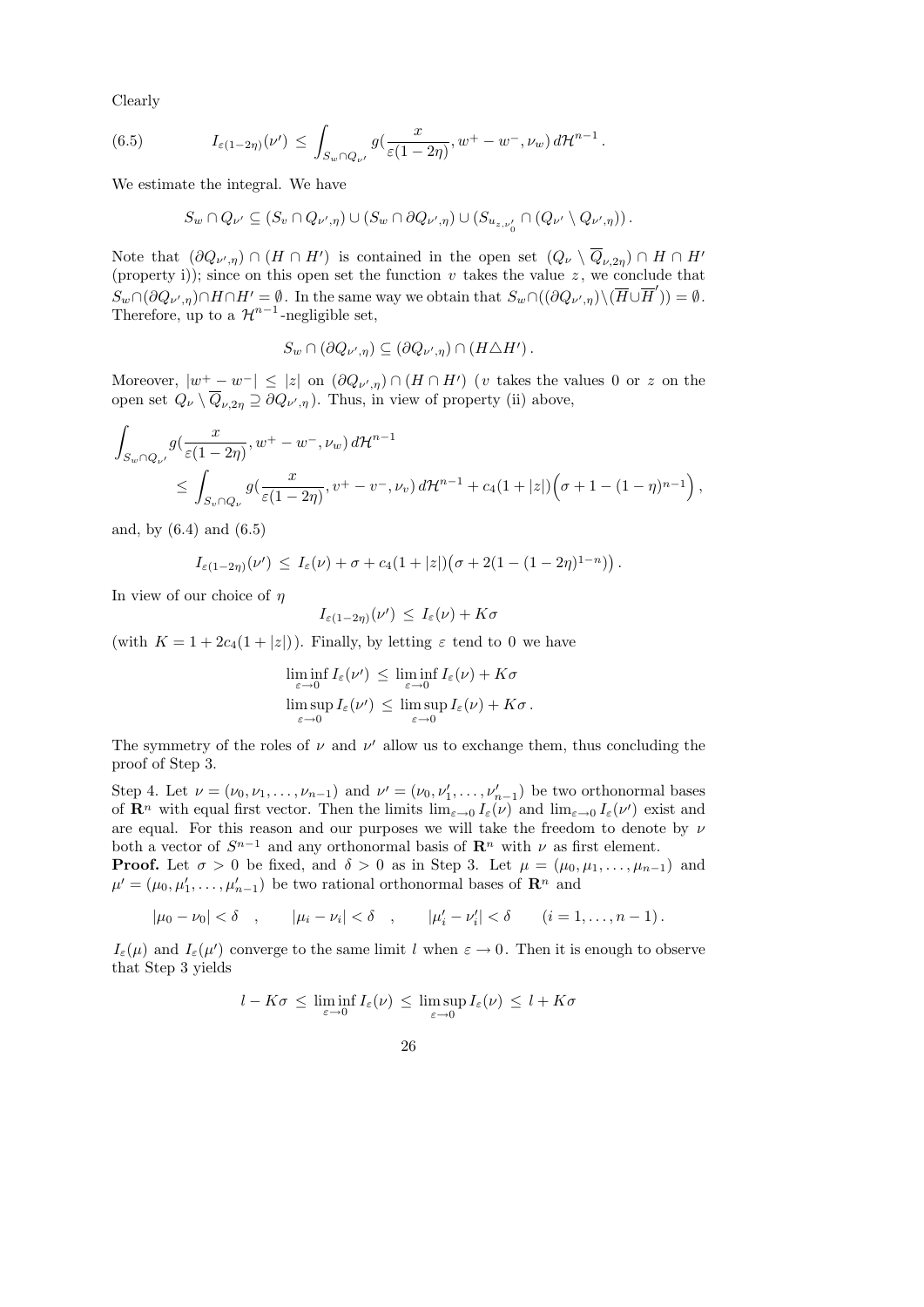and the analogous inequalities for  $\nu'$ .

Step 5. For every  $z \in \mathbb{R}^m$  the function  $g_{\text{hom}}(z, \cdot)$  is continuous on  $S^{n-1}$ , uniformly with respect to z when the latter varies on bounded sets.

Proof. The proof follows immediately from Steps 3 and 4.

Step 6. For every  $\nu \in S^{n-1}$  the function  $g_{\text{hom}}(\cdot, \nu)$  is continuous on  $\mathbb{R}^m \setminus \{0\}$ . **Proof.** Let  $\nu \in S^{n-1}$  and let  $Q_{\nu}$  be any unit cube in  $\mathbb{R}^n$  with center in the origin and one face orthogonal to  $\nu$ . Fix  $a, z \in \mathbb{R}^m \setminus \{0\}$ .

For every  $\sigma > 0$ , from the definition of  $g_{\text{hom}}$  it follows that there exists  $\varepsilon_0 > 0$ such that for every  $\varepsilon < \varepsilon_0$  we can find  $u \in SBV(Q_\nu; \mathbf{R}^m)$  with  $\nabla u = 0$  a.e.,  $u = u_{a,\nu}$ on  $\partial Q_{\nu}$  and

(6.6) 
$$
\int_{S_u \cap Q_{\nu}} g(\frac{x}{\varepsilon}, u^+ - u^-, \nu_u) d\mathcal{H}^{n-1} \leq g_{\text{hom}}(a, \nu) + \sigma.
$$

We introduce the notation  $||s|| = \max_{1 \leq i \leq m} |s_i|$ , when  $s = (s_1, \ldots, s_m) \in \mathbb{R}^m$ .

Assuming, for simplicity,  $||a|| = |a_1|$ , we define a matrix  $C = (c_{ij}) \in M^{m \times m}$  by

$$
c_{i1} = (z_i - a_i)/a_1 \qquad \text{for } i = 1, \dots, m, \qquad c_{ij} = 0 \quad \text{otherwise.}
$$

Note that  $(C + I)a = z$ ; hence, for every  $\varepsilon < \varepsilon_0$ , if we denote by  $I_{\varepsilon}$  the infimum (6.1) corresponding to  $Q_{\nu}$ , we have

$$
I_{\varepsilon} \leq \int_{S_u \cap Q_{\nu}} g(\frac{x}{\varepsilon}, (C+I)(u^+ - u^-), \nu_u) d\mathcal{H}^{n-1}
$$
  

$$
\leq \int_{S_u \cap Q_{\nu}} g(\frac{x}{\varepsilon}, u^+ - u^-, \nu_u) d\mathcal{H}^{n-1} + \int_{S_u \cap Q_{\nu}} \omega(|C(u^+ - u^-)|) d\mathcal{H}^{n-1};
$$

hence, from  $(6.6)$ ,

$$
I_{\varepsilon} \leq g_{\text{hom}}(a,\nu) + \sigma + \int_{S_u \cap Q_{\nu}} \omega \left( \frac{|z-a|}{\|a\|} |u^+ - u^-| \right) d\mathcal{H}^{n-1}.
$$

We estimate the last term on the right hand side. Note that there exists a constant  $K > 0$  such that  $\omega(t) \leq K(1+t)$ , for every  $t \geq 0$ . Then, for every  $\alpha > 0$ 

$$
\int_{S_u \cap Q_{\nu}} \omega\left(\frac{|z-a|}{\|a\|}|u^+-u^-\right) d\mathcal{H}^{n-1}
$$
\n
$$
\leq K \int_{S_u \cap Q_{\nu} \cap \{|u^+-u^-\|>\alpha\}} \left(1 + \frac{|z-a|}{\|a\|}|u^+-u^-\right) d\mathcal{H}^{n-1}
$$
\n
$$
+ \int_{S_u \cap Q_{\nu}} \omega\left(\frac{|z-a|}{\|a\|}\alpha\right) d\mathcal{H}^{n-1}
$$
\n
$$
\leq K \left(\frac{1}{\alpha} + \frac{|z-a|}{\|a\|}\right) \int_{S_u \cap Q_{\nu}} |u^+-u^-| d\mathcal{H}^{n-1} + \omega\left(\frac{|z-a|}{\|a\|}\alpha\right) \mathcal{H}^{n-1}(S_u \cap Q_{\nu})
$$
\n
$$
\leq \left[K\left(\frac{1}{\alpha} + \frac{|z-a|}{\|a\|}\right) + \omega\left(\frac{|z-a|}{\|a\|}\alpha\right)\right] \frac{1}{c_3} \int_{S_u \cap Q_{\nu}} g\left(\frac{x}{\varepsilon}, u^+-u^-, \nu_u\right) d\mathcal{H}^{n-1}.
$$

Inserting this in the estimate of  $I_{\varepsilon}$  and recalling (6.6) we get

$$
I_{\varepsilon} \leq g_{\text{hom}}(a,\nu) + \sigma + \frac{1}{c_3} \Big( K\big(\frac{1}{\alpha} + \frac{|z-a|}{\|a\|}\big) + \omega\big(\frac{|z-a|}{\|a\|}\alpha\big) \Big) \big(g_{\text{hom}}(a,\nu) + \sigma\big).
$$

27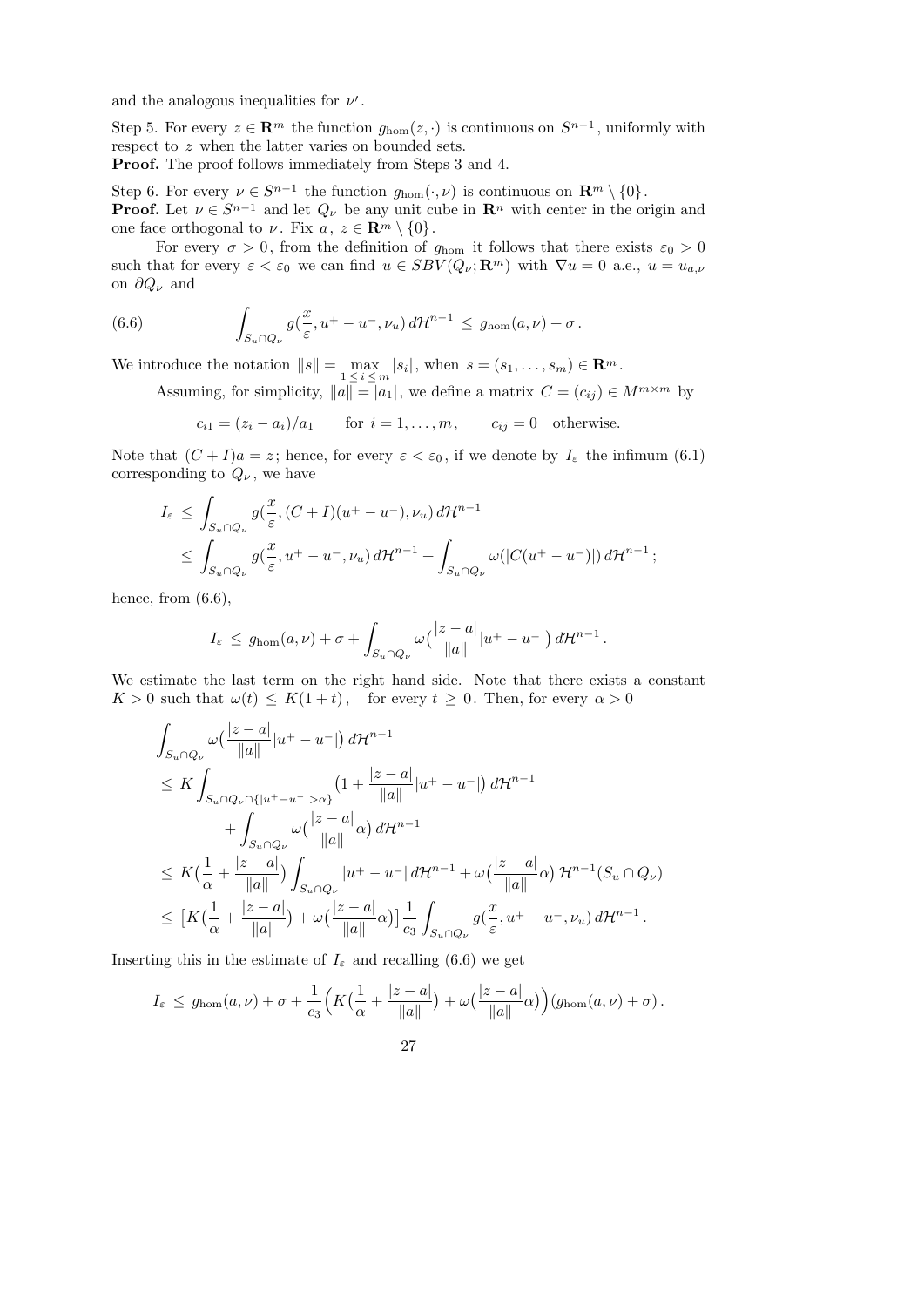Now we let  $\varepsilon$  and  $\sigma$  tend to 0 successively, obtaining

(6.7) 
$$
g_{\text{hom}}(z,\nu) \le g_{\text{hom}}(a,\nu) + \frac{1}{c_3} \Big( K \big( \frac{1}{\alpha} + \frac{|z-a|}{\|a\|} \big) + \omega \big( \frac{|z-a|}{\|a\|} \alpha \big) \Big) g_{\text{hom}}(a,\nu).
$$

This inequality holds for every  $a, z \in \mathbb{R}^m \setminus \{0\}$  and  $\alpha > 0$ . Fix now  $a \in \mathbb{R}^m \setminus \{0\}$ . From (6.7), with  $\alpha = 1$ , we deduce that there exists a constant  $K_1(a) > 0$  such that

$$
g_{\text{hom}}(z,\nu) \le K_1(a)
$$
, for every  $z \in B_\delta(a)$ ,  $\delta = |a|$ .

Observe now that  $(6.7)$  clearly holds with the roles of a and z reversed. Hence for every  $z \in B_\delta(a)$ :

(6.8) 
$$
g_{\text{hom}}(a,\nu) \leq g_{\text{hom}}(z,\nu) + \frac{1}{c_3} \big[ K\big(\frac{1}{\alpha} + \frac{|z-a|}{\|z\|}\big) + \omega\big(\frac{|z-a|}{\|z\|}\alpha\big) \big] K_1(a) .
$$

Let z tend to a in (6.7) and (6.8). Then for every  $\alpha > 0$ 

$$
\limsup_{z \to a} g_{\text{hom}}(z, \nu) \le g_{\text{hom}}(a, \nu) + \frac{K}{\alpha c_3} g_{\text{hom}}(a, \nu)
$$
  

$$
\liminf_{z \to a} g_{\text{hom}}(z, \nu) \ge g_{\text{hom}}(a, \nu) - \frac{K}{\alpha c_3} K_1(a).
$$

We conclude letting  $\alpha$  tend to  $+\infty$ .

Step 7. We prove the stated estimates of  $g_{\text{hom}}$ .

**Proof.** From the analogous estimates for  $g$  it follows that it is enough to prove that

$$
\inf \left\{ \int_{S_u \cap Q_\nu} (1+|u^+-u^-|) d\mathcal{H}^{n-1} : u \in SBV(Q_\nu; \mathbf{R}^m), \nabla u = 0 \text{ a.e., } u = u_{z,\nu} \text{ on } \partial Q_\nu \right\}
$$
  
 
$$
\geq 1 + |z|.
$$

Let  $u$  be an admissible function for this infimum; we intend  $u$  extended to the whole of  $\mathbf{R}^n$  with value  $u_{z,\nu}$  on  $\{x \in \mathbf{R}^n : |\langle x, \nu \rangle| > \frac{1}{2}\}$  $\frac{1}{2}$  and by periodicity on  $\{x \in \mathbb{R}^n :$  $|\langle x, \nu\rangle| < \frac{1}{2}$  $\{\frac{1}{2}\}.$  For every  $k \in \mathbb{N}$  let  $u_k : Q_{\nu} \to \mathbb{R}^m$  be defined by  $u_k(x) = u(kx).$  It is easy to see that  $(u_k)$  converges to  $u_{z,\nu}$  in  $L^1$ R  $(Q_{\nu}; \mathbf{R}^m)$ . Since the functional  $u \mapsto$  $S_{u\cap Q_{\nu}}(1+|u^+-u^-|) d\mathcal{H}^{n-1}$  is  $L^1(Q_{\nu}; \mathbf{R}^m)$ -lower semicontinuous (see [6] Theorem 3.7) we have

$$
1+|z| \leq \liminf_{k \to +\infty} \int_{S_{u_k} \cap Q_{\nu}} (1+|u_k^+ - u_k^-|) d\mathcal{H}^{n-1} = \int_{S_u \cap Q_{\nu}} (1+|u^+ - u^-|) d\mathcal{H}^{n-1}.
$$

This concludes the proof.  $\square$ 

# **Proposition 6.1.** For every  $(z, \nu) \in \mathbb{R}^m \times S^{n-1}$  we have  $\widetilde{g}(z, \nu) \leq g_{\text{hom}}(z, \nu)$ .

**Proof.** Since  $\tilde{g}$  and  $g_{\text{hom}}$  are continuous in the second variable we can restrict ourselves to the case in which  $t\nu \in \mathbf{Q}^n$  for some  $t \in \mathbf{R} \setminus \{0\}$ . Without loss of generality we can suppose  $\nu = e_1$ . Indeed, let  $(e'_1, \ldots, e'_n)$  be a "rational basis" of  $\mathbb{R}^n$  (see Step 1 of the previous proposition), with  $e'_1 = \nu$ . Then there exist  $r_1, \ldots, r_n \in \mathbf{R} \setminus \{0\}$  such that

28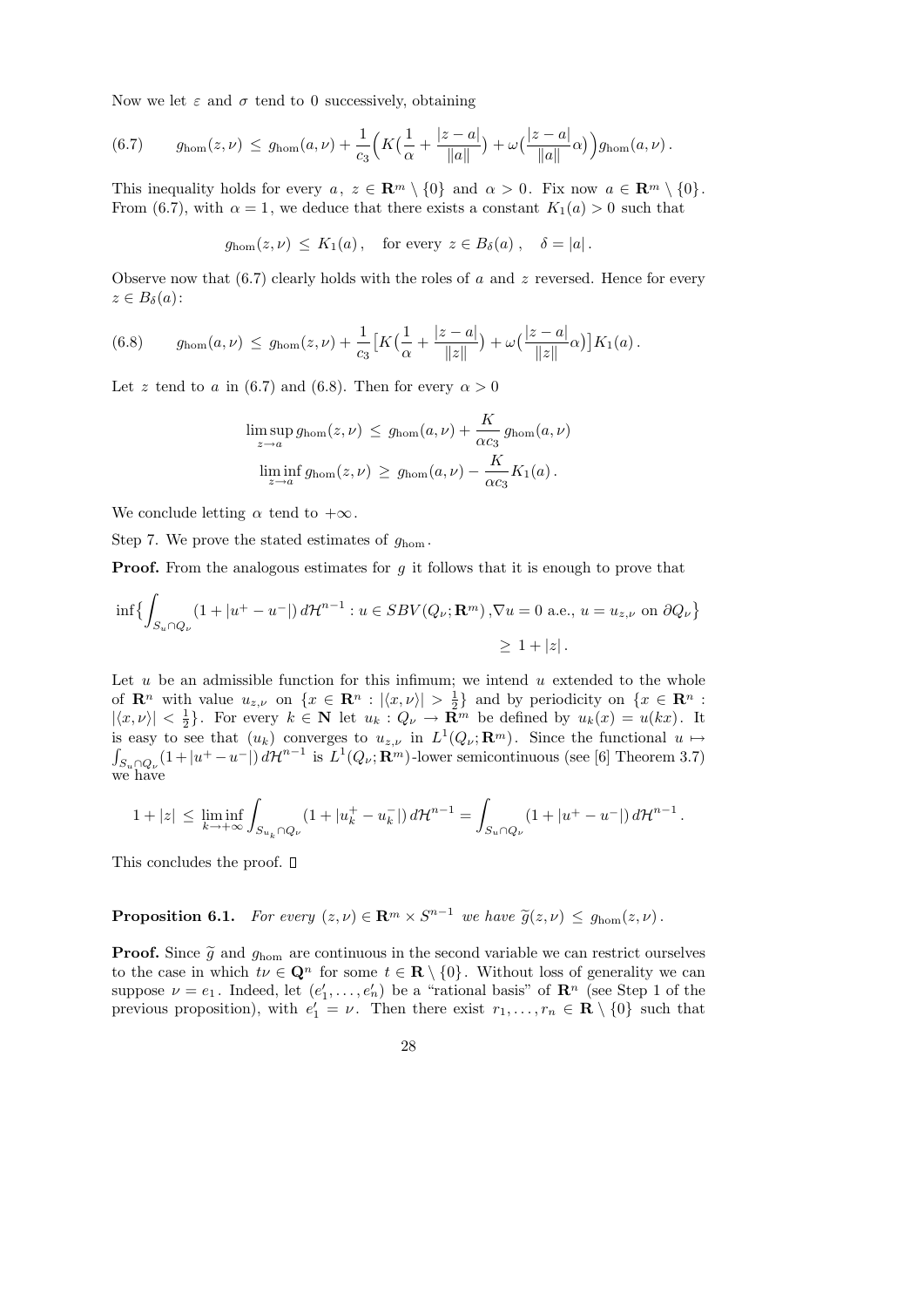$v_1 = r_1 e'_1, \ldots, v_n = r_n e'_n$  belong to  $\mathbf{Z}^n$ . It follows that a 1-periodic function  $\varphi$  on  $\mathbf{R}^n$ satisfies  $\varphi(x) = \varphi(x + v_i)$  for every  $i = 1, ..., n$  and  $x \in \mathbb{R}^n$ . As a consequence, if A is the  $n \times n$  matrix such that  $Av_i = e_i$   $(i = 1, ..., n)$ , then the change of variable  $x \mapsto y = Ax$  transforms 1-periodic functions in 1-periodic functions and the direction of  $\nu$  in the direction of  $e_1$ .

Define  $Q = -\frac{1}{2}$  $\frac{1}{2}, \frac{1}{2}$  $\frac{1}{2}$ [<sup>n</sup> and

(6.9) 
$$
u_z(x) = \begin{cases} z & \text{if } \langle x, e_1 \rangle \ge 0 \\ 0 & \text{if } \langle x, e_1 \rangle < 0. \end{cases}
$$

Fix  $\sigma > 0$ ; there exist  $\varepsilon = \varepsilon(\sigma) > 0$  and  $v \in SBV(Q; \mathbf{R}^m)$  with  $\nabla v = 0$  a.e. and  $v = u_z$ on ∂Q such that

(6.10) 
$$
\int_{S_v \cap Q} g(\frac{x}{\varepsilon}, v^+ - v^-, \nu_v) d\mathcal{H}^{n-1} \leq g_{\text{hom}}(z, e_1) + \sigma.
$$

We intend the function v extended to  $\mathbf{R}^n$  with value  $u_z$  on  $\mathbf{R}^n \setminus \{x \in \mathbf{R}^n : |\langle x, e_1 \rangle| > \frac{1}{2}\}$  $\frac{1}{2}$ and by periodicity on  $\{x \in \mathbb{R}^n : |\langle x, e_1 \rangle| < \frac{1}{2}\}$  $\frac{1}{2}$ . For every  $h \in \mathbf{N}$  we define

$$
w_h(x) = v\left(\frac{\varepsilon}{\varepsilon_h}x\right), \qquad x \in Q.
$$

The sequence  $(w_h)$  converges to  $u_z$  in  $L^p(Q; \mathbf{R}^m)$ :

$$
\int_{Q} |w_{h} - u_{z}|^{p} dx = \left(\frac{\varepsilon_{h}}{\varepsilon}\right)^{n} \int_{\varepsilon Q/\varepsilon_{h}} |(v - u_{z})(y)|^{p} dy
$$
\n
$$
= \left(\frac{\varepsilon_{h}}{\varepsilon}\right)^{n} \int_{\left(\frac{\varepsilon}{\varepsilon_{h}} Q\right) \cap \{|\langle x, e_{1}\rangle| < \frac{1}{2}\}} |(v - u_{z})(y)|^{p} dy
$$
\n
$$
\leq \left(\frac{\varepsilon_{h}}{\varepsilon}\right)^{n} \left(\left[\frac{\varepsilon}{\varepsilon_{h}}\right] + 2\right)^{n-1} \int_{Q} |v(y) - u_{z}(y)|^{p} dy,
$$

which tends to 0 as h tends to  $+\infty$ . Fix  $\eta > 0$  and set  $Q_{\eta} = \{x \in Q : |\langle x, e_1 \rangle| < \eta\}.$ By the definition of  $F_0$  we have

$$
F_0(u_z,Q_\eta) \leq \liminf_{h \to +\infty} \Big( \int_{Q_\eta} f(\frac{x}{\varepsilon_h},0) dx + \int_{S_{w_h} \cap Q_\eta} g(\frac{x}{\varepsilon_h}, w_h^+ - w_h^-, \nu_{w_h}) d\mathcal{H}^{n-1} \Big) \leq c_2|Q_\eta| + \liminf_{h \to +\infty} (\frac{\varepsilon_h}{\varepsilon})^{n-1} \int_{(\frac{\varepsilon}{\varepsilon_h}Q_\eta) \cap S_v} g(\frac{y}{\varepsilon}, v^+ - v^-, \nu_v) d\mathcal{H}^{n-1}.
$$

We may suppose that  $\varepsilon = \frac{1}{k}$  $\frac{1}{k}$  for a suitable  $k \in \mathbb{N}$ . Then the function  $y \mapsto g(\frac{y}{\varepsilon})$  $\frac{y}{\varepsilon}, s, \nu$ ) is 1 -periodic. Hence

$$
F_0(u_z,Q_\eta) \leq c_2|Q_\eta| + \liminf_{h \to +\infty} \left(\frac{\varepsilon_h}{\varepsilon}\right)^{n-1} \left(\left[\frac{\varepsilon}{\varepsilon_h}\right] + 2\right)^{n-1} \int_{Q \cap S_v} g\left(\frac{y}{\varepsilon}, v^+ - v^-, \nu_v\right) d\mathcal{H}^{n-1}.
$$

By (6.10)

$$
F_0(u_z,Q_\eta) \leq c_2|Q_\eta| + g_{\text{hom}}(z,e_1) + \sigma.
$$

and, by means of Propositions 4.1 and 4.2:

$$
f(0)|Q_{\eta}| + \widetilde{g}(z, e_1) \leq c_2|Q_{\eta}| + g_{\text{hom}}(z, e_1) + \sigma.
$$

29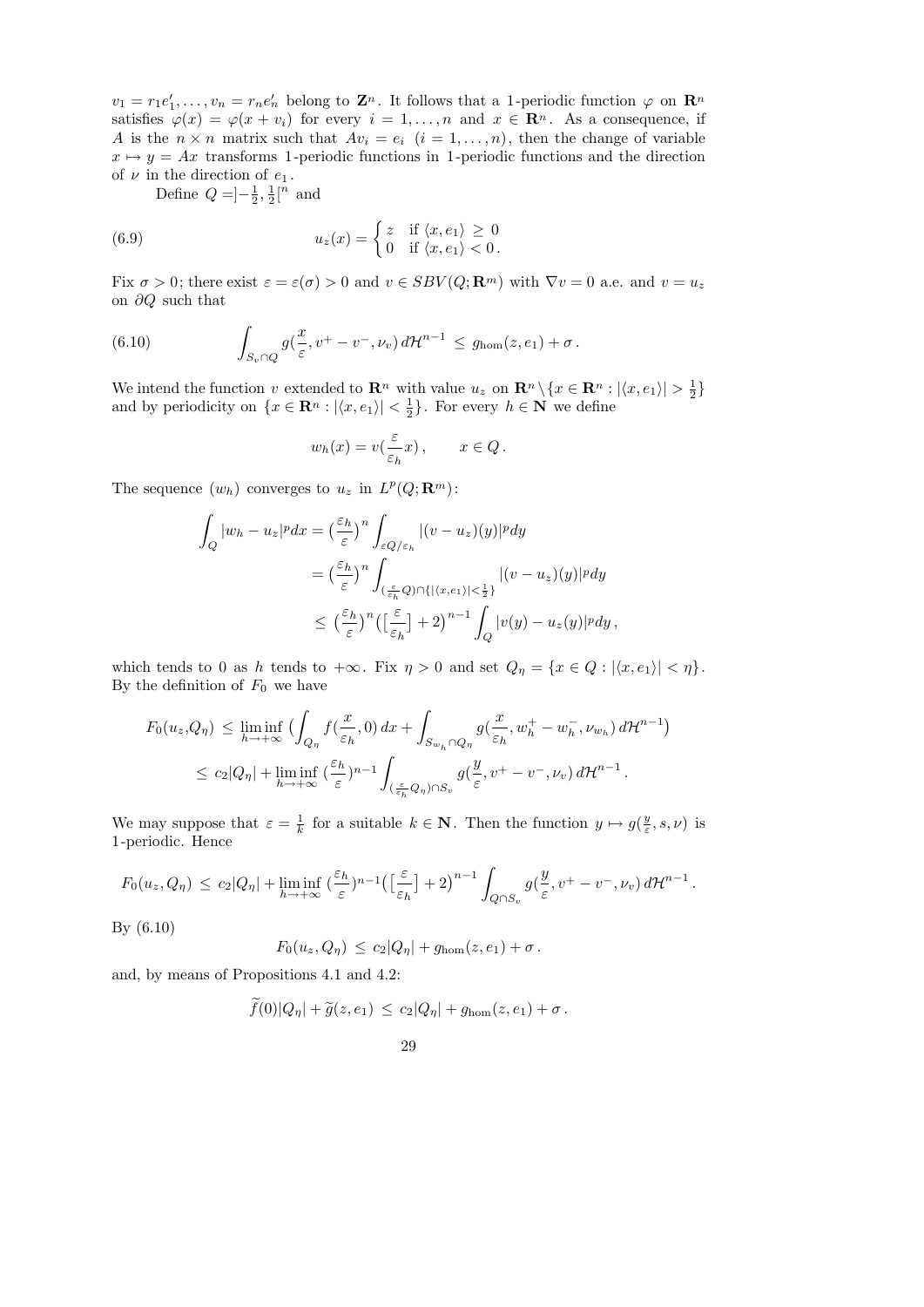As  $\eta \to 0^+$  and  $\sigma \to 0^+$  we obtain  $\widetilde{g}(z, e_1) \leq g_{\text{hom}}(z, e_1)$ .

**Proposition 6.2.** For every  $(z, \nu) \in \mathbb{R}^m \times S^{n-1}$  we have  $\widetilde{g}(z, \nu) \geq g_{\text{hom}}(z, \nu)$ .

**Proof.** Fix  $(z, \nu) \in (\mathbb{R}^m \setminus \{0\}) \times S^{n-1}$ . As in the proof of the previous proposition without loss of generality we may suppose  $\nu = e_1$ . Let  $u_z$  be defined by (6.9). Fix  $\sigma \in ]0,1[$  and define  $Q_{\sigma} = ]-\frac{\sigma}{2}$  $\frac{\sigma}{2}, \frac{\sigma}{2}$  $\frac{\sigma}{2}[\times]-\frac{1}{2}$  $\frac{1}{2}, \frac{1}{2}$  $\frac{1}{2}$ [<sup>n-1</sup>. There exists a sequence  $(v_h)$  in  $SBV^p(Q_\sigma; \mathbf{R}^m) \cap L^p(Q_\sigma; \mathbf{R}^m)$  such that

$$
v_h \to u_z
$$
 in  $L^p(Q_\sigma; \mathbf{R}^m)$ , and  $F_{\varepsilon_h}(v_h, Q_\sigma) \to F_0(u_z, Q_\sigma)$ .

By applying the truncation Lemma 3.5 for every  $\eta \in ]0,1[$  we can find a sequence  $(u_h)$ in  $SBV^p(Q_{\sigma}; \mathbf{R}^m) \cap L^{\infty}(Q_{\sigma}; \mathbf{R}^m)$  such that  $(u_h)$  is equibounded, and  $u_h \to u_z$  in  $L^p(Q_\sigma; \mathbf{R}^m)$  and  $F_{\varepsilon_h}(u_h, Q_\sigma) \leq F_{\varepsilon_h}(v_h, Q_\sigma) + \eta$  for every  $h \in \mathbf{N}$ , so that

$$
\limsup_{h\to+\infty} F_{\varepsilon_h}(u_h,Q_{\sigma}) \leq F_0(u_z,Q_{\sigma}) + \eta = f(0)\sigma + \widetilde{g}(z,e_1) + \eta.
$$

In the last equality we have taken into account Propositions 4.1 and 4.2.

It is easy to see that there exists a non decreasing sequence  $(n_h)$  of natural numbers such that  $(n_h)$  tends to  $+\infty$ ,  $(n_h \varepsilon_h)$  tends to 0 and

$$
\frac{1}{(n_h \varepsilon_h)^n} \int_{Q_{\sigma}} |u_h - u_z|^p \, dx \to 0 \, .
$$

For every  $h \in \mathbf{N}$  we set  $\beta_h = n_h \varepsilon_h$  and for  $\lambda \in \{0\} \times \mathbf{Z}^{n-1}$ 

$$
x_{h,\lambda} = \beta_h \lambda \,, \qquad Q_{h,\lambda} = x_{h,\lambda} + \beta_h Q_\sigma \,.
$$

Let  $\lambda(h) \in \{0\} \times \mathbb{Z}^{n-1}$  be the index of a "minimal cube", i.e.,

$$
F_{\varepsilon_h}(u_h, Q_{h,\lambda(h)}) \leq F_{\varepsilon_h}(u_h, Q_{h,\lambda})
$$

for every  $\lambda \in \{0\} \times \mathbb{Z}^{n-1}$  with  $Q_{h,\lambda} \subseteq Q_{\sigma}$ . We define

$$
x_h = x_{h,\lambda(h)},
$$
  $Q_h = Q_{h,\lambda(h)},$   $w_h(x) = u_h(x_h + \beta_h x),$   $x \in Q_\sigma.$ 

Clearly  $w_h \in SBV^p(Q_\sigma; \mathbf{R}^m) \cap L^\infty(Q_\sigma; \mathbf{R}^m)$ . Let us prove that

(i)  $(w_h)$  is equibounded;

(6.11) (ii) 
$$
w_h \to u_z
$$
 in  $L^p(Q_\sigma; \mathbf{R}^m)$ ; (iii)  $\int_{Q_\sigma} |\nabla w_h|^p dx \to 0$ ;

$$
\text{(iv)} \quad \limsup_{h \to +\infty} \int_{S_{w_h} \cap Q_{\sigma}} g\left(\frac{x}{\alpha_h}, w_h^+ - w_h^-, \nu_{w_h}\right) d\mathcal{H}^{n-1} \le \tilde{f}(0)\sigma + \tilde{g}(z, e_1) + \eta \,,
$$

where  $(\alpha_h)$  is a suitable infinitesimal sequence.

Property (i) is obvious, while (ii) is checked as follows:

$$
\int_{Q_{\sigma}} |w_h - u_z|^p \, dx = \frac{1}{\beta_h^n} \int_{Q_h} |u_h - u_z|^p \, dy \leq \frac{1}{\beta_h^n} \int_{Q_{\sigma}} |u_h - u_z|^p \, dy
$$

30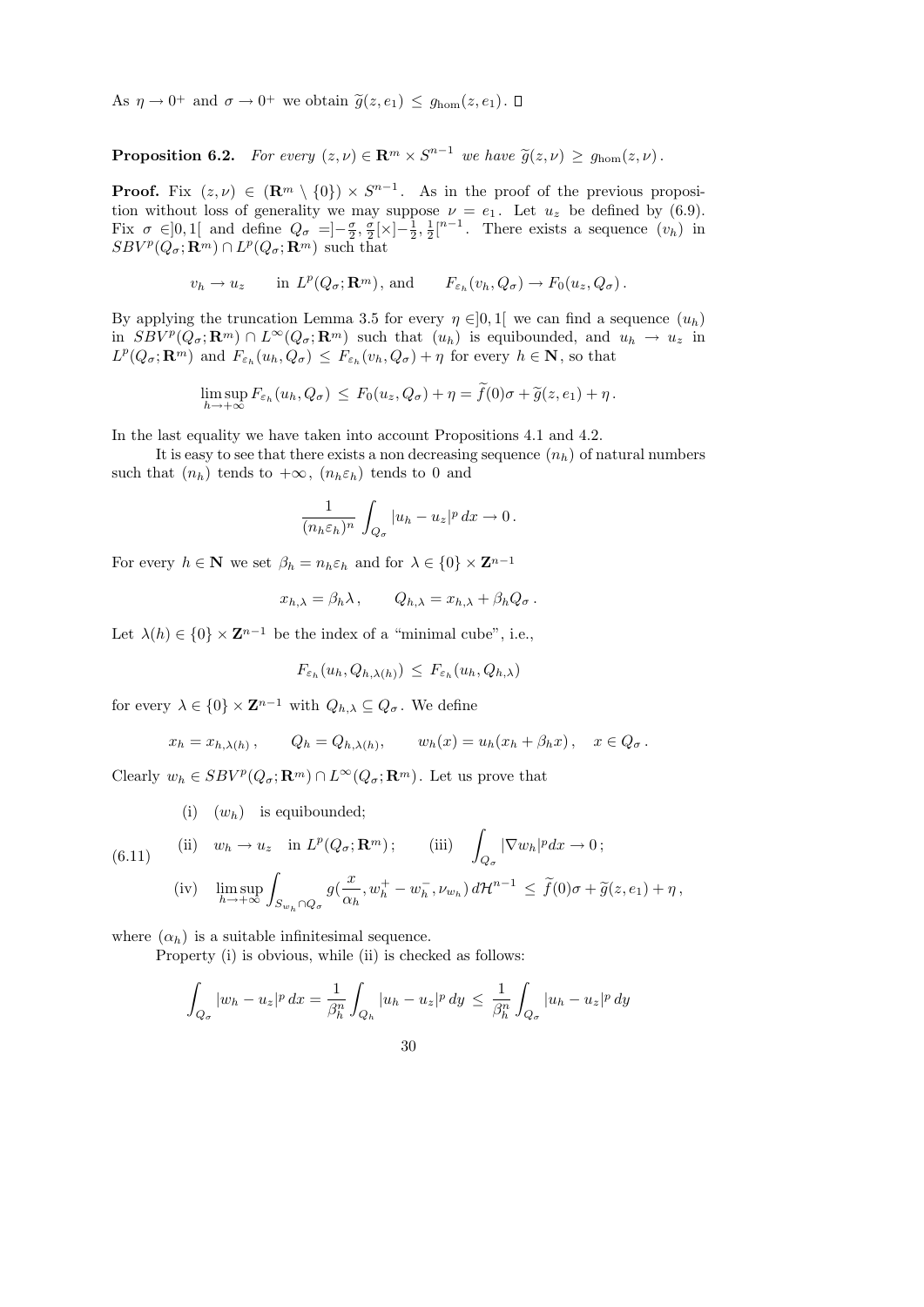which tends to 0 as h tends to  $+\infty$  thanks to our assumptions on  $\beta_h$ . Let C be an upper bound for the sequence  $(F_{\varepsilon_h}(u_h, Q_{\sigma}))$ . Then

$$
C \geq F_{\varepsilon_h}(u_h, Q_{\sigma}) \geq \sum_{\substack{\lambda \in \{0\} \times \mathbb{Z}^{n-1} \\ Q_{h,\lambda} \subseteq Q_{\sigma} \\ \geq \left[\frac{1}{\beta_h}\right]^{n-1} \int_{Q_h} f\left(\frac{x}{\varepsilon_h}, \nabla u_h\right) dx \\ \geq c_1 \left[\frac{1}{\beta_h}\right]^{n-1} \int_{Q_h} f\left(\frac{x}{\varepsilon_h}, \nabla u_h\right) dx \\ \geq c_1 \left[\frac{1}{\beta_h}\right]^{n-1} \int_{Q_h} |\nabla u_h|^p dx.
$$

We estimate now  $\int_{Q_{\sigma}} |\nabla w_h|^p dx$ . We have

$$
\int_{Q_{\sigma}} |\nabla w_h|^p dx = \int_{Q_{\sigma}} |\beta_h(\nabla u_h)(x_h + \beta_h x)|^p dx = \beta_h^{p-n} \int_{Q_h} |\nabla u_h(y)|^p dy ;
$$

hence, by  $(6.12)$  $Q_{\pmb{\sigma}}$  $|\nabla w_h|^p dx \leq \beta_h^{p-n}$ h  $C/c_1$  $\frac{C}{\left[\frac{1}{\beta_h}\right]^{n-1}}$ , which tends to 0 as h tends to  $+\infty$ Thus  $(6.11)(iii)$  holds.

Finally, we prove (6.11)(iv), with  $\alpha_h = \varepsilon_h/\beta_h$ . Taking into account that  $\frac{x_h}{\varepsilon_h} \in \mathbf{Z}^n$ we have:

$$
\int_{S_{w_h} \cap Q_{\sigma}} g(\frac{x}{\alpha_h}, w_h^+ - w_h^-, \nu_{w_h}) d\mathcal{H}^{n-1}
$$
\n
$$
= \int_{S_{w_h} \cap Q_{\sigma}} g(\frac{x}{\varepsilon_h/\beta_h}, u_h^+(x_h + \beta_h x) - u_h^-(x_h + \beta_h x), \nu_{w_h}) d\mathcal{H}^{n-1}
$$
\n
$$
= \frac{1}{\beta_h^{n-1}} \int_{x_h + \beta_h(S_{w_h} \cap Q_{\sigma})} g(\frac{y - x_h}{\varepsilon_h}, u_h^+(y) - u_h^-(y), \nu_{u_h}) d\mathcal{H}^{n-1}(y)
$$
\n
$$
= \frac{1}{\beta_h^{n-1}} \int_{S_{u_h} \cap Q_h} g(\frac{y}{\varepsilon_h}, u_h^+ - u_h^-, \nu_{u_h}) d\mathcal{H}^{n-1}(y)
$$
\n
$$
\leq \frac{1}{\beta_h^{n-1}} F_{\varepsilon_h}(u_h, Q_h) \leq \frac{1}{\beta_h^{n-1}} \frac{1}{[1/\beta_h]^{n-1}} F_{\varepsilon_h}(u_h, Q_{\sigma}).
$$

Therefore,

$$
\limsup_{h \to +\infty} \int_{S_{w_h} \cap Q_{\sigma}} g(\frac{x}{\alpha_h}, w_h^+ - w_h^-, \nu_{w_h}) d\mathcal{H}^{n-1} \leq \limsup_{h \to +\infty} F_{\varepsilon_h}(u_h, Q_{\sigma})
$$
  

$$
\leq \tilde{f}(0)\sigma + \tilde{g}(z, e_1) + \eta,
$$

which proves  $(6.11)$  (iv).

We now modify the sequence  $(w_h)$  as to satisfy the boundary condition  $u_z$  on  $\partial Q_{\sigma}$ . Let  $K_{\eta}$  be a compact subset of  $Q_{\sigma}$  such that

(6.13) 
$$
c_2|Q_{\sigma}\setminus K_{\eta}|+c_4(1+|z|)\mathcal{H}^{n-1}(S_{u_z}\cap (Q_{\sigma}\setminus K_{\eta}))\leq \eta.
$$

We apply the fundamental estimate (Proposition 3.1) with  $A'$  a neighbourhood of  $K_{\eta}$ strictly contained in  $Q_{\sigma}$ ,  $A'' = Q_{\sigma}$  and  $B = Q_{\sigma} \setminus K_{\eta}$ . Then there exist a constant  $M > 0$  and, for every  $h \in \mathbb{N}$ , a function  $\varphi_h \in C_0^{\infty}(Q_{\sigma})$  with  $0 \le \varphi_h \le 1$  such that

$$
F_{\alpha_h}(\varphi_h w_h + (1 - \varphi_h)u_z, Q_{\sigma}) \leq (1 + \eta) \big[ F_{\alpha_h}(w_h, Q_{\sigma}) + F_{\alpha_h}(u_z, Q_{\sigma} \setminus K_{\eta}) \big] + M \| w_h - u_z \|_{L^p(Q_{\sigma}; \mathbf{R}^m)}^p + \eta.
$$

31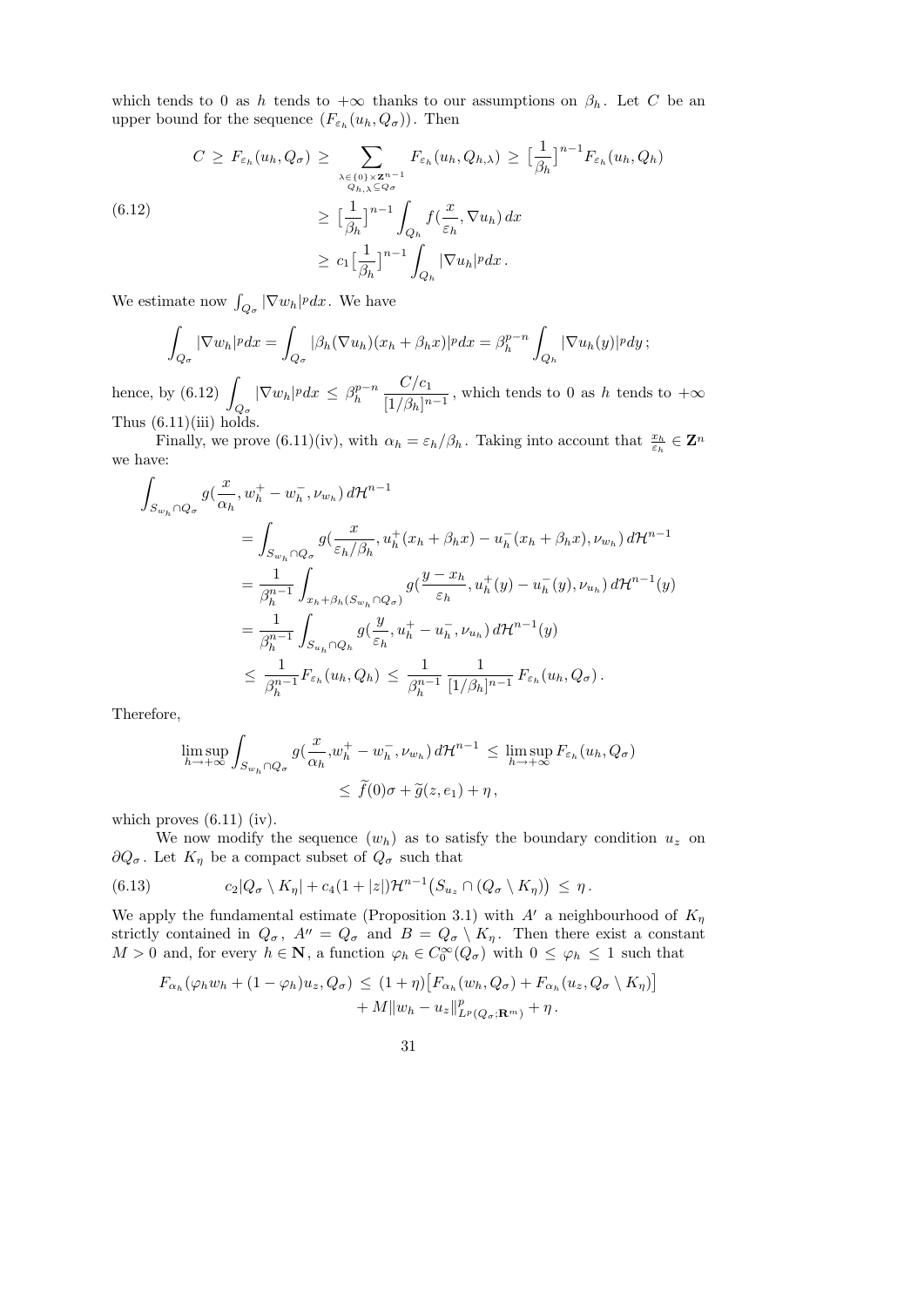Set  $\hat{w}_h = \varphi_h w_h + (1 - \varphi_h) u_z$ ; by (6.13)

$$
F_{\alpha_h}(\widehat{w}_h, Q_{\sigma}) \le (1+\eta) \big[ F_{\alpha_h}(w_h, Q_{\sigma}) + \eta \big] + M \| w_h - u_z \|_{L^p(Q_{\sigma}; \mathbf{R}^m)}^p + \eta,
$$

and  $\limsup_{h\to+\infty} F_{\alpha_h}(\widehat{w}_h, Q_{\sigma}) \leq (1+\eta) \limsup_{h\to+\infty} F_{\alpha_h}(w_h, Q_{\sigma}) + 3\eta$ . Moreover, by Remark 3.2, the functions  $\varphi_h$  can be chosen in a finite family independent of h. This implies that the sequence  $(\|\nabla \varphi_h\|_{L^{\infty}(Q_{\sigma};\mathbf{R}^n)})$  is bounded, so that  $(\int_{Q_{\sigma}} |\nabla \widehat{w}_h|^p dx)$  converges to 0.<br>Curricle in the curricle of the sequence  $(\widehat{\omega}_h)$  in  $\mathcal{L}BV^p(Q_{\sigma},\mathbf{R}^n)$ 

Summing up, for every  $\eta > 0$  we have found a sequence  $(\widehat{w}_h)$  in  $SBV^p(Q_\sigma; \mathbf{R}^m) \cap \mathbf{R}^m)$  $L^{\infty}(Q_{\sigma}; \mathbf{R}^m)$  such that

(i) 
$$
(\hat{w}_h)
$$
 is equibounded; (ii)  $\int_{Q_{\sigma}} |\nabla \hat{w}_h|^p dx \to 0$ ;  
\n(iii)  $\lim_{h \to +\infty} \int_{S_{\widehat{w}_h} \cap Q_{\sigma}} g(\frac{x}{\alpha_h}, \widehat{w}_h^+ - \widehat{w}_h^-, \nu_{\widehat{w}_h}) d\mathcal{H}^{n-1}$   
\n $\leq (1 + \eta)[(c_2 + \widetilde{f}(0))\sigma + \widetilde{g}(z, e_1) + \eta] + 3\eta$ ;

(iv)  $\widehat{w}_h = u_z$  on a neighbourhood of  $\partial Q_{\sigma}$ .

Our next aim is to obtain from  $(\widehat{w}_h)$  a suitable sequence  $(v_h)$  with  $\nabla v_h = 0$  a.e. Let  $(k_h)$  be a divergent sequence in **N** such that

$$
\lim_{h\to+\infty}k_h\bigl(\int_{Q_{\sigma}}|\nabla\widehat{w}_h|^pdx\bigr)^{1/p}=0.
$$

It is not restrictive to assume that  $\frac{2}{k_h} < |z^i|$  for every  $i = 1, \ldots, m$  with  $z^i \neq 0$ . Let  $M \in \mathbf{N}$  be such that  $\|\widehat{w}_h\|_{L^{\infty}(Q_{\sigma};\mathbf{R}^m)} < M$  for every  $h \in \mathbf{N}$ . By the coarea formula  $(1.2)$ , for every  $i = 1, \ldots, m$ 

$$
\int_{Q_{\sigma}} |\nabla \widehat{w}_h^i| dx = \int_{Q_{\sigma} \backslash S_{\widehat{w}_h}} |\nabla \widehat{w}_h^i| dx = \int_{Q_{\sigma} \backslash S_{\widehat{w}_h}} |D \widehat{w}_h^i|
$$
  
= 
$$
\int_{-M}^{M} \mathcal{H}^{n-1}((Q_{\sigma} \backslash S_{\widehat{w}_h}) \cap \partial^*(\{x \in Q_{\sigma} : \widehat{w}_h^i(x) > t\})) dt ;
$$

then for every  $l \in \mathbf{Z}$ , with  $-k_h M \leq l < k_h M$ , there exists  $t^i_l \in \left] \frac{l}{k_l} \right]$  $\frac{l}{k_h}, \frac{l+1}{k_h}$  $\frac{k+1}{k_h}$  such that

$$
(6.15) \quad \int_{Q_{\sigma}} |\nabla \widehat{w}_h^i| \, dx \ge \sum_{l=-k_h M}^{k_h M - 1} \frac{1}{k_h} \mathcal{H}^{n-1}((Q_{\sigma} \setminus S_{\widehat{w}_h}) \cap \partial^* (\lbrace x \in Q_{\sigma} : \widehat{w}_h^i(x) > t_l^i \rbrace)).
$$

In addition we define  $t_l^i = -M$  if  $l = -k_hM - 1$  and  $t_l^i = M$  if  $l = k_hM$ . For every  $l \in \mathbf{Z}$ , with  $-k_h M - 1 \leq l < k_h M$ , set  $Z_l^i = \{x \in Q_{\sigma} : t_l^i < \hat{w}_h^i(x) \leq t_{l+1}^i\}$ . We have  $Q_{\sigma} = \bigcup_{l} Z_{l}^{i}$ , therefore we can define  $v_{h}: Q_{\sigma} \to \mathbf{R}^{m}$  by

$$
v_h^i|_{Z_l^i} = \begin{cases} 0 & \text{if } t_l^i < 0 \le t_{l+1}^i \\ z^i & \text{if } t_l^i < z^i \le t_{l+1}^i \\ t_l^i & \text{otherwise.} \end{cases}
$$

This definition is well-posed since  $2/k_h < |z^i|$  if  $z^i \neq 0$ . Each set  $Z^i_l$  has finite perimeter in  $Q_{\sigma}$  since it is the difference  $\{\hat{w}_h^i > t_l^i\} \setminus \{\hat{w}_h^i > t_{l+1}^i\}$  between two sets of finite

32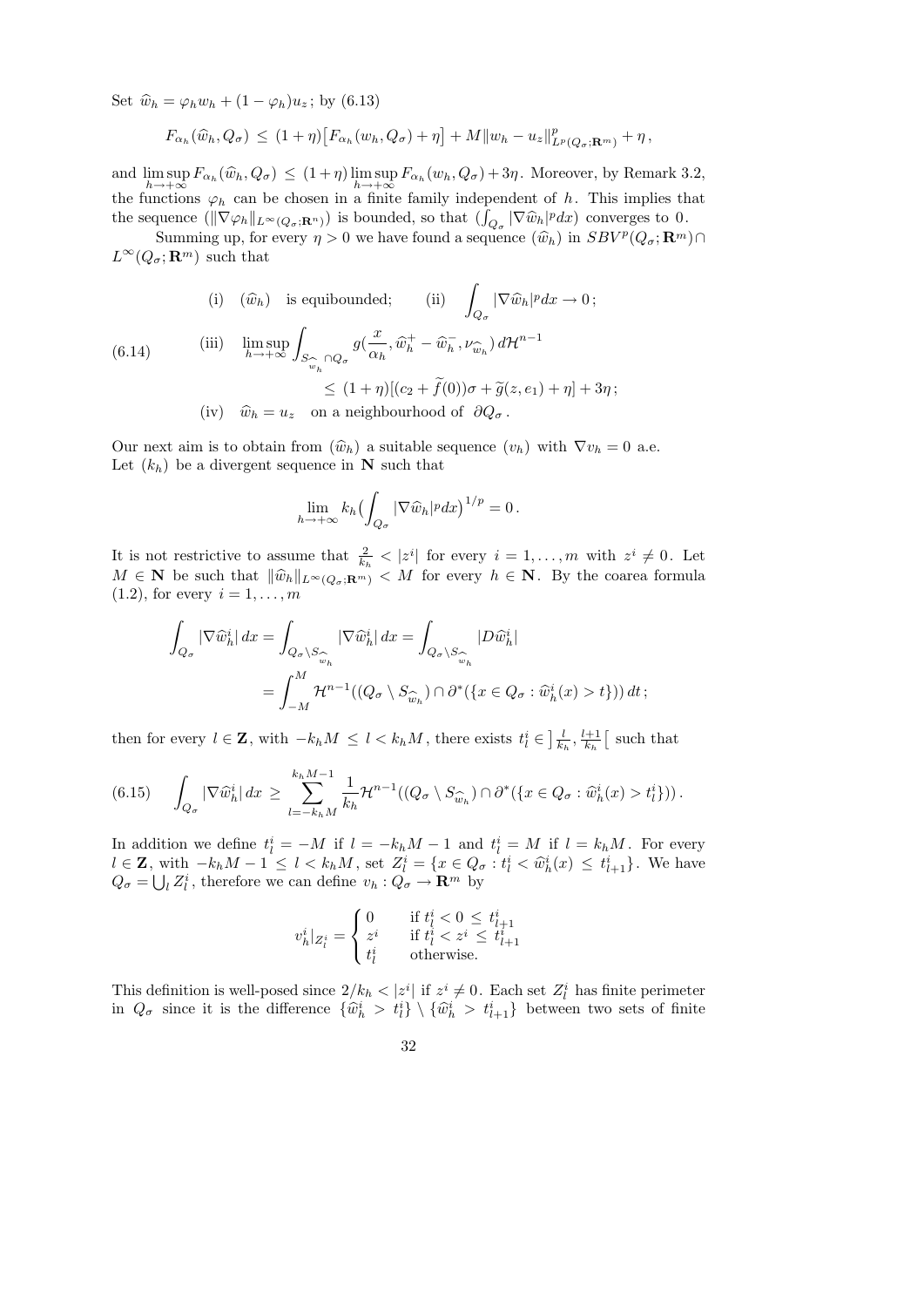perimeter. It follows that  $v_h \in SBV(Q_{\sigma}; \mathbf{R}^m)$ . Furthermore, by (6.14)(iv), it is clear that  $v_h = u_z$  on a neighbourhood of  $\partial Q_{\sigma}$ . From the definition of  $v_h$  we also have that  $\max_{1 \leq i \leq m} ||v_h^i - \hat{w}_h^i||_{L^{\infty}(Q_{\sigma}; \mathbf{R}^m)} \leq 2/k_h$ . If we now consider  $v_h$  extended to  $Q = ]-\frac{1}{2}$  $\frac{1}{2}, \frac{1}{2}$  $\frac{1}{2}$ [ $\binom{n}{2}$ with value  $u_z$  on  $Q \setminus Q_\sigma$ , then  $v_h$  is an admissible function for the formula defining  $g_{\text{hom}}(z, e_1)$ . Hence let us estimate  $\int_{S_{v_h} \cap Q} g(\frac{x}{\alpha \mu})$  $\frac{x}{\alpha_h}, v_h^+ - v_h^ (\overline{h}_h, \nu_{v_h}) d\mathcal{H}^{n-1}$ . First of all notice that  $S_{v_h} \cap Q_{\sigma} \subseteq \bigcup_i \bigcup_l (\partial^* Z_l^i) \cap Q_{\sigma}$ ; since  $Z_l^i = {\hat{w}_h^i > t_l^i} \setminus {\hat{w}_h^i > t_{l+1}^i}$ , it is easy to see that

$$
\partial^* Z_l^i \subseteq \partial^* \{x \in Q_\sigma : \widehat{w}_h^i(x) > t_l^i\} \cup \partial^* \{x \in Q_\sigma : \widehat{w}_h^i(x) > t_{l+1}^i\}
$$

and therefore

$$
S_{v_h} \cap Q_{\sigma} \subseteq \bigcup_{i=1}^m \bigcup_{l=-k_hM}^{k_hM-1} \left( \partial^* \{ x \in Q_{\sigma} : \widehat{w}_h^i(x) > t_l^i \} \right) \cap Q_{\sigma}
$$

(the terms corresponding to  $l = -k_h M - 1$  and  $l = k_h M$  do not contribute). Then we have

$$
\int_{(S_{v_h} \cap Q) \setminus S_{\widehat{w}_h}} g(\frac{x}{\alpha_h}, v_h^+ - v_h^-, \nu_{v_h}) d\mathcal{H}^{n-1}
$$
\n
$$
\leq c_4 (1 + 2M) \mathcal{H}^{n-1} \big( S_{v_h} \cap (Q_\sigma \setminus S_{\widehat{w}_h}) \big)
$$
\n
$$
\leq c_4 (1 + 2M) \sum_{i=1}^m \sum_{l=-k_h M}^{k_h M - 1} \mathcal{H}^{n-1} \big( (Q_\sigma \setminus S_{\widehat{w}_h}) \cap \partial^* \{x \in Q_\sigma : \widehat{w}_h^i(x) > t_l^i \} \big).
$$

Thus, by (6.15)

$$
\int_{(S_{v_h} \cap Q) \backslash S_{\widehat{w}_h}^{\frown}} g(\frac{x}{\alpha_h}, v_h^+ - v_h^-, \nu_{v_h}) d\mathcal{H}^{n-1} \le c_4 (1+2M) k_h \sum_{i=1}^m \int_{Q_{\sigma}} |\nabla \widehat{w}_h^i| dx
$$
  

$$
\le c k_h \bigl(\int_{Q_{\sigma}} |\nabla \widehat{w}_h|^p dx\bigr)^{1/p}
$$

for a suitable positive constant c. Hence, by the condition on  $(k_h)$  we get

(6.16) 
$$
\lim_{h \to +\infty} \int_{(S_{v_h} \cap Q) \setminus S_{\widehat{w}_h}} g(\frac{x}{\alpha_h}, v_h^+ - v_h^-, \nu_{v_h}) d\mathcal{H}^{n-1} = 0.
$$

On the other hand, by taking into account the continuity properties of  $g$  and that  $\nu_{v_h} = \nu_{\widehat{w}_h} \mathcal{H}^{n-1}$ -a.e. on  $S_{v_h} \cap S_{\widehat{w}_h}$ , we get

$$
\begin{aligned}\n\int_{(S_{v_h}\cap Q)\cap S_{\widehat{w}_h} }\!\!g(\frac{x}{\alpha_h},v_h^+-v_h^-, \nu_{v_h})\,d\mathcal{H}^{n-1} \\
&\leq \int_{S_{v_h}\cap S_{\widehat{w}_h} \cap Q_\sigma} g(\frac{x}{\alpha_h},\widehat{w}_h^+-\widehat{w}_h^-, \nu_{\widehat{w}_h})\,d\mathcal{H}^{n-1} \\
&\quad + \int_{S_{v_h}\cap S_{\widehat{w}_h} \cap Q_\sigma} \omega(|v_h^+-\widehat{w}_h^+|+|v_h^--\widehat{w}_h^-|)\,d\mathcal{H}^{n-1} \\
&\leq \int_{S_{\widehat{w}_h} \cap Q_\sigma} g(\frac{x}{\alpha_h},\widehat{w}_h^+-\widehat{w}_h^-, \nu_{\widehat{w}_h})\,d\mathcal{H}^{n-1} \\
&\quad + \mathcal{H}^{n-1}(S_{v_h}\cap S_{\widehat{w}_h} \cap Q_\sigma)\,\omega(\frac{4}{k_h}).\n\end{aligned}
$$

$$
33\,
$$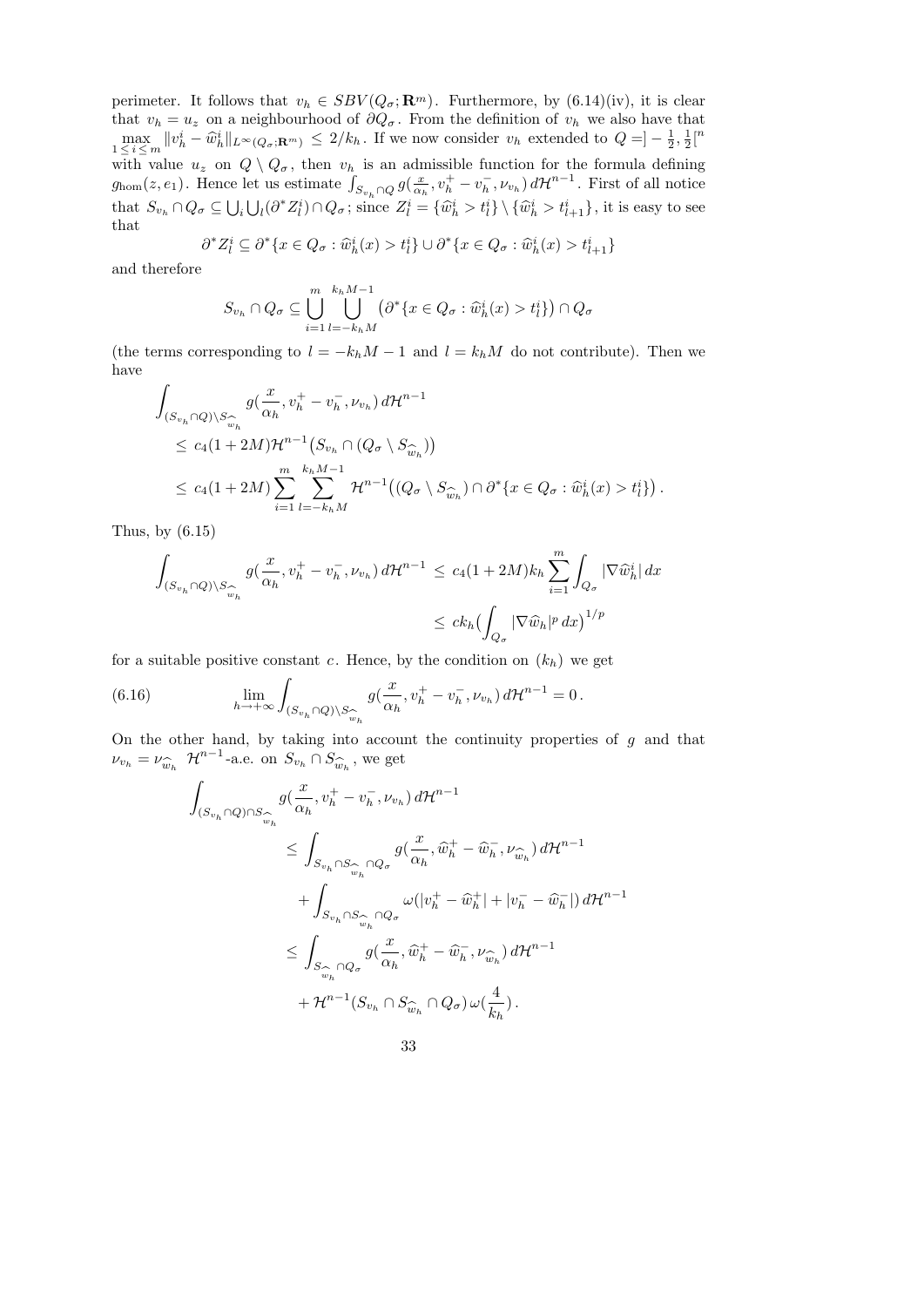From (6.14)(iii) and the coercivity condition of g we obtain that  $\mathcal{H}^{n-1}(S_{\hat{w}_h} \cap (Q_{\sigma}))$  is bounded and bounded and

$$
\limsup_{h \to +\infty} \int_{(S_{v_h} \cap Q) \cap S_{\widehat{w}_h}} g(\frac{x}{\alpha_h}, v_h^+ - v_h^-, \nu_{v_h}) d\mathcal{H}^{n-1}
$$
\n
$$
\leq \limsup_{h \to +\infty} \int_{S_{\widehat{w}_h} \cap Q_{\sigma}} g(\frac{x}{\alpha_h}, \widehat{w}_h^+ - \widehat{w}_h^-, \nu_{\widehat{w}_h}) d\mathcal{H}^{n-1}
$$
\n
$$
\leq (1 + \eta) \big[ (c_2 + \widetilde{f}(0))\sigma + \widetilde{g}(z, e_1) + \eta \big] + 3\eta \, .
$$

From this and (6.16) we conclude that

$$
g_{\text{hom}}(z, e_1) \leq \limsup_{h \to +\infty} \int_{S_{v_h} \cap Q} g(\frac{x}{\alpha_h}, v_h^+ - v_h^-, \nu_{v_h}) d\mathcal{H}^{n-1}
$$
  

$$
\leq (1 + \eta) \Big( (c_2 + \tilde{f}(0))\sigma + \tilde{g}(z, e_1) + \eta \Big) + 3\eta.
$$

By letting  $\eta$  and  $\sigma$  tend to  $0^+$ , we finally obtain  $g_{\text{hom}}(z, e_1) \leq \tilde{g}(z, e_1)$ .

# 7. Integral representation of the homogenized functional

We shall study first the homogenized functional  $F_0$  on the space  $SBV^p(\Omega; \mathbf{R}^m)$  $L^{\infty}(\Omega; \mathbf{R}^m)$ , with  $\Omega \in \mathcal{A}_0$ .

**Proposition 7.1.** Let  $\Omega \in \mathcal{A}_0$  and  $u \in SBV^p(\Omega; \mathbf{R}^m) \cap L^{\infty}(\Omega; \mathbf{R}^m)$ . Then

$$
F_0(u,\Omega) \leq \int_{\Omega} f_{\text{hom}}(\nabla u) dx + \int_{S_u \cap \Omega} g_{\text{hom}}(u^+ - u^-, \nu_u) d\mathcal{H}^{n-1}.
$$

**Proof.** We proceed in a similar way as in [23] Lemma 6.2. Let  $K$  be a compact subset of  $S_u$  with finite  $(n-1)$ -dimensional upper Minkowski content, i.e., with the property that there exists a constant  $C > 0$  such that for every  $h \in \mathbb{N}$ 

(7.1) 
$$
h|B_h| \le C
$$
, where  $B_h = \{x \in \mathbb{R}^n : dist(x, K) < 1/h\}$ .

We can assume that  $B_h \subseteq \Omega$  for every  $h \in \mathbb{N}$ .

For any given infinitesimal sequence  $(\sigma_h)$  of positive numbers, with the same technique used in the last part of the proof of Proposition 6.2, we can find a sequence  $v_h \in BV(B_h; T_h)$ , for suitable finite subsets  $T_h$  of  $\mathbb{R}^m$ , such that

(7.2) 
$$
||u - v_h||_{L^{\infty}(B_h; \mathbf{R}^m)} \leq \sigma_h
$$

$$
\mathcal{H}^{n-1}((S_{v_h} \cap B_h) \setminus S_u) \leq \frac{\sqrt{m}}{\sigma_h} \int_{B_h} |\nabla u| dx.
$$

For every  $h \in \mathbb{N}$  consider a function  $\varphi_h \in C_0^{\infty}(B_h)$  with  $\varphi_h = 1$  on  $B_{2h}$ ,  $0 \le \varphi_h \le 1$ and  $\|\nabla\varphi_h\|_{L^{\infty}(\Omega;\mathbf{R}^n)} \leq c_0h$ , where  $c_0 > 0$  is independent of h. Define  $u_h = \varphi_h v_h +$  $(1 - \varphi_h)u$ . Then  $(v_h)$  converges to u in  $L^{\infty}(\Omega; \mathbf{R}^m)$  so that

(7.3) 
$$
F_0(u,\Omega) \leq \liminf_{h \to +\infty} F_0(u_h,\Omega).
$$

34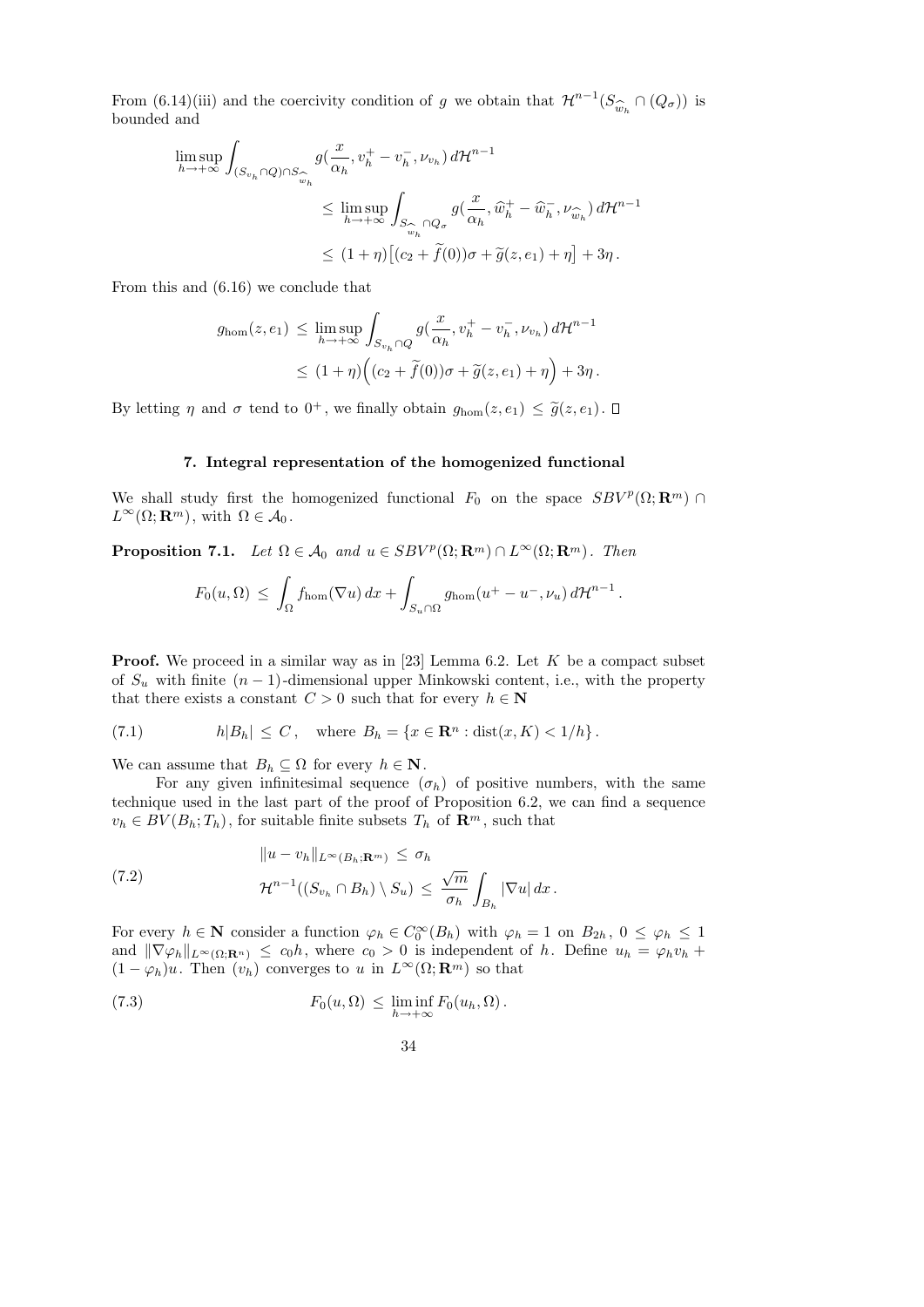We have

(7.4)  
\n
$$
F_0(u_h, \Omega) \leq F_0(v_h, B_{2h}) + F_0(u_h, B_h \setminus K) + F_0(u, \Omega \setminus \operatorname{spt} \varphi_h)
$$
\n
$$
\leq F_0(v_h, B_{2h} \cap S_u \cap S_{v_h}) + F_0(v_h, B_{2h} \setminus (S_u \cap S_{v_h}))
$$
\n
$$
+ F_0(u_h, B_h \setminus K) + F_0(u, \Omega \setminus \overline{S}_u) + F_0(u, \overline{S}_u \setminus K).
$$

We now estimate each term.

By the integral representation of  $F_0$  on finite partitions (Propositions 4.2, 6.1 and 6.2) and on  $W^{1,p}(\Omega; \mathbf{R}^m)$  (Propositions 4.1, 5.1 and 5.2) we have

$$
F_0(v_h, B_{2h} \cap S_u \cap S_{v_h}) = \int_{S_{v_h} \cap S_u \cap B_{2h}} g_{hom}(v_h^+ - v_h^-, \nu_{v_h}) d\mathcal{H}^{n-1}
$$
  

$$
\leq \int_{S_u \cap \Omega} g_{hom}(v_h^+ - v_h^-, \nu_u) d\mathcal{H}^{n-1}
$$
  

$$
F_0(u, \Omega \setminus \overline{S}_u) \leq \int_{\Omega} f_{hom}(\nabla u) dx.
$$

Moreover, by  $(4.3)$ ,  $(7.1)$  and  $(7.2)$  we have (c denotes a positive constant independent of  $h$  and  $K$  and which may vary from line to line)

$$
F_0(v_h, B_{2h} \setminus (S_u \cap S_{v_h})) \leq \gamma_2 (|B_{2h}| + \int_{(S_{v_h} \cap B_{2h}) \setminus S_u} (1 + |v_h^+ - v_h^-|) d\mathcal{H}^{n-1})
$$
  

$$
\leq c(|B_{2h}| + \mathcal{H}^{n-1}((S_{v_h} \cap B_{2h}) \setminus S_u))
$$
  

$$
\leq c(|B_{2h}| + \frac{1}{\sigma_h} \int_{B_h} |\nabla u| dx),
$$

and

$$
F_0(u_h, B_h \setminus K) \le c \Big( |B_h| + \int_{B_h} |v_h - u|^p |\nabla \varphi_h|^p dx + \int_{B_h} |\nabla u|^p dx + \int_{(S_{v_h} \cap B_h) \setminus S_u} (1 + |v_h^+ - v_h^-|) d\mathcal{H}^{n-1} + \mathcal{H}^{n-1}((S_u \setminus K) \cap B_h) \Big) \le c \Big( Ch^{-1} + Ch^{p-1} \sigma_h^p + \int_{B_h} |\nabla u|^p dx + \frac{1}{\sigma_h} \int_{B_h} |\nabla u| dx + \mathcal{H}^{n-1}(S_u \setminus K) \Big).
$$

Since

$$
\int_{B_h} |\nabla u| \, dx \, \leq \, |B_h|^{1-\frac{1}{p}} \big( \int_{B_h} |\nabla u|^p \, dx \big)^{1/p} \, \leq \, (C/h)^{1-\frac{1}{p}} \big( \int_{B_h} |\nabla u|^p \, dx \big)^{1/p} \, ,
$$

choosing  $(\sigma_h)$  so that  $h^{1-1/p}\sigma_h = \left(\int_{B_h} |\nabla u|^p dx\right)^{1/2p}$ , we have

$$
h^{p-1}\sigma_h^p \to 0 \,, \qquad \frac{1}{\sigma_h} \int_{B_h} |\nabla u| \, dx \to 0 \qquad \text{as } h \to +\infty \,.
$$

In conclusion, from (7.3) and (7.4) we obtain

$$
F_0(u,\Omega) \leq \int_{\Omega} f_{\text{hom}}(\nabla u) dx + \liminf_{h \to +\infty} \int_{S_u \cap \Omega} g_{\text{hom}}(v_h^+ - v_h^-, \nu_u) d\mathcal{H}^{n-1}
$$
  
+  $c\mathcal{H}^{n-1}(S_u \setminus K) + F_0(u, \overline{S}_u \setminus K),$ 

35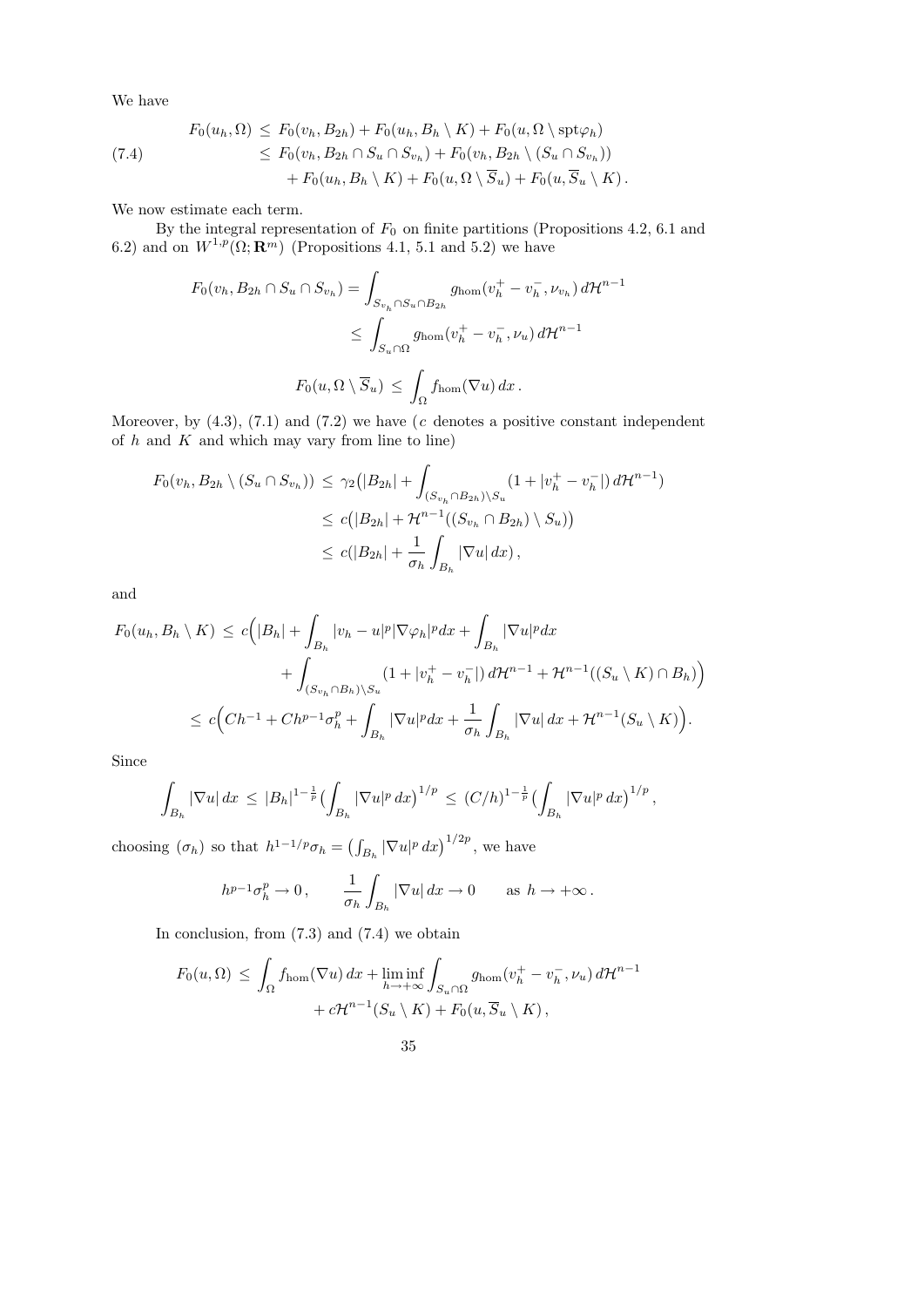and, in view of the continuity of  $g_{\text{hom}}(\cdot,\nu)$ 

$$
F_0(u,\Omega) \leq \int_{\Omega} f_{\text{hom}}(\nabla u) dx + \int_{S_u \cap \Omega} g_{\text{hom}}(u^+ - u^-, \nu_u) d\mathcal{H}^{n-1} + c\mathcal{H}^{n-1}(S_u \setminus K) + F_0(u, \overline{S}_u \setminus K).
$$

By  $(1.1)$  and by Lemma 3.2.38 in [43] we can find a sequence  $(K_h)$  of compact subsets of  $S_u$  with finite  $(n-1)$ -dimensional upper Minkowski content and such that  $\mathcal{H}^{n-1}(S_u \setminus$  $K_h$ )  $\rightarrow$  0 as  $h \rightarrow +\infty$ . Therefore

$$
(7.5) \ \ F_0(u,\Omega) \leq \int_{\Omega} f_{\rm hom}(\nabla u) \, dx + \int_{S_u \cap \Omega} g_{\rm hom}(u^+ - u^-, \nu_u) \, d\mathcal{H}^{n-1} + F_0(u, \overline{S}_u \setminus S_u),
$$

We use now the "strong approximation" result in  $SBV^p(\Omega; \mathbf{R}^m)$  given by Lemma 5.2 and Remark 5.3 in [23], which guarantees the existence of a sequence  $(u_h)$ in  $SBV^p(\Omega; \mathbf{R}^m) \cap L^{\infty}(\Omega; \mathbf{R}^m)$  such that  $||u_h||_{L^{\infty}(\Omega; \mathbf{R}^m)} \le ||u||_{L^{\infty}(\Omega; \mathbf{R}^m)}$  and

(i) 
$$
u_h \rightarrow u
$$
 in  $L^p(\Omega; \mathbf{R}^m)$ ;  
\n(ii)  $\nabla u_h \rightarrow \nabla u$  in  $L^p(\Omega; M^{m \times n})$ ;  
\n(iii)  $\mathcal{H}^{n-1}(S_{u_h} \triangle S_u) \rightarrow 0$   
\n(iv)  $\int_{S_{u_h} \cup S_u} (|u_h^+ - u^+| + |u_h^- - u^-|) d\mathcal{H}^{n-1} \rightarrow 0$ ;  
\n(v)  $\mathcal{H}^{n-1}(\overline{S}_{u_h} \setminus S_{u_h}) \rightarrow 0$ .

Then  $F_0(u_h, S_{u_h} \setminus S_{u_h}) \to 0$  by (4.3), so that the application of (7.5) to the functions  $u_h$  yields

$$
F_0(u, \Omega) \leq \liminf_{h \to +\infty} F_0(u_h, \Omega)
$$
  
\$\leq \liminf\_{h \to +\infty} \left( \int\_{\Omega} f\_{\text{hom}}(\nabla u\_h) dx + \int\_{S\_{u\_h} \cap \Omega} g\_{\text{hom}}(u\_h^+ - u\_h^-, \nu\_{u\_h}) d\mathcal{H}^{n-1} \right).

We conclude by passing to the limit taking into account the strong convergence of  $(u_h)$ .  $\Box$ 

By (4.3)  $F_0(u, \cdot) = F_0(u, \cdot) \sqcup (\Omega \setminus S_u) + F_0(u, \cdot) \sqcup S_u$  is the decomposition of  $F_0(u, \cdot)$  in the sum of two Borel measures on  $\Omega$  which are absolutely continuous with  $\text{respect to } \mathcal{L}^n \text{ and } \mathcal{H}^{n-1} \sqcup S_u \text{, respectively. We denote by } \frac{d \, F_0(u, \cdot)}{d \, \mathcal{L}^n} \text{ and } \frac{d \, F_0(u, \cdot)}{d (\mathcal{H}^{n-1} \sqcup S_u)}$  $d({\cal H}^{n-1} \, \rule{0.3cm}{.6pt} \, \rule{0.3cm}{.6pt} S_u)$ , respectively, their densities.

**Proposition 7.2.** Let  $\Omega \in \mathcal{A}_0$  and  $u \in SBV^p(\Omega; \mathbf{R}^m) \cap L^{\infty}(\Omega; \mathbf{R}^m)$ . Then

$$
F_0(u, \Omega \setminus S_u) \ge \int_{\Omega} f_{\text{hom}}(\nabla u) \, dx \, .
$$

**Proof.** It is enough to prove that

$$
\frac{d F_0(u, \cdot)}{d \mathcal{L}^n} \geq f_{\text{hom}}(\nabla u) \qquad \mathcal{L}^n \text{-a.e. on } \Omega.
$$

36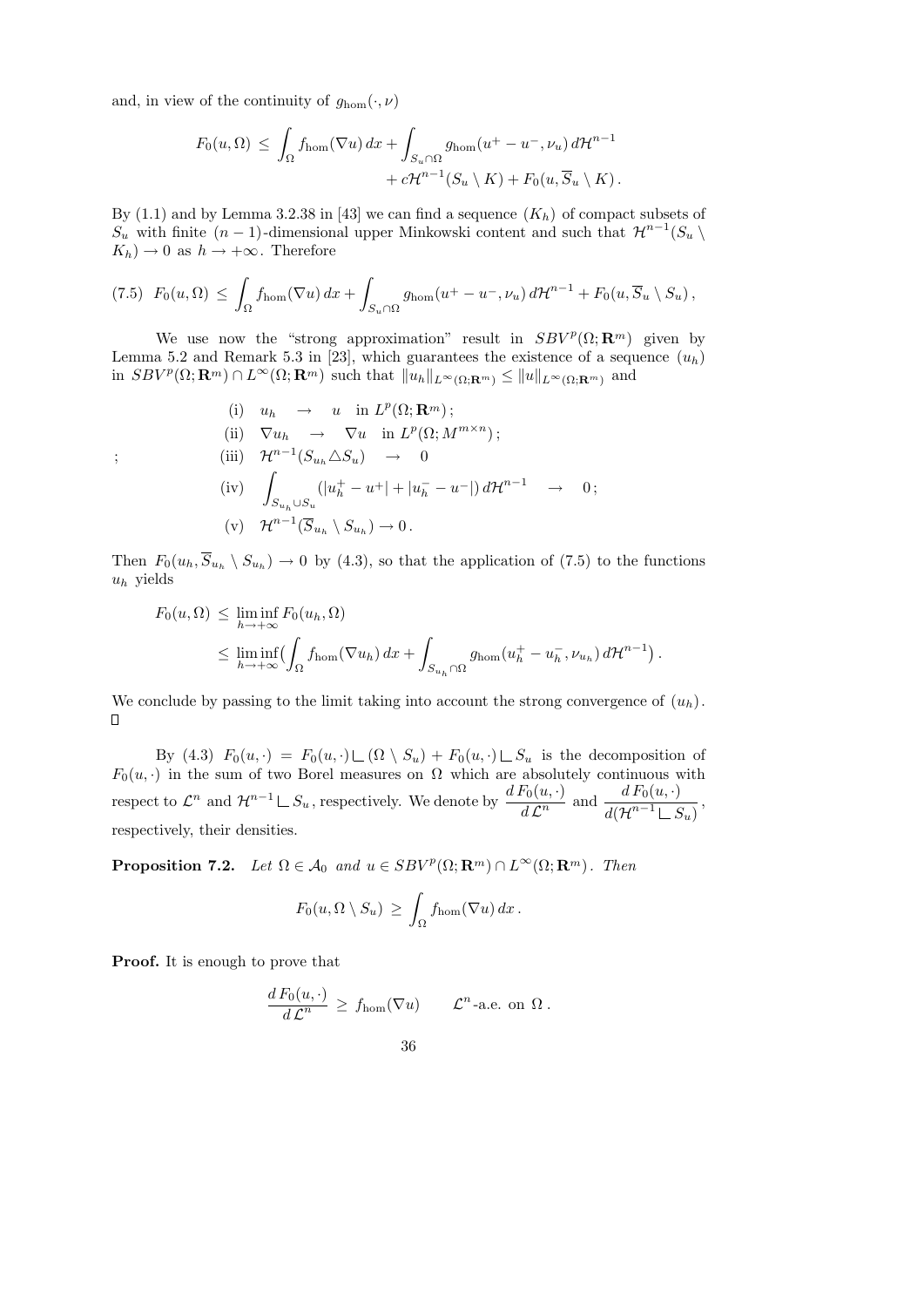For  $\mathcal{L}^n$ -a.e.  $x_0 \in \Omega$  the function u is approximately differentiable in  $x_0$  and

(7.6) 
$$
\frac{d F_0(u, \cdot)}{d L^n} \Big|_{x_0} = \lim_{\rho \to 0^+} \frac{F_0(u, B_\rho(x_0))}{\omega_n \rho^n}.
$$

Let  $x_0 \in \Omega$  be a point with both these properties. Fix  $0 < \delta < 1$  and  $0 < \rho <$ dist $(x_0, \partial \Omega) \wedge 1$ . We can find a sequence  $(u_h)$  (depending on  $\rho$ ) in  $SBV^p(B_\rho(x_0)) \cap$  $L^p(B_\rho(x_0))$  such that

$$
u_h \to u
$$
 in  $L^p(B_\rho(x_0); \mathbf{R}^m)$   $F_{\varepsilon_h}(u_h, B_\rho(x_0)) \to F_0(u, B_\rho(x_0))$ .

Consider a sequence  $(\xi_h)$  in  $\mathbb{R}^n$  converging to  $x_0$  and such that  $\xi_h/\varepsilon_h \in \mathbb{Z}^n$ . There exists  $h_0 \in \mathbb{N}$  (depending on  $\delta$  and  $\rho$ ) such that  $\xi_h + \rho B_\delta(0) \subseteq B_\rho(x_0)$  for every  $h \geq h_0$ . We can then define

$$
u_{h,\rho}: B_{\delta}(0) \to \mathbf{R}^m, \qquad u_{h,\rho}(y) = \frac{1}{\rho} \big( u_h(\xi_h + \rho y) - u(x_0) \big)
$$

for every  $h \geq h_0$  and  $u_\rho : B_1(0) \to \mathbf{R}^m$ ,  $u_\rho(y) = \frac{1}{\rho}$  $(u(x_0 + \rho y) - u(x_0))$ . Clearly,  $u_{h,\rho} \in SBV^p(B_\delta(0); \mathbf{R}^m)$  and  $u_\rho \in SBV^p(B_1(0); \mathbf{R}^m)$ . From the convergence of  $(u_h)$ to u in  $L^p(B_\rho(x_0); \mathbf{R}^m)$  and from the continuity of translations in  $L^1$  it follows that

(7.7) 
$$
u_{h,\rho} \to u_{\rho} \quad \text{in} \ L^1(B_{\delta}(0); \mathbf{R}^m) .
$$

Moreover, if for every  $A \in \mathcal{A}_0$  and  $v \in SBV^p(A; \mathbf{R}^m)$  we define

$$
F_{h,\rho}(v,A) = \int_A f\left(\frac{y}{\varepsilon_h/\rho}, \nabla v\right) dy + c_3 \int_{S_v \cap A} \left(1 + |v^+ - v^-|\right) d\mathcal{H}^{n-1}
$$

 $(c_3$  is the constant appearing in property iv) satisfied by g (Section 2)), then

(7.8) 
$$
\limsup_{h \to +\infty} F_{h,\rho}(u_{h,\rho}, B_{\delta}(0)) \leq \frac{F_0(u, B_{\rho}(x_0))}{\rho^n}.
$$

Indeed, for every  $v \in SBV^p(B_\delta(0); \mathbf{R}^m)$  we have

$$
F_{h,\rho}(v, B_{\delta}(0)) \leq \int_{B_{\delta}(0)} f(\frac{y}{\varepsilon_{h}/\rho}, \nabla v) dy
$$
  
+  $\frac{c_3}{\rho} \int_{S_{v} \cap B_{\delta}(0)} (1 + \rho |v^{+} - v^{-}|) d\mathcal{H}^{n-1}$   

$$
\leq \int_{B_{\delta}(0)} f(\frac{y}{\varepsilon_{h}/\rho}, \nabla v) dy
$$
  
+  $\frac{1}{\rho} \int_{S_{v} \cap B_{\delta}(0)} g(\frac{y}{\varepsilon_{h}/\rho}, \rho(v^{+} - v^{-}), \nu_{v}) d\mathcal{H}^{n-1}.$ 

37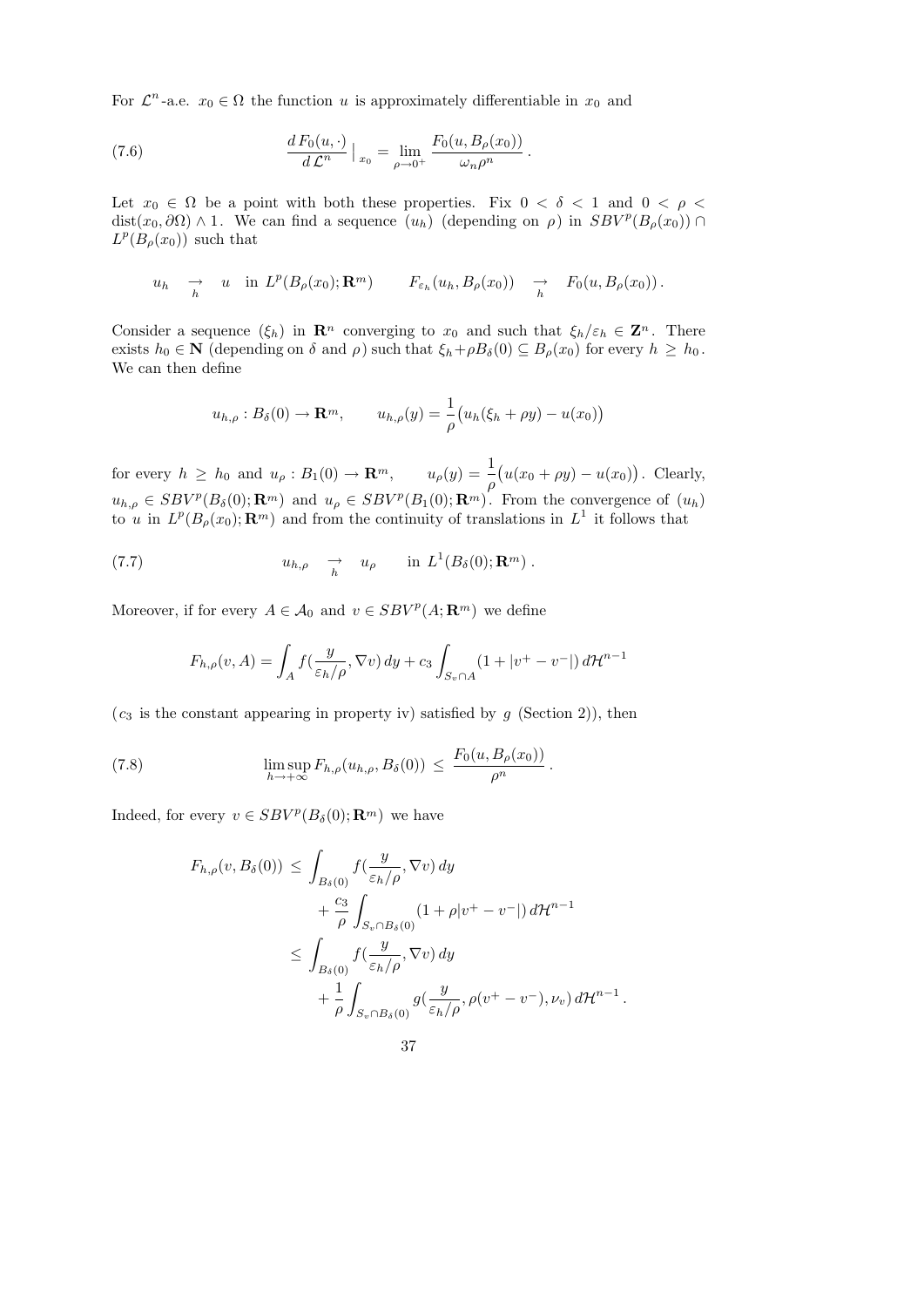Then for every  $h \geq h_0$ 

$$
F_{h,\rho}(u_{h,\rho}, B_{\delta}(0)) \leq \int_{B_{\delta}(0)} f(\frac{\rho y}{\varepsilon_h}, (\nabla u_h)(\xi_h + \rho y)) dy + \frac{1}{\rho} \int_{S_{u_{h,\rho}} \cap B_{\delta}(0)} g(\frac{\rho y}{\varepsilon_h}, (u_h^+ - u_h^-)(\xi_h + \rho y), \nu_{u_{h,\rho}}) d\mathcal{H}^{n-1} = \frac{1}{\rho^n} \int_{\xi_h + \rho B_{\delta}(0)} f(\frac{x - \xi_h}{\varepsilon_h}, (\nabla u_h)(x)) dx + \frac{1}{\rho^n} \int_{S_{u_h} \cap (\xi_h + \rho B_{\delta}(0))} g(\frac{x - \xi_h}{\varepsilon_h}, u_h^+ - u_h^-, \nu_{u_h}) d\mathcal{H}^{n-1} \leq \frac{1}{\rho^n} \Biggl( \int_{B_{\rho}(x_0)} f(\frac{x}{\varepsilon_h}, \nabla u_h) dx + \int_{S_{u_h} \cap B_{\rho}(x_0)} g(\frac{x}{\varepsilon_h}, u_h^+ - u_h^-, \nu_{u_h}) d\mathcal{H}^{n-1} \Biggr).
$$

By taking the upper limit we obtain (7.8).

Let now  $(\rho_k)$  be an infinitesimal sequence of positive numbers with  $0 < \rho_k$ dist(x<sub>0</sub>,  $\partial\Omega$ ) ∧ 1. In view of (7.7) and (7.8), for every  $k \in \mathbb{N}$  there exists  $h_k \in \mathbb{N}$  such that the function  $v_k = u_{h_k, \rho_k}$  has the following properties:

(7.9) 
$$
\|v_k - u_{\rho_k}\|_{L^1(B_\delta(0); \mathbf{R}^m)} \leq \frac{1}{k}
$$

(7.10) 
$$
F_{h_k, \rho_k}(v_k, B_\delta(0)) \leq \frac{F_0(u, B_{\rho_k}(x_0))}{\rho_k^n} + \frac{1}{k}.
$$

Moreover,  $h_k$  can be chosen so that the sequence  $(\varepsilon_{h_k}/\rho_k)$  tends to 0 as  $k \to +\infty$ . We can apply Proposition 3.3 to the sequence  $(F_{h_k,\rho_k})_k$ , obtaining the existence of a strictly increasing sequence  $(\sigma(k))$  of natural numbers such that for every  $A \in \mathcal{A}_0$  the limit

$$
\widetilde{F}_0(\cdot, A) = \Gamma \cdot \lim_{k \to +\infty} F_{h_{\sigma(k)}, \rho_{\sigma(k)}}(\cdot, A)
$$

exists on the space  $SBV^p(A; \mathbf{R}^m) \cap L^p(A; \mathbf{R}^m)$  endowed with the  $L^p(A; \mathbf{R}^m)$ - topology. Since we assumed that u is approximately differentiable in  $x_0$ , if we define  $w(y) =$ 

 $\nabla u(x_0) \cdot y$ ,  $(y \in \mathbf{R}^n)$  then for every  $\rho > 0$ 

$$
\int_{B_1(0)} |u_{\rho}(y) - w(y)| dy = \frac{1}{\rho^n} \int_{B_{\rho}(x_0)} \frac{|u(x) - u(x_0) - \nabla u(x_0) \cdot (x - x_0)|}{\rho} dx
$$
  

$$
\leq \frac{1}{\rho^n} \int_{B_{\rho}(x_0)} \frac{|u(x) - u(x_0) - \nabla u(x_0) \cdot (x - x_0)|}{|x - x_0|} dx,
$$

which tends to 0 as  $\rho$  tends to 0. Hence  $(u_{\rho})$  converges to w in  $L^1(B_1(0); \mathbb{R}^m)$  as  $\rho$ tends to 0. It follows, by (7.9), that  $(v_k)$  converges to w in  $L^1(B_\delta(0); \mathbf{R}^m)$ . We now apply Proposition 3.4 to the sequence of functionals  $(F_{h_{\sigma(k)},\rho_{\sigma(k)}})$ ; by (7.10)

$$
\widetilde{F}_0(w, B_\delta(0)) \le \liminf_{k \to +\infty} F_{h_{\sigma(k)}, \rho_{\sigma(k)}}(v_{\sigma(k)}, B_\delta(0))
$$
\n
$$
\le \liminf_{k \to +\infty} \frac{F_0(u, B_{\rho_{\sigma(k)}}(x_0))}{\rho_{\sigma(k)}^n} = \lim_{\rho \to 0^+} \frac{F_0(u, B_\rho(x_0))}{\rho^n}.
$$

38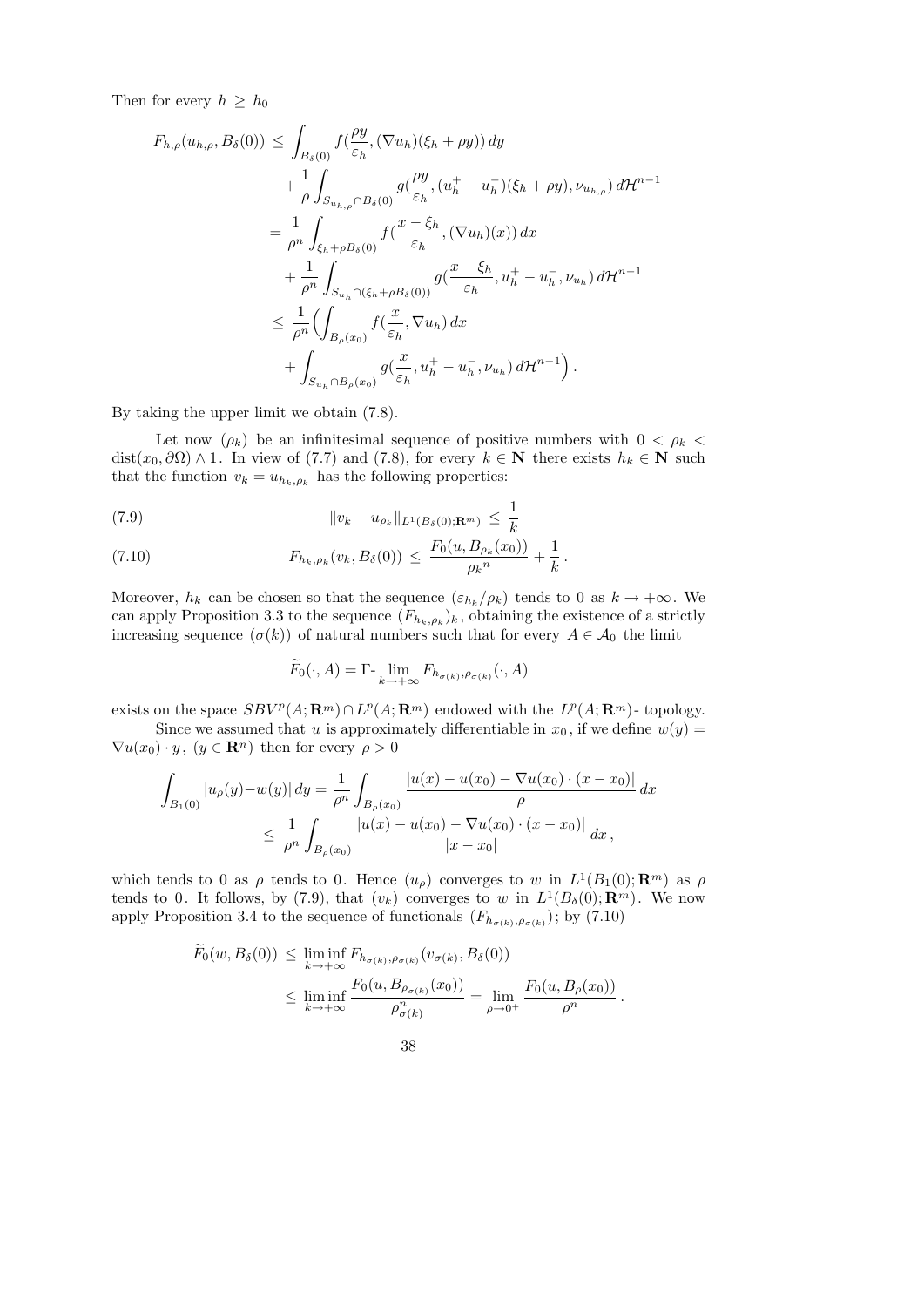Propositions 4.1, 5.1 and 5.2 applied to  $\widetilde{F}_0$ , yield

$$
\omega_n \delta^n f_{\rm hom}(\nabla u(x_0)) \ \leq \ \lim_{\rho \to 0^+} \frac{F_0(u, B_\rho(x_0))}{\rho^n} \, .
$$

Let now  $\delta \rightarrow 1$ . The conclusion follows from (7.6).  $\Box$ 

**Proposition 7.3.** Let  $\Omega \in \mathcal{A}_0$  and  $u \in SBV^p(\Omega; \mathbf{R}^m) \cap L^{\infty}(\Omega; \mathbf{R}^m)$ . Then

$$
F_0(u, S_u \cap \Omega) \geq \int_{S_u \cap \Omega} g_{\text{hom}}(u^+ - u^-, \nu_u) d\mathcal{H}^{n-1}.
$$

Proof. We use the same blow-up technique employed for Proposition 7.2. It is clearly enough to prove that

$$
\frac{d F_0(u, \cdot)}{d(\mathcal{H}^{n-1} \sqcup S_u)} \geq g_{\text{hom}}(u^+ - u^-, \nu_u) \qquad \mathcal{H}^{n-1}\text{-a.e. on } S_u.
$$

We know that for  $\mathcal{H}^{n-1}$ -a.e.  $x_0 \in S_u$  the triplet  $(u^+(x_0), u^-(x_0), \nu_u(x_0))$  is defined, and, by the Besicovitch Differentiation Theorem (see, e.g., [55] Theorem 4.7)

(7.11) 
$$
\frac{d F_0(u, \cdot)}{d(\mathcal{H}^{n-1} \sqcup S_u)} = \lim_{\rho \to 0^+} \frac{F_0(u, B_{\rho}(x_0))}{\omega_{n-1} \rho^{n-1}}
$$

(recall that  $\mathcal{H}^{n-1}$ -a.e. on  $S_u$  the  $(n-1)$ -dimensional density of  $\mathcal{H}^{n-1} \sqcup S_u$  is 1 (see [43] Theorem 3.2.19)). Let  $x_0 \in S_u$  be such a point. Fix  $0 < \delta < 1$ , and  $0 < \rho <$  dist $(x_0, \partial \Omega)$ . Let  $(u_h)$ ,  $(\xi_h)$  and  $h_0$  be as in the proof of the previous proposition. We can then define

$$
u_{h,\rho}: B_{\delta}(0) \to \mathbf{R}^m \qquad u_{h,\rho}(y) = u_h(\xi_h + \rho y)
$$

for every  $h \geq h_0$  and  $u_\rho : B_1(0) \to \mathbf{R}^m$ ,  $u_\rho(y) = u(x_0 + \rho y)$ . Clearly,  $u_{h,\rho} \in$  $SBV^p(B_\delta(0); \mathbf{R}^m) \cap L^p(B_\delta(0); \mathbf{R}^m), u_\rho \in SBV^p(B_1(0); \mathbf{R}^m) \cap L^\infty(B_1(0); \mathbf{R}^m), \text{ and}$ 

(7.12) 
$$
u_{h,\rho} \underset{h}{\rightarrow} u_{\rho} \quad \text{in } L^p(B_\delta(0); \mathbf{R}^m) .
$$

Let  $\eta > 0$  and define  $A_{\eta,\delta} = B_{\delta}(0) \cap \sum_{\eta}$ , with  $\sum_{\eta} = \{x \in \mathbb{R}^n : |\langle x, \nu_u(x_0) \rangle| < \eta\}$ . We have

(7.13) 
$$
\limsup_{h \to +\infty} F_{\varepsilon_h/\rho}(u_{h,\rho}, A_{\eta,\delta}) \leq \frac{F_0(u, B_{\rho}(x_0))}{\rho^{n-1}} + c_2 |A_{\eta,\delta}|,
$$

whenever  $\rho$  is such that  $c_1/\rho^{p-1} \ge c_2$ . Indeed, for every  $\rho > 0$  such that  $c_2 \le c_1/\rho^{p-1}$ and for every  $v \in SBV^p(B_\delta(0); \mathbf{R}^m) \cap L^p(B_\delta(0); \mathbf{R}^m)$  we get

$$
F_{\varepsilon_h/\rho}(v, A_{\eta,\delta}) \le c_2 \int_{A_{\eta,\delta}} (1+|\nabla v|^p) dy + \int_{S_v \cap A_{\eta,\delta}} g(\frac{y}{\varepsilon_h/\rho}, v^+ - v^-, \nu_v) d\mathcal{H}^{n-1}
$$
  

$$
\le \frac{c_1}{\rho^{p-1}} \int_{B_\delta(0)} |\nabla v|^p dy + \int_{S_v \cap B_\delta(0)} g(\frac{y}{\varepsilon_h/\rho}, v^+ - v^-, \nu_v) d\mathcal{H}^{n-1} + c_2 |A_{\eta,\delta}|
$$
  

$$
\le \rho \int_{B_\delta(0)} f(\frac{y}{\varepsilon_h/\rho}, \frac{1}{\rho} \nabla v) dy + \int_{S_v \cap B_\delta(0)} g(\frac{y}{\varepsilon_h/\rho}, v^+ - v^-, \nu_v) d\mathcal{H}^{n-1} + c_2 |A_{\eta,\delta}|.
$$

39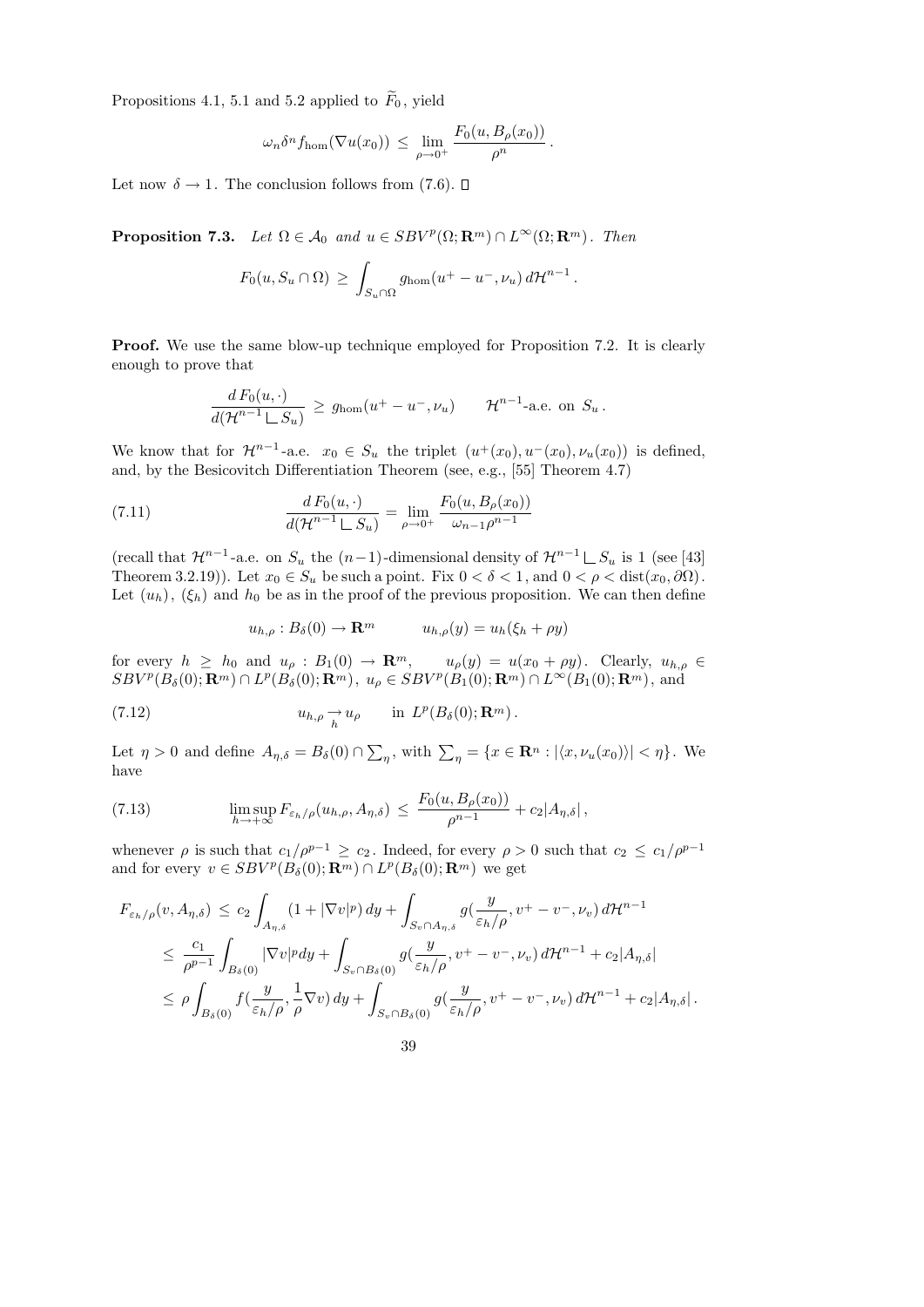Then for  $h \geq h_0$ 

$$
F_{\varepsilon_h/\rho}(u_{h,\rho}, A_{\eta,\delta}) \leq \rho \int_{B_{\delta}(0)} f(\frac{\rho y}{\varepsilon_h}, (\nabla u_h)(\xi_h + \rho y)) dy + \int_{S_{u_{h,\rho}} \cap B_{\delta}(0)} g(\frac{\rho y}{\varepsilon_h}, u_{h,\rho}^+ - u_{h,\rho}^-, \nu_{u_{h,\rho}}) d\mathcal{H}^{n-1} + c_2 |A_{\eta,\delta}| = \frac{1}{\rho^{n-1}} \int_{\xi_h + \rho B_{\delta}(0)} f(\frac{x - \xi_h}{\varepsilon_h}, \nabla u_h(x)) dx + \frac{1}{\rho^{n-1}} \int_{\xi_h + \rho(S_{u_{h,\rho}} \cap B_{\delta}(0))} g(\frac{x - \xi_h}{\varepsilon_h}, u_h^+ - u_h^-, \nu_{u_h}) d\mathcal{H}^{n-1} + c_2 |A_{\eta,\delta}| \leq \frac{1}{\rho^{n-1}} (\int_{B_{\rho}(x_0)} f(\frac{x}{\varepsilon_h}, \nabla u_h(x)) dx + \int_{S_{u_h} \cap B_{\rho}(x_0)} g(\frac{x}{\varepsilon_h}, u_h^+ - u_h^-, \nu_{u_h}) d\mathcal{H}^{n-1}) + c_2 |A_{\eta,\delta}|.
$$

By taking the upper limit we get (7.13).

Let now  $(\rho_k)$  be an infinitesimal sequence of positive numbers. We can assume that the condition  $c_1/\rho_k^{p-1} \ge c_2$  is satisfied for every  $k \in \mathbb{N}$ . In view of (7.12) and (7.13), for every  $k \in \mathbb{N}$  there exists  $h_k \in \mathbb{N}$  such that the function  $v_k = u_{h_k, \rho_k}$  has the following properties:

(7.14) 
$$
||v_k - u_{\rho_k}||_{L^p(B_\delta(0); \mathbf{R}^m)} \leq \frac{1}{k}
$$

(7.15) 
$$
F_{\varepsilon_{h_k}/\rho_k}(v_k, A_{\eta,\delta}) \leq \frac{F_0(u, B_{\rho_k}(x_0))}{\rho_k^{n-1}} + c_2|A_{\eta,\delta}| + \frac{1}{k}.
$$

Moreover,  $h_k$  can be chosen so that the sequence  $\alpha_k = \varepsilon_{h_k}/\rho_k$  tends to 0 as k tends to  $+\infty$ . We can apply Proposition 3.3 to the sequence  $(F_{\alpha_k})_k$ , obtaining the existence of a subsequence  $(F_{\alpha_{\sigma(k)}})$  such that for every  $A \in \mathcal{A}_0$  the limit

$$
\widetilde{F}_0(\cdot, A) = \Gamma \cdot \lim_{k \to +\infty} F_{\alpha_{\sigma(k)}}(\cdot, A)
$$

exists on the space  $SBV^p(A; \mathbf{R}^m) \cap L^p(A; \mathbf{R}^m)$  endowed with the  $L^p(A; \mathbf{R}^m)$ -topology. It is easy to see that  $(u_{\rho_k})$  converges in  $L^p(B_\delta(0); \mathbf{R}^m)$  to the function

$$
w(y) = \begin{cases} u^-(x_0) & \text{if } \langle x, \nu_u(x_0) \rangle < 0 \\ u^+(x_0) & \text{if } \langle x, \nu_u(x_0) \rangle \ge 0. \end{cases}
$$

It follows, by (7.14), that  $(v_k)$  converges to w in  $L^p(A_{\eta,\delta};\mathbf{R}^m)$ . Hence, by (7.15)

$$
\widetilde{F}_0(w, A_{\eta, \delta}) \le \liminf_{k \to \infty} F_{\alpha_{\sigma(k)}}(v_{\sigma(k)}, A_{\eta, \delta}) \le \liminf_{k \to \infty} \frac{F_0(u, B_{\rho_{\sigma(k)}}(x_0))}{\rho_{\sigma(k)}^{n-1}} + c_2 |A_{\eta, \delta}|
$$
\n
$$
= \lim_{\rho \to 0^+} \frac{F_0(u, B_{\rho}(x_0))}{\rho^{n-1}} + c_2 |A_{\eta, \delta}|.
$$

Since  $S_w \cap B_\delta(0) \subseteq A_{\eta,\delta}$ , we deduce that

$$
\widetilde{F}_0(w, S_w \cap B_\delta(0)) \le \lim_{\rho \to 0^+} \frac{F_0(u, B_\rho(x_0))}{\rho^{n-1}} + c_2 |A_{\eta, \delta}|.
$$

40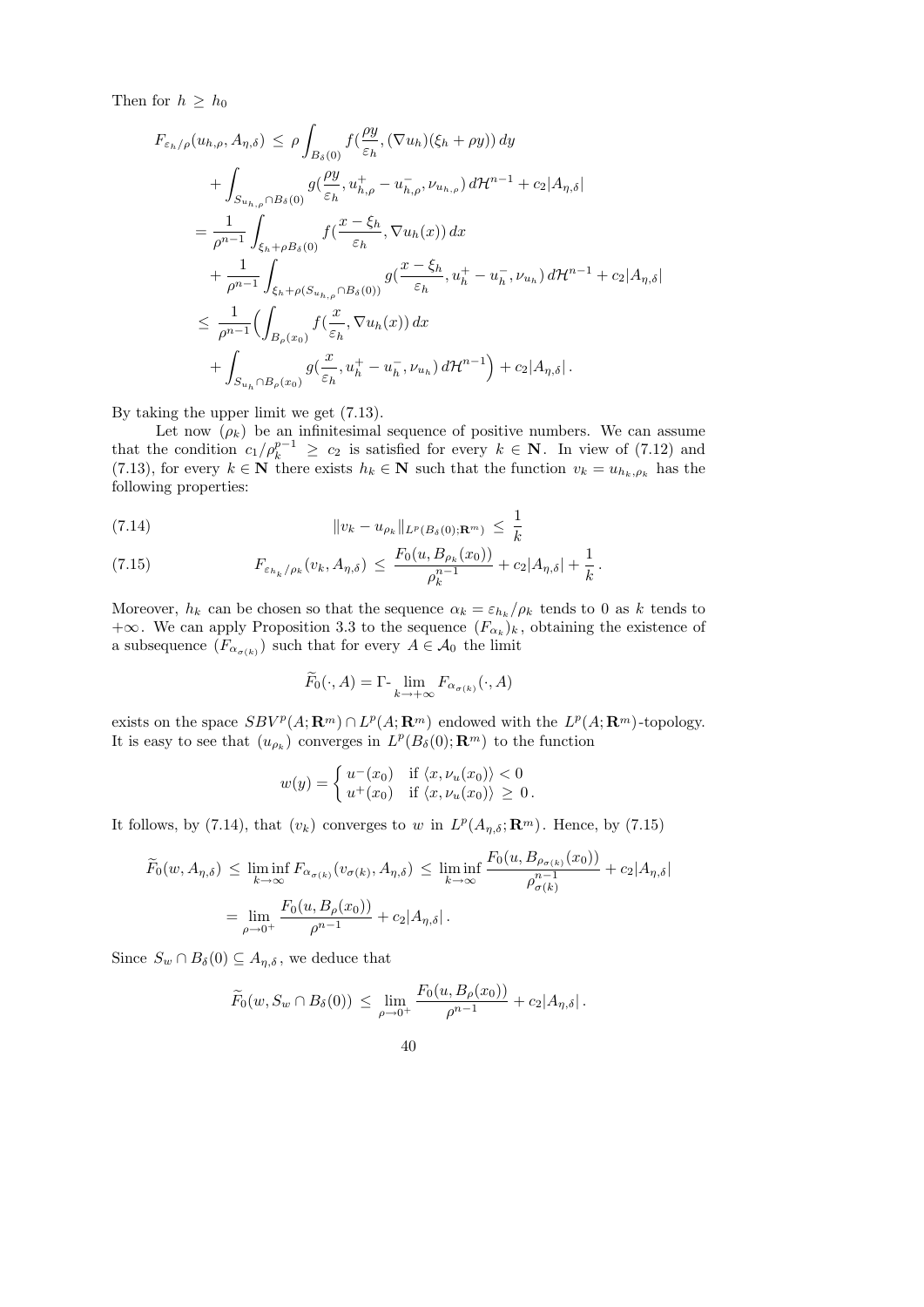We can apply Propositions 4.2, 6.1 and 6.2 to  $\widetilde{F}_0$ , thus obtaining

$$
\omega_{n-1}\delta^{n-1}g_{\text{hom}}(u^+(x_0)-u^-(x_0),\nu_{u(x_0)})\,\leq\,\lim_{\rho\to 0^+}\frac{F_0(u,B_\rho(x_0))}{\rho^{n-1}}+c_2|A_{\eta,\delta}|.
$$

Finally, let  $\delta \rightarrow 1$ ,  $\eta \rightarrow 0$  and recall (7.11).  $\Box$ 

Conclusion of the proof of Theorem 2.3. Let  $(\varepsilon_h)$  be an infinitesimal sequence of positive numbers such that for every  $A \in \mathcal{A}_0$  the limit

(7.16) 
$$
F_0(\cdot, A) = \Gamma \cdot \lim_{h \to +\infty} F_{\varepsilon_h}(\cdot, A)
$$

exists on the space  $SBV^p(A; \mathbf{R}^m) \cap L^p(A; \mathbf{R}^m)$  endowed with the  $L^p(A; \mathbf{R}^m)$ -topology (see  $(4.1)$ ). So far, in view of Proposition 7.1 and Propositions 7.2 and 7.3, we have obtained that

(7.17) 
$$
F_0(u, A) = F_{\text{hom}}(u, A) \text{ for every } u \in SBV^p(A; \mathbf{R}^m) \cap L^{\infty}(A; \mathbf{R}^m),
$$

where  $F_{\text{hom}}(u, A) = \int_A f_{\text{hom}}(\nabla u) dx + \int_{S_u \cap A} (u^+ - u^-, \nu_u) d\mathcal{H}^{n-1}$ . We now prove that for every  $A \in \mathcal{A}_0$ 

(7.18) 
$$
\Gamma_{\lim_{h \to +\infty} F_{\varepsilon_h}}(\cdot, A) = F_{\text{hom}}(\cdot, A)
$$

on the space  $SBV^p(A; \mathbf{R}^m)$  endowed with the  $L^1(A; \mathbf{R}^m)$ -topology, and on the space  $SBV^p(A; \mathbf{R}^m) \cap L^p(A; \mathbf{R}^m)$  with respect to the  $L^p(A; \mathbf{R}^m)$ -topology. To this aim fix  $u \in SBV^p(A; \mathbf{R}^m)$ .

Step 1. For every sequence  $(u_h)$  in  $SBV^p(A; \mathbf{R}^m)$  converging to u in  $L^1(A; \mathbf{R}^m)$  we have  $F_{\text{hom}}(u, A) \leq \liminf_{h \to +\infty} F_{\varepsilon_h}(u_h, A)$ .

Proof. We can assume that the lower limit in the right-hand side is actually a limit and is finite. Fix  $\eta > 0$  and  $k \in \mathbb{N}$ , and apply Lemma 3.5 to the sequence  $(u_h)$  with  $M_0 = k$ ; we find a subsequence  $(\varepsilon_{\sigma(h)})$  of  $(\varepsilon_h)$  and a Lipschitz function  $\varphi_k: \mathbf{R}^m \to \mathbf{R}^m$  with compact support, Lipschitz constant less than or equal to 1 and satisfying  $\varphi_k(y) = y$  if  $|y| \leq k$ , such that for every  $h \in \mathbb{N}$ 

$$
F_{\varepsilon_{\sigma(h)}}(\varphi_k(u_{\sigma(h)}), A) \leq F_{\varepsilon_{\sigma(h)}}(u_{\sigma(h)}, A) + \eta.
$$

Since  $(\varphi_k(u_{\sigma(h)}))_h$  converges to  $\varphi_k(u)$  in  $L^p(A; \mathbf{R}^m)$ , from (7.16) and (7.17) it follows that

$$
F_{\text{hom}}(\varphi_k(u), A) \leq \liminf_{h \to +\infty} F_{\varepsilon_{\sigma(h)}}(\varphi_k(u_{\sigma(h)}), A)
$$
  

$$
\leq \lim_{h \to +\infty} F_{\varepsilon_{\sigma(h)}}(u_{\sigma(h)}, A) + \eta = \liminf_{h \to +\infty} F_{\varepsilon_h}(u_h, A) + \eta.
$$

By the arbitrariness of  $\eta > 0$ , to conclude it only remains to prove that

(7.19) 
$$
\lim_{k \to +\infty} F_{\text{hom}}(\varphi_k(u), A) = F_{\text{hom}}(u, A).
$$

41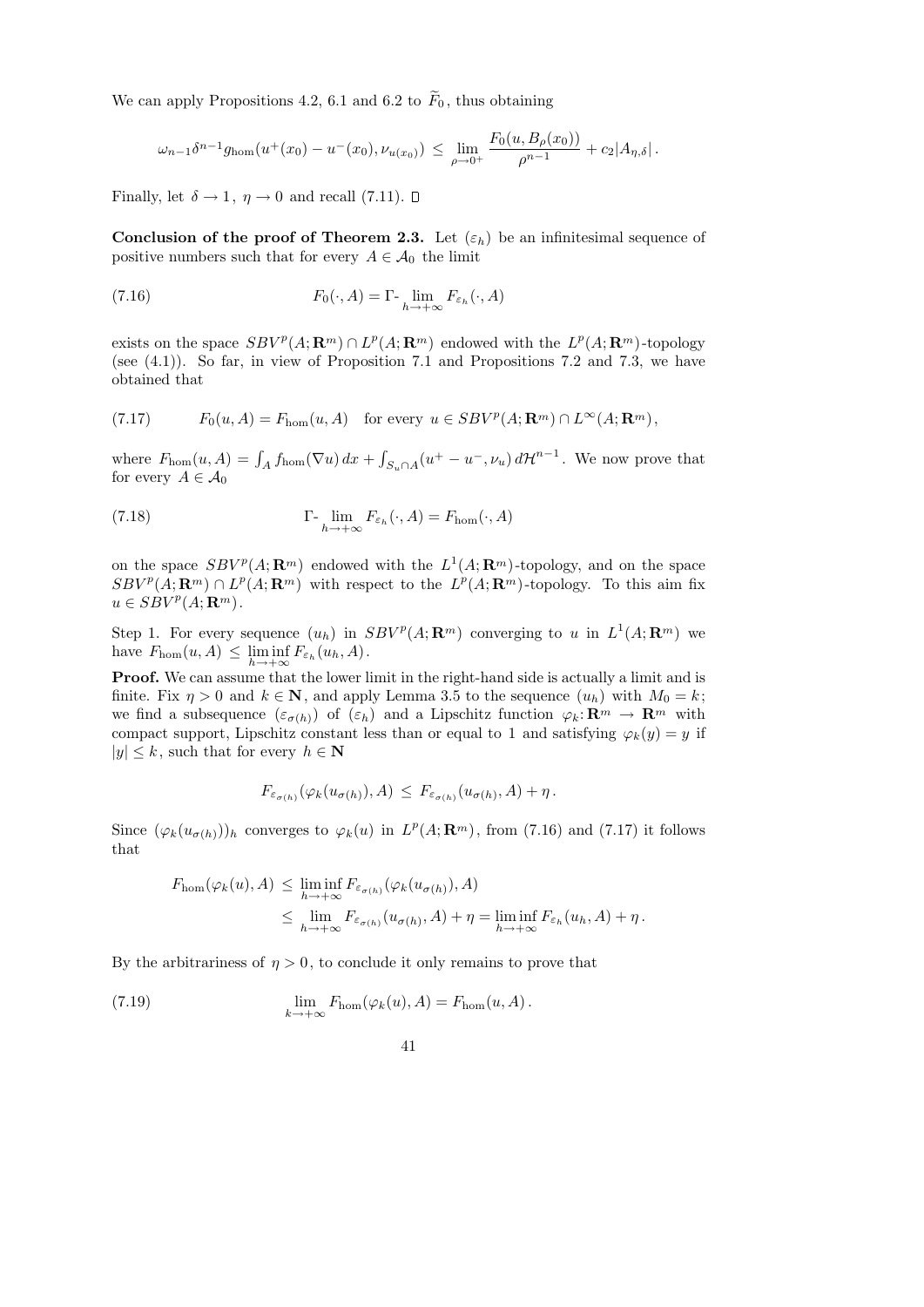For every  $k \in \mathbb{N}$  set  $E_k = \{x \in \Omega : |u(x)| > k\}$  and  $S_k = \{x \in S_u : |u^+(x)| \geq k\}$ k or  $|u^-(x)| \geq k$ . Then

$$
|F_{\text{hom}}(\varphi_k(u), A) - F_{\text{hom}}(u, A)| = \Big| \int_{E_k} \big( f_{\text{hom}}(\nabla(\varphi_k(u)) - f_{\text{hom}}(\nabla u) \big) dx
$$
  
+ 
$$
\int_{S_k} \big( g_{\text{hom}}(\varphi_k(u^+) - \varphi_k(u^-), \nu_u) - g_{\text{hom}}(u^+ - u^-, \nu_u) \big) d\mathcal{H}^{n-1} \Big|
$$
  

$$
\leq K \big( \int_{E_k} (1 + |\nabla u|^p) dx + \int_{S_k} (1 + |u^+ - u^-|) d\mathcal{H}^{n-1} \big),
$$

for a suitable constant  $K > 0$ . Since  $|E_k|$  tends to 0 and  $\mathcal{H}^{n-1}(\lbrace x \in S_u : |u^{\pm}(x)| \geq k \rbrace)$ tends to 0 as k tends to  $+\infty$ , we obtain (7.19).

Step 2. There exists a sequence  $(u_h)$  in  $SBV^p(A; \mathbf{R}^m) \cap L^p(A; \mathbf{R}^m)$  which converges to u in  $L^1(A; \mathbf{R}^m)$  (or in  $L^p(A; \mathbf{R}^m)$  if  $u \in L^p(A; \mathbf{R}^m)$ ), and such that  $\limsup_{h \to \infty} F_{\varepsilon_h}(u_h, A) \leq$  $h\rightarrow+\infty$ 

 $F_{\text{hom}}(u, A)$ .

**Proof.** For every  $k \in \mathbb{N}$  let  $\varphi_k: \mathbb{R}^m \to \mathbb{R}^m$  be a Lipschitz function with compact support, Lipschitz constant less than or equal to 1 and such that  $\varphi_k(y) = y$  if  $|y| \leq k$ . Since  $\varphi_k(u) \in SBV^p(A; \mathbf{R}^m) \cap L^{\infty}(A; \mathbf{R}^m)$ , by (7.16) and (7.17) there exists a sequence  $(v_h^k)_h$  in  $SBV^p(A; \mathbf{R}^m) \cap L^p(A; \mathbf{R}^m)$  with the properties

$$
v_h^k \to \varphi_k(u)
$$
 in  $L^p(A; \mathbf{R}^m)$ ,  $F_{\varepsilon_h}(v_h^k, A) \to F_{\text{hom}}(\varphi_k(u), A)$ 

as h tends to  $+\infty$ . Therefore for every  $k \in \mathbb{N}$  we can find  $h_k \in \mathbb{N}$  such that  $h_k < h_{k+1}$ and

$$
||v_h^k - \varphi_k(u)||_{L^p(A; \mathbf{R}^m)} \leq 1/k, \qquad |F_{\varepsilon_h}(v_h^k, A) - F_{\text{hom}}(\varphi_k(u), A)| \leq 1/k
$$

for every  $h \geq h_k$ . Define  $u_h = v_{h_i}^k$  if  $h_k \leq h \lt h_{k+1}$ . Taking into account (7.19) and that  $(\varphi_k(u))$  converges to u in  $L^1(A; \mathbf{R}^m)$  (or in  $L^p(A; \mathbf{R}^m)$  if  $u \in L^p(A; \mathbf{R}^m)$ ), we conclude that  $(u_h)$  is the required sequence.

In view of Proposition 3.3 and of what we have proved up to now for a convergent sequence of functionals  $F_{\varepsilon}$ , Theorem 2.3 follows by applying Proposition 8.3 in [35], which asserts that  $(F_{\varepsilon_h})$  converges to  $F_{\text{hom}}$  if and only if every subsequence of  $(F_{\varepsilon_h})$ contains a further subsequence converging to  $F_{\text{hom}}$ .

## 8. Homogenization in fracture mechanics

In this section we consider the homogenization of the functionals  $F_{\varepsilon}$  under prescribed boundary conditions. The result is then applied to the homogenization of a boundary value problem for functionals whose surface energy density satisfies Griffith's growth conditions. Throughout this section  $n \geq 2$ .

Let  $F_{\varepsilon}$  ( $\varepsilon > 0$ ) and  $F_{\text{hom}}$  be the functionals introduced in Section 2 and let  $\Omega$  be a bounded open subset of  $\mathbb{R}^n$  with piecewise  $C^1$  boundary. In order to prescribe boundary values to functions in  $SBV^p(\Omega;\mathbf{R}^m)$ , we introduce a bounded open subset  $\Omega'$  of  $\mathbf{R}^n$ containing  $\Omega$ , a function  $\phi \in SBV^p(\Omega';\mathbf{R}^m)$  and we define

$$
\mathcal{D}_{\phi} = \{ u \in SBV^{p}(\Omega'; \mathbf{R}^{m}) : u = \phi \text{ a.e. on } \Omega' \setminus \Omega \}.
$$

$$
42\,
$$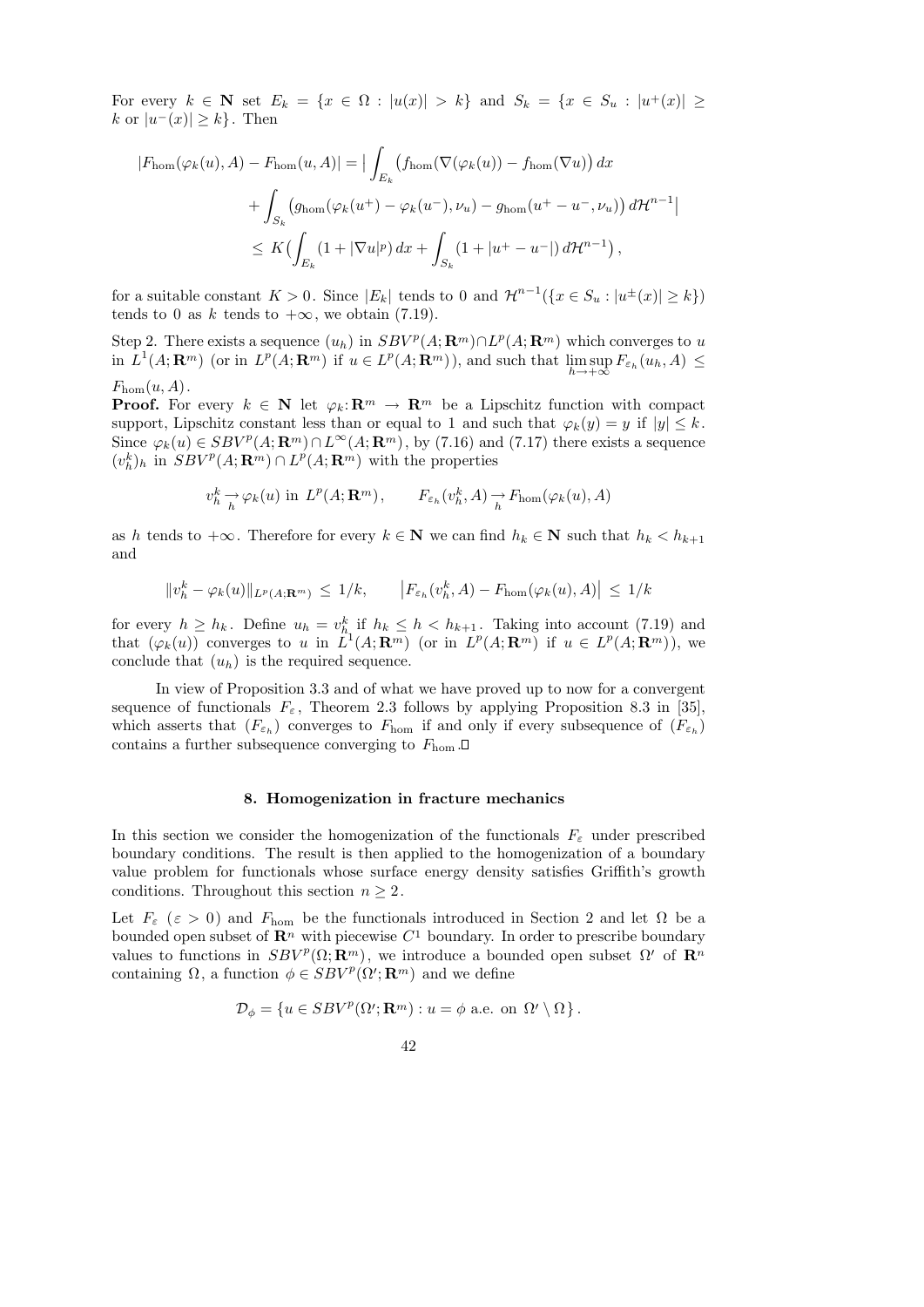Now let  $\gamma = \Omega' \cap \partial \Omega$  and for every  $u \in \mathcal{D}_{\phi}$  and  $\varepsilon > 0$  set

$$
F_{\varepsilon}^{\phi}(u) = F_{\varepsilon}(u, \Omega \cup \gamma) , \qquad F_{\text{hom}}^{\phi}(u) = F_{\text{hom}}(u, \Omega \cup \gamma) .
$$

Theorem 8.1. Assume  $\phi \in SBV^p(\Omega';\mathbf{R}^m) \cap L^{\infty}(\Omega';\mathbf{R}^m)$  and  $\mathcal{H}^{n-1}(\gamma) < +\infty$ . Let ( $\varepsilon_h$ ) be an infinitesimal sequence of positive numbers. Then  $F_{\text{hom}}^{\phi} = \Gamma \cdot \lim_{h \to +\infty} F_{\varepsilon_h}^{\phi}$  on  $\mathcal{D}_{\phi}$ with respect to the  $L^1(\Omega';\mathbf{R}^m)$ -topology.

For the proof we need two lemmas, the first of which collects simple facts whose proof is omitted.

**Lemma 8.2.** (a) Let M be a non-empty subset of  $\mathbb{R}^n$  and let  $\psi$  :  $\mathbb{R}^n \to \mathbb{R}$  be defined by  $\psi(x) = \text{dist}(x, M)$ . Then  $\psi$  is differentiable a.e. in  $\mathbb{R}^n$  and at every point of differentiability  $x \notin \overline{M}$  we have  $|D\psi(x)| = 1$ .

(b) Let  $\Omega$  be an open subset of  $\mathbb{R}^n$  with  $C^1$ -boundary, and let M be a non-empty subset of  $\partial\Omega$ . Assume M be open in  $\partial\Omega$  and let  $x_0 \in M$ . If  $\nu(x_0)$  denotes the inner unit normal of  $\partial\Omega$  in  $x_0$ , then

$$
\lim_{\substack{x \to x_0 \\ x \in A}} D\psi(x) = \nu(x_0),
$$

where A is the subset of  $\Omega$  where  $\psi$  is differentiable.

**Lemma 8.3.** Let  $\phi$  and  $\gamma$  be as in Theorem 8.1. Then for every  $u \in \mathcal{D}_{\phi} \cap L^{\infty}(\Omega'; \mathbf{R}^m)$ and  $\sigma > 0$  there exist  $u_{\sigma} \in \mathcal{D}_{\phi} \cap L^{\infty}(\Omega'; \mathbf{R}^m)$  such that

- (i)  $u_{\sigma} \to u$  in  $L^p(\Omega'; \mathbf{R}^m)$  as  $\sigma \to 0$ ;
- (ii)  $\mathcal{H}^{n-1}(S_{u_{\sigma}} \cap \gamma) = 0$  for every  $\sigma > 0$ ;
- (iii)  $\limsup F_{\text{hom}}(u_{\sigma}, \Omega \cup \gamma) \leq F_{\text{hom}}(u, \Omega \cup \gamma)$ .  $\sigma \rightarrow 0$

**Proof.** By a simple reflection argument, it is not restrictive to assume that  $\mathcal{H}^{n-1}(S_{\phi} \cap \mathbb{R})$  $\gamma$ ) = 0. Note that if  $u \in SBV(\Omega'; \mathbf{R}^m)$ , for  $\mathcal{H}^{n-1}$ -a.e.  $x_0 \in S_u \cap \gamma$  the vector  $\nu_u(x_0)$  is normal to  $\gamma$ ; in such a case we agree to choose as  $\nu_u(x_0)$  the inner normal with respect to  $\Omega$ . Then it easily turns out that

(8.1) 
$$
\lim_{\rho \to 0} \frac{1}{\omega_n \rho^n} |\{x \in B_\rho(x_0) \cap \Omega : |u(x) - u^+(x_0)| > \varepsilon\}| = 0 \quad \text{for every } \varepsilon > 0.
$$

Let  $u \in \mathcal{D}_{\phi} \cap L^{\infty}(\Omega'; \mathbf{R}^m)$  and  $\sigma > 0$  be fixed. Define  $v = u - \phi$ . Since  $\mathcal{H}^{n-1}(S_{\phi} \cap \gamma) = 0$ , we have

$$
u^+(x_0) - u^-(x_0) = v^+(x_0)
$$
 for  $\mathcal{H}^{n-1}$ -a.e.  $x_0 \in S_u \cap \gamma$ .

For every  $x \in \gamma$  we denote by  $\nu(x)$  the unit inner normal to  $\gamma$  in x with respect to  $\Omega$ . Let E be the set of the points  $x_0 \in S_u \cap \gamma$  such that  $\nu_u(x_0) = \nu(x_0)$  and there exists  $\rho_1(x_0) > 0$  with the property: for all  $\rho \leq \rho_1(x_0)$ 

$$
(8.2) \quad \left| \frac{1}{\omega_{n-1}\rho^{n-1}} \int_{B_{\rho}(x_0)\cap \gamma} g_{\text{hom}}(u^+ - u^-, \nu_u) d\mathcal{H}^{n-1} - g_{\text{hom}}(v^+(x_0), \nu_u(x_0)) \right| \leq \sigma.
$$

43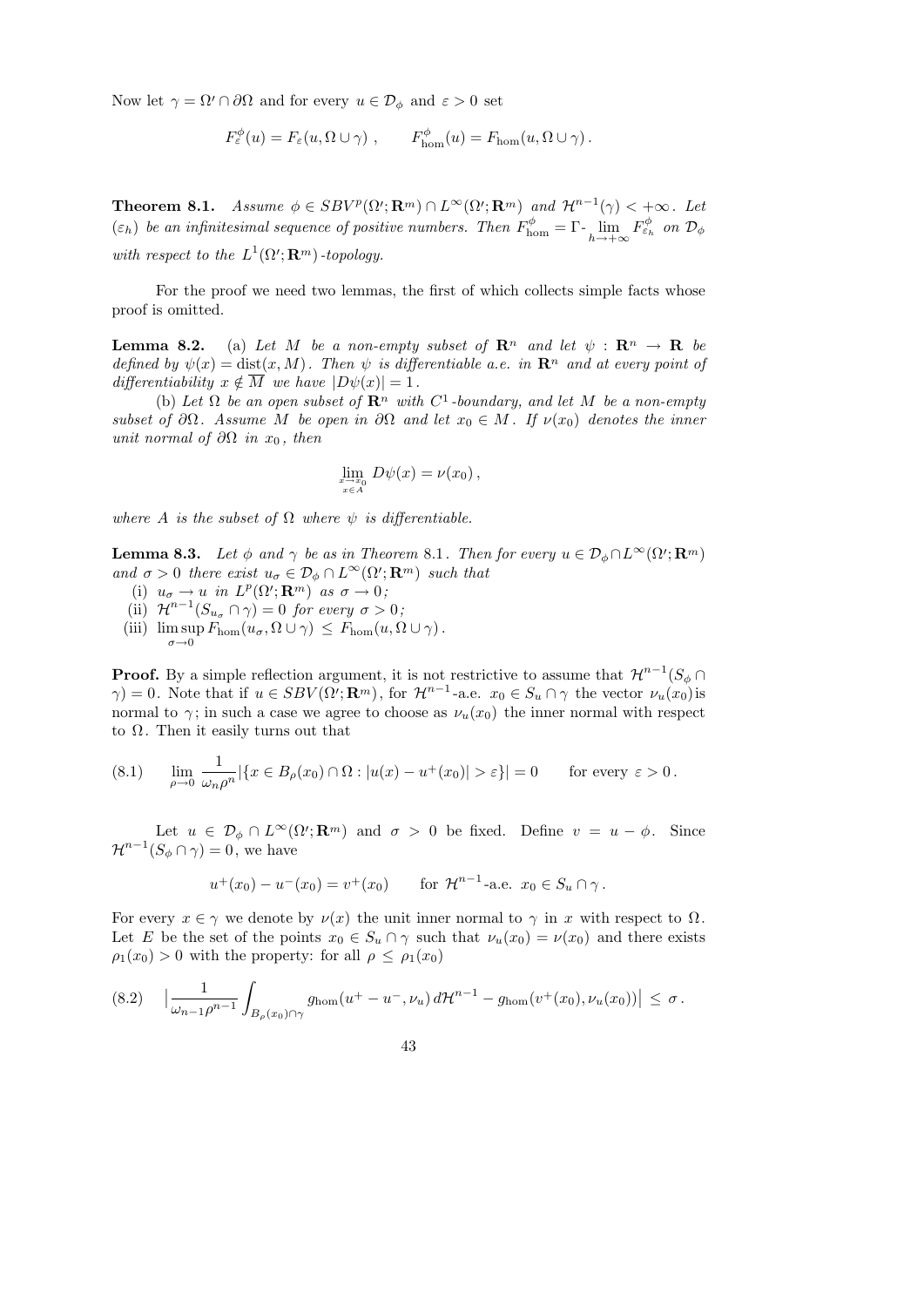By the Besicovitch differentiation theorem for Radon measures and the fact that the  $(n-1)$ -dimensional density of  $\mathcal{H}^{n-1} \sqcup \gamma$  is 1  $\mathcal{H}^{n-1}$ -a.e. on  $\gamma$ , we obtain that  $\mathcal{H}^{n-1}(S_u \cap$  $\gamma \setminus E = 0$ . Let  $x_0$  be fixed in E. Since  $g_{\text{hom}}$  is continuous in  $(v^+(x_0), \nu(x_0))$  there exists  $\eta > 0$  such that for all  $(s, \nu) \in \mathbb{R}^m \times S^{n-1}$ 

if 
$$
|s - v^+(x_0)| \leq \eta
$$
, and  $|\nu - \nu(x_0)| \leq \eta$ , then  $|g_{\text{hom}}(s, \nu) - g_{\text{hom}}(v^+(x_0), \nu(x_0))| \leq \sigma$ .

Moreover, by (8.1), there exists  $\rho_2(x_0) > 0$  such that

$$
\forall \rho \leq \rho_2(x_0) \qquad |\{x \in B_\rho(x_0) \cap \Omega : |v(x) - v^+(x_0)| > \eta\}| \leq \sigma \rho^n.
$$

Let  $\psi : \mathbf{R}^n \to [0, +\infty[$  be defined by  $\psi(x) = \text{dist}(x, \gamma)$ . By Lemma 8.2 we can suppose that

$$
|D\psi(x) - \nu(x_0)| \leq \eta
$$
 for a.e.  $x \in B_{\rho_2(x_0)}(x_0)$ .

Then, if we set

$$
Z_{\rho} = \{x \in B_{\rho}(x_0) \cap \Omega : \psi \text{ is differentiable in } x, |g_{\text{hom}}(v(x), D\psi(x)) - g_{\text{hom}}(v^+(x_0), \nu(x_0))| > \sigma \},\
$$

we clearly have

(8.3) 
$$
\forall \rho \leq \rho_2(x_0) \qquad |Z_\rho| \leq \sigma \rho^n.
$$

For every  $t > 0$  define

$$
V_t = \{x \in \Omega : \psi(x) < t\}, \qquad \gamma_t = \{x \in \Omega : \psi(x) = t\} = \Omega \cap \partial V_t
$$
\n
$$
S_t(x_0) = \{x \in \mathbb{R}^n : |\langle x - x_0, \nu(x_0) \rangle| \le t\}.
$$

We show that there exists  $\rho_3(x_0) > 0$  such that

$$
(8.4) \qquad \forall \rho \le \rho_3(x_0) \quad \forall t > 0 \quad V_t \cap B_{\rho}(x_0) \subseteq S_{\delta}(x_0) \cap B_{\rho}(x_0) \quad \text{with } \delta = t + \sigma \rho.
$$

Indeed, from

$$
\lim_{\substack{x \to x_0 \\ x \in \gamma}} \frac{|\langle x - x_0, \nu(x_0) \rangle|}{|x - x_0|} = 0
$$

(which holds for  $\mathcal{H}^{n-1}$ -a.e.  $x_0 \in \gamma$ ) we deduce the existence of  $\rho_3(x_0) > 0$  such that  $B_{2\rho_3(x_0)}(x_0) \cap \partial\Omega \subseteq \gamma$  and

$$
\forall \rho \leq 2\rho_3(x_0) \quad \forall x \in \gamma \cap B_{\rho}(x_0) \qquad |\langle x - x_0, \nu(x_0) \rangle| \leq \frac{1}{2}\sigma\rho.
$$

Let  $\rho \leq \rho_3(x_0)$  and  $x \in V_t \cap B_\rho(x_0)$ . If  $\overline{x} \in \overline{\gamma}$  is such that  $\psi(x) = |x - \overline{x}|$ , then  $|\overline{x} - x_0| < 2\rho$ , and

$$
|\langle x-x_0,\nu(x_0)\rangle| \leq |\langle x-\overline{x},\nu(x_0)\rangle| + |\langle \overline{x}-x_0,\nu(x_0)\rangle| \leq t + \sigma \rho.
$$

This proves (8.4).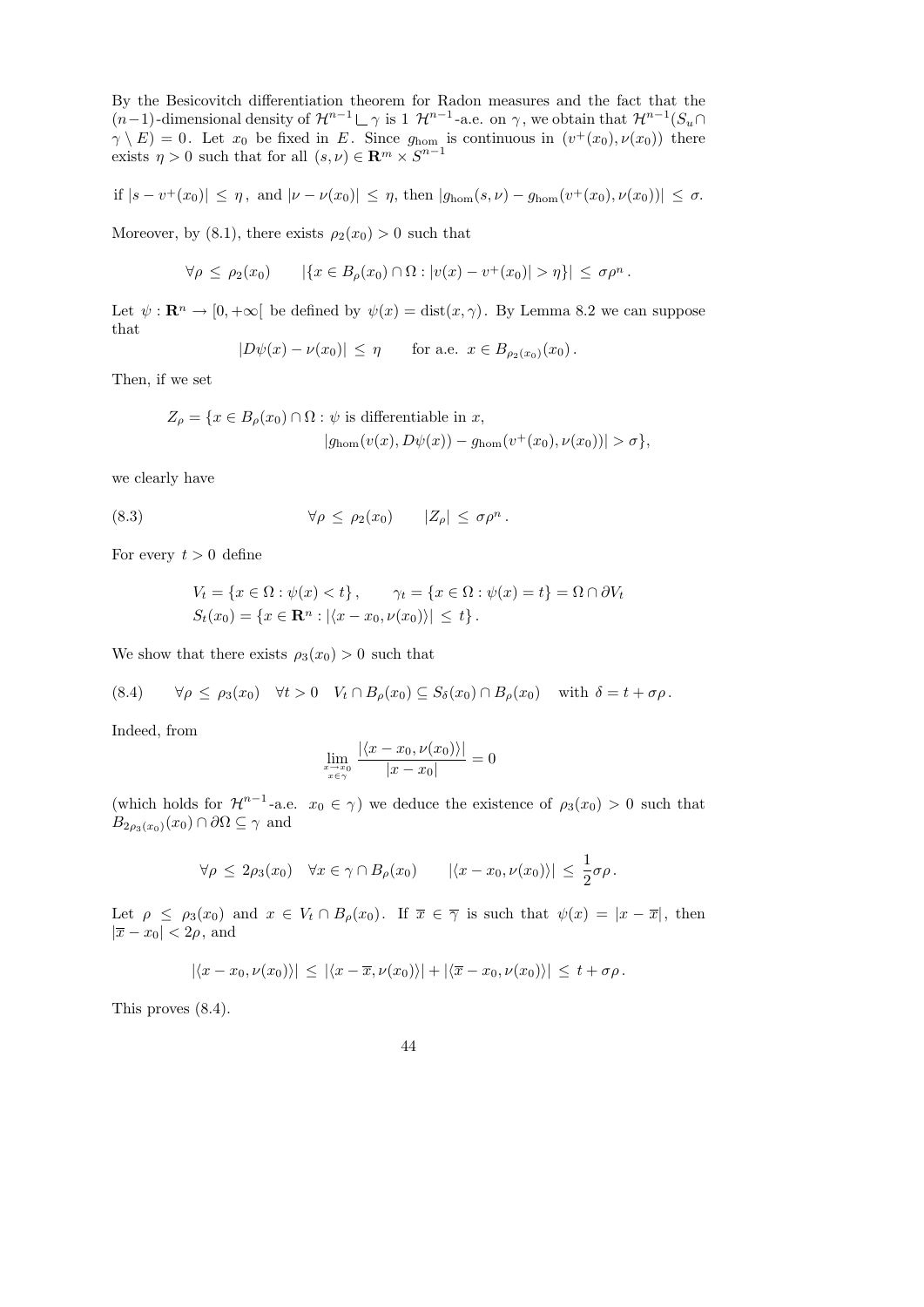Finally let us set  $\bar{\rho}(x_0) = \min\{\rho_1(x_0), \rho_2(x_0), \rho_3(x_0), \sigma\}.$  In addition to (8.2), (8.3) and (8.4), by the regularity of  $\gamma$  we can also suppose (possibly discarding from E a further  $\mathcal{H}^{n-1}$ -negligible subset) that for every  $\rho \leq \bar{\rho}(x_0)$ :

(8.5) 
$$
\mathcal{H}^{n-1}(\gamma \cap B_{\rho}(x_0)) \geq \frac{1}{2}\omega_{n-1}\rho^{n-1},
$$

$$
\mathcal{H}^{n-1}(\gamma_t \cap B_{\rho}(x_0)) \leq (1+\sigma)\omega_{n-1}\rho^{n-1} \text{ for every } t < \overline{\rho}(x_0),
$$

$$
\overline{B}_{\rho}(x_0) \subseteq \Omega'.
$$

Let  $\mathcal{F} = {\overline{B}_{\rho}(x_0) : x_0 \in E, 0 < \rho \leq \overline{\rho}(x_0)}$ , where  $\overline{\rho}(x_0)$  is defined above, and let G be an open set containing  $E$ . By the Besicovitch Covering Theorem (see [56]) there exists a countable disjoint subset  $\mathcal{G} = \{B_{\rho_i}(x_i) : i \in \mathbb{N}\}\$  of  $\mathcal F$  which covers  $E$  up to a  $\mathcal{H}^{n-1}$ -negligible set and whose elements are contained in G.

Let  $i \in \mathbb{N}$  be fixed and define

$$
\overline{t}_i = \sup\{t \in ]0, \rho_i]: \mathcal{H}^{n-1}(Z_{\rho_i} \cap \gamma_\tau) > \sqrt{\sigma} \rho_i^{n-1} \text{ for a.e. } \tau \in ]0, t] \}.
$$

We show that

$$
(8.6) \t\t \bar{t}_i < \sqrt{\sigma} \rho_i .
$$

We can assome  $\bar{t}_i > 0$ ; otherwise there is nothing to prove. By the coarea formula (1.2) and Lemma 8.3 we have

$$
|Z_{\rho_i}| = \int_{Z_{\rho_i}} |D\psi(x)| dx = \int_0^{\rho_i} \mathcal{H}^{n-1}(Z_{\rho_i} \cap \gamma_t) dt
$$
  
> 
$$
\int_0^{\overline{t}_i} \sqrt{\sigma} \rho_i^{n-1} dt = \sqrt{\sigma} \rho_i^{n-1} \overline{t}_i ,
$$

so that  $(8.3)$  implies  $(8.6)$ .

Since  $\psi$  is differentiable a.e. and  $|S_u| = |S_{\phi}| = 0$ , from (8.6) and the coarea formula we deduce that there exists  $0 < t_i < \sqrt{\sigma \rho_i}$  such that

(8.7) 
$$
\psi \text{ is differentiable } \mathcal{H}^{n-1}\text{-a.e. on } \gamma_{t_i} \cap B_{\rho_i}(x_i)
$$

$$
\mathcal{H}^{n-1}(S_u \cap \gamma_{t_i} \cap B_{\rho_i}(x_i)) = 0, \quad \mathcal{H}^{n-1}(S_{\phi} \cap \gamma_{t_i} \cap B_{\rho_i}(x_i)) = 0
$$

$$
\mathcal{H}^{n-1}(Z_{\rho_i} \cap \gamma_{t_i}) \leq \sqrt{\sigma} \rho_i^{n-1}.
$$

Define

$$
u_{\sigma} = \begin{cases} \phi & \text{on } A \\ u & \text{otherwise on } \Omega', \end{cases} \quad \text{where } A = \bigcup_{i \in \mathbf{N}} V_{t_i} \cap B_{\rho_i}(x_i) \,.
$$

By the subadditivity of the perimeter we have

$$
\mathcal{H}^{n-1}(\Omega \cap \partial^* A) \leq \sum_{i=1}^{\infty} \mathcal{H}^{n-1}(\Omega \cap \partial (V_{t_i} \cap B_{\rho_i}(x_i)))
$$

therefore, since  $\Omega \cap \partial (V_{t_i} \cap B_{\rho_i}(x_i)) \subseteq (\gamma_{t_i} \cap B_{\rho_i}(x_i)) \cup (V_{t_i} \cap \partial B_{\rho_i}(x_i)),$ 

$$
(8.8) \qquad \mathcal{H}^{n-1}(\Omega \cap \partial^* A) \leq \sum_{i=1}^{\infty} \Bigl(\mathcal{H}^{n-1}(\gamma_{t_i} \cap B_{\rho_i}(x_i)) + \mathcal{H}^{n-1}(\overline{V}_{t_i} \cap \partial B_{\rho_i}(x_i))\Bigr).
$$

45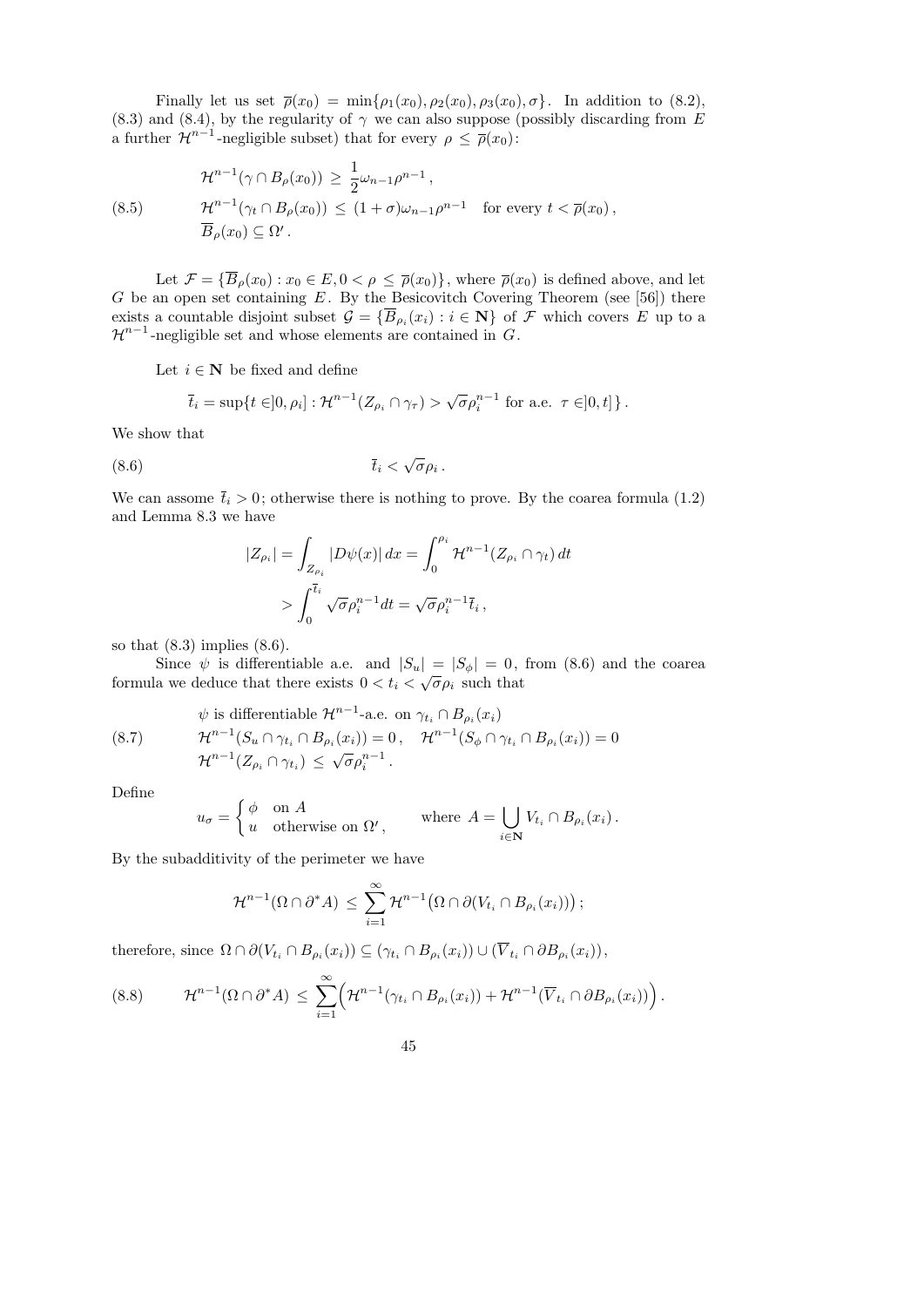By (8.5) we have  $\mathcal{H}^{n-1}(\gamma_{t_i} \cap B_{\rho_i}(x_i)) \leq 2(1+\sigma)\mathcal{H}^{n-1}(\gamma \cap B_{\rho_i}(x_i))$ ; moreover, by (8.4) and the inequality  $t_i$  < √  $\overline{\sigma} \rho_i$  we obtain

$$
\mathcal{H}^{n-1}(\overline{V}_{t_i} \cap \partial B_{\rho_i}(x_i)) \leq \mathcal{H}^{n-1}(S_{t_i+\sigma\rho_i}(x_i) \cap \partial B_{\rho_i}(x_i)) \leq 4(n-1)\omega_{n-1}\rho_i^{n-1}\sqrt{\sigma},
$$

so that, by  $(8.5)$ 

(8.9) 
$$
\mathcal{H}^{n-1}(\overline{V}_{t_i} \cap \partial B_{\rho_i}(x_i)) \leq 8(n-1)\mathcal{H}^{n-1}(\gamma \cap B_{\rho_i}(x_i))\sqrt{\sigma}.
$$

Since the balls  $B_{\rho_i}(x_i)$  are pairwise disjoint, and  $\mathcal{H}^{n-1}(\gamma) < +\infty$ , we conclude that  $\mathcal{H}^{n-1}(\Omega \cap \partial^* A)$  <  $+\infty$  and A is a set of finite perimeter. In particular  $u_{\sigma} \in$  $SBV^p(\Omega';\mathbf{R}^m)$ .

Taking into account that  $D\psi$  is the outer normal to  $\gamma_{t_i}$  with respect to  $V_{t_i} \cap$  $B_{\rho_i}(x_i)$ , and that u and  $\phi$  are approximately continuous  $\mathcal{H}^{n-1}$ -a.e. on  $\gamma_{t_i}$ , we have

$$
\int_{S_{u_{\sigma}} \cap (\gamma_{t_i} \cap B_{\rho_i}(x_i))} g_{\text{hom}}(u_{\sigma}^+ - u_{\sigma}^-, \nu_{u_{\sigma}}) d\mathcal{H}^{n-1}
$$
\n
$$
= \int_{\gamma_{t_i} \cap B_{\rho_i}(x_i)} g_{\text{hom}}(v, D\psi) d\mathcal{H}^{n-1}
$$
\n
$$
\leq \int_{\gamma_{t_i} \cap B_{\rho_i}(x_i) \setminus Z_{\rho_i}} (g_{\text{hom}}(v^+(x_i), \nu(x_i)) + \sigma) d\mathcal{H}^{n-1}
$$
\n
$$
+ c_4 (1 + ||u - \phi||_{L^{\infty}}) \mathcal{H}^{n-1}(\gamma_{t_i} \cap Z_{\rho_i}).
$$

In view of  $(8.5)$  and  $(8.2)$  the first of these two terms does not exceed

$$
(1+\sigma)(g(v^+(x_i), \nu(x_i)) + \sigma)\omega_{n-1}\rho_i^{n-1}
$$
  
\$\leq (1+\sigma)(\int\_{\gamma \cap B\_{\rho\_i}(x\_i)} g\_{\text{hom}}(u^+ - u^-, \nu\_u) d\mathcal{H}^{n-1} + 2\sigma\omega\_{n-1}\rho\_i^{n-1}),\$

and by (8.5) again this is estimated by

$$
(1+\sigma)\bigl(\int_{\gamma\cap B_{\rho_i}(x_i)}g_{\text{hom}}(u^+-u^-,\nu_u)\,d\mathcal{H}^{n-1}+4\sigma\mathcal{H}^{n-1}(\gamma\cap B_{\rho_i}(x_i))\bigr)\,.
$$

Moreover, by  $(8.7)$   $(and (8.5))$ 

$$
\mathcal{H}^{n-1}(\gamma_{t_i}\cap Z_{\rho_i})\,\leq\,\sqrt{\sigma}\rho_i^{n-1}\,\leq\,\frac{2}{\omega_{n-1}}\mathcal{H}^{n-1}(\gamma\cap B_{\rho_i}(x_i))\sqrt{\sigma}\,.
$$

All these inequalities yield that

(8.10) 
$$
\sum_{i=1}^{\infty} \int_{S_{u_{\sigma}} \cap (\gamma_{t_i} \cap B_{\rho_i}(x_i))} g_{\text{hom}}(u_{\sigma}^+ - u_{\sigma}^-, \nu_{u_{\sigma}}) d\mathcal{H}^{n-1} \le (1+\sigma) \int_{\gamma \cap G} g_{\text{hom}}(u^+ - u^-, \nu_u) d\mathcal{H}^{n-1} + C\mathcal{H}^{n-1}(\gamma) \sqrt{\sigma},
$$

for a suitable constant  $C > 0$  independent of  $\sigma$ .

46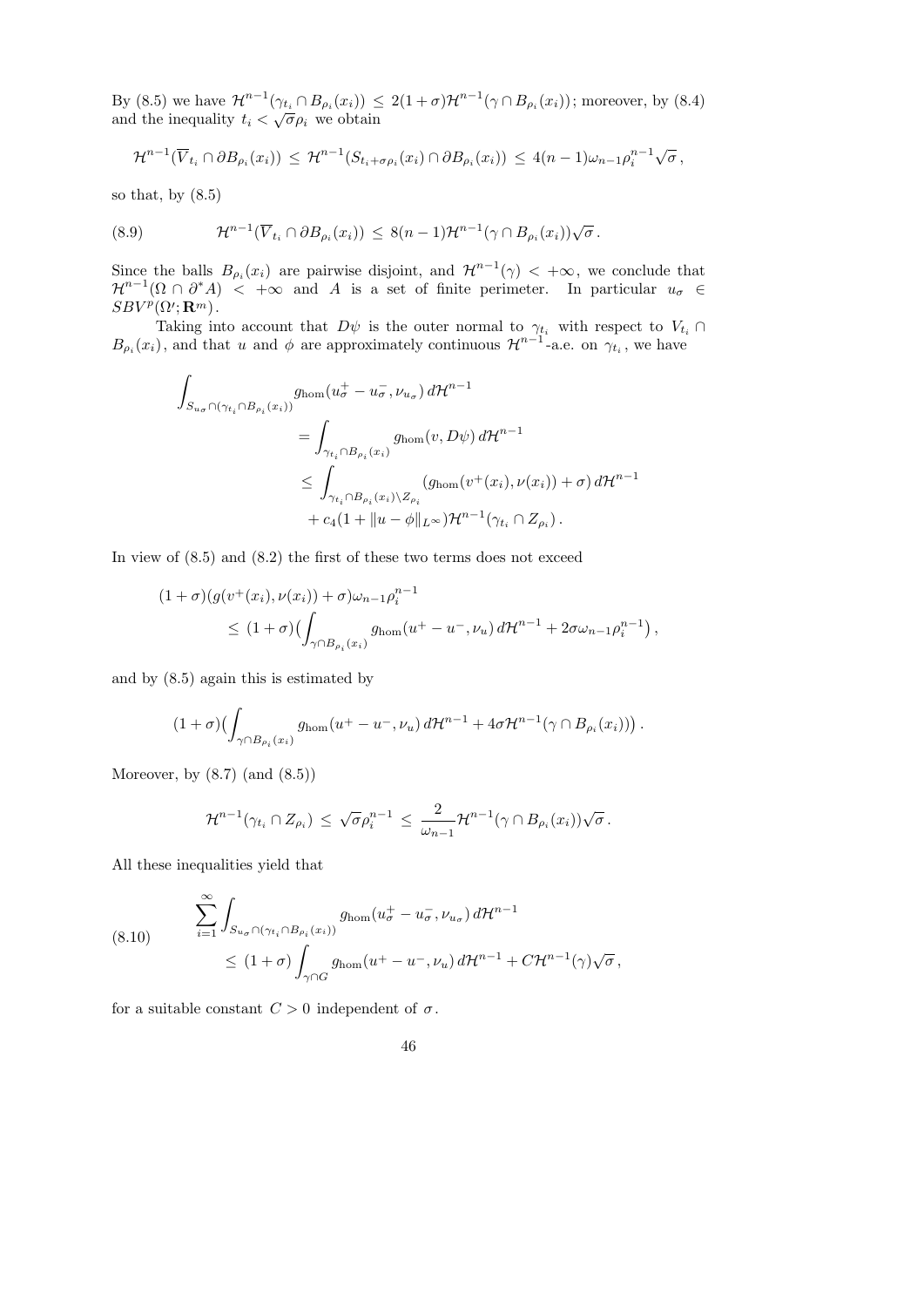We finally show that the family  $(u_{\sigma})$  satisfies the required properties. Clearly  $u_{\sigma} \in \mathcal{D}_{\phi} \cap L^{\infty}(\Omega'; \mathbf{R}^m)$ , and property (i) holds. Since  $\mathcal{H}^{n-1}$ -a.e.  $x_0 \in \gamma \setminus S_u$  is a point of approximate continuity for both  $\phi$  and u, we obtain that  $\mathcal{H}^{n-1}(S_{u_{\sigma}} \cap (\gamma \setminus S_u)) = 0$ . Moreover,  $\mathcal{H}^{n-1}$ -a.e. point  $x_0$  in E belongs to  $B_{\rho_i}(x_i)$  for some  $i \in \mathbb{N}$ . Since  $u_{\sigma} = \phi$ in a neighborhood of  $x_0$  and  $\mathcal{H}^{n-1}(S_{\phi} \cap \gamma) = 0$ , we conclude that  $x_0 \notin S_{u_{\sigma}}$ . Therefore  $\mathcal{H}^{n-1}(S_{u_{\sigma}}\cap \gamma)=0.$ 

It remains only to prove (iii). We have

$$
F_{\text{hom}}(u_{\sigma}, \Omega \cup \gamma) \leq \int_{\Omega} f_{\text{hom}}(\nabla u) dx + \int_{\gamma \cup V_{\sigma}} f_{\text{hom}}(\nabla \phi) dx + \int_{S_{u_{\sigma}} \cap \Omega \cap \partial^{*} A} g_{\text{hom}}(u_{\sigma}^{+} - u_{\sigma}^{-}, \nu_{u_{\sigma}}) d\mathcal{H}^{n-1}.
$$

Since  $\gamma_{t_i} \cap B_{\rho_i}(x_i) \subseteq \partial^* A$  (up to a set of zero  $\mathcal{H}^{n-1}$ -measure), we have

$$
\mathcal{H}^{n-1}(\Omega \cap \partial^* A \setminus \bigcup_{i \in \mathbf{N}} (\gamma_{t_i} \cap B_{\rho_i}(x_i))) = \mathcal{H}^{n-1}(\Omega \cap \partial^* A) - \sum_{i=1}^{\infty} \mathcal{H}^{n-1}(\gamma_{t_i} \cap B_{\rho_i}(x_i));
$$

therefore, in view of  $(8.8)$  and  $(8.9)$ 

$$
\mathcal{H}^{n-1}(\Omega \cap \partial^* A \setminus \bigcup_{i \in \mathbf{N}} (\gamma_{t_i} \cap B_{\rho_i}(x_i))) \leq 8(n-1)\mathcal{H}^{n-1}(\gamma)\sqrt{\sigma}.
$$

This and (8.10) yield that

$$
\int_{S_{u_{\sigma}} \cap \Omega \cap \partial^* A} g_{\text{hom}}(u_{\sigma}^+ - u_{\sigma}^-, \nu_{u_{\sigma}}) d\mathcal{H}^{n-1} \le (1+\sigma) \int_{\gamma \cap G} g_{\text{hom}}(u^+ - u^-, \nu_u) d\mathcal{H}^{n-1} + c\sqrt{\sigma}
$$

for a suitable  $c > 0$  independent of  $\sigma$ . Then

$$
F_{\text{hom}}(u_{\sigma}, \Omega \cup \gamma) \leq \int_{\Omega} f_{\text{hom}}(\nabla u) dx + \int_{S_u \cap \Omega} g_{\text{hom}}(u^+ - u^-, \nu_u) d\mathcal{H}^{n-1}
$$
  
+ 
$$
\int_{V_{\sigma}} f_{\text{hom}}(\nabla \phi) dx + \int_{S_{\phi} \cap V_{\sigma}} g_{\text{hom}}(\phi^+ - \phi^-, \nu_{\phi}) d\mathcal{H}^{n-1}
$$
  
+ 
$$
(1 + \sigma) \int_{\gamma \cap G} g_{\text{hom}}(u^+ - u^-, \nu_u) d\mathcal{H}^{n-1} + c\sqrt{\sigma} ;
$$

hence

$$
\limsup_{\sigma \to 0} F_{\text{hom}}(u_{\sigma}, \Omega \cup \gamma) \leq \int_{\Omega} f_{\text{hom}}(\nabla u) dx + \int_{S_u \cap \Omega} g_{\text{hom}}(u^+ - u^-, \nu_u) d\mathcal{H}^{n-1} + \int_{\gamma \cap G} g_{\text{hom}}(u^+ - u^-, \nu_u) d\mathcal{H}^{n-1}.
$$

We conclude by the arbitrariness of the open set G containing  $E$ .  $\square$ 

**Proof of Theorem 8.1.** Let  $u \in \mathcal{D}_{\phi}$ , and let  $(u_h)$  be a sequence in  $\mathcal{D}_{\phi}$  which converges to u in  $L^1(\Omega'; \mathbf{R}^m)$ . Then, by Theorem 2.3

$$
F_{\text{hom}}^{\phi}(u) \leq F_{\text{hom}}(u, \Omega') \leq \liminf_{h \to +\infty} F_{\varepsilon_h}(u_h, \Omega')
$$
  
\$\leq \liminf\_{h \to +\infty} F\_{\varepsilon\_h}^{\phi}(u\_h) + c\_2 \int\_{\Omega' \setminus \overline{\Omega}} (1 + |\nabla \phi|^p) dx + c\_4 \int\_{S\_{\phi} \cap (\Omega' \setminus \overline{\Omega})} (1 + |\phi^+ - \phi^-|) d\mathcal{H}^{n-1}\$.

47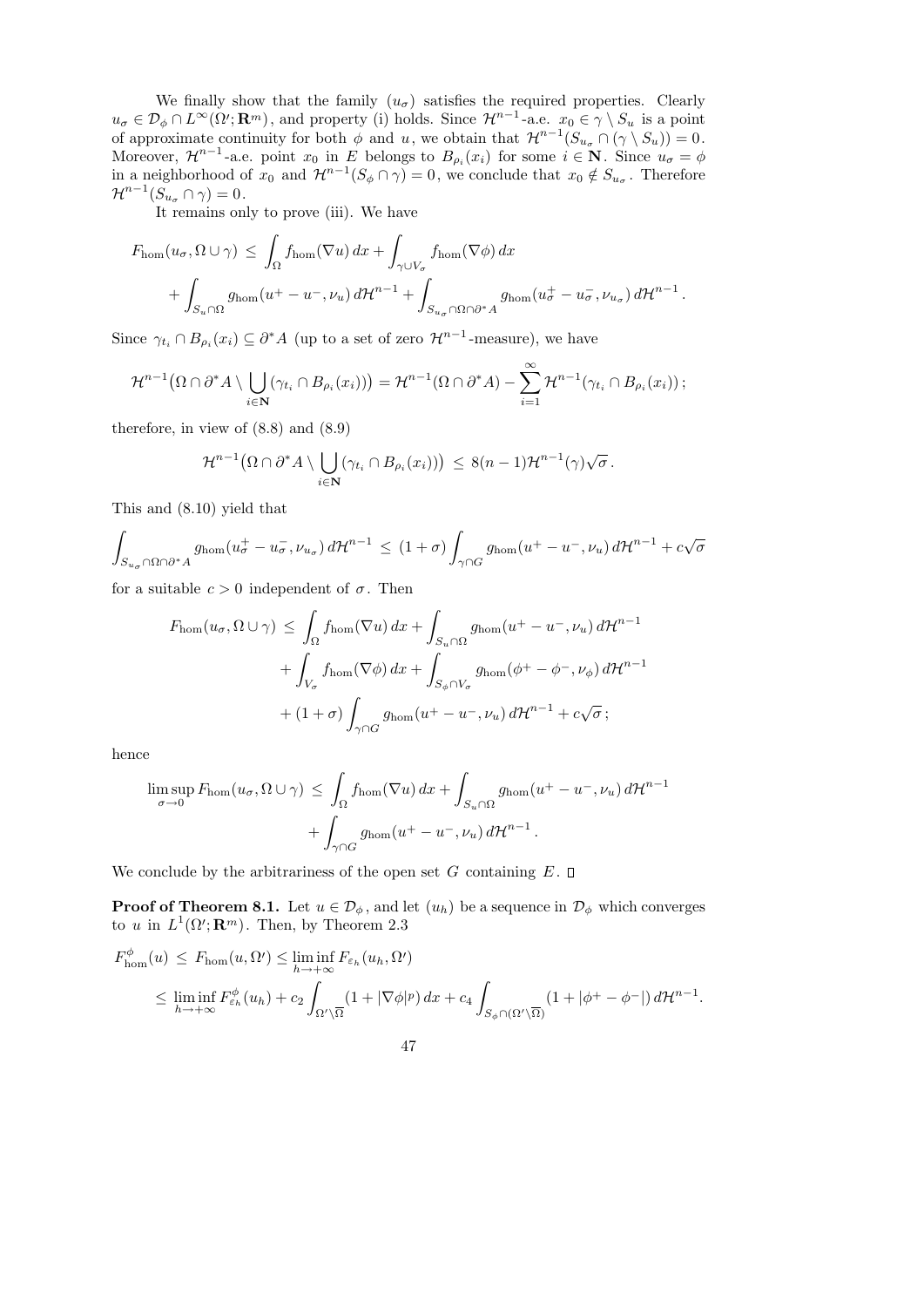Note now that the values of  $F_{\varepsilon_h}^{\phi}$  and  $F_{\text{hom}}$  do not depend on  $\Omega'$ , provided  $\Omega' \cap \partial \Omega$ remains unchanged. Therefore, we can let  $\Omega'$  shrink to  $\Omega$ , thus obtaining

$$
F_{\rm hom}^{\phi}(u) \leq \liminf_{h \to +\infty} F_{\varepsilon_h}^{\phi}(u_h) .
$$

It remains to prove that for every  $u \in \mathcal{D}_{\phi}$  we can find a sequence  $(u_h)$  in  $\mathcal{D}_{\phi}$  which converges to u in  $L^1(\Omega'; \mathbf{R}^m)$ , and

$$
\limsup_{h\to+\infty} F_{\varepsilon_h}(u_h,\Omega\cup\gamma)\leq F_{\rm hom}(u,\Omega\cup\gamma).
$$

In a first moment we assume that  $u \in L^{\infty}(\Omega'; \mathbf{R}^m)$ . Then we can consider the functions  $u_{\sigma}$  ( $\sigma > 0$ ) given by Lemma 8.3. By (i) and (iii) of this lemma, it is not difficult to realize that it suffices to show that

$$
(8.11)
$$

$$
F_{\text{hom}}(u_{\sigma}, \Omega \cup \gamma) \geq \inf \{ \limsup_{h \to +\infty} F_{\varepsilon_h}(u_h, \Omega \cup \gamma) : (u_h) \text{ in } \mathcal{D}_{\phi}, u_h \to u_{\sigma} \text{ in } L^1(\Omega'; \mathbf{R}^m) \}.
$$

Since  $(F_{\varepsilon_h}(\cdot, \Omega))$  Γ-converges to  $F_{\text{hom}}(\cdot, \Omega)$ , for every  $\sigma > 0$  we find a sequence  $(v_h)$  in  $SBV^p(\Omega; \mathbf{R}^m) \cap L^p(\Omega; \mathbf{R}^m)$  converging to  $u_{\sigma}$  in  $L^p(\Omega; \mathbf{R}^m)$  and such that

$$
\lim_{h\to+\infty} F_{\varepsilon_h}(v_h,\Omega) = F_{\text{hom}}(u_\sigma,\Omega).
$$

For every  $\eta > 0$  let  $K_{\eta}$  be a compact subset of  $\Omega$  with the following property:

(8.12) 
$$
\int_{\Omega\setminus K_{\eta}} (1+|\nabla u_{\sigma}|^{p}) dx < \eta, \quad \mathcal{H}^{n-1}(S_{u_{\sigma}} \cap (\Omega \cup \gamma) \setminus K_{\eta}) < \eta;
$$

this is possible since  $\mathcal{H}^{n-1}(S_{u_\sigma} \cap \gamma) = 0$ . Now we join  $v_h$  and  $u_\sigma$  by means of Proposition 3.1 with  $A'' = \Omega$ ,  $A' \subset\subset \Omega$  a neighborhood of  $K_{\eta}$  and  $B = \Omega' \setminus K_{\eta}$ . Then we get a sequence  $(w_h)$  in  $\mathcal{D}_{\phi}$  which converges to  $u_{\sigma}$  in  $L^p(\Omega'; \mathbf{R}^m)$  and satisfies the inequality

$$
F_{\varepsilon_h}(w_h, \Omega') \le (1+\eta) \Big[ F_{\varepsilon_h}(v_h, \Omega) + F_{\varepsilon_h}(u_\sigma, \Omega' \setminus K_\eta) \Big] + M \| v_h - u_\sigma \|_{L^p(\Omega; \mathbf{R}^m)} + \eta
$$

for a suitable constant M independent of h. Since  $w_h = u_{\sigma} = \phi$  on  $\Omega' \setminus \overline{\Omega}$ , we have

$$
F_{\varepsilon_h}(w_h, \Omega \cup \gamma) \le (1 + \eta) \Big[ F_{\varepsilon_h}(v_h, \Omega) + F_{\varepsilon_h}(u_\sigma, (\Omega \cup \gamma) \setminus K_\eta) \Big] + \eta F_{\varepsilon_h}(\phi, \Omega' \setminus \overline{\Omega})
$$
  
+  $M \| v_h - u_\sigma \|_{L^p(\Omega; \mathbf{R}^m)} + \eta,$ 

and, denoting by  $I$  the right-hand side of  $(8.11)$ , by  $(8.12)$  we have

$$
I \leq \limsup_{h \to +\infty} F_{\varepsilon_h}(w_h, \Omega \cup \gamma) \leq (1+\eta)(F_{\text{hom}}(u_{\sigma}, \Omega) + c\eta) + \eta(\limsup_{h \to +\infty} F_{\varepsilon_h}(\phi, \Omega' \setminus \overline{\Omega}) + 1),
$$

for a suitable constant c depending only on  $||u_{\sigma}||_{L^{\infty}(\Omega';\mathbf{R}^m)}$ . We can now let  $\eta$  tend to 0, obtaining  $I \leq F_{\text{hom}}(u_{\sigma}, \Omega) \leq F_{\text{hom}}(u_{\sigma}, \Omega \cup \gamma)$ ; i.e., (8.11).

Finally, consider the general case  $u \in \mathcal{D}_{\phi}$ . For every  $R > 0$  let  $\varphi_R : \mathbf{R}^m \to \mathbf{R}^m$  be a Lipschitz function with compact support, Lipschitz constant less than or equal to 1, and such that  $\varphi_R(y) = y$  when  $|y| \le R$ . We have  $\lim_{R \to +\infty} F_{\text{hom}}(\varphi_R(u), \Omega \cup \gamma) = F_{\text{hom}}(u, \Omega \cup \gamma)$ 

48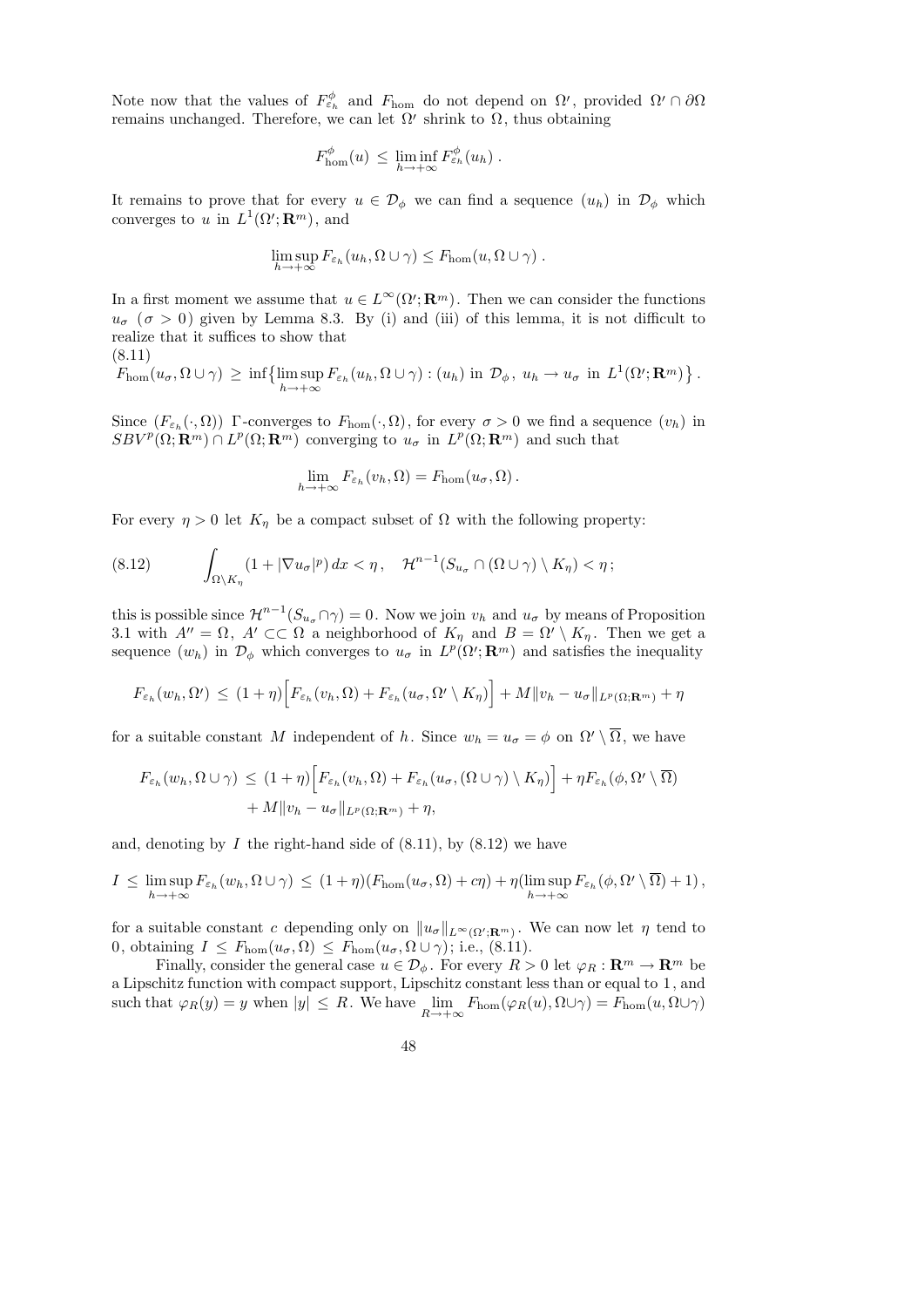(recall (7.19)); moreover, if  $R \ge ||\phi||_{L^{\infty}}$  then  $\varphi_R(u) \in \mathcal{D}_{\phi}$ . An easy diagonal argument yields the conclusion.

We turn now to the application of the above results to functionals whose surface energy density satisfies Griffith's growth conditions. More precisely we consider a Borel function  $g: \mathbf{R}^n \times \mathbf{R}^m \times S^{n-1} \to [0, +\infty[$  such that

- (i)  $g(x, s, \nu) = g(x, -s, -\nu)$  for every  $(x, s, \nu) \in \mathbb{R}^n \times \mathbb{R}^m \times S^{n-1}$ ;
- (ii)  $g(\cdot, s, \nu)$  is 1-periodic for every  $(s, \nu) \in \mathbb{R}^m \times S^{n-1}$ ;
- (iii) there exists a function  $\omega : [0, +\infty) \to [0, +\infty)$  continuous and non-decreasing, such that  $\omega(0) = 0$  and

$$
|g(x, s, \nu) - g(x, t, \nu)| \le \omega(|s - t|) \quad \text{for every } x \in \mathbf{R}^n, s, t \in \mathbf{R}^m, \nu \in S^{n-1};
$$

(iv) there exist two positive constants  $\alpha$  and  $\beta$  such that

$$
\alpha \leq g(x, s, \nu) \leq \beta
$$
 for every  $(x, s, \nu) \in \mathbb{R}^n \times \mathbb{R}^m \times S^{n-1}$ .

Note that these assumptions on g differ from those of Section 2 only in the growth conditions.

We also consider a function  $f: \mathbf{R}^n \times M^{m \times n} \to [0, +\infty]$ , which represents the bulk energy density and satisfies the same properties as in Section 2. The function  $f$  gives rise to the function fhom according to Proposition 2.1. Moreover, under the present growth conditions on  $g$ , Steps 1 through 5 in the proof of Proposition 2.2 remain unchanged and Step 7 still works with minor modifications. Thus, for every  $(z, \nu) \in \mathbb{R}^m \times S^{n-1}$  there exists

$$
g_{\text{hom}}(z,\nu) = \lim_{\varepsilon \to 0} \inf \{ \int_{S_u \cap Q_{\nu}} g(\frac{x}{\varepsilon}, u^+ - u^-, \nu_u) d\mathcal{H}^{n-1} :
$$
  

$$
u \in SBV(Q_{\nu}; \mathbf{R}^m), \nabla u = 0 \text{ a.e., } u = u_{z,\nu} \text{ on } \partial Q_{\nu} \},
$$

where  $Q_{\nu}$  is any unit cube in  $\mathbb{R}^n$  with centre in the origin and one face orthogonal to  $\nu$ , and

$$
\alpha \leq g_{\rm hom}(z,\nu) \leq \beta.
$$

For every  $u \in \mathcal{D}_{\phi}$  and  $\varepsilon > 0$  define

$$
F_{\varepsilon}(u) = \int_{\Omega} f(\frac{x}{\varepsilon}, \nabla u) dx + \int_{S_u \cap (\Omega \cup \gamma)} g(\frac{x}{\varepsilon}, u^+ - u^-, \nu_u) d\mathcal{H}^{n-1},
$$
  

$$
F_{\text{hom}}(u) = \int_{\Omega} f_{\text{hom}}(\nabla u) dx + \int_{S_u \cap (\Omega \cup \gamma)} g_{\text{hom}}(u^+ - u^-, \nu_u) d\mathcal{H}^{n-1}
$$

.

**Theorem 8.4.** Let  $(\varepsilon_h)$  be an infinitesimal sequence of positive numbers. Assume that there exists a sequence  $(u_h)$  in  $\mathcal{D}_{\phi}$  such that

$$
\lim_{h \to +\infty} (F_{\varepsilon_h}(u_h) - \inf_{\mathcal{D}_{\phi}} F_{\varepsilon_h}) = 0, \qquad \sup_{h \in \mathbf{N}} \|u_h\|_{L^{\infty}(\Omega; \mathbf{R}^m)} < +\infty.
$$

Then the functional  $F_{\text{hom}}$  attains its infimum on  $\mathcal{D}_{\phi}$  and  $\min_{\mathcal{D}_{\phi}} F_{\text{hom}} = \lim_{h \to +\infty} \inf_{\mathcal{D}_{\phi}}$  ${\cal D}_\phi$  $F_{\varepsilon_h}$  . Moreover, there exists a subsequence  $(u_{\sigma(h)})$  of  $(u_h)$  which converges in  $L^1(\Omega;\mathbf{R}^m)$  to a minimizer of  $F_{\text{hom}}$  on  $\mathcal{D}_{\phi}$ .

$$
49\,
$$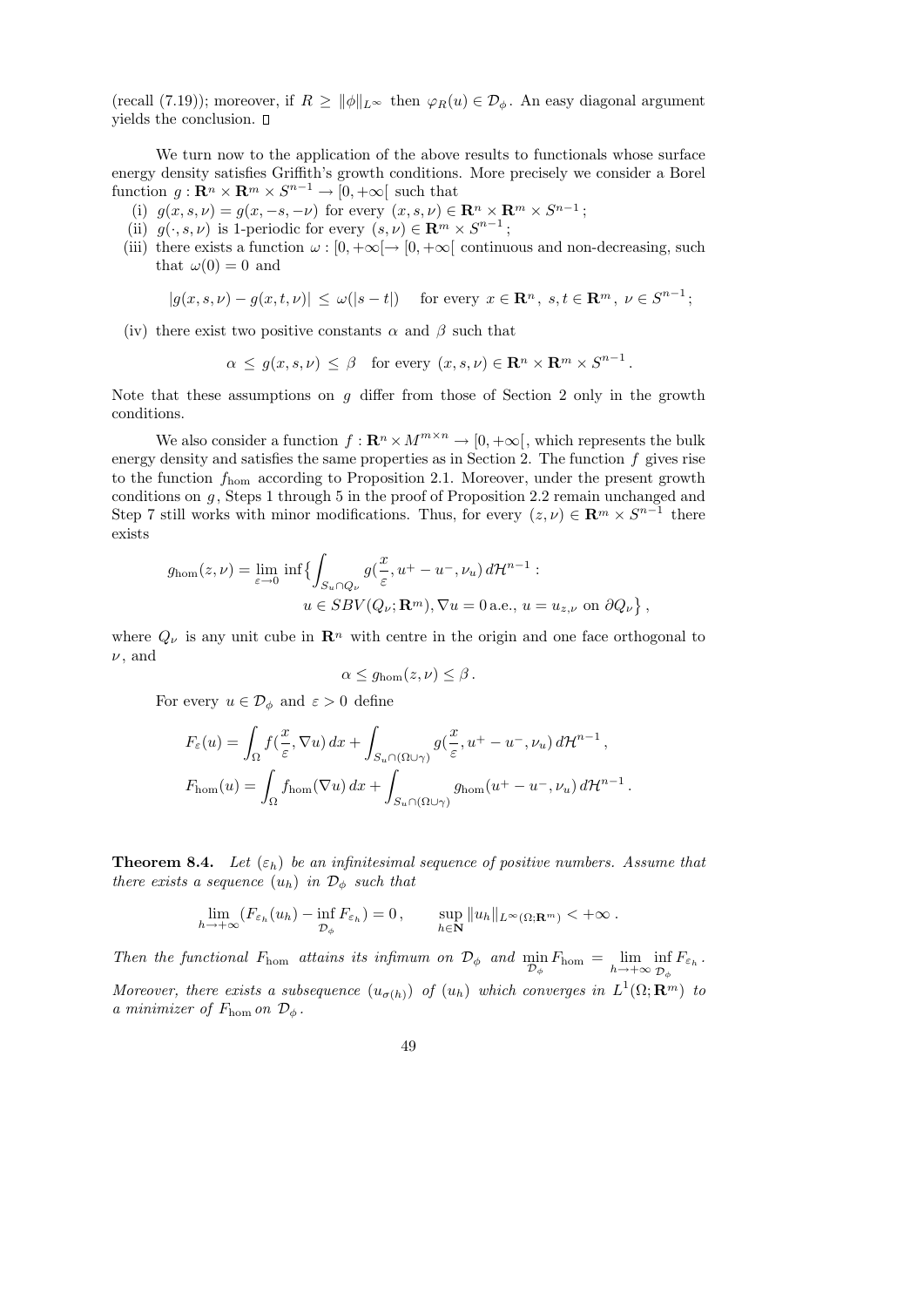**Proof.** For every  $\varepsilon > 0$ ,  $j \in \mathbb{N}$  define

$$
F_{\varepsilon}(u, B) = \int_{B} f(\frac{x}{\varepsilon}, \nabla u) dx + \int_{S_{u} \cap B} g(\frac{x}{\varepsilon}, u^{+} - u^{-}, \nu_{u}) d\mathcal{H}^{n-1},
$$
  
\n
$$
F_{\varepsilon}^{j}(u, B) = F_{\varepsilon}(u, B) + \int_{S_{u} \cap B} (|u^{+} - u^{-}| - 2j) \vee 0 d\mathcal{H}^{n-1},
$$
  
\n
$$
F_{\text{hom}}^{j}(u, B) = \int_{B} f_{\text{hom}}(\nabla u) dx + \int_{S_{u} \cap B} g_{\text{hom}}^{j}(u^{+} - u^{-}, \nu_{u}) d\mathcal{H}^{n-1},
$$

whenever  $A \in \mathcal{A}$ ,  $u \in SBV^p(A; \mathbf{R}^m)$  and  $B \in \mathcal{B}(A)$ , where (see Proposition 2.2)

$$
g_{\text{hom}}^j(z,\nu) = \lim_{\varepsilon \to 0} \inf \left\{ \int_{S_u \cap Q_\nu} (g(\frac{x}{\varepsilon}, u^+ - u^-, \nu_u) + (|u^+ - u^-| - 2j) \vee 0) d\mathcal{H}^{n-1} : u \in SBV(Q_\nu; \mathbf{R}^m), \nabla u = 0 \text{ a.e., } u = u_{z,\nu} \text{ on } \partial Q_\nu \right\},
$$

for every  $(z, \nu) \in \mathbf{R}^m \times S^{n-1}$ .

Let us show that for every  $(z, \nu) \in \mathbb{R}^m \times S^{n-1}$ 

(8.13) 
$$
\lim_{j \to +\infty} g_{\text{hom}}^j(z,\nu) = g_{\text{hom}}(z,\nu).
$$

Let  $(z, \nu) \in \mathbf{R}^m \times S^{n-1}$  be fixed. For every  $\sigma > 0$  there exists  $h_{\sigma} \in \mathbf{N}$  and  $u_{\sigma} \in$  $SBV(Q_{\nu};\mathbf{R}^m)$  such that  $\nabla u_{\sigma}=0$  a.e.,  $u_{\sigma}=u_{z,\nu}$  on  $\partial Q_{\nu}$  and

(8.14) 
$$
\int_{S_{u_{\sigma}} \cap Q_{\nu}} g(h_{\sigma} x, u_{\sigma}^+ - u_{\sigma}^-, \nu_{u_{\sigma}}) d\mathcal{H}^{n-1} < g_{\text{hom}}(z, \nu) + \sigma.
$$

Let  $\varphi_R : \mathbb{R}^m \to \mathbb{R}^m$  be a Lipschitz function with compact support and such that  $\varphi_R(y) = y$  if  $|y| \leq R$ . Then (8.14) still holds with  $u_{\sigma}$  replaced by  $\varphi(u_{\sigma})$ , provided R is sufficiently large. Thus we can assume that  $u_{\sigma}$  is bounded.

Consider  $u_{\sigma}$  extended with value  $u_{z,\nu}$  on  $\{x \in \mathbb{R}^n : |\langle x, \nu \rangle| \geq 1/2\}$  and by periodicity on  $\{x \in \mathbb{R}^n : |\langle x, \nu \rangle| < 1/2\}$ . Then it is possible to define

$$
u_k^{\sigma}(x) = u_{\sigma}(kx) \qquad (x \in \mathbf{R}^n).
$$

Clearly  $u_k^{\sigma} \in SBV(Q_{\nu}; \mathbf{R}^m)$ ,  $\nabla u_k^{\sigma} = 0$  a.e. on  $Q_{\nu}$ ,  $u_k^{\sigma} = u_{z, \nu}$  on  $\partial Q_{\nu}$  and  $||u_k^{\sigma}||_{L^{\infty}(Q_{\nu};\mathbf{R}^m)} = ||u_{\sigma}||_{L^{\infty}(Q_{\nu};\mathbf{R}^m)}$ . Moreover, by a change of variable, we have

$$
\int_{S_{u_{k}^{\sigma}}\cap Q_{\nu}} g(kh_{\sigma}x,(u_{k}^{\sigma})^{+}-(u_{k}^{\sigma})^{-},\nu_{u_{k}^{\sigma}}) d\mathcal{H}^{n-1} = \int_{S_{u_{\sigma}}\cap Q_{\nu}} g(h_{\sigma}x, u_{\sigma}^{+}-u_{\sigma}^{-}, \nu_{u_{\sigma}}) d\mathcal{H}^{n-1}.
$$

Therefore, for every  $j \geq ||u_{\sigma}||_{L^{\infty}(Q_{\nu};\mathbf{R}^m)}$ 

$$
g_{\text{hom}}^j(z,\nu) = \lim_{k \to +\infty} \inf \left\{ \int_{S_u \cap Q_{\nu}} (g(kh_{\sigma}x, u^+ - u^-, \nu_u) + (|u^+ - u^-| - 2j) \vee 0) d\mathcal{H}^{n-1} : u \in SBV(Q_{\nu}; \mathbf{R}^m), \nabla u = 0 \text{ a.e., } u = u_{z,\nu} \text{ on } \partial Q_{\nu} \right\}
$$
  

$$
\leq \limsup_{k \to +\infty} \int_{S_{u_k^{\sigma}}} g(kh_{\sigma}x, (u_k^{\sigma})^+ - (u_k^{\sigma})^-, \nu_{u_k^{\sigma}}) d\mathcal{H}^{n-1} \leq g_{\text{hom}}(z, \nu) + \sigma.
$$

50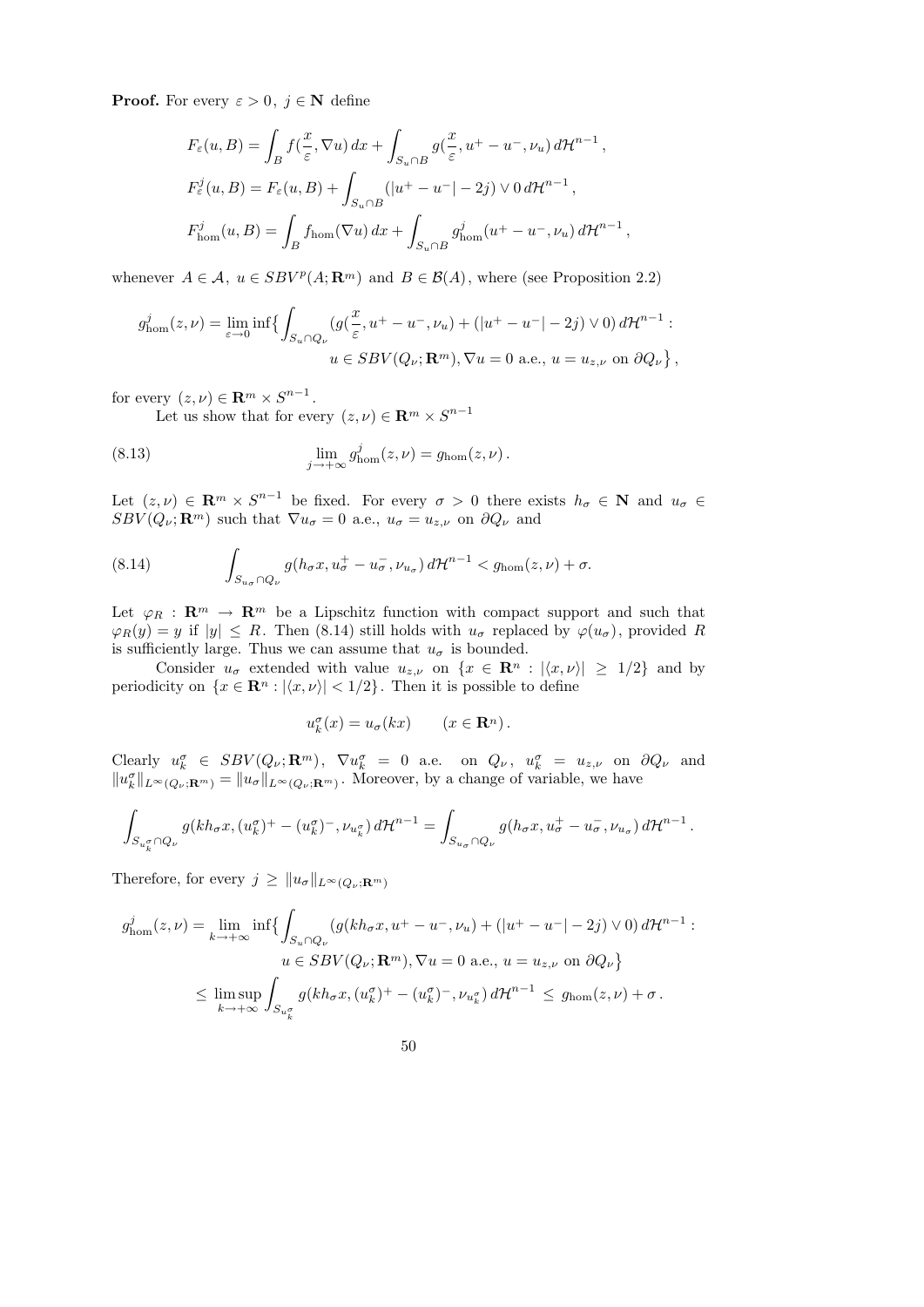Since  $g_{\text{hom}}^j \geq g_{\text{hom}}$ , we obtain (8.13).

We now prove that  $(u_h)$  has a subsequence which converges in  $L^1$  to a minimizer of  $F_{\text{hom}}$ . Note that

$$
\limsup_{h \to +\infty} F_{\varepsilon_h}(u_h, \Omega') \leq \limsup_{h \to +\infty} (F_{\varepsilon_h}(u_h, \Omega \cup \gamma) + F_{\varepsilon_h}(\phi, \Omega' \setminus \overline{\Omega}))
$$
\n
$$
\leq \limsup_{h \to +\infty} (\inf_{\mathcal{D}_{\phi}} F_{\varepsilon_h}(\cdot, \Omega \cup \gamma) + F_{\varepsilon_h}(\phi, \Omega' \setminus \overline{\Omega}))
$$
\n
$$
\leq \limsup_{h \to +\infty} F_{\varepsilon_h}(\phi, \Omega') \leq K \big( \int_{\Omega'} (1 + |\nabla \phi|^p) \, dx + \mathcal{H}^{n-1} (S_\phi \cap \Omega') \big)
$$

for a suitable constant  $K$ . Hence, from the growth conditions of  $f$  and  $g$  from below we obtain the boundedness of the sequence  $\left(\int_{\Omega'} |\nabla u_h|^p dx + \mathcal{H}^{n-1}(S_{u_h} \cap \Omega')\right)_h$ . Since  $(u_h)$  is equibounded, we can apply Ambrosio's compactness and lower semicontinuity theorems  $([4], [6])$ , deducing the existence of a subsequence  $(u_{\sigma(h)})$  of  $(u_h)$  which converges in  $L^1(\Omega'; \mathbf{R}^m)$  to a function  $u_0 \in SBV^p(\Omega'; \mathbf{R}^m)$ . Clearly  $u_0 \in \mathcal{D}_{\phi}$ . Moreover, for every  $j\,\geq\,\sup_{h}\|u_h\|_{L^{\infty}(\Omega;{\mathbf{R}}^m)}\vee\|\phi\|_{L^{\infty}(\Omega';{\mathbf{R}}^m)}$ 

$$
\int_{\Omega'} f_{\text{hom}}(\nabla u_0) dx + \int_{S_u \cap \Omega'} g_{\text{hom}}(u_0^+ - u_0^-, \nu_{u_0}) d\mathcal{H}^{n-1} \leq F_{\text{hom}}^j(u_0, \Omega')
$$
  

$$
\leq \liminf_{h \to +\infty} F_{\varepsilon_{\sigma(h)}}(u_{\varepsilon_{\sigma(h)}}, \Omega').
$$

Therefore, if we set

$$
c_{\Omega'} = \int_{\Omega' \setminus \overline{\Omega}} f_{\text{hom}}(\nabla \phi) dx + \int_{S_{\phi} \cap (\Omega' \setminus \overline{\Omega})} g_{\text{hom}}(\phi^+ - \phi^-, \nu_{\phi}) d\mathcal{H}^{n-1} - \limsup_{h \to +\infty} F_{\varepsilon_h}(\phi, \Omega' \setminus \overline{\Omega}),
$$

we obtain

$$
F_{\rm hom}(u_0)+c_{\Omega'}\,\leq\,\liminf_{h\to+\infty}\inf_{\mathcal{D}_{\phi}}F_{\varepsilon_{\sigma(h)}}\,.
$$

Note now that for every  $\varepsilon > 0$  the value  $\inf_{\mathcal{D}_{\phi}} F_{\varepsilon}$  is clearly independent of the choice of  $\Omega'$ , provided  $\Omega' \cap \partial \Omega$  keeps unchanged. By means of a diagonal argument we can make the subsequence  $(\varepsilon_{\sigma(h)})$  independent of  $\Omega'$  if the latter is taken in a sequence  $(\Omega'_n)$ which shrinks to  $\Omega$ . Thus we obtain

(8.15) 
$$
F_{\text{hom}}(u_0) \leq \liminf_{h \to +\infty} \inf_{\mathcal{D}_{\phi}} F_{\varepsilon_{\sigma(h)}}.
$$

On the other hand, for every fixed  $u \in \mathcal{D}_{\phi}$  by Theorem 8.1, applied to the sequence  $(F_{\varepsilon_h}^j)_h$ , there exists a sequence  $(v_h)$  in  $\mathcal{D}_{\phi}$  such that

$$
\lim_{h \to +\infty} F_{\varepsilon_h}^j(v_h, \Omega \cup \gamma) = F_{\text{hom}}^j(u, \Omega \cup \gamma).
$$

Therefore

$$
F_{\text{hom}}^j(u, \Omega \cup \gamma) \geq \limsup_{h \to +\infty} F_{\varepsilon_h}(v_h, \Omega \cup \gamma) \geq \limsup_{h \to +\infty} \inf_{\mathcal{D}_{\phi}} F_{\varepsilon_h}
$$

.

Let j tend to  $+\infty$  and apply (8.13); then

$$
F_{\rm hom}(u) \, \geq \, \limsup_{h \to +\infty} \inf_{\mathcal{D}_{\phi}} F_{\varepsilon_h} \, .
$$

51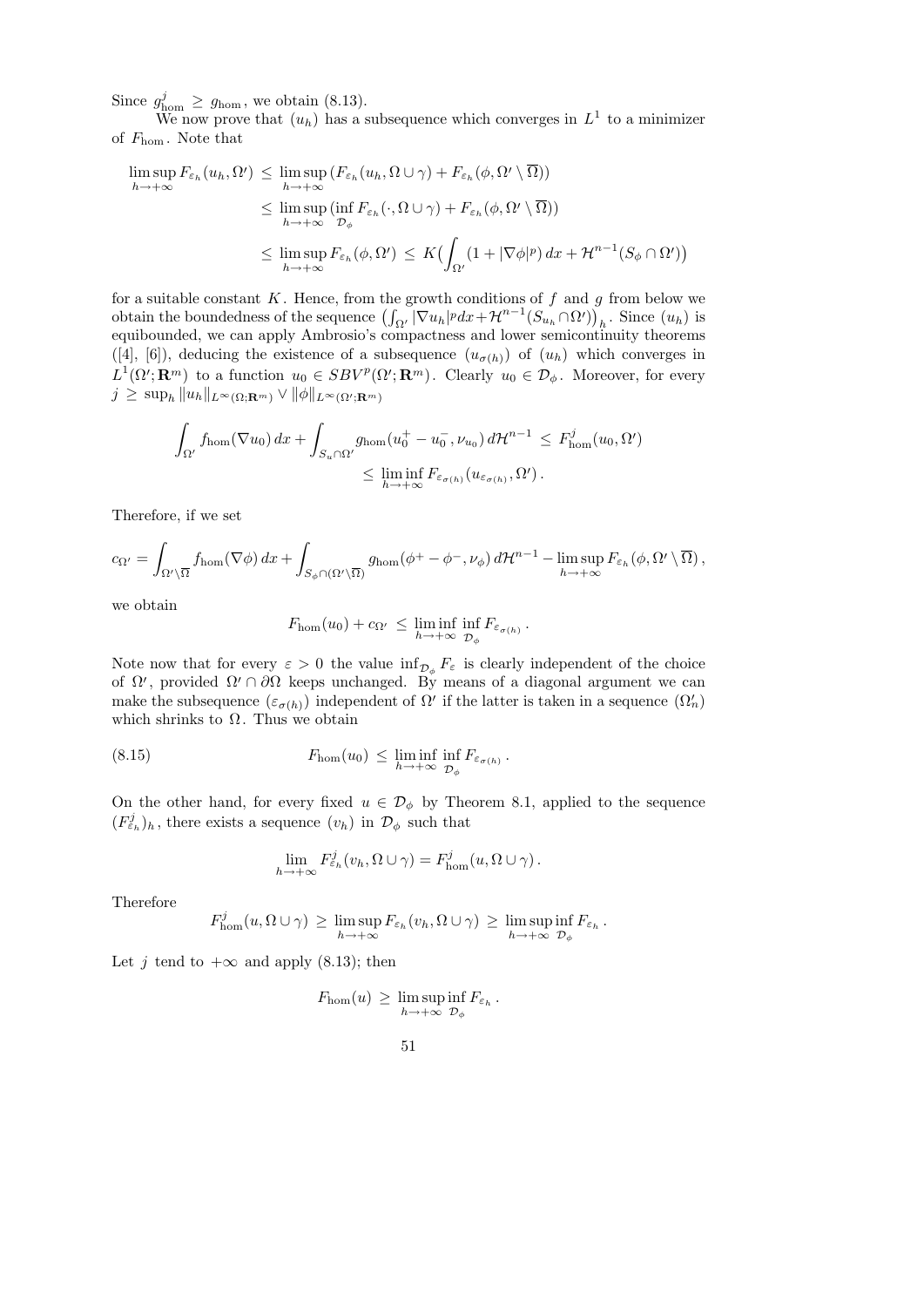This, together with (8.15), immediately implies that  $u_0$  is a minimizer of  $F_{\text{hom}}$  and that the subsequence  $(\inf F_{\varepsilon_{\sigma(h)}})$ , and hence the whole sequence  $(\inf F_{\varepsilon_h})$ , converges to  ${\cal D}_{\phi}$  ${\cal D}_{\phi}$  $\Box$ 

$$
\min_{{\cal D}_{\phi}} F_{\rm hom}\,.
$$

Example 8.5 (Homogenization of a composite medium with a chessboard structure) We illustrate the homogenization process by a simple example, that shows how the bulk and surface energy behaviours can differ. Let  $m = 1$ ,  $n = 2$ , and let  $a : \mathbb{R}^2 \to [0, +\infty[$  be the 1-periodic function defined on  $[0, 1]^2$  by

$$
a(x_1, x_2) = \begin{cases} 1 & \text{if } |x_1| \vee |x_2| \le \frac{1}{2} \text{ or } |x_1| \wedge |x_2| \ge \frac{1}{2} \\ 2 & \text{otherwise.} \end{cases}
$$

Consider the functionals

$$
F_{\varepsilon}(u,\Omega) = \int_{\Omega} a(\frac{x}{\varepsilon}) |Du|^2 \, dx + \int_{\Omega \cap S_u} a(\frac{x}{\varepsilon}) \, d\mathcal{H}^{n-1} ;
$$

i.e., we take  $f(x,\xi) = a(x)|\xi|^2$ , and  $g(x,s,\nu) = a(x)$ . The functional  $F_{\varepsilon}$  represents a composite, with a chessboard structure of mesh size  $\varepsilon$ , of two isotropic materials whose local energies are

$$
j\Bigl(\int_A |Du|^2\,dx + \mathcal{H}^{n-1}(A \cap S_u)\Bigr)
$$

with  $j = 1$  and 2, respectively. The homogenized functional of  $(F_{\varepsilon})$  is

$$
F_{\rm hom}(u,\Omega) = \sqrt{2} \int_{\Omega} |Du|^2 \, dx + \int_{\Omega \cap S_u} \psi(\nu) \, d\mathcal{H}^{n-1},
$$

where the function  $\psi : S^1 \to [0, +\infty)$  is given by

$$
\psi(\nu) = (\sqrt{2} - 1) \min\{|\nu_1|, |\nu_2|\} + \max\{|\nu_1|, |\nu_2|\}.
$$

In fact, it is proven in [41] (see also [45] Proposition 3.1) that the homogenization of  $\int_{\Omega} a(\frac{x}{\varepsilon})$  $\frac{d}{dx}$  =  $|Du|^2 dx$  in  $W^{1,2}(\Omega)$  gives  $\sqrt{2} \int_{\Omega} |Du|^2 dx$ , while the formula for  $\psi$  is obtained from [22] Example 5.2, once we remark that in the definition of  $g_{\text{hom}}$  we can restrict to the case of u taking values in  $\{0, 1\}$ . Note the loss of isotropy in the surface term.

#### REFERENCES

- [1] E. Acerbi and N. Fusco, Semicontinuity problems in the calculus of variations, Arch. Rational Mech. Anal. 86 (1984), 125-145.
- [2] F. J. Almgren, Existence and regularity almost everywhere of solutions to elliptic variational problems with constraints, Mem. Amer. Mat. Soc. 4 (1976), 165.
- [3] M. Amar and A. Braides, A characterization of variational convergence for segmentation problems, Discrete Continuous Dynamical Systems 1 (1995) (to appear).
- [4] L. Ambrosio, A compactness theorem for a new class of functions of bounded variation, *Boll. Un.* Mat. Ital. **3-B** (1989), 857-881.
- [5] L. Ambrosio, Variational problems in SBV and image segmentation, Acta Appl. Math. 17 (1989), 1-40.
- [6] L. Ambrosio, Existence theory for a new class of variational problems, Arch. Rational Mech. Anal. 111 (1990), 291-322.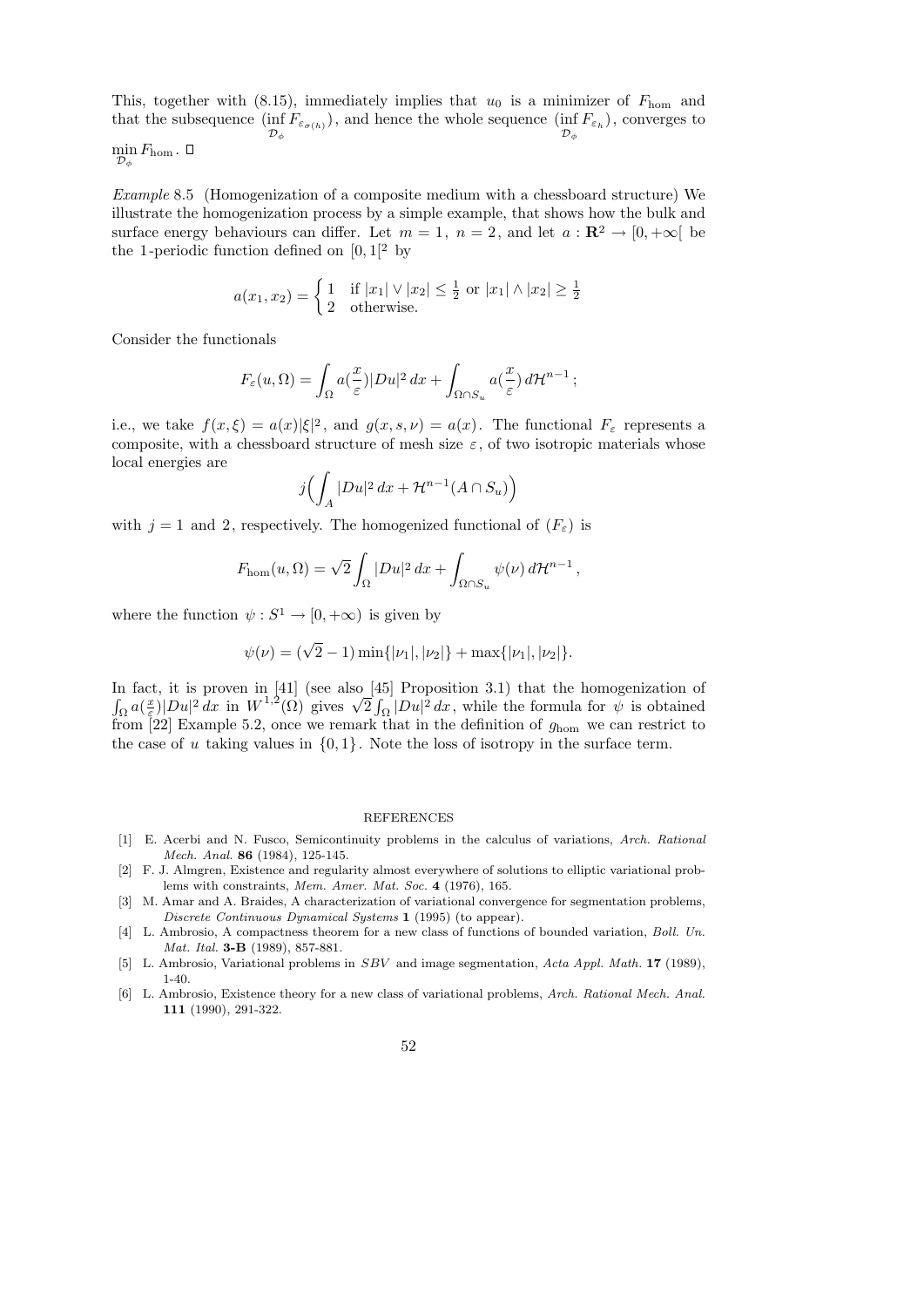- [7] L. Ambrosio, On the lower semicontinuity of quasi-convex integrals in  $SBV(\Omega; \mathbf{R}^k)$ , Nonlinear Anal. 23 (1994), 405-425.
- [8] L. Ambrosio and A. Braides, Functionals defined on partitions of sets of finite perimeter, I: integral representation and Γ -convergence, J. Math. Pures. Appl. 69 (1990), 285-305.
- L. Ambrosio and A. Braides, Functionals defined on partitions of sets of finite perimeter, II: semicontinuity, relaxation and homogenization, J. Math. Pures. Appl. 69 (1990), 307-333.
- [10] L. Ambrosio and G. Dal Maso, A general chain rule for distributional derivatives, Proc. Amer. Math. Soc. 108 (1990), 691-702.
- [11] L. Ambrosio, N. Fusco and D. Pallara, Partial regularity of free discontinuity sets II, Preprint, Pisa, 1994.
- [12] L. Ambrosio and D. Pallara, Partial regularity of free discontinuity sets I, Preprint, Pisa, 1994.
- [13] L. Ambrosio and V. M. Tortorelli, Approximation of functionals depending on jumps by elliptic functionals via Γ -convergence, Comm. Pure Appl. Math. 43 (1990), 999-1036.
- [14] C. Atkinson, Stress singularities and fracture mechanics, Appl. Mech. Rev. 32 (1979), 123-135.
- [15] J. M. Ball, Convexity conditions and existence theorems in nonlinear elasticity, Arch. Rational Mech. Anal. 63 (1977), 337-403.
- [16] A. Braides, Homogenization of some almost periodic functional, Rend. Accad. Naz. Sci. XL 103 (1985), 313-322.
- [17] A. Braides, A homogenization theorem for weakly almost periodic functionals, Rend. Accad. Naz. Sci. XL 104 (1986), 261-281.
- [18] A. Braides, Almost periodic methods in the theory of homogenization, Applicable Anal. 47 (1992), 259-277.
- [19] A. Braides, Loss of polyconvexity by homogenization, Arch. Rational Mech. Anal. 127 (1994), 183-190.
- [20] A. Braides, Homogenization of bulk and surface energies, Boll. Un. Mat. Ital. 9-B (1995), 375-398.
- [21] A. Braides and V. Chiadò Piat, Remarks on the homogenization of connected media, Nonlinear Anal. 22 (1994), 391-407.
- [22] A. Braides and V. Chiadò Piat, A derivation formula for convex functionals defined on  $BV(\Omega)$ , J. Convex Anal.  $2(1995)$  (to appear).
- [23] A. Braides and V. Chiadò Piat, Integral representation results for functionals defined on  $SBV(\Omega; \mathbf{R}^m)$ , Preprint SISSA, 1994.
- [24] A. Braides and A. Coscia, A singular perturbation approach to problems in fracture mechanics, Math. Mod. Meth. Appl. Sci. 3 (1993), 302-340.
- [25] A. Braides and A. Coscia, The interaction between bulk energy and surface energy in multiple integrals, Proc. Roy. Soc. Edinburgh Sect. A 124 (1994), 737-756.
- [26] A. Braides and A. Garroni, Homogenization of nonlinear periodic media with stiff and soft inclusions, Math. Mod. Meth. Appl. Sci. 5 (1995) (to appear).
- [27] H. Brezis, Op´erateurs maximaux monotones et semigroups de contraction dans les espaces de Hilbert, North Holland Mathematical Studies 5, North Holland, Amsterdam, 1973.
- [28] G. Buttazzo, Semicontinuity, Relaxation and Integral Representation in the Calculus of Variations, Pitman Res. Notes Math. Ser. 207, Longman, Harlow 1989.
- [29] G. Buttazzo and G. Dal Maso, Integral representation and relaxation of local functionals, Nonlin. Anal. TMA **9** (1985), 515-532.
- [30] P. Celada, G. Dal Maso, Further lower semicontinuity results for polyconvex integrals, Ann. Inst. H. Poincaré Analyse Non Linéaire  $6$  (1994), 661-691.
- [31] G. Carriero and A. Leaci,  $S^k$ -valued maps minimizing the L<sup>p</sup>-norm of the gradient with free discontinuities, Ann. Scuola Norm. Sup. Pisa ser. IV 18 (1991), 321-352
- [32] G. Carriero, A. Leaci and Tomarelli, Plastic free discontinuities and special bounded Hessian, C. R. Acad. Sci. Paris 314 (1992), 595-600.
- [33] G. Congedo and I. Tamanini, On the existence of solutions to a problem in multidimensional segmentation, Ann. Inst. H. Poincaré Anal. Non Linéaire 2 (1991), 175-195.
- [34] B. Dacorogna, Direct Methods in the Calculus of Variations, Springer-Verlag, Berlin, 1989.
- [35] G. Dal Maso, An Introduction to  $\Gamma$ -convergence, Birkhäuser, Boston, 1993.
- [36] E. De Giorgi, New problems on minimizing movements, in Boundary value problems in PDE and applications (C. Baiocchi and J. L. Lions eds.), Masson, Paris, 1993, 81-98.
- [37] E. De Giorgi and L. Ambrosio, Un nuovo funzionale del calcolo delle variazioni, Atti Accad. Naz. Lincei Rend. Cl. Sci. Fis. Mat. Natur. 82 (1988), 199-210.
- [38] E. De Giorgi, G. Carriero, and A. Leaci, Existence theorem for a minimum problem with free discontinuity set, Arch. Rational Mech. Anal. 108 (1989), 195-218.